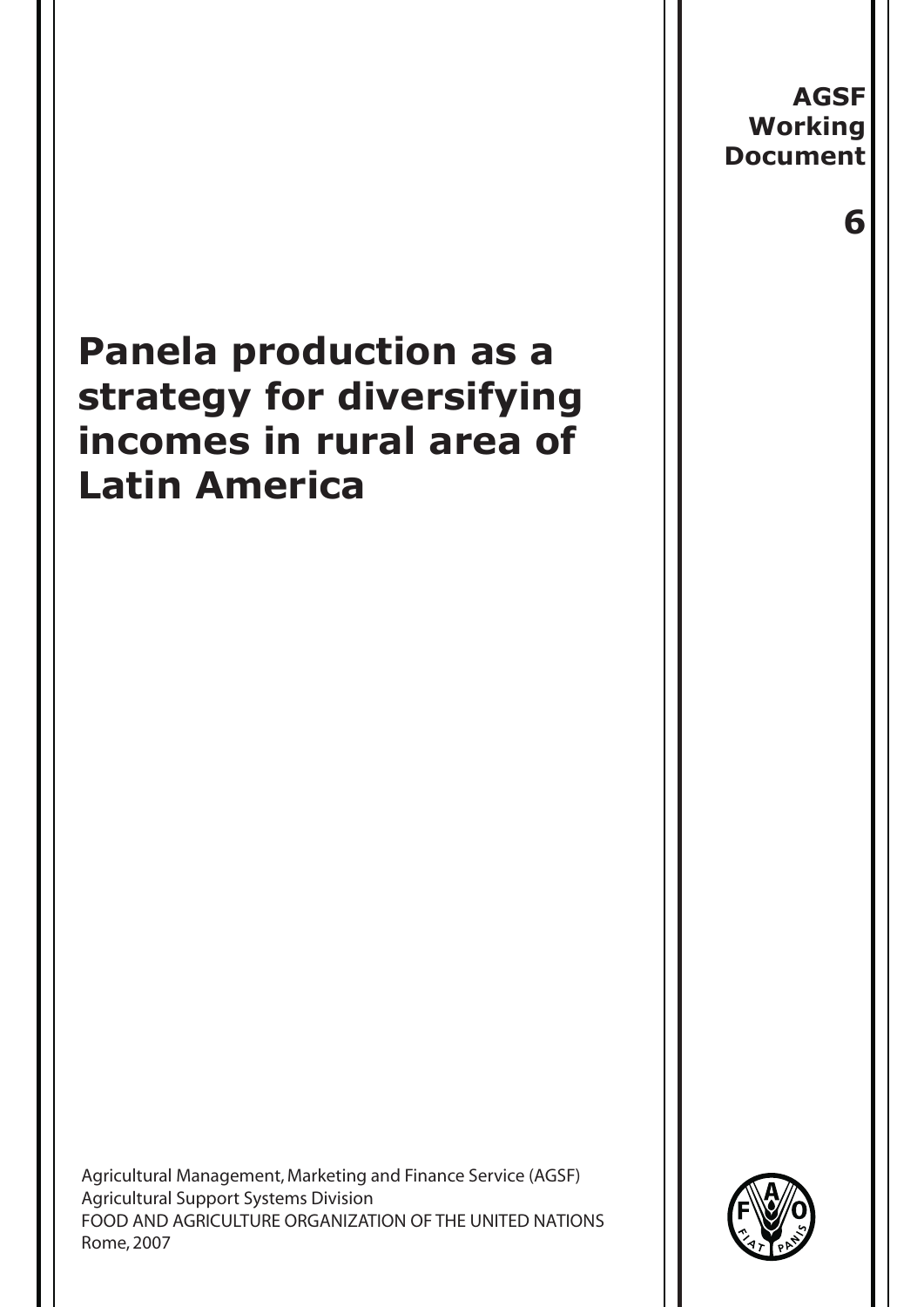**AGSF Working Document**

 **6**

# **Panela production as a strategy for diversifying incomes in rural area of Latin America**

Gonzalo Rodriguez, Hugo Garcia, Zulma Roa Diaz y Pilar Santacoloma

Agricultural Management, Marketing and Finance Service (AGSF) Agricultural Support Systems Division FOOD AND AGRICULTURE ORGANIZATION OF THE UNITED NATIONS Rome, 2007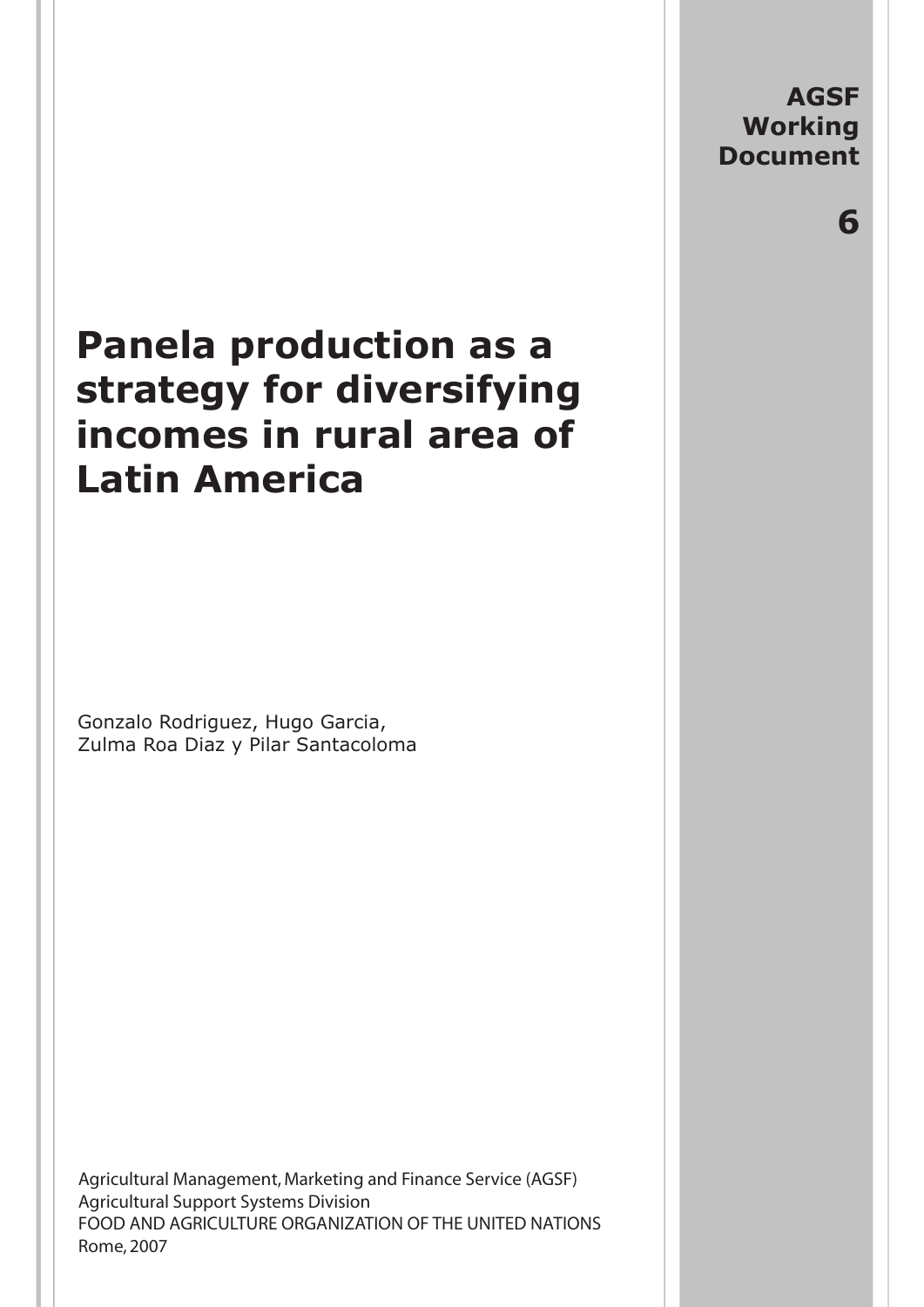The designations employed and the presentation of material in this information product do not imply the expression of any opinion whatsoever on the part of the Food and Agriculture Organization of the United Nations concerning the legal or development status of any country, territory, city or area or of its authorities, or concerning the delimitation of its frontiers or boundaries.

All rights reserved. Reproduction and dissemination of material in this information product for educational or other non-commercial purposes are authorized without any prior written permission from the copyright holders provided the source is fully acknowledged. Reproduction of material in this information product for resale or other commercial purposes is prohibited without written permission of the copyright holders. Applications for such permission should be addressed to the Chief, Electronic Publishing Policy and Support Branch, Communication Division, FAO, Viale delle Terme di Caracalla, 00153 Rome, Italy or by e-mail to copyright@fao.org

© **FAO 2007**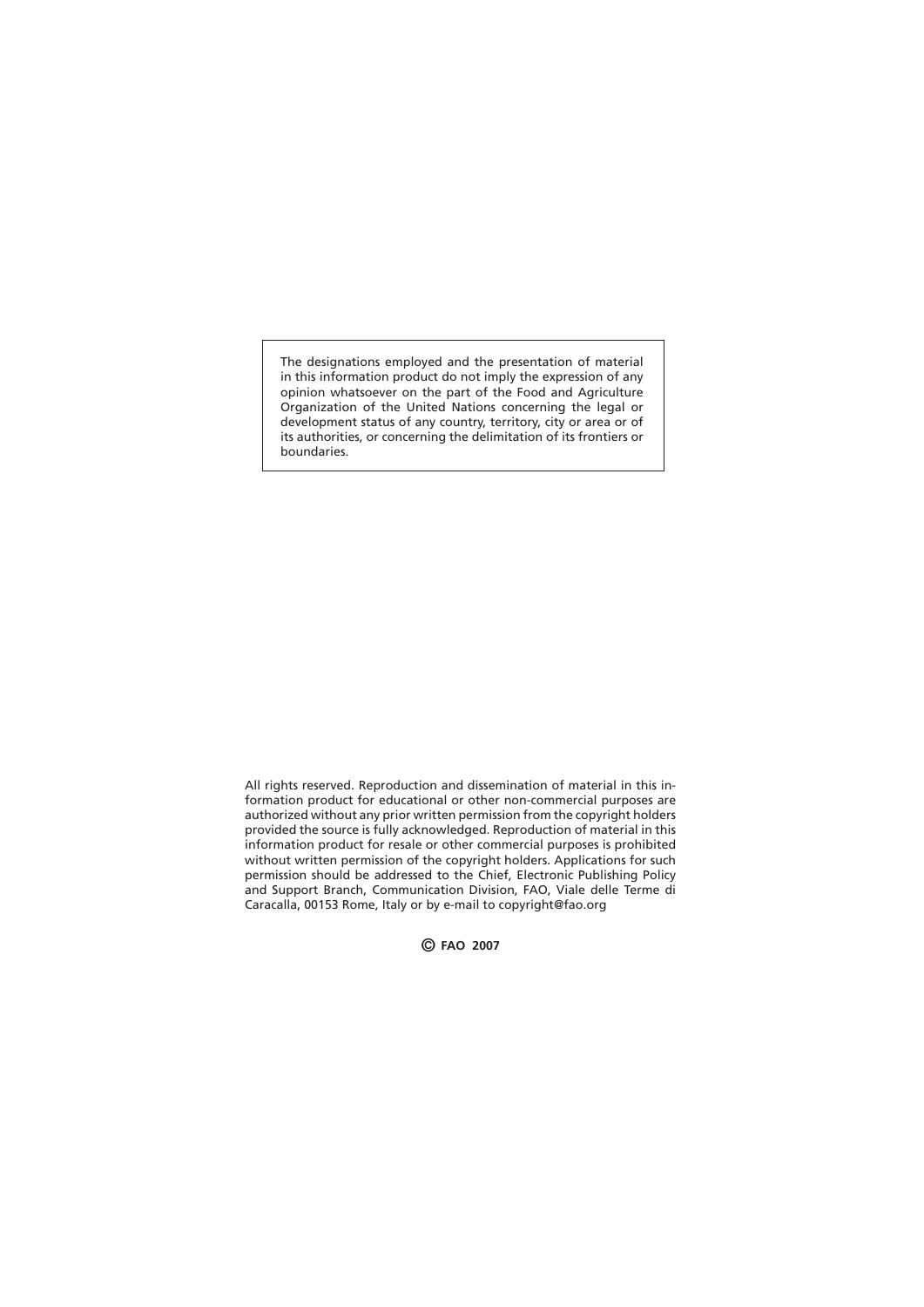# **Contents**

| <b>ACKNOWLEDGEMENTS</b>                                                                                                                                                                                                                                                                                                                                                                                                                                                        |                                                                          |
|--------------------------------------------------------------------------------------------------------------------------------------------------------------------------------------------------------------------------------------------------------------------------------------------------------------------------------------------------------------------------------------------------------------------------------------------------------------------------------|--------------------------------------------------------------------------|
| <b>PREFACE</b>                                                                                                                                                                                                                                                                                                                                                                                                                                                                 |                                                                          |
| <b>LIST OF ACRONYMS</b>                                                                                                                                                                                                                                                                                                                                                                                                                                                        | $\overline{\mathrm{vii}}$                                                |
| <b>EXECUTIVE SUMMARY</b>                                                                                                                                                                                                                                                                                                                                                                                                                                                       | 1X                                                                       |
| <b>INTRODUCTION</b>                                                                                                                                                                                                                                                                                                                                                                                                                                                            | $\mathbf{1}$                                                             |
| POLICIES AND PROGRAMMES TO SUPPORT THE PROCESSING ACTIVITIES<br>OF SMALL-SCALE RURAL PRODUCERS: CASE ANALYSES OF COLOMBIA,<br><b>BRAZIL AND GUATEMALA</b><br><b>COLOMBIA</b><br>THE PANELA AGRO-INDUSTRY IN COLOMBIA<br>GENERAL CHARACTERISTICS OF COLOMBIA'S PANELA MARKET<br>PANELA CONSUMPTION<br><b>GUATEMALA</b><br>THE PANELA AGRO-INDUSTRY IN GUATEMALA<br>BRAZIL<br>THE PANELA (OR "RAPADURA") AGRO-INDUSTRY IN BRAZIL                                                 | $\overline{4}$<br>$\overline{4}$<br>7<br>8<br>12<br>15<br>18<br>23<br>25 |
| CHARACTERISTICS OF PANELA PRODUCTION IN THE REGIONS OF HOYA DEL RÍO<br>SUÁREZ, CUNDINAMARCA AND CAUCA<br>HOYA DEL RÍO SUÁREZ<br><b>WESTERN CUNDINAMARCA</b><br><b>CAUCA</b><br>INSTITUTIONAL SUPPORT FOR PANELA PRODUCTION                                                                                                                                                                                                                                                     | 31<br>31<br>32<br>34<br>37                                               |
| IMPACT OF RURAL PROCESSING ACTIVITIES ON THE WELFARE OF RURAL<br><b>ECONOMIES: THE CASE OF THE PANELA AGRO-INDUSTRY</b><br>COMPARATIVE ANALYSIS OF THE THREE REGIONS UNDER STUDY: CUNDINAMARCA,<br>CAUCA AND HRS<br>ANALYSIS OF COSTS AND REGIONAL COMPETITIVENESS<br>STRENGTHS AND WEAKNESSES OF THE PANELA AGRO-INDUSTRY IN HRS,<br>CUNDINAMARCA AND CAUCA<br>IMPORTANCE AND IMPACT OF PANELA PRODUCTION ON THE CONTINUANCE<br>AND SUSTAINABILITY OF FAMILY PRODUCTION UNITS | 38<br>39<br>41<br>44<br>48<br>51                                         |
|                                                                                                                                                                                                                                                                                                                                                                                                                                                                                | CONCLUSIONS IN THE CHAPTER                                               |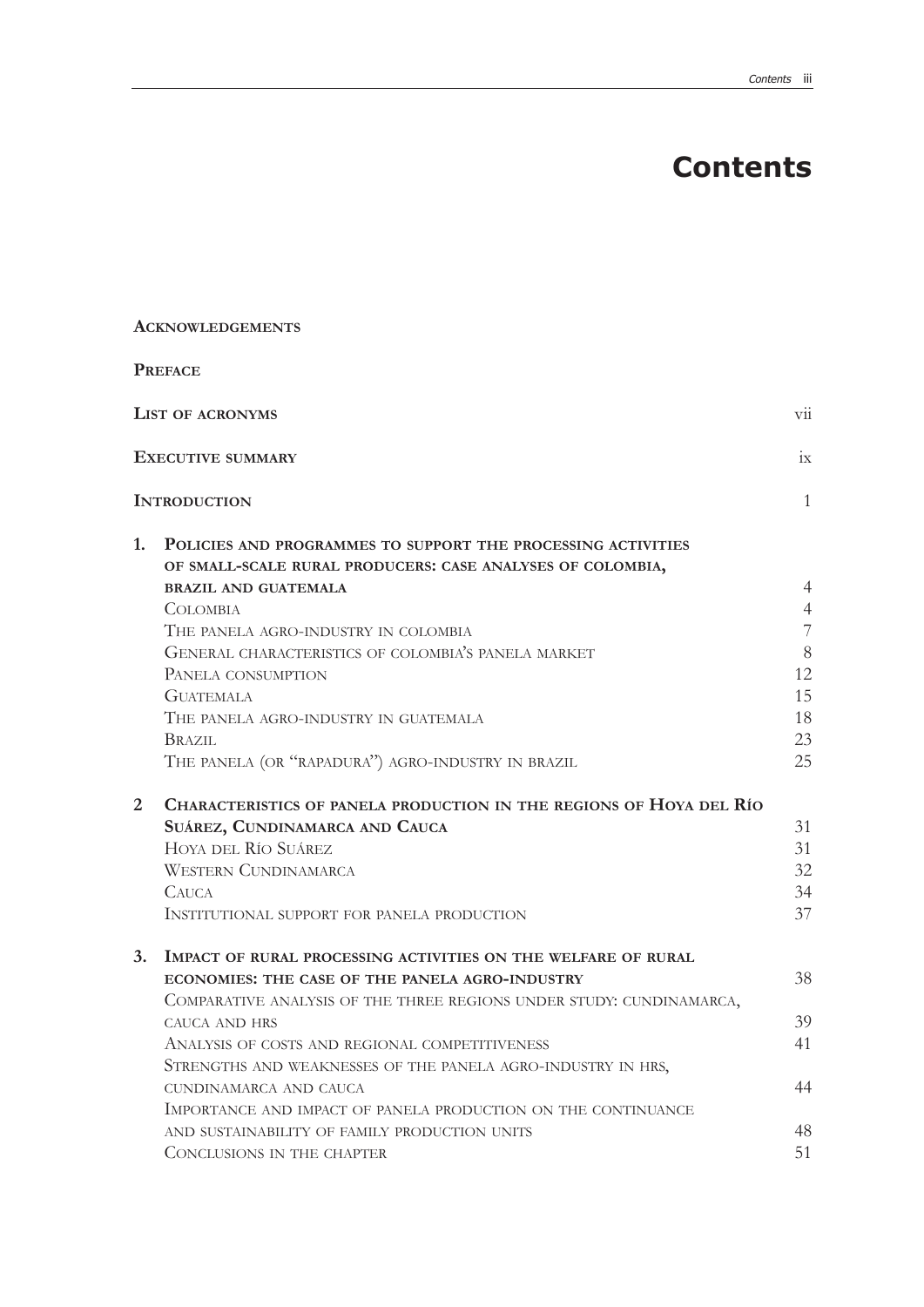| 4. | <b>IDENTIFYING THE PROBLEMS AND DESIGNING STRATEGIES AND LINES OF ACTION</b>  |    |
|----|-------------------------------------------------------------------------------|----|
|    | TO STRENGTHEN AND MODERNIZE COLOMBIA'S PANELA AGRO-INDUSTRY                   | 53 |
|    | PROBLEMS IN HOYA DEL RÍO SUÁREZ                                               | 53 |
|    | PROBLEMS IN CUNDINAMARCA                                                      | 54 |
|    | PROBLEMS IN CAUCA                                                             | 55 |
|    | <b>IDENTIFICATION OF STRATEGIC LINES OF ACTION FOR STRENGTHENING</b>          |    |
|    | AND MODERNIZING COLOMBIA'S PANELA AGRO-INDUSTRY                               | 56 |
|    | PANELA TECHNOLOGY TRANSFER PROGRAMME                                          | 58 |
|    | PANELA INFORMATION SYSTEM                                                     | 58 |
|    | FINANCING PROGRAMME FOR MODERNIZING THE PANELA AGRO-INDUSTRY                  | 59 |
|    | RESEARCH PROGRAMME FOR IMPROVING SUGARCANE CULTIVATION                        | 59 |
|    | RESEARCH PROGRAMME FOR IMPROVING SUGARCANE PROCESSING                         |    |
|    | AND PROGRAMME FOR DIVERSIFYING PANELA PRODUCTION                              | 60 |
|    | PROGRAMME FOR REDUCING CARBON EMISSIONS IN THE PANELA AGRO-INDUSTRY           |    |
|    | AND INCENTIVE PROGRAMME FOR THE ADOPTION OF CLEAN TECHNOLOGIES                | 61 |
|    | SOCIO-BUSINESS MANAGEMENT PROGRAMME                                           | 62 |
|    |                                                                               | 63 |
|    | PROGRAMME TO PROMOTE THE PANELA MARKET                                        | 63 |
|    | SCOPE AND IMPLEMENTATION OF THE ACTION PLAN                                   |    |
|    | <b>BIBLIOGRAPHY</b>                                                           | 65 |
|    | <b>ANNEX 1</b>                                                                | 67 |
|    | <b>ANNEX 2</b>                                                                | 70 |
|    | <b>TABLES</b>                                                                 |    |
| 1  | Plans and programmes in the Plan to modernize Colombia's rural economy        | 5  |
| 2  | Products and regions included in the Plan to modernize Colombia's             |    |
|    | rural economy                                                                 | 7  |
| 3  | Colombia's agriculture policy instruments                                     | 6  |
| 4  | Panela consumption as a share of the family shopping basket and of food       |    |
|    | spending, by city and income bracket                                          | 14 |
| 5  | Per capita consumption of panela and sugar (kg/year) in six Colombian cities, |    |
|    | according to socio-economic stratum                                           | 15 |
| 6  | Per capita consumption of panela, syrup and sugar in 26 rural municipalities  |    |
|    | of Boyacá, Cundinamarca and Santander, based on the existence                 |    |
|    | of unsatisfied basic necessities (UBN) (kg/person/year)                       | 15 |
| 7  | Plans and programmes in Guatemala's Agricultural Policy,                      |    |
|    | 2000-2004 period                                                              | 20 |
| 8  | Production of sugarcane, sugar and panela                                     | 22 |
| 9  | Panela agroprocessing in the departments of Santa Rosa and Quiche             | 23 |
| 10 | Production cost structure in Santa Rosa, Joybac, Chicaman. 2003               |    |
|    | (US\$/ton of panela)                                                          | 25 |
| 11 | Use of labour (person-hours/ton of panela)                                    | 26 |
| 12 | Brazil's Crop and Livestock Farming Plan, 2003-2004                           | 28 |
| 13 | Panela production in São José do Egito, Solidão, Santa Teresinha and Tabita   | 32 |
|    | 14 Production cost structure in Valle do Pianco, Brazil, 2003                 | 29 |
|    |                                                                               |    |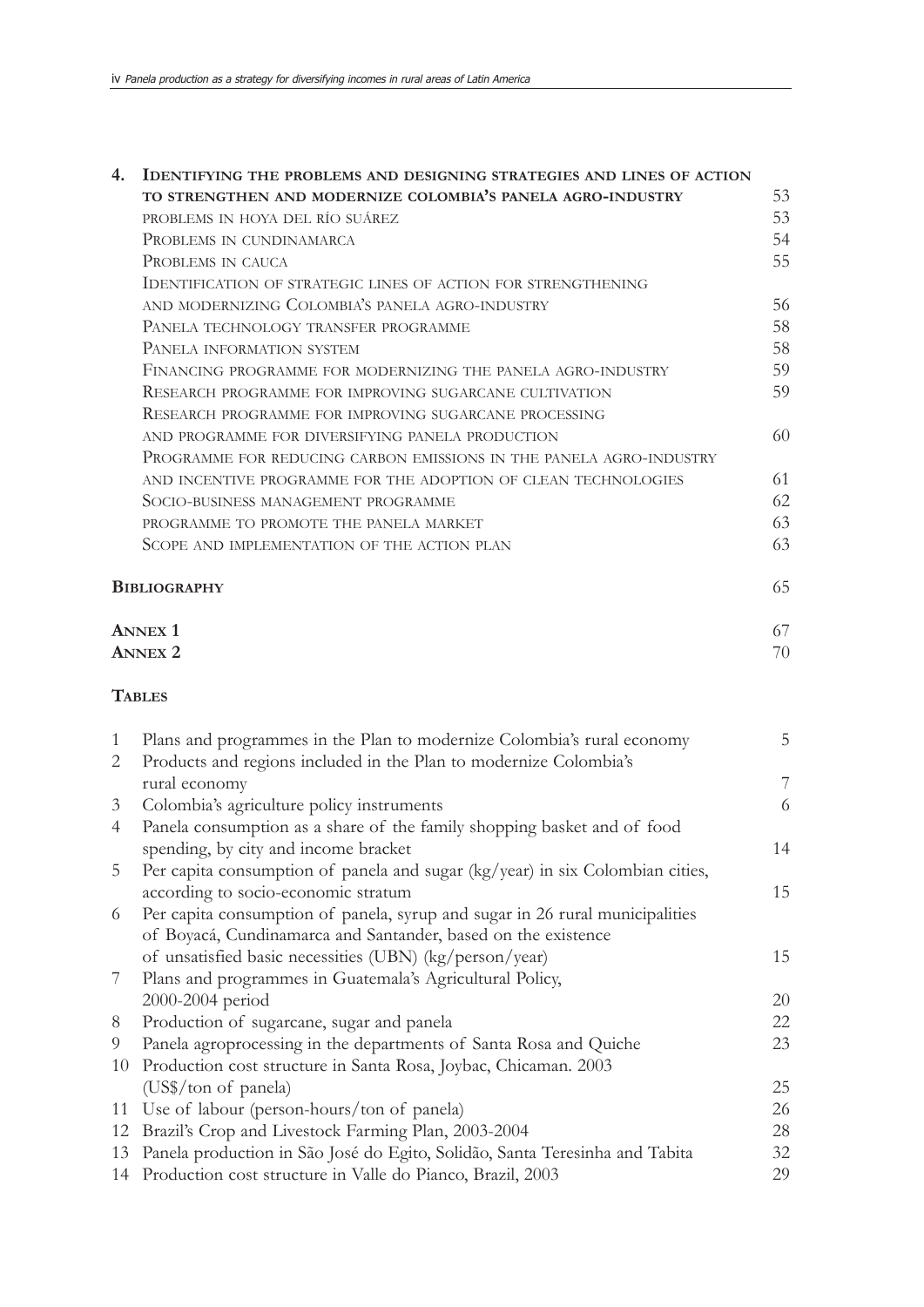|    | 15 Use of labour (person-hours/ton of panela)                                     | 29 |
|----|-----------------------------------------------------------------------------------|----|
|    | 16 Factors constraining and promoting Brazil's panela sector                      | 30 |
|    | 17 Main characteristics of panela production in Hoya del Río Suárez, western      |    |
|    | Cundinamarca and Cauca                                                            | 43 |
|    | 18 Production activities carried out in the panela production units               |    |
|    | of Hoya del Río Suárez, Cundinamarca and Cauca                                    | 46 |
|    | 19 Production parameters in the three Colombian regions                           | 49 |
|    | 20 Labour force requirements (person-hours/ton of panela)                         |    |
| 21 | Panela production costs (US\$/ton of panela)                                      |    |
|    | 22 Analysis of the strengths, opportunities, weaknesses and threats               |    |
|    | to the panela rural agro-industry HRS                                             | 51 |
|    | 23 Analysis of the strengths, opportunities, weaknesses and threats to the panela |    |
|    | rural agro-industry in Cundinamarca                                               | 53 |
|    | 24 Analysis of the strengths, opportunities, weaknesses and threats to the panela |    |
|    | rural agro-industry in Cauca                                                      | 54 |
|    |                                                                                   |    |

### **DIAGRAMS**

| 1 Seasonal wholesale price index for panela in Bogotá       | 12 |
|-------------------------------------------------------------|----|
| 2 Trend in the real wholesale price for panela in Bogotá    | 13 |
| 3 Flow chart of problems in Colombia's panela agro-industry | 65 |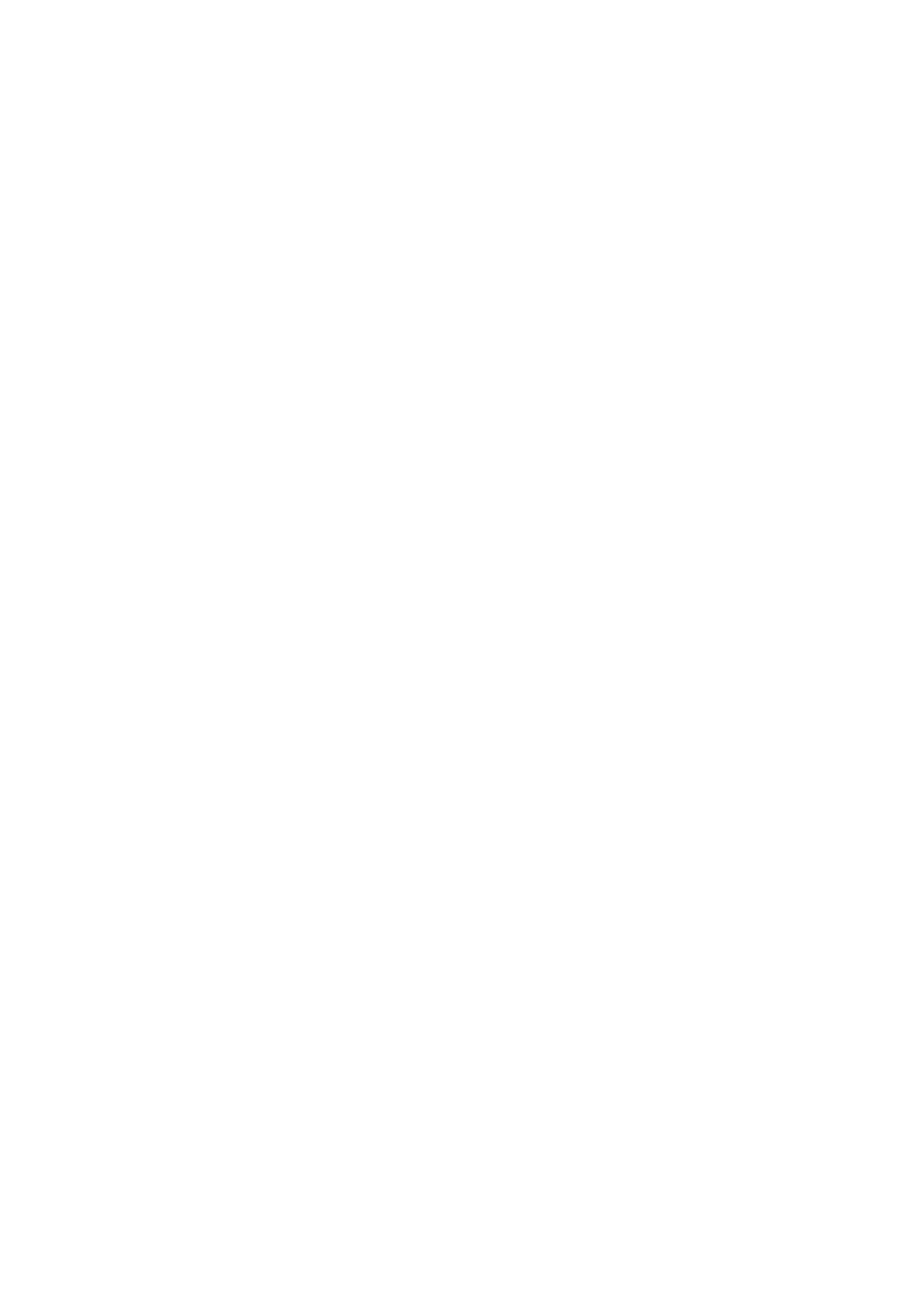# **Acknowledgements**

The authors of this study were Gonzalo Rodriguez, Hugo Garcia and Zulma Roa Diaz from the Colombian Corporation for Agricultural Research (CORPOICA). Pilar Santacoloma, from the Agricultural Management, Marketing and Finance Service (AGSF) of the Agricultural Support Systems Division of the Food and Agriculture Organization of the United Nations was responsible for the design, technical supervision and final editing of the study. Thanks go to Carlos da Silva and Eva Galvez (AGSF) for their comments on preliminary versions of this document.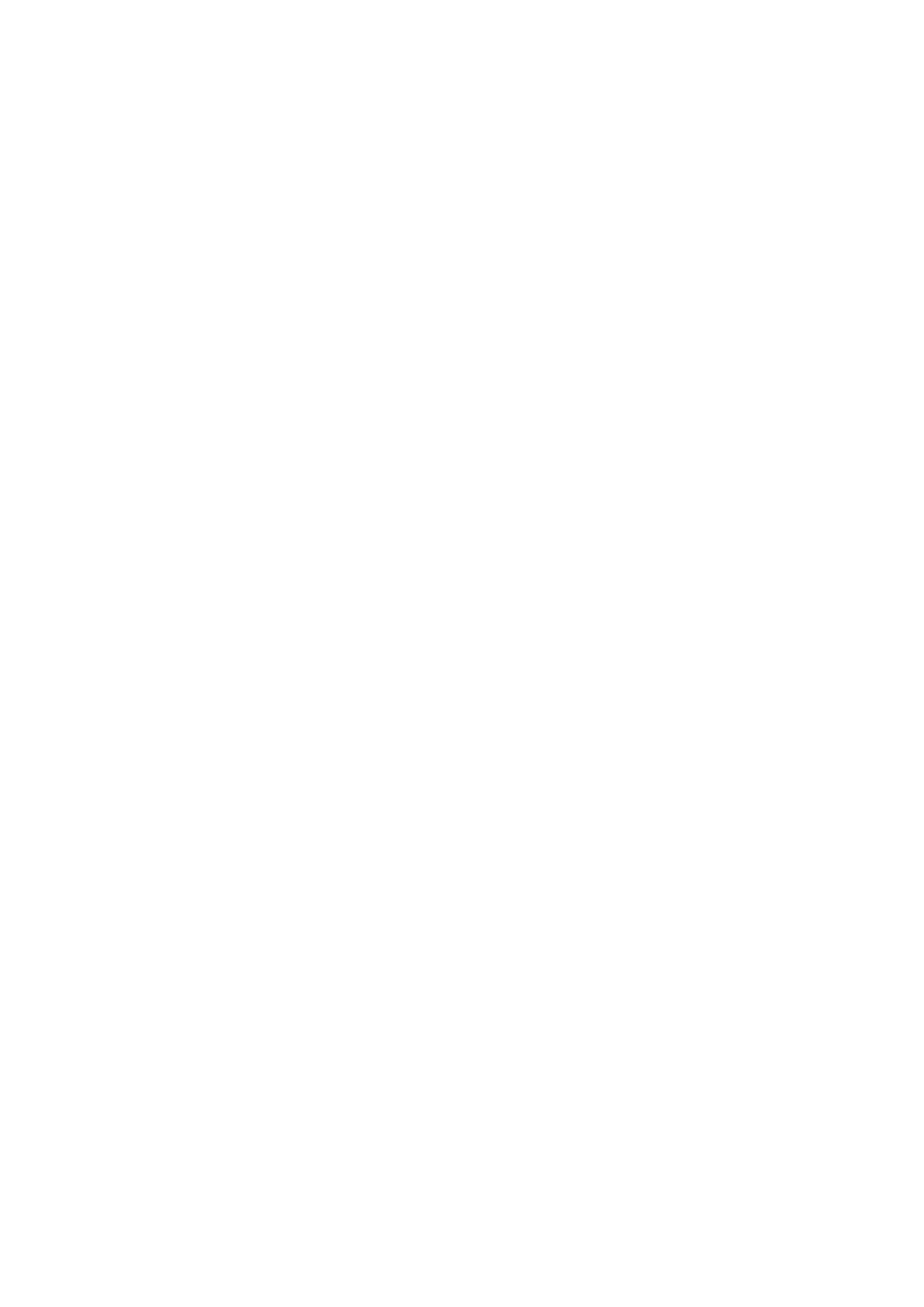## **Preface**

In the context of broader developmental thinking, the 1990s and early 2000s could be seen as an era of interest in farm commercialization and small enterprise development. Many farm and community level programmes were launched around the world to support enterprise development. There were in many cases notable successes for some people in some locations. There have been three lingering shadows looming over these success stories. One is that the real dynamics behind successful enterprise diversification and development are not well understood. The second is that the field projects, almost by definition, have created abnormal and unsustainable levels of support. The third is that the various projects rarely, if ever, have led to "success at scale" - in other words, big changes affecting the livelihoods of many people.

In the above context, the Agricultural Management, Marketing and Finance Service (AGSF) launched a series of "sectoral diversification" case studies a number of years ago. The objectives of the case studies were to:

- Document experiences and impacts related to farm and sector diversification;
- Draw lessons on how to support positive patterns of change leading to sustainable increases in farm incomes;
- Provide guidance to governments and donors on potential risks and responses.

The criteria for case selection included:

- Rapid uptake of new enterprise by a substantial number of farmers;
- Legitimate public interest in the specific sub-sector and agro-enterprise;
- Potential for replication/extension to other areas with similar circumstances;
- Basis for drawing lessons on how to support future diversification.

At the time of this publication, seven cases have been completed. This is the third to be published as an AGSF Working Document. Each case provides relevant information for decision makers and development specialists in the particular countries. In the near future, AGSF will produce a synthesis report giving a comparative appraisal of the lessons learned.

The present report considers panela development as a diversification strategy for farmlevel income generation, by analyzing patterns of change and associated success factors. The panela production constitutes a vertically integrated system in which the rural producer participates in the entire process of producing sugarcane, processing it into panela and selling the finished product. The vertical nature of the panela industry has facilitated the development of more flexible and effective livelihood strategies than those that may arise from horizontal or primary production-type processing technologies.

The report examines the viability and commercial sustainability of the panela industry in Colombia and makes a comparative review of the panela industry in Brazil and Guatemala, where panela is a major local production item. It assesses the impact of panela production on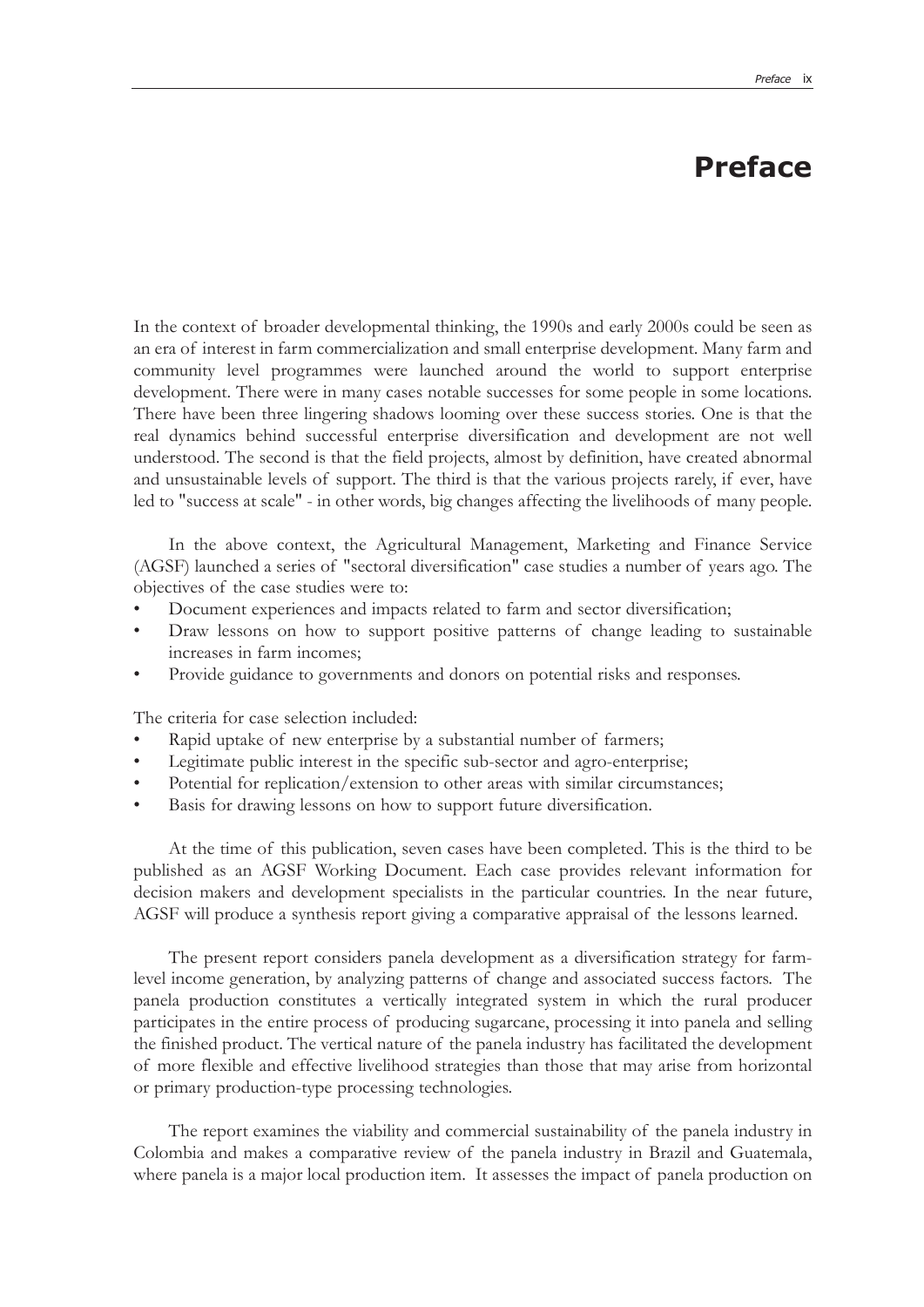producer incomes and livelihoods in Colombia and provides information on the institutional and financial support required for Colombia to improve panela's commercial viability and increase profits for small-scale farmers.

The report, originally published in Spanish, was translated into English in order to increase awareness of issues involved in panela processing and to broaden understanding of support required for improvement in other countries where similar products are produced. Panela is known with different names: *Jaggery* in India and Sri Lanka; *Muscovado* in the Caribbean and the Philipines; *Demerara* in Guyana and Mauritius and *htanyet* in Myanmar. Commercially, it is known as natural brown sugar.

The report is aimed at policy makers and extension staff of government, private and nongovernment organizations and at donors' organizations that support agro-processing technologies for small and medium-scale entrepreneurs.

Doyle Baker Chief Agricultural Management, Marketing and Finance Service Rural Infrastructure and Agro-industries Division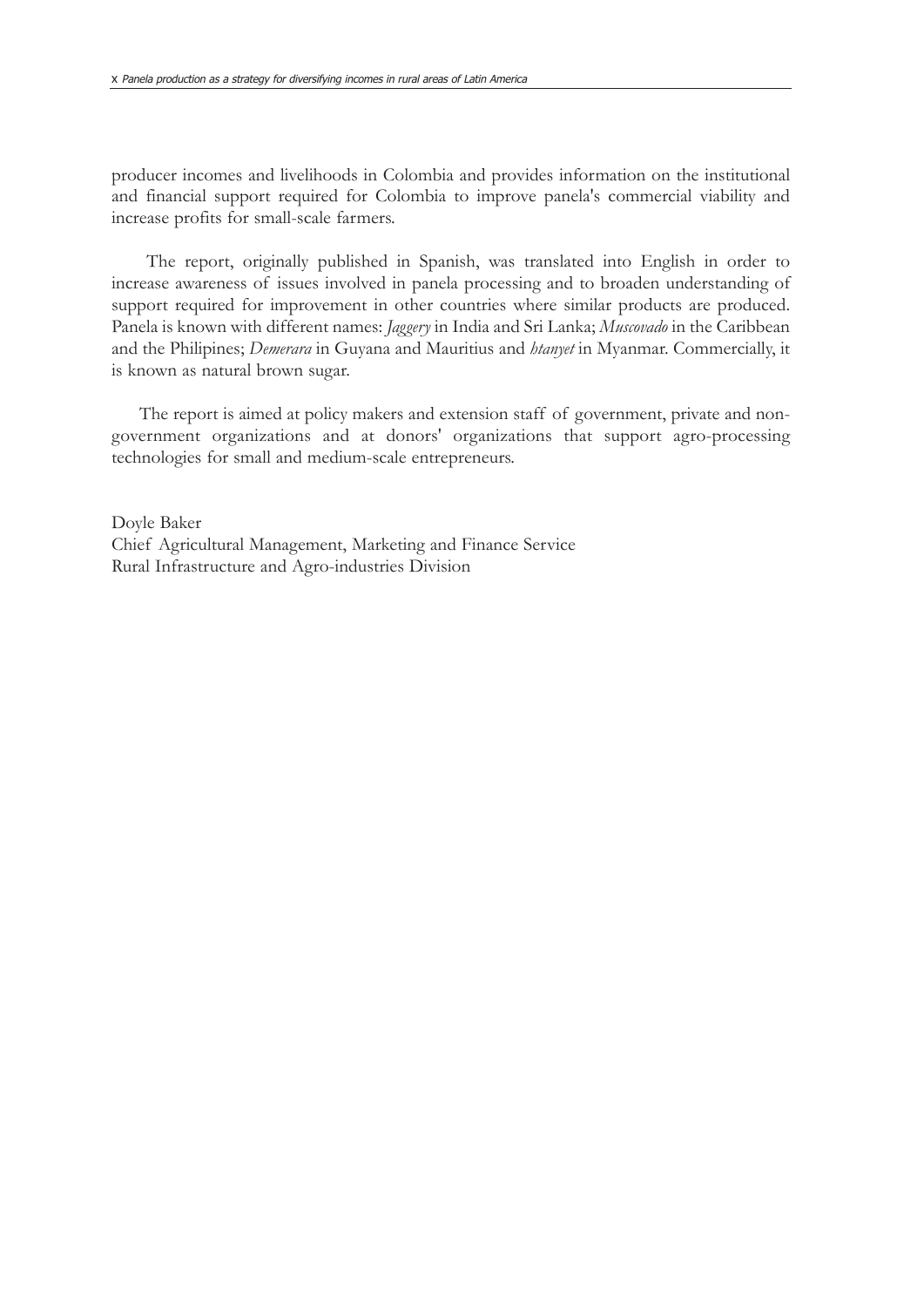# **List of acronyms**

| <b>AGS</b>             | Rural Infrastructure and Agro-Industries Division of the Food and                                                                                                                                                            |
|------------------------|------------------------------------------------------------------------------------------------------------------------------------------------------------------------------------------------------------------------------|
|                        | Agriculture Organization of the United Nations                                                                                                                                                                               |
| <b>ASOBOYSAN</b>       | Asociación de Paneleros de Boyaca y Santander (Association of<br>Panela-producers of Boyaca and Santander), Colombia                                                                                                         |
| <b>BNDES</b>           | Banco Nacional de Desenvolvimento Econômico e Social (Brazil's<br>National Economic and Social Development Bank)                                                                                                             |
| <b>CEISA</b>           | Centro de Investigaciones en Salud Animal-CORPOICA (Animal<br>Health Research Centre of the Colombian Corporation for<br>Agricultural Research)                                                                              |
| <b>CENICAÑA</b>        | Centro de Investigación de la Caña de Azúcar de Colombia<br>(Sugarcane Research Centre of Colombia)                                                                                                                          |
| <b>CEPEA/USP</b>       | Centro de Estudios Avanzados en la Economía Aplicada de la<br>Universidad de Sao Paulo (Centre for Advanced Studies in Applied<br>Economics of the University of Sao Paulo, Brazil)                                          |
| <b>CIMPA</b>           | Centro de Investigación sobre Panela (Panela Research Centre of<br>the Colombian Corporation for Agricultural Research)                                                                                                      |
| <b>CIPAV</b>           | Centro para la Investigación en Sistemas Sostenibles de<br>Producción Agropecuaria (Centre for Research on Sustainable<br>Agricultural Production Systems), Colombia                                                         |
| <b>CNA</b>             | Confederação da Agricultura e Pecuária do Brasil (Agriculture and<br>Livestock Confederation of Brazil)                                                                                                                      |
| <b>COLCIENCIAS</b>     | Instituto Colombiano para el Desarrollo de la Ciencia y la<br>Tecnología (Colombian Institute for the Development of Science<br>and Technology)                                                                              |
| <b>COOPAGEL</b>        | Cooperativa dos Profissionais em Atividades Gerais e Específicas<br>Ltda. Secretaria de Agricultura Familiar (Cooperative for<br>Professionals in General and Specific Activities of Brazil's Family<br>Farming Secretariat) |
| <b>CORPOBOYACÁ</b>     | Corporación Autónoma Regional de Boyacá (Autonomous<br>Regional Corporation of Boyacá), Colombia                                                                                                                             |
| <b>CORPOICA</b>        | Corporación Colombiana de Investigación Agropecuaria<br>(Colombian Corporation for Agricultural Research)                                                                                                                    |
| <b>CORPOICA-CIMPA</b>  | Centro de Investigación sobre Panela (Panela Research Centre of<br>the Colombian Corporation for Agricultural Research)                                                                                                      |
| <b>CORPOTUNIA-CIAT</b> | Corporación para el Desarrollo de Tunía (Tunía Development<br>Corporation), Colombia                                                                                                                                         |
| <b>DANE</b>            | Departamento Administrativo Nacional de Estadística (Colombia's<br>National Statistics Department)                                                                                                                           |
| <b>EAP</b>             | Economically active population                                                                                                                                                                                               |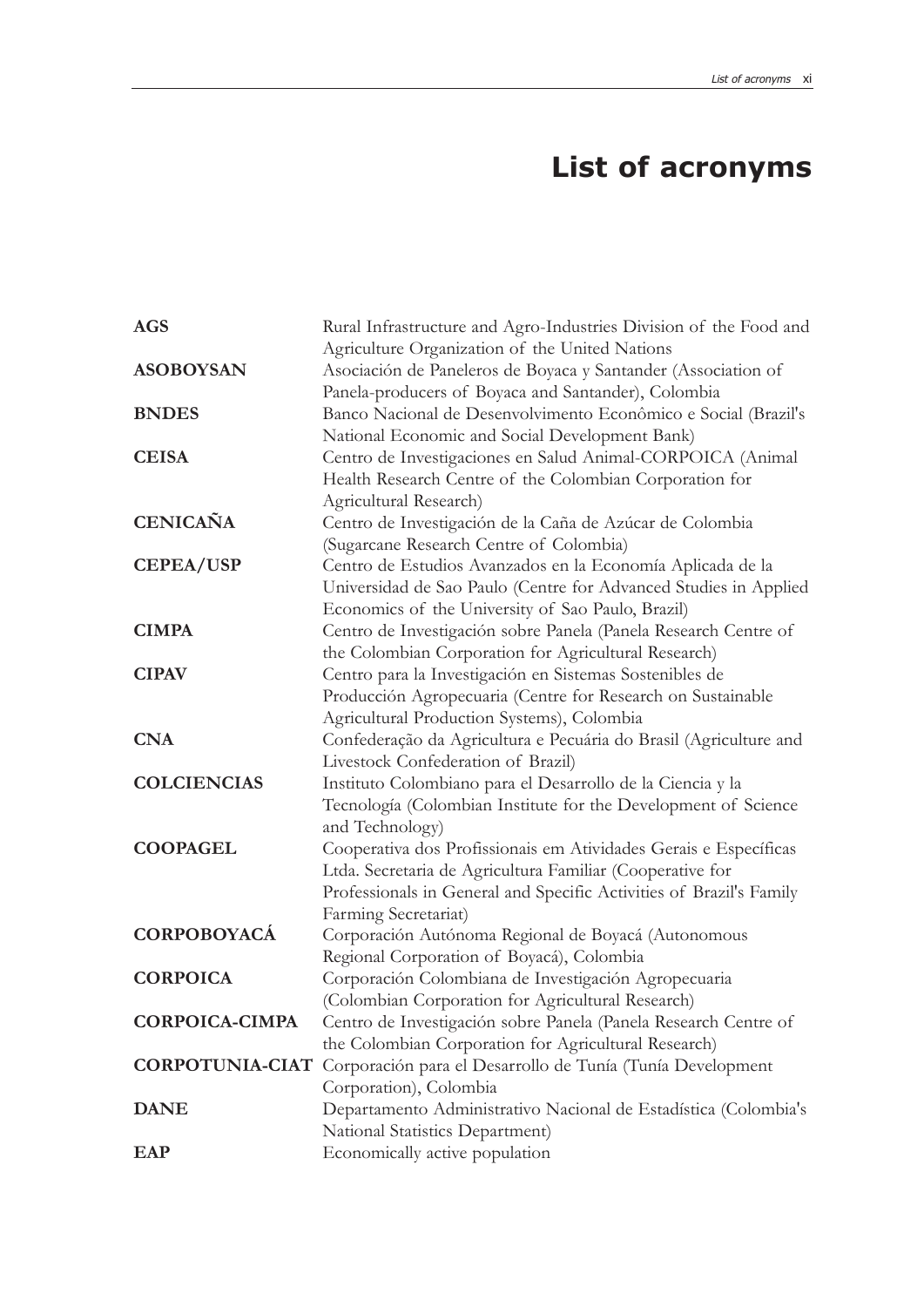| <b>ECLAC</b>      | United Nations Economic Commission for Latin America and the               |
|-------------------|----------------------------------------------------------------------------|
|                   | Caribbean                                                                  |
| FAG               | Fondo Agropecuario de Garantías (Agricultural Guarantee Fund),<br>Colombia |
| FAO               | Food and Agriculture Organization of the United Nations                    |
| <b>FEDEPANELA</b> | Federación Nacional de Productores de Panela (Panela Producers'            |
|                   | Federation), Colombia                                                      |
| <b>FINAGRO</b>    | Fondo para el Financiamiento del Sector Agropecuario (Fund for             |
|                   | Financing the Agricultural Sector), Colombia                               |
|                   | FIS Fondo de Inversión Social (Social Investment Fund), Guatemala          |
| <b>FOMIPYME</b>   | Fondo de Modernización y Desarrollo Tecnológico de las                     |
|                   | Pequeñas y Medianas Empresas (Fund for the Modernization and               |
|                   | Technological Development of Small and Medium-size                         |
|                   | Enterprises), Colombia                                                     |
| <b>FONAGRO</b>    | Fondo Nacional para la Reactivación y Modernización de la                  |
|                   | Actividad Agropecuaria (National Agricultural Recovery and                 |
|                   | Modernization Fund), Guatemala                                             |
| <b>FONAPAZ</b>    | Fondo Nacional para la Paz (National Peace Fund), Guatemala                |
| <b>FONMUR</b>     | Fondo de Fomento para Mujeres Rurales (Development Fund for                |
|                   | Rural Women), Colombia)                                                    |
| <b>GDP</b>        | Gross domestic product                                                     |
| <b>GFP</b>        | Good farming practices                                                     |
| <b>GMP</b>        | Good manufacturing practices                                               |
| <b>HACCP</b>      | Hazard Analysis and Critical Control Point system                          |
| <b>HRS</b>        | Hoya del Río Suárez region                                                 |
| <b>IBGE</b>       | Instituto Brasileiro de Geografía e Estatística (Brazilian Institute of    |
|                   | Geography and Statistics)                                                  |
| <b>ICA</b>        | Instituto Colombiano Agropecuario (Colombian Agriculture and               |
|                   | Livestock Institute)                                                       |
| <b>ICR</b>        | Incentivo de Capitalización Rural (Rural Capitalization Incentive),        |
|                   | Colombia                                                                   |
| <b>IICA</b>       | Inter-American Institute for Cooperation on Agriculture                    |
| <b>IMA</b>        | Instituto de Mercadeo Agropecuario (Agricultural Marketing                 |
|                   | Institute), Guatemala                                                      |
| <b>ISO</b>        | International Standards Organization                                       |
| <b>LEC</b>        | Línea Especial de Crédito (Special Line of Credit), Brazil                 |
| <b>MAGA</b>       | Ministerio de Agricultura, Ganadería y Alimentación (Ministry of           |
|                   | Agriculture, Livestock and Food), Guatemala                                |
| <b>MEGA</b>       | Associative Management Business Models (Colombia)                          |
| <b>MERPANELA</b>  | Panela marketing company (Colombia)                                        |
| <b>PADEMER</b>    | Programa de Apoyo al Desarrollo de la Microempresa Rural (Rural            |
|                   | Micro-enterprise Development Programme), Colombia                          |
| <b>PAIPPEC</b>    | Programa de Apoyo Integral a Pequeños Productores de                       |
|                   | Economía Campesina (Integrated Support Programme for Small                 |
|                   | Producers in the Rural Economy), Colombia                                  |
| <b>PRAN</b>       | Programa de Reactivación Agropecuaria Nacional (National                   |
|                   | Agricultural Recovery Programme), Colombia                                 |
|                   |                                                                            |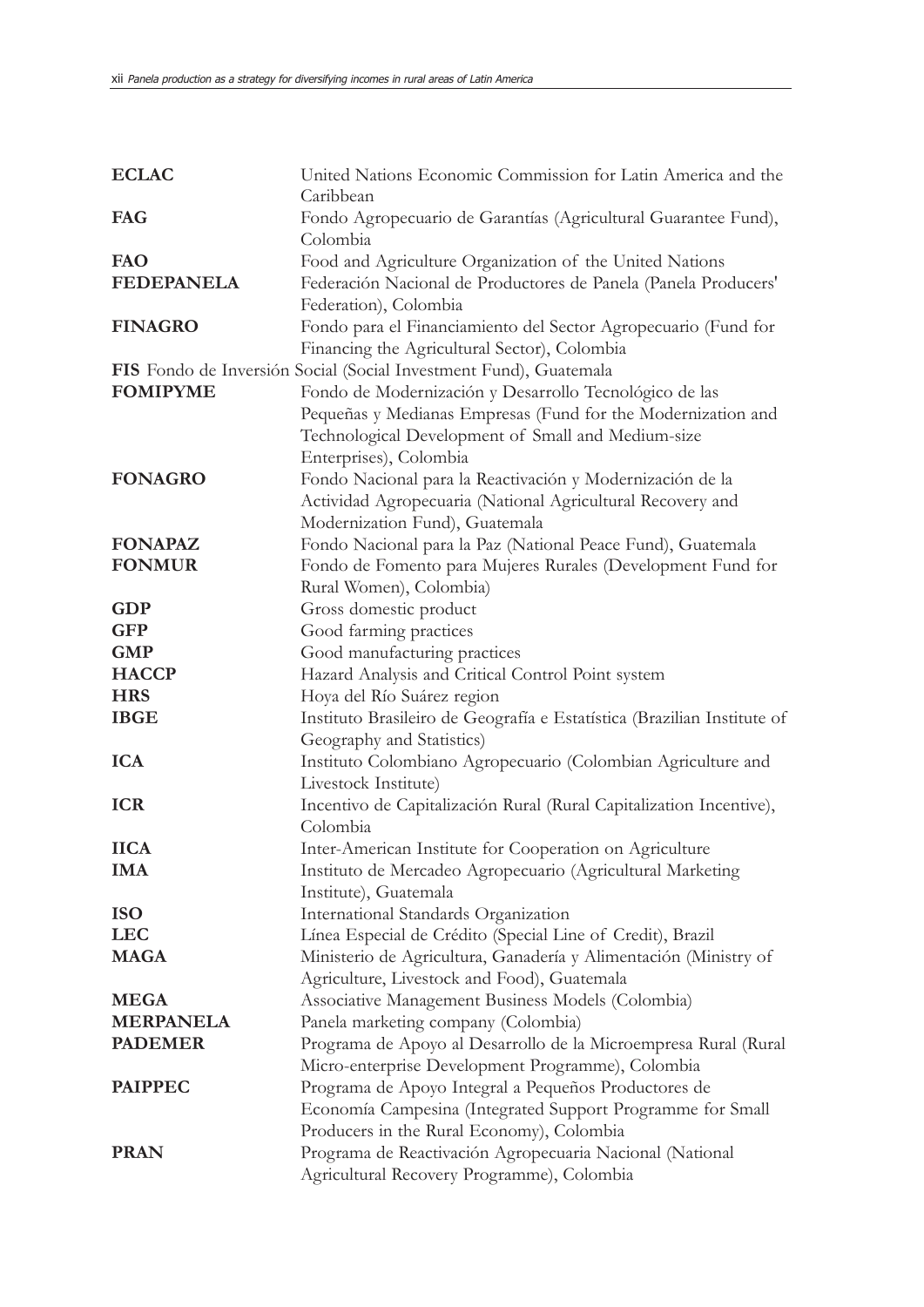| <b>PROAGRO</b>    | Programa de Oferta Agropecuaria (Agricultural Supply                       |
|-------------------|----------------------------------------------------------------------------|
|                   | Programme), Colombia                                                       |
| <b>PROCANA</b>    | Programa de Incentivo ao Aproveitamento Integral da Cana-de-               |
|                   | Açúcar (Incentive Programme for fully exploiting Sugarcane),               |
|                   | <b>Brazil</b>                                                              |
| <b>PROCUCHU</b>   | Proyecto Desarrollo Rural Sierra de los Cuchumatanes (Rural                |
|                   | Development Project for Sierra de los Cuchumatanes), Guatemala             |
| <b>PRODERT</b>    | Proyecto Desarrollo Rural Sostenible en Zonas de Fragilidad                |
|                   | Ecológica en la Región Trifinio (Project for Sustainable Rural             |
|                   | Development in Ecologically Fragile Zones of the Trifinio                  |
|                   | Region), Guatemala                                                         |
| <b>PRONACAMPO</b> | Programa Nacional de Capacitación Masiva para Reducir el                   |
|                   | Desempleo y la Pobreza (National Mass Training Programme to                |
|                   | Reduce Unemployment and Poverty), Guatemala                                |
| <b>PRONATTA</b>   | Programa Nacional de Transferencia de Tecnología (National                 |
|                   | Technology Transfer Programme), Colombia                                   |
| <b>PROZACHI</b>   | Proyecto Desarrollo Zacapa-Chiquimula (Zacapa-Chiquimula                   |
|                   | Development Project), Guatemala                                            |
| <b>RAI</b>        | Rural agro-industry                                                        |
| <b>REDAR</b>      | Rural Agro-industry Network                                                |
| <b>SEBRAE/PE</b>  | Serviço de Apoio às Micro e Pequenas Empresas do Estado de                 |
|                   | Pernambuco (Brazilian Micro- and Small Enterprise Support                  |
|                   | Service of the State of Pernambuco)                                        |
|                   | SEBRAE-Pernambuco Serviço Brasileiro de Apoio às Micro e Pequenas Empresas |
|                   | (Brazilian Micro- and Small Enterprise Support                             |
|                   | Service/Pernambuco Office)                                                 |
| <b>SENA</b>       | Servicio Nacional de Aprendizaje (Colombia's National Training             |
|                   | Service)                                                                   |
| <b>SIAL</b>       | Local Agrifood Systems                                                     |
| <b>SIPSA</b>      | Sistema de Información de Precios y Mercados del Sector                    |
|                   | Agropecuario (Information System on Agricultural Prices and                |
|                   | Markets), Colombia                                                         |
| <b>SME</b>        | Small and medium-size enterprises                                          |
| <b>UBN</b>        | Unsatisfied basic necessities                                              |
| <b>WTO</b>        | World Trade Organization                                                   |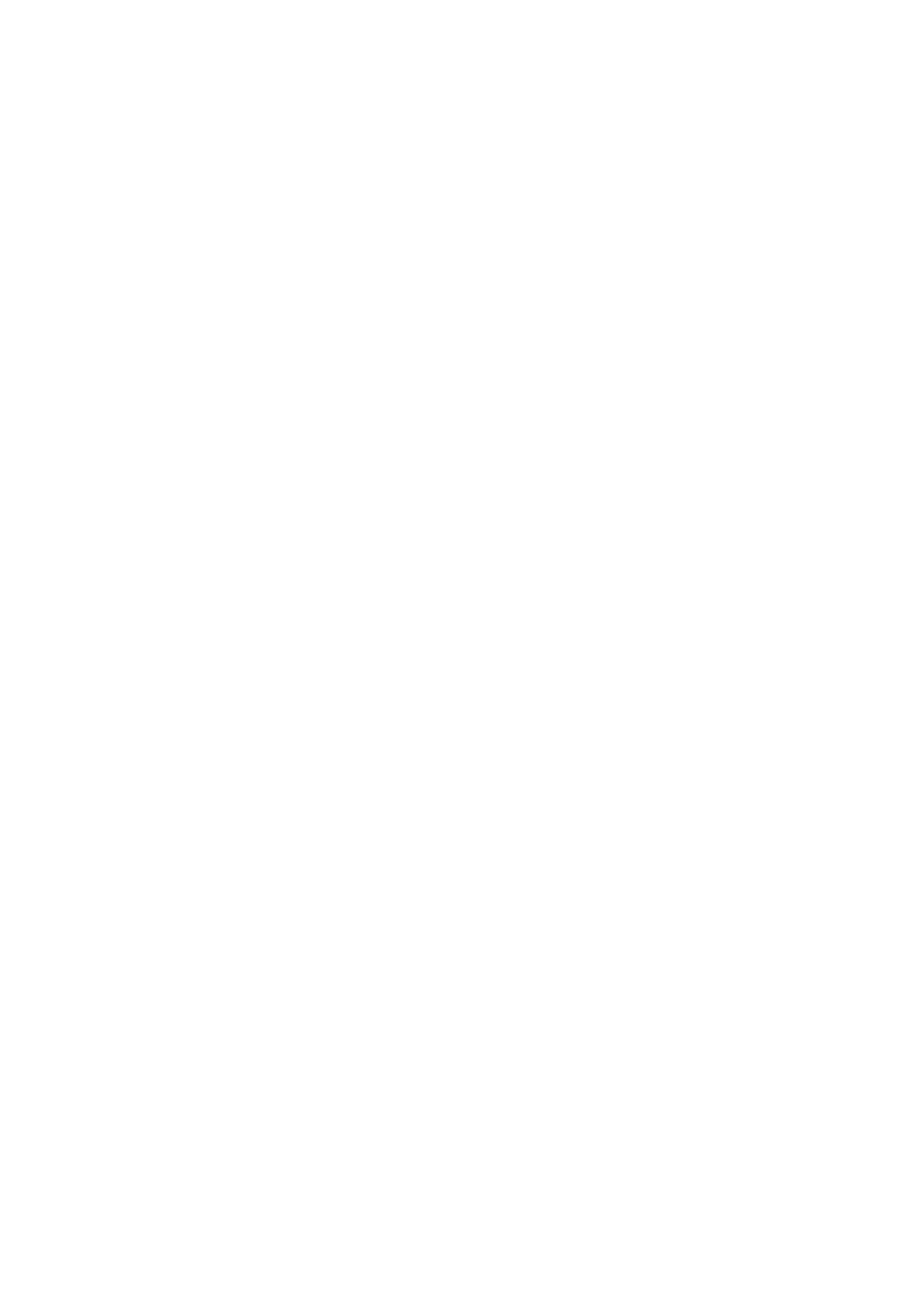## **Executive summary**

One of the main aims of Latin American and Caribbean Governments over the past two decades has been to integrate the region into the global market. Its ties and linkages with production chains in the region make rural agro-industry (RAI) a key element in allowing smallscale agricultural production units to maintain or increase their market share in a more dynamic, sustainable and cost-effective manner, by carrying out activities for processing and adding value to agricultural raw materials at peasant farm level.

One of the planned activities of the medium-term project by the Agricultural Support Systems Division of the Food and Agriculture Organization of the United Nations (FAO-AGS), entitled "Enhancing Smallholder Livelihoods", was to evaluate the panela agro-industry as a strategy for diversifying farm income by analysing patterns of change and associated success factors. The reason for this choice is that the panela production unit is a vertically integrated system in which the rural producer participates in the entire process of producing sugarcane, processing it into panela and selling the finished product. The vertical nature of the panela agroindustry has facilitated the development of more effective and flexible livelihood strategies than any that may arise from horizontal or primary-production type processing activities.

The specific objectives of this study were to: (i) conduct an in-depth assessment of the viability and commercial sustainability of Colombia's panela agro-industry and to make a comparative overview of the panela agro-industry in Brazil and Guatemala, where panela is a major local production item; (ii) assess the impact of panela production on producer incomes and livelihoods in Colombia; and (iii) provide information on the institutional and financial support required for Colombia to improve its commercial viability and to increase profits for small-scale farmers.

Panela production is one of the most traditional rural agro-industries in Latin America and the Caribbean. Panela is a foodstuff made from the juice of sugarcane (*Saccharum officinarum L*.) in small rural sugarcane mills called *trapiches*. World production of this type of whole unrefined non-centrifugal sugar, which is generally sold to consumers in the form of solid blocks of brown sugarloaf, is close to 13 million tons per year. Panela differs from white and demerara sugar not only in physical appearance, but also in chemical composition. Panela contains sucrose, as well as glucose, fructose and various minerals, fats, proteins and vitamins, making it nutritionally richer than sugar.

Unlike sugar, which in Latin America is produced by a small number of large-scale industrial sugar mills, on fertile, mechanized plains where sugarcane monoculture predominates, panela is produced on small peasant farms, in mountain areas with limited fertility and mechanization, where farming families endeavour to diversify panela production with livestock production, crop cultivation and processing activities, using primarily family labour. From a market standpoint, there are also great differences between industrial and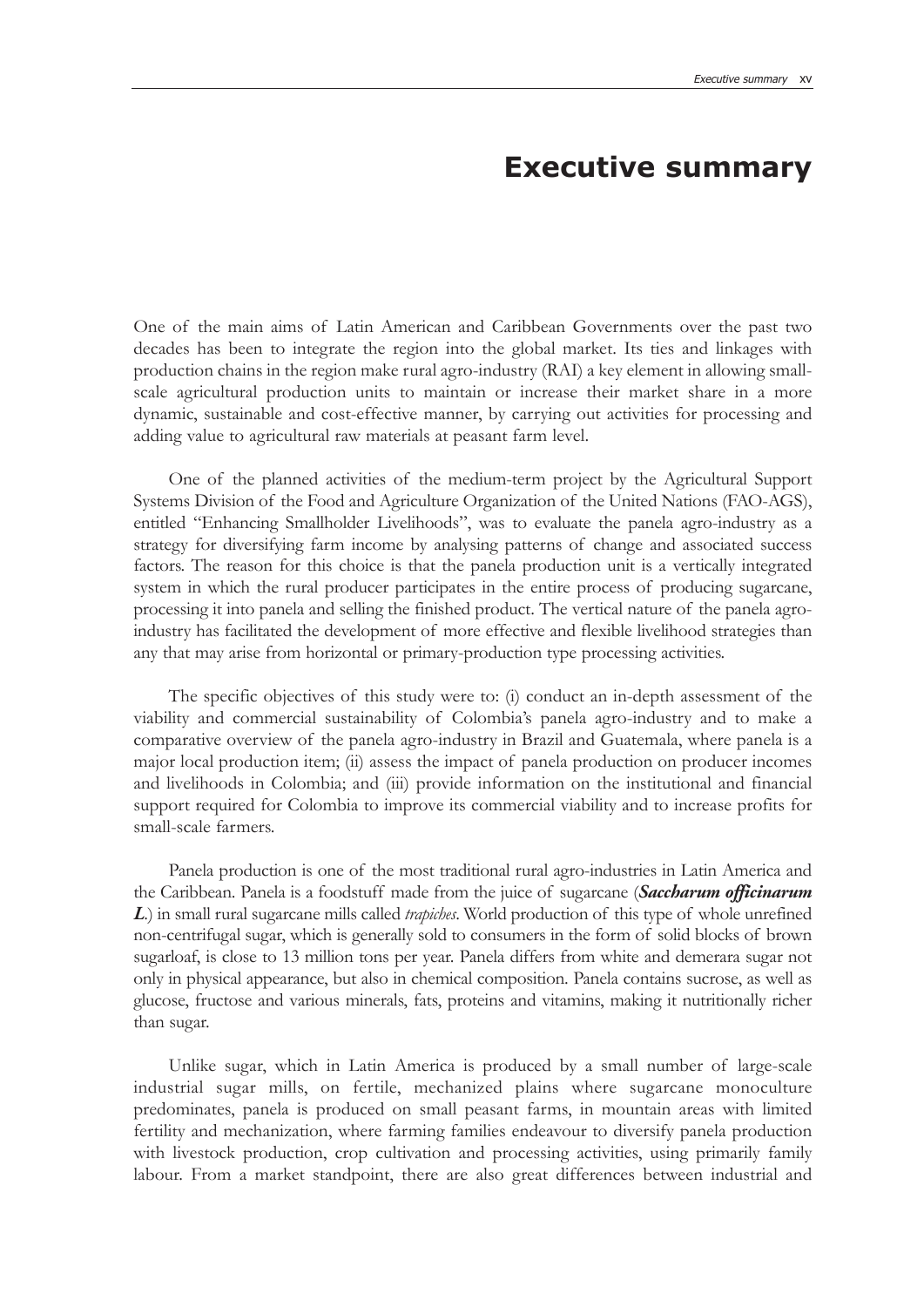artisanal sugarcane mills. Unlike sugar, which is produced under oligopolistic conditions, is often subsidized and has an extensive domestic and international market, panela is produced by a large number of scattered unsubsidized producers who generally serve a local or national market and seldom export abroad to cater to Latin American expatriate communities in comparatively more developed countries.

There are an estimated 50,000 *trapiches* in Latin America and the Caribbean, together employing more than one million people (PRODAR, 1994). According to the latest FAO statistics, panela production in the region was around 2 million tons in 2001, representing roughly 17 percent of world production. In order of importance, the panela-producing countries on the continent are cited as: Colombia, Brazil, Mexico, Guatemala, Venezuela, Haiti, Peru, Ecuador, Honduras, El Salvador, Costa Rica, Nicaragua, Panama, Dominican Republic, Bolivia and Argentina.

In Colombia, panela production is one of the main income-generating activities for more than 70,000 families in the Colombian Andes. Other indicators of the importance of panela production in Colombia are that: directly and indirectly it involves 350,000 people, including producers, workers, traders and others. It generates the equivalent of 120,000 permanent jobs. A total of 226,000 hectares are given over to growing sugarcane for panela. It accounts for a 6.7 percent share of agricultural gross domestic product (GDP). It accounts for 2.18 percent of consumer food spending. Colombia is the second world producer of panela after India and has the largest per capita apparent consumption, with around 32 kg/person/year (Rodríguez, 2001). Almost all the panela produced is sold on the domestic market for direct consumption. It is estimated that less than 1 percent of the panela produced is used as an input for industrial processes and around 0.4 percent is destined for export. In the 1990s, Colombia's total panela production value averaged around US\$ 500 million per year (CORPOICA, 2001).

Colombia's panela production sector comprises around 15 Local Agrifood Systems (SIAL), with varying scales of production and levels of technology, each with its own specific agro-ecological and socio-economic conditions. This study makes an in-depth analysis of three cases in the regions of Hoya del Río Suárez, western Cundinamarca and northern Cauca.

The Rural Micro-enterprise Development Programme (PADEMER) provides direct support for Colombia's rural agroprocessing activities, encompassing the full range of production, business, organizational and market development aspects. Direct support also comes from the Integrated Support Programme for Small Producers in the Rural Economy (PAIPPEC), which is designed to consolidate an associative rural enterprise base for involving rural producers in agricultural recovery, thereby increasing the efficiency of production, processing and marketing systems.

In Guatemala, panela production is an age-old activity in which families endeavour to diversify production with both livestock and crop-growing activities. Panela production is the principal source of income and employment for many farming families, especially in the departments of Santa Rosa, Quiché, Baja Verapaz, Chiquimula, Zacapa and Retalhuleu. Panela producers employ a large percentage of family labour, especially women, in sugarcane cultivation and processing. Panela production units tend to be low technology.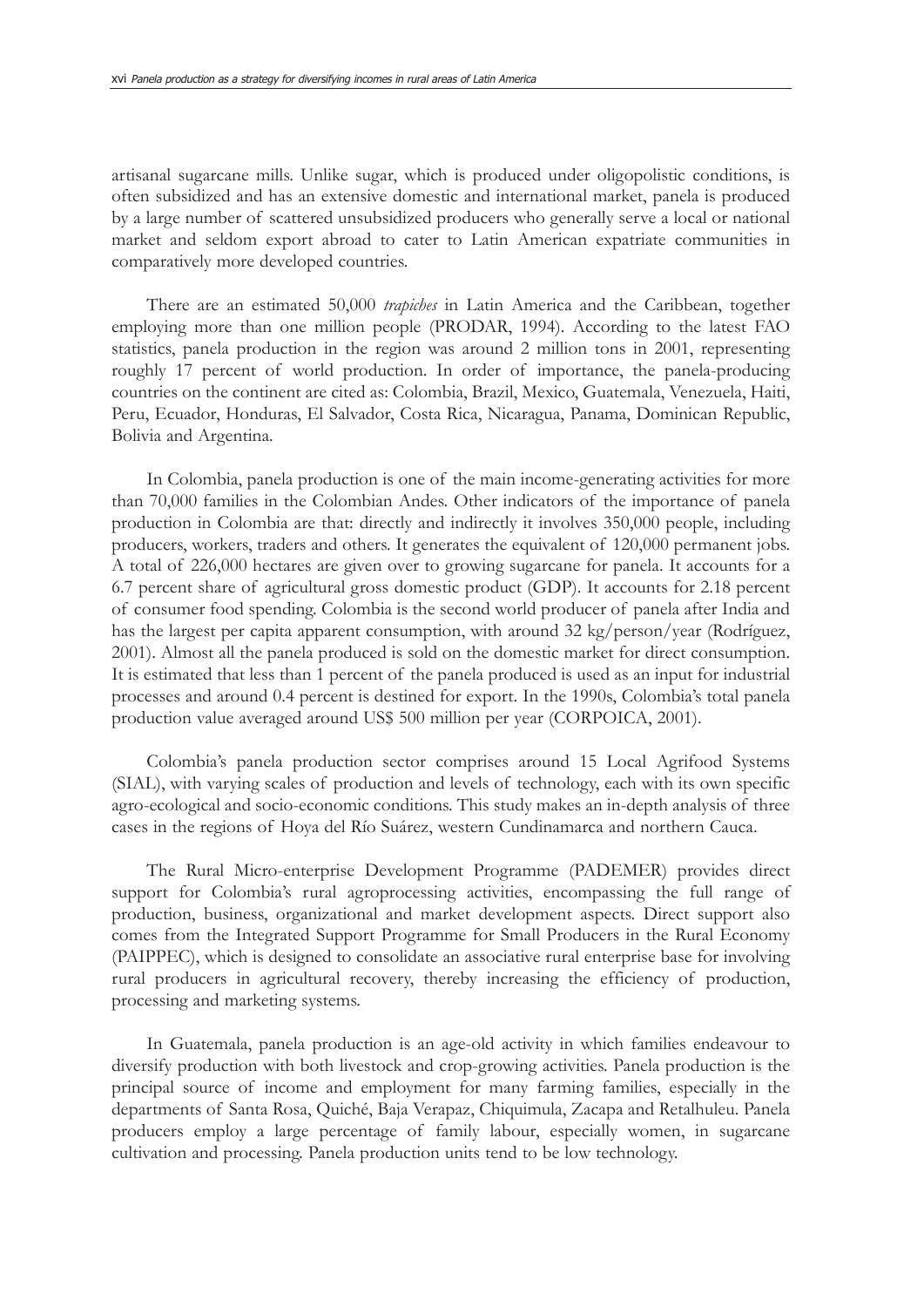As regards job creation, according to data from this study, in the regions of Santa Rosa, Joyabaj and Chicamán, panela production requires between 2,375 and 3,091 personhours/hectare/year. Producers' net profits range from US\$ 108 to US\$ 8,497, depending on their scale of production and level of technology.

Guatemala's Agricultural Policy focuses on guaranteeing food security, providing training, providing access to finance, promoting the marketing of agricultural products, providing technical support to small- and medium-size producers and promoting the country's fruit sector. There would seem to be no specific plans or policy measures for improving productivity and competitiveness in Guatemala's panela sector.

Brazil is the second largest panela producer in Latin America, where this sector represents a major source of income for many farming families, especially in north-east Brazil. Most panela production units tend to be low technology, in terms of both sugarcane cultivation and panela production. In many cases, *trapiches* produce both panela and "cachaça", a popular spirit made artisanally by distilling the alcohol from fermented sugarcane juices. Panela is a basic staple in the diet of production unit members, not only as a sweetening agent but also because income can be generated from selling surpluses. According to data from this study, around 689 person-hours/hectare/year are spent on panela production in the region of Vale do Pianco, with a annual net return per producer of US\$ 1,734.

Brazil's 2003-2004 Crop and Livestock Farming Plan focuses on the capitalization of rural producers' cooperatives, access to finance, investment programmes, dairy programmes, production redeployment and rural insurance. In addition, Brazil's National Programme for Agro-industrialization in Family Farming seeks to support agro-industrialization and marketing of family farmers' products, in order to add value to rural production and generate revenues and job opportunities in the rural sector. At regional level, Brazil's Programme for Agroindustrial Production Chains supports the organization and implementation of government plans to promote the development of priority production chains.

#### **IMPACT OF PROCESSING ACTIVITIES AT RURAL LEVEL: CASE OF COLOMBIA**

In the regions under study (Hoya del Río Suárez, Cundinamarca and Cauca), the crisis in the region's own traditional crops in centuries past - such as tobacco, coffee and cotton - led to these crops being displaced by more agro-industrial and commercial activities. In the three regions under study, revenue from panela production currently forms more than 50 percent of family incomes. Cauca is the panela-producing region where sugarcane cultivation and processing forms the largest proportion of the family income, with 73 percent, followed by Hoya del Río Suárez (HRS), with 60.5 percent, and Cundinamarca, with 58.2 percent.

As regards total farmland given over to growing sugarcane, in HRS sugarcane accounts for 68 percent of total farmland, with farms averaging 55.2 hectares; in Cundinamarca 58.3 percent of the average 15-hectare farm is under sugarcane; and in Cauca 54 percent of the average 9-hectare farm is under sugarcane.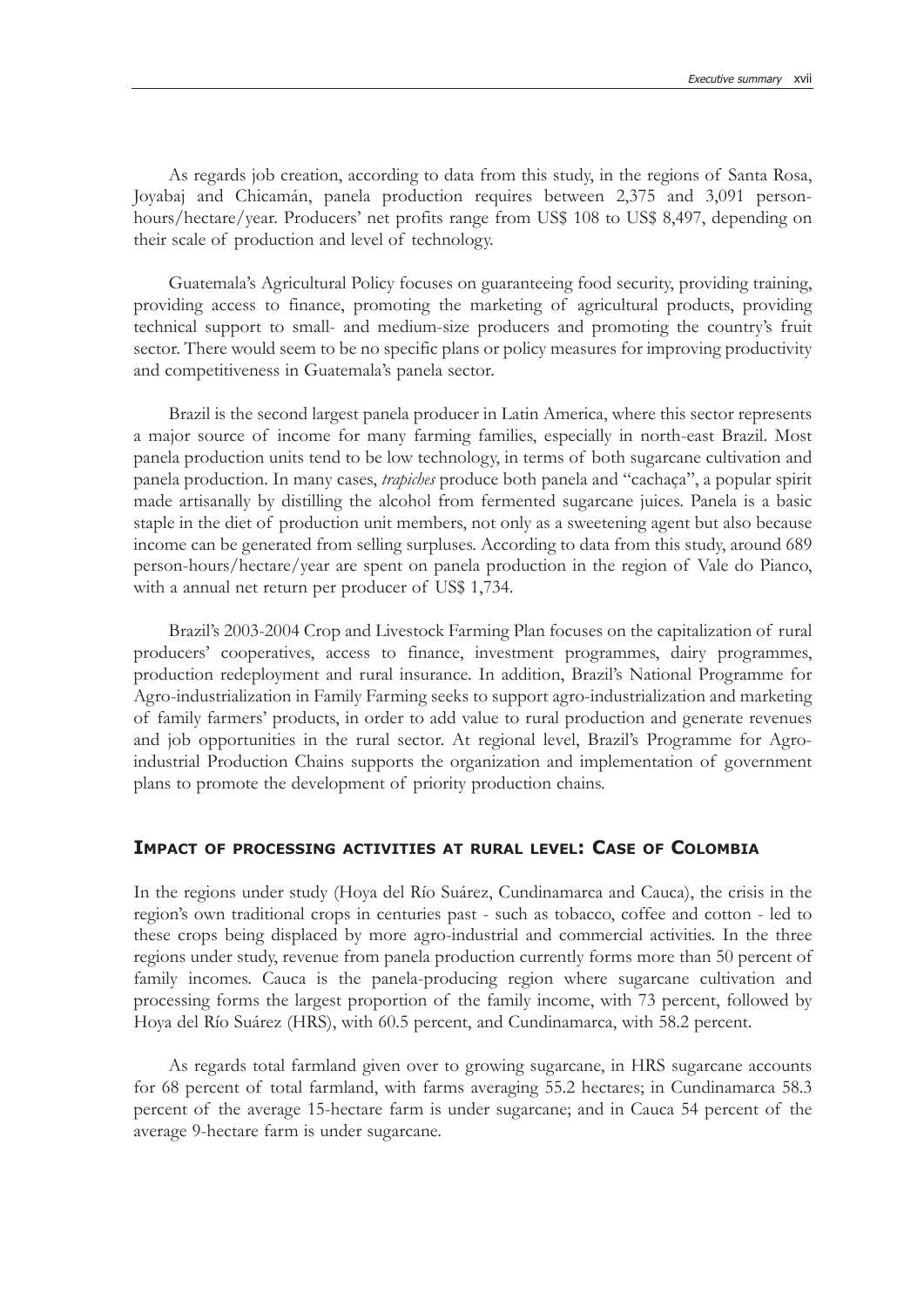The annual regional income from panela is estimated to be US\$ 70.2 million for HRS, US\$ 52.8 million for Cundinamarca and US\$ 24.2 million for Cauca.

Job creation is another important aspect in sustaining panela-producing families and the other people involved. In Cauca, from an average family unit of six people, four work in sugarcane cultivation and processing; that is to say, it occupies two-thirds of family members. In Cundinamarca it occupies approximately 60 percent of family members, with an average of three working in panela production out of a family of five people. In HRS, the share of family labour is relatively low: of an average family of five people, only one or two work in panela production.

The regional analysis reveals that, in HRS, each panela production unit works an annual average of 48,303 person-hours, in Cundinamarca, 8,215 person-hours and in Cauca, 7,530 person-hours, together generating the equivalent of around 42,200 jobs in the three regions under study. This shows just how important the panela agro-industry is in employing the rural labour force.

Producers were seen to have a diverse combination of strategies for increasing their revenues, mostly linked with improving the sugarcane production system, growing and processing sugarcane and using the by-products for livestock activities.

Producer strategies for countering adverse market effects, particularly unstable panela prices, vary. Some producers choose to stop production until prices rise, others choose to reduce production costs to a minimum or to seek alternative markets that pay better prices for panela, whilst yet others prefer to seek alternative uses for sugarcane, such as animal feed.

A key element in family livelihoods and in local and regional economic and social stability is the relationships of kinship, neighbourliness and shared identity among local people, which allow monetary and non-monetary exchanges that are crucial for the movement of labour, land and capital. Also, associations are often formed among rural producers and between rural producers and agricultural investors to help to minimize risks arising from uncertain and unstable markets.

The general conclusion is that the panela production system's adaptability and stability stems in great measure from the way in which the system is organized and from solidarity networks that give panela producers certain advantages, like flexible production lines, a combination of production activities, a significant contribution to the household income from self-consumption and associations among rural producers and between rural producers and agricultural investors.

#### **ANALYSIS OF REGIONAL COMPETITIVENESS**

HRS has the highest land productivity, measured in terms of panela produced per hectare/year, owing to the introduction of agronomic technologies such as new sugarcane varieties, the application of fertilizers, weed control, periodic replanting of crops and, indirectly, because of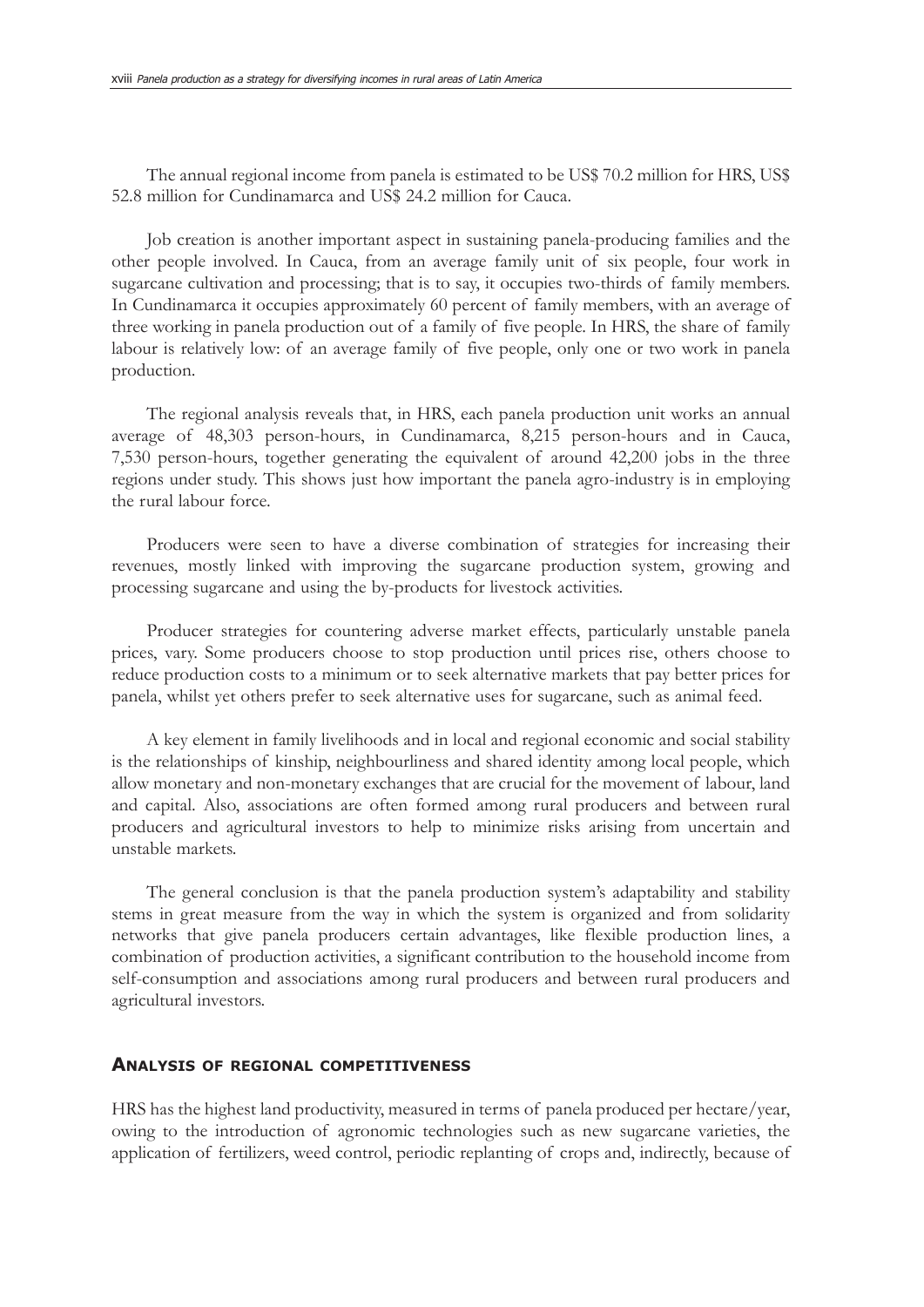improved extraction of sugarcane juice in mills, which increases the amount of sugarcane processed into panela.

HRS has the lowest labour force requirement per ton of panela produced, owing mainly to production efficiency in the sugarcane cultivation and processing phases. However, Cundinamarca gains in competitiveness because of its more efficient sugarcane transportation system and the shorter distances between sugarcane fields and *trapiches*.

The cost of panela production is slightly lower in Cundinamarca than in HRS, mainly on account of more efficient sugarcane transportation and to the fact that wages for panela processing are comparatively lower in Cundinamarca. In Cauca, although production costs are higher owing to the small scale of production and low level technology, the region's panela still manages to compete because it uses a high proportion of unpaid family labour and because panela fetches a higher market price. Traditionally, prices have been similar in HRS and Cundinamarca markets but significantly higher in Cauca, and in western Colombia generally, where there are lower production levels and higher per capita consumption of panela.

Net revenues per production unit (farm/*trapiche*) are comparatively high in HRS because of its large-scale production and low production costs, stemming from the introduction of cultivation and processing technologies. Not all of these earnings go to the *trapiche* owner but are usually shared with other stakeholders in the region, such as sharecroppers with no land or *trapiche* who grow sugarcane jointly with landowners. Another type of panela producer is landowners who grow sugarcane but who hire a *trapiche* as they do not own one. It has been estimated that, in HRS, in addition to the *trapiche* owner, around two to three sharecroppers and four to five sugarcane growers with no *trapiche* benefit from a farm with a *trapiche*.

In the other regions, it is common for *trapiche* owners and sugarcane growers without a *trapiche* to share milling operations, as in Cundinamarca, or to hire *trapiches* for which payment is in panela or labour, as in Cauca.

### **STRATEGIES FOR STRENGTHENING AND MODERNIZING COLOMBIA'S PANELA AGRO-INDUSTRY**

After making a feature-oriented domain analysis (FODA) in regional participative workshops and holding discussions with the panela-producers' association, lines of action were identified for designing a research and technological innovation plan for Colombia's panela agro-industry. The Strategic Plan includes three projects, each corresponding to the Plan's strategic objectives:

Project 1: Development of clean technologies for the sustainable and competitive development of Colombia's panela agro-industry. The project includes the following technology components: (i) development of a set of recommended good farming practices (GFP) for growing sugarcane in different Colombian ecosystems; (ii) development of a set of recommended good manufacturing practices (GMP) for panela production and (iii) design of ecological furnaces (self-sufficient in energy) for different scales of production, aimed at eliminating or significantly cutting the consumption of wood and used tyres and at reducing carbon emissions into the atmosphere.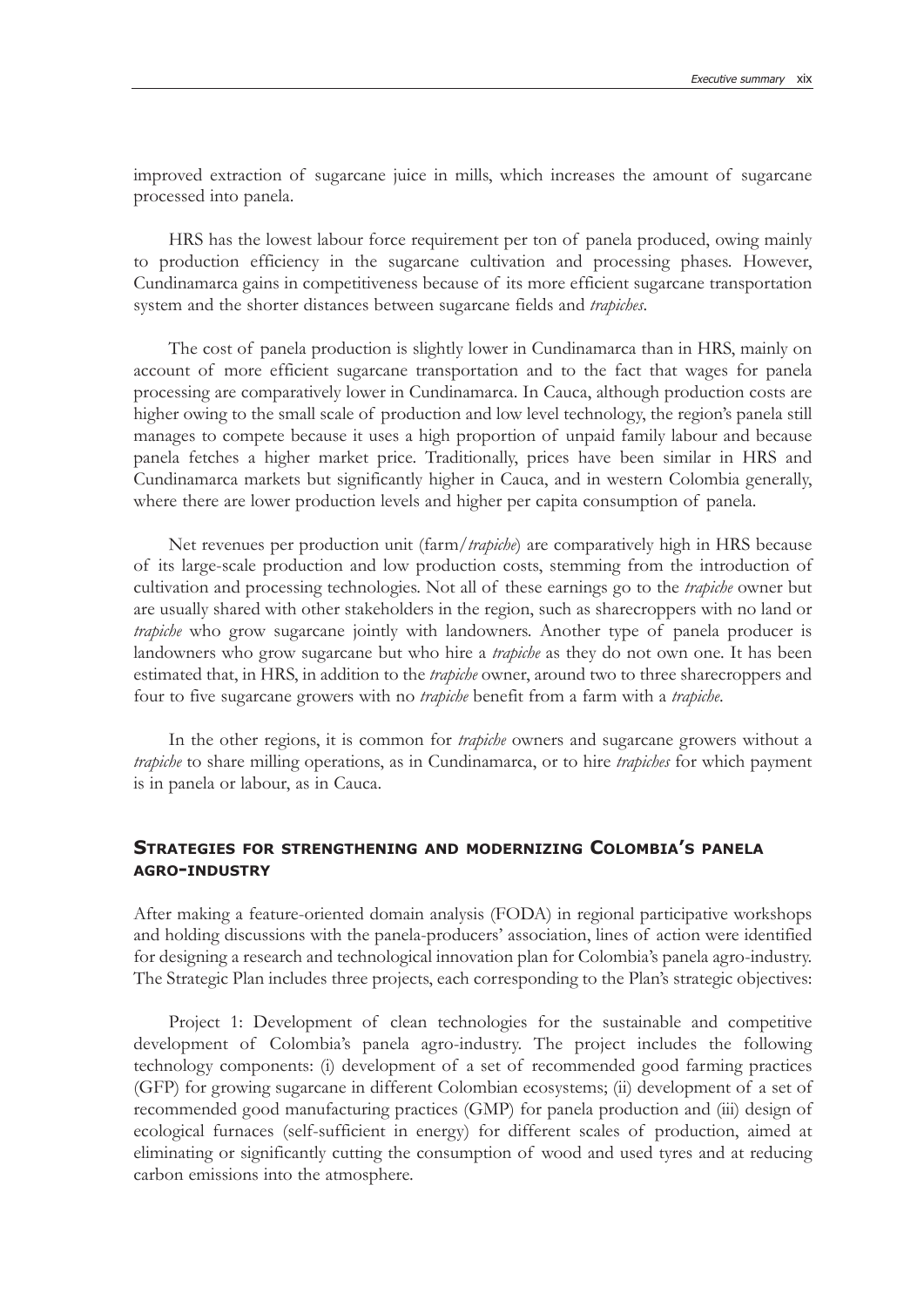Project 2: Improvement of panela quality, presentations and uses. The project includes the following technology and market components: (i) prospective analysis of the panela market and of commercial opportunities for new panela presentations and uses; (ii) technical assistance to panela companies in implementing GMP and other quality assurance systems (HACCP, ISO, organic production) in export and certification programmes; (iii) development of processes and design of equipment for producing new types of panela presentation and packaging (granulated panela, liquid panela, inverted syrups, flavoured panela, etc.); and (iv) development of industrial processes for using panela and syrups as an input for making food and beverages, pharmaceuticals, cosmetics and other products with market potential.

Project 3: Development of diversification alternatives for exploiting sugarcane, byproducts from sugarcane processing and other farm species in livestock production programmes. The project includes the following technology components: (i) adaptation of recommendations on the diet and management of cattle, pigs and poultry on sugarcane farms, based on feeding animals with sugarcane and other by-products from sugarcane cultivation and processing; (ii) adaptation of recommendations on composting waste from panela processing with animal manure from livestock production for use as organic fertilizer; (iii) production of proteinaceous materials from sugarcane and bagasse; (iv) adaptation of recommendations for sugarcane farms to grow and manage plant species as a source of protein in animal feed; and (v) assessment and technological support for programmes to produce alcohol fuel in panelaproducing areas.

The implementation of the Action Plan and of the proposed projects is expected to help to raise the social and economic level of the rural population involved in Colombia's sugarcane agroprocessing chain. This will provide new technological options for diversification to enable producers to respond to market trends. The Plan will also help to make local sugarcane agroprocessing systems sustainable at peasant farmer level by means of coordinated measures for improving producer organization, for technology development and transfer and for market management and promotion, with the participation of the panela-producers' association and of governmental and non-governmental organizations.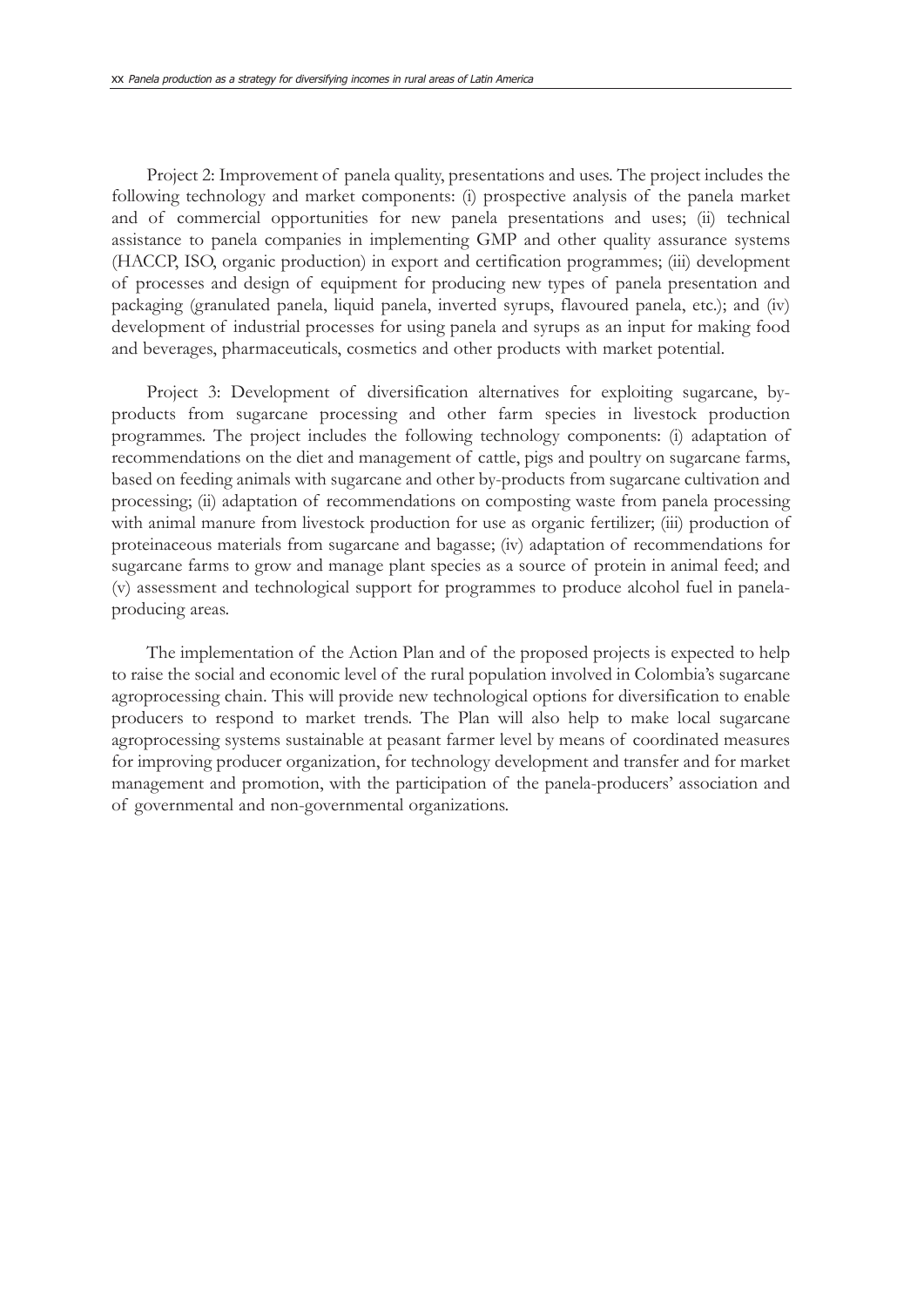## **Introduction**

One of the main aims of Latin American and Caribbean Governments over the past two decades has been to integrate the region into the global market. The structural transformation of the economy, based on the systematic incorporation of technological change to increase labour productivity, has been one of the most significant elements in their bid for true integration into the world economy.

According to the United Nations Economic Commission for Latin America and the Caribbean (ECLAC), in the past decade the region as a whole has shown one of the best growth rates in world merchandise trade, as well as a profound change in export composition. However, trade flows were not, as hoped, consolidated into a virtuous circle of investment and growth. Evidently the process of trade policy modernization that has taken place in Latin America and the Caribbean has still not succeeded in substantially changing the region's export specialization.

During the three years from 1999 to 2001, one third of Brazil's total exports comprised high and medium technology manufactured products (ECLAC 2003). In Mexico, which accounts for around 47 percent of total Latin American and Caribbean exports, almost half its exports were from the export assembly (*maquila*) sector. Argentina, Uruguay, Colombia and Venezuela increased their share of medium technology-intensive manufactured products. These include consumer durables like motor vehicles, for which trade has been stimulated by special agreements in Mercosur and the Andean Community. Chile, which has presented the highest export growth in the region, still depends on primary and manufactured products based on natural resources (90 percent).<sup>1</sup>

The countries of the region increased their share of more technology-intensive products, although this must be viewed with caution since it occurred mainly in the stages requiring less skilled labour.

Manufactured products based on natural resources, as well as agro-industrial manufactured products, endowing national economies with a positive dynamic of high productivity growth rates, technology learning and upstream and downstream linkages, just as in the high-technology manufacturing sector. However, the factor that triggers this process has to be the introduction of technology and efficient services in order to gradually increase local processing of natural resources, adding value throughout the production, distribution and marketing chain.

<sup>1</sup> CEPAL, 2003.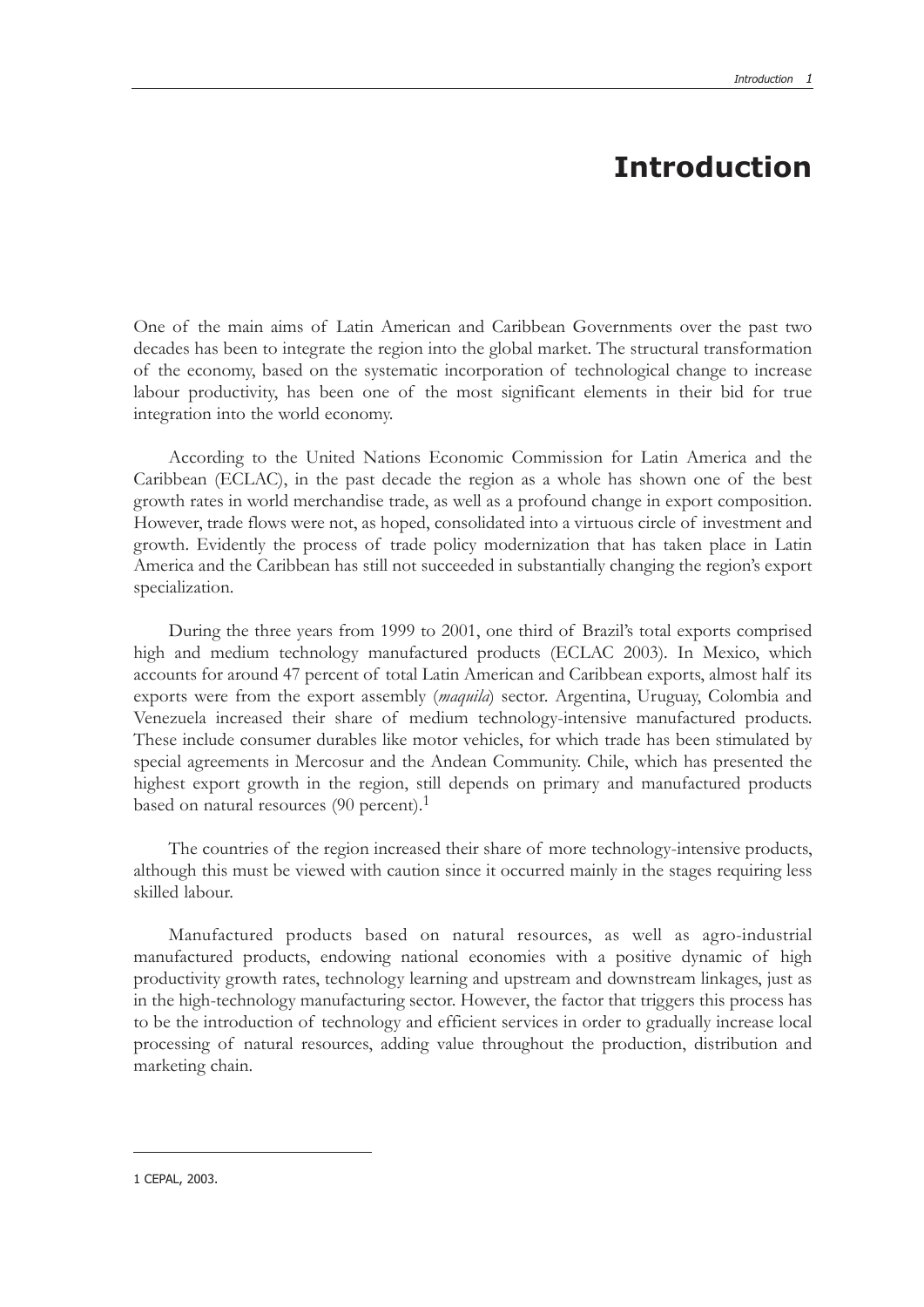As ECLAC points out, this can be achieved by promoting cooperation between local and transnational firms, as well as by incorporating small and medium-size enterprises (SME) into production chains. This would be done by setting up a variety of business partnership schemes, forming clusters and consolidating an integrated trade policy that re-evaluates each country's natural resource endowment, either for industrial purposes or to promote tourism services.

In the face of this world integration scenario, based on the export of agricultural products and a lack of competitiveness, Latin American and Caribbean countries find that their specific local conditions and clusters or local production systems represent a key factor for their industrialization and development and for building their capacity to maintain or increase their world market share in a more dynamic, sustainable and cost-effective manner.

Some analyses of the new world economy and of the local and regional economy indicate that local production systems enable small- and medium-size production units to overcome problems of access to credit, technological innovation, labour recruitment and risk-taking, which constraints usually deny them access to more complex production processes. Furthermore, the grouping of firms from the same sector in a given geographical area (or clusters) leads to a greater concentration of resources and specific assets2, an increased scale of production within an intercompany cooperation framework and access to larger and remoter markets.3

Rural agro-industry (RAI) in Latin America and the Caribbean can therefore be considered, at least in some respects, as a clustering process because it is found in specific geographical areas and is not confined to a single activity but encompasses a set of activities linked at the level of production chains, some of which may include non-agricultural production or service activities. Furthermore, RAI involves a group of local and national firms and institutions working towards the development of specific areas.

Owing to its ties and linkages with production chains, RAI helps to create non-farm employment especially in rural areas, which promotes rural production, supplies goods and creates added value and incomes that help to improve rural welfare. RAI therefore plays a major role in rural development and poverty alleviation.

Within this framework of local agrifood development and rural dynamics, RAI can be incorporated into Local Agrifood Systems (SIAL) because it is a local production system geared towards agrifood activities, where the rural area is a key factor of competitiveness.

In view of this and of the importance of local production systems for the region's competitiveness and for its integration into the world market, RAI needs to be studied as a key factor for achieving product differentiation, export diversification and a more dynamic share of the world market for Latin America and the Caribbean in order to build a strategy for local, regional and national competitiveness.

<sup>2</sup> Specific assets are mobilized resources which are closely linked with the characteristics of a specific geographical area [translated from the Spanish] (Colletis and B. Pecqueur, 1995).

<sup>3</sup> Denis Requier-Desjardins, 1999.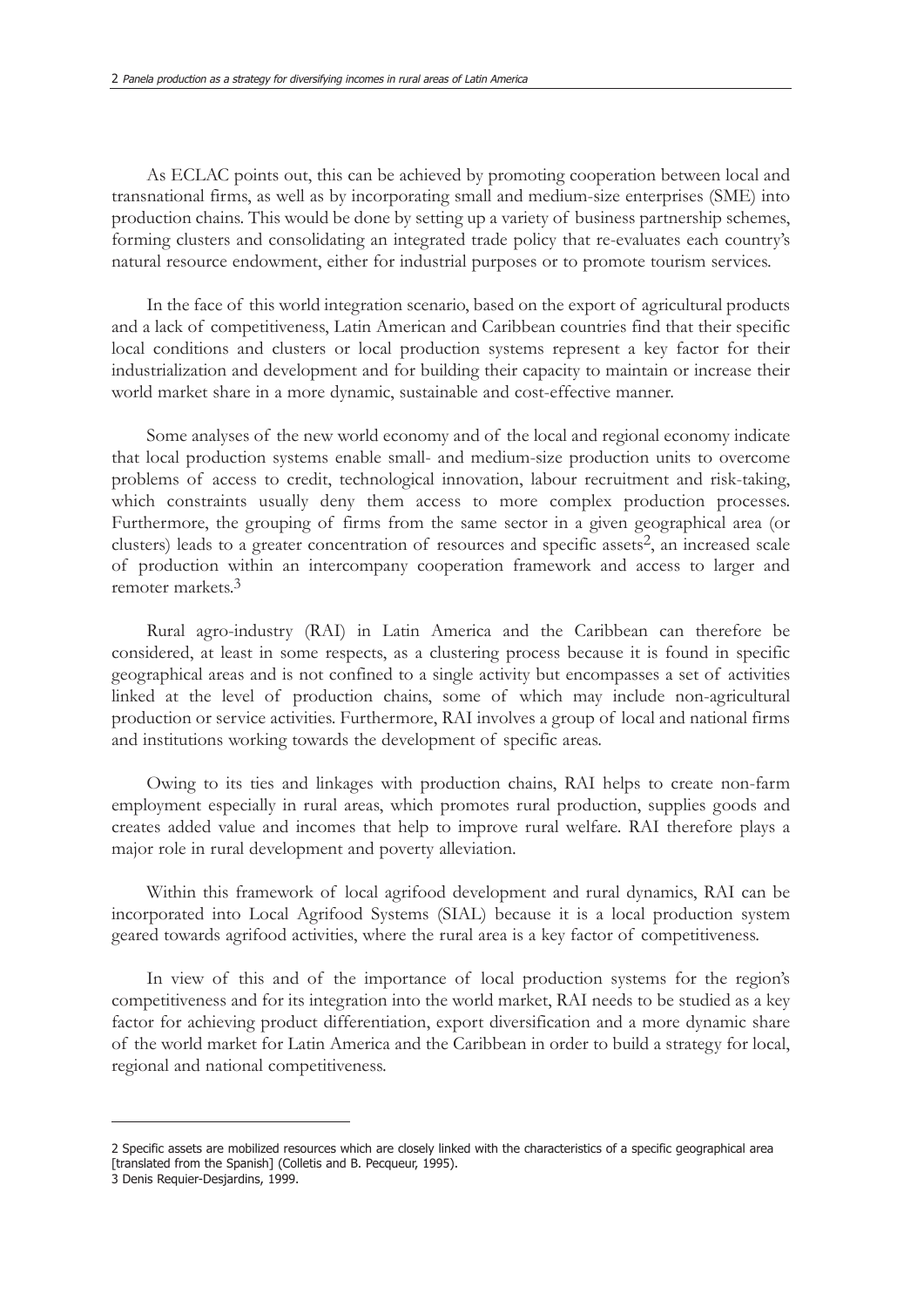As part of this rural agro-industry approach, this present study analyses the specific case of the panela agro-industry in three Latin American countries to assess how far the processing activities of small-scale rural producers' impact on production diversification, income and job creation, local and regional food security, natural resource conservation and the integration of rural economies into local, regional, national and international markets.

Section one of this study characterizes agricultural policies in Colombia, Brazil and Guatemala, with the focus on policies for diversifying and promoting processing activities at small-scale rural producer level and analyses the sectoral instruments that have been implemented specifically to enhance the competitiveness of the panela sector. It also describes the socio-economic and technological characteristics of panela production in the three countries under study.

Section two analyses the factors of competitiveness in rural agro-industry, taking Colombia's panela agro-industry in three different regions as a case study: Hoya del Río Suárez, western Cundinamarca and northern Cauca.

Section three assesses the impact of processing activities by Colombia's panela agroindustry on the quality of life of producers, income generation, employment, producers' production assets, resource productivity, conservation of natural resources and family food security.

The fourth and final section identifies and prioritizes the problems of Colombia's panela agro-industry, as seen by different actors and regions and on this basis it puts forwards strategies and lines of action that will allow panela producers to maintain their domestic market whilst achieving integration into the world market, within a free market approach.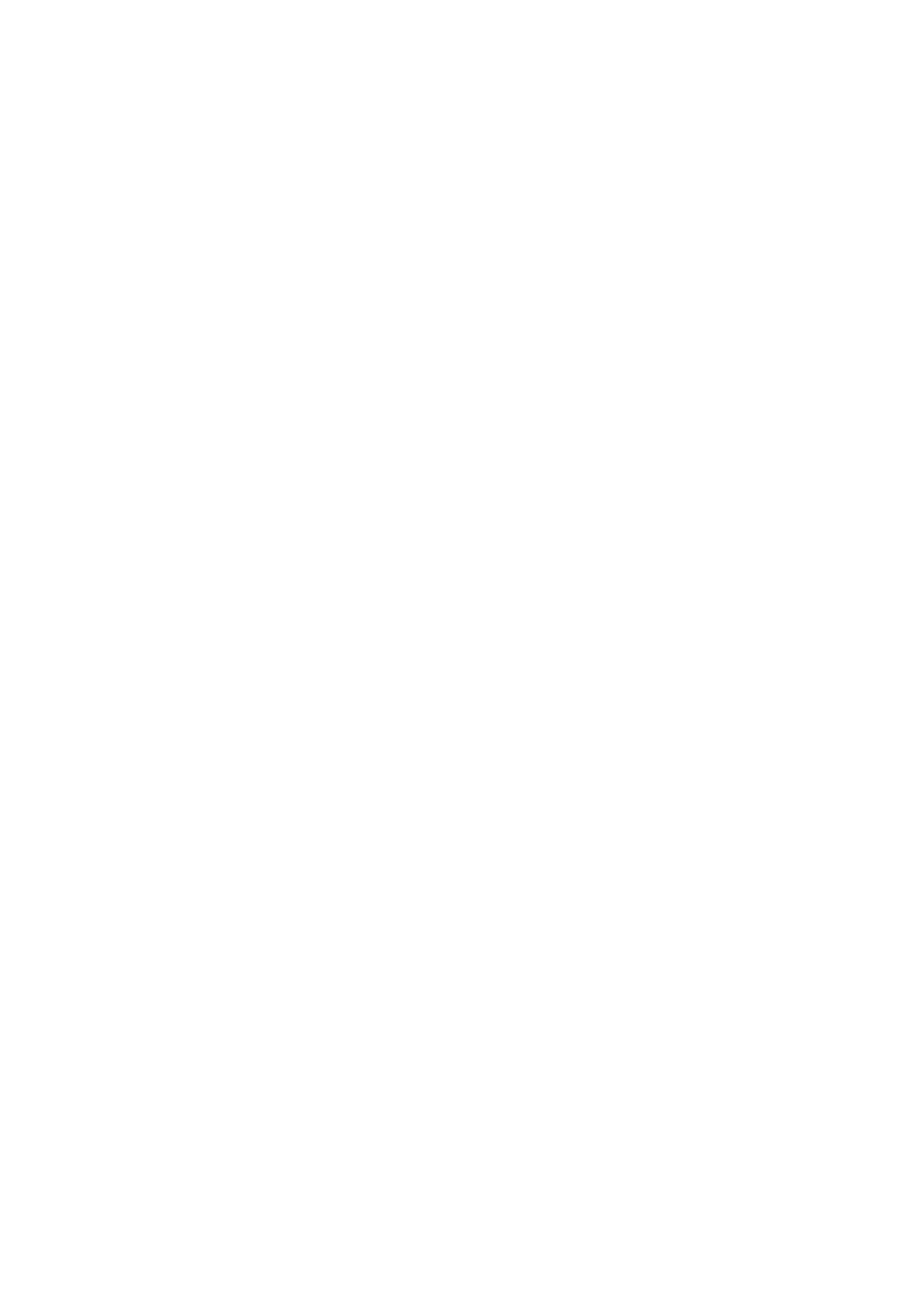# **1. Policies and programmes to support the processing activities of small-scale rural producers: case analyses of Colombia, Brazil and Guatemala**

Within the new scenario of trade opening and world integration, agricultural policy management in Latin America and the Caribbean, especially as regards small and medium agricultural producers, has been designed to consolidate local, regional, national and international markets, by incorporating and modernizing technology and supporting the development of diversified and competitive forms of rural enterprise.

Below is a description of the most important aspects of agricultural policy in the three countries under study for supporting and promoting rural agro-industry in general and the panela sector in particular.

#### **COLOMBIA**

The current government plan sums up public policy towards Colombia's farming sector in its programme for the social management of rural areas, with its 15 social impact initiatives ("Manejo Social del Campo: 15 Iniciativas de Impacto Social"). The programme proposes the reasonable protection of domestic production, job protection and creation and food security, within the free-market framework and in line with WTO agreements.

As regards rural agro-industry, the Plan to modernize the Rural Economy identifies and prioritizes the most promising and competitive production items. The Programme for the period 2003 to 2007 can be summarized as follows: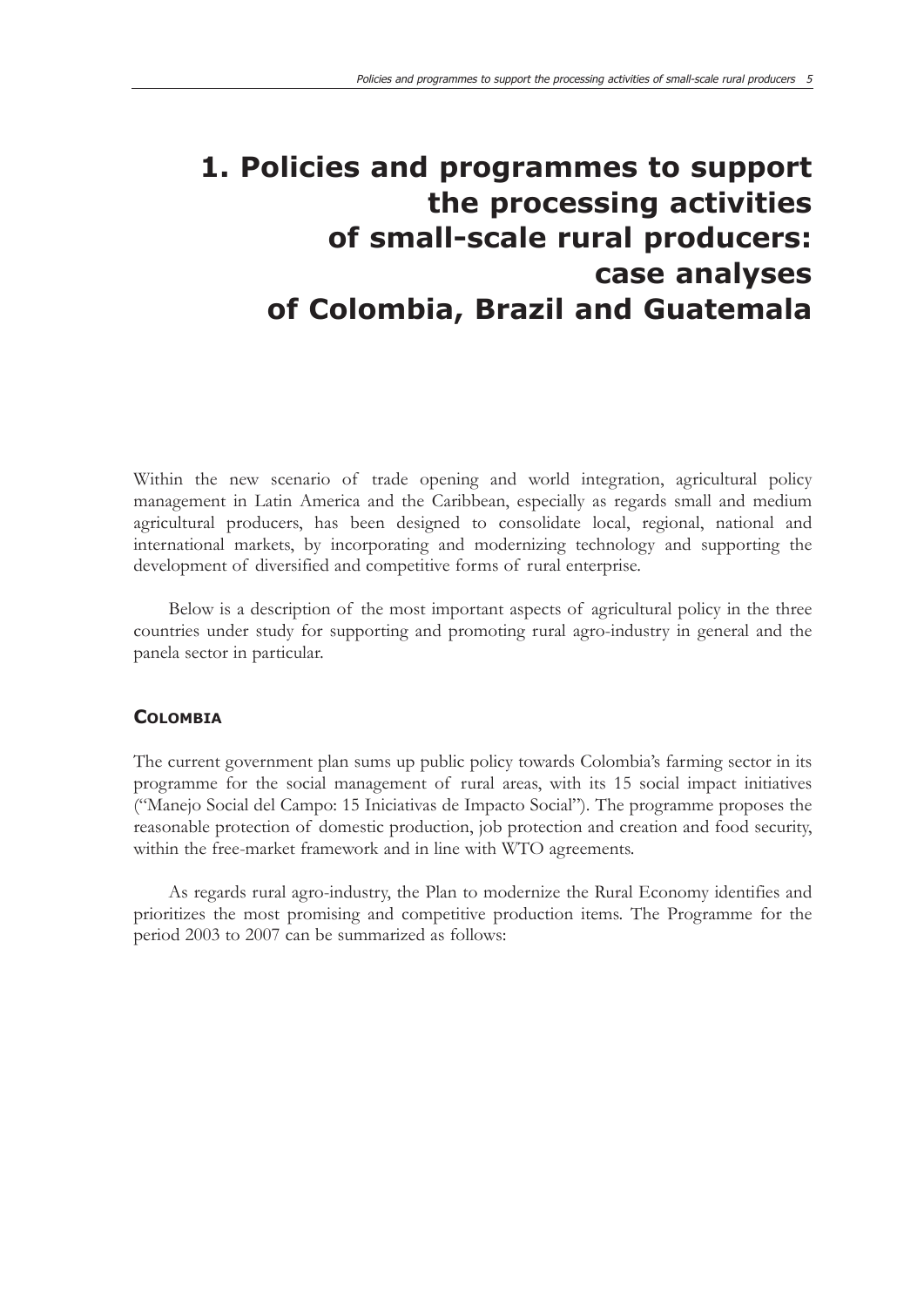### **Table 1: Plans and programmes in the Plan to modernize Colombia's Rural Economy**

| <b>Plans and programmes</b>                                                         | <b>Objectives</b>                                                                                                                                                                                                                                                                                                                                                   |
|-------------------------------------------------------------------------------------|---------------------------------------------------------------------------------------------------------------------------------------------------------------------------------------------------------------------------------------------------------------------------------------------------------------------------------------------------------------------|
| <b>Support for Production Alliances</b>                                             | To structure production projects in such a way as to<br>consolidate lasting relations between small<br>producers, agroprocessors and marketers.                                                                                                                                                                                                                     |
| <b>Rural Micro-enterprise</b><br><b>Development Programme (PADEMER)</b>             | To support rural microbusinesses as a strategy for<br>job and income creation for the poorest families.                                                                                                                                                                                                                                                             |
| <b>Social Business Projects</b>                                                     | To set up socio-business alliances and rural<br>microbusinesses with small producers and the<br>private sector.                                                                                                                                                                                                                                                     |
| <b>Programme for Rural Women</b><br>(FONMUR)                                        | To support rural women in getting easy and timely<br>access to credit. The Development Fund for Rural<br>Women is part of FONMUR.                                                                                                                                                                                                                                   |
| <b>Agricultural Supply Programme</b><br>(PROAGRO)                                   | To improve the competitiveness of agroprocessing<br>chains with extensive potential for expanding into<br>the domestic and foreign market.                                                                                                                                                                                                                          |
| <b>National Technology Transfer</b><br><b>Programme</b><br>(PRONATTA, ends in 2003) | To facilitate small agricultural producers' access to,<br>and adoption of, technologies that meet their real<br>needs and are environmentally sustainable,<br>competitive and equitable, thereby building social<br>capital.                                                                                                                                        |
| <b>Environmental Sustainability</b><br>(Concerted Policy and Action Plan)           | The first aim is to guarantee the lifespan of projects<br>and to control and properly manage internal and<br>external factors that could undermine project<br>implementation, preventing the achievement of<br>project objectives. The second aim is to satisfy<br>needs without damaging the physical, human and<br>environmental resources of future generations. |

### **PLAN TO MODERNIZE THE RURAL ECONOMY**

The aim of Colombia's Integrated Support Programme for Small Producers in the Rural Economy is to facilitate the access of small producers to sectoral policy instruments by building their entrepreneurial and associative capacity, as well as by enhancing the efficiency of their production, processing and marketing systems. Table 2 shows the plans and programmes receiving support.

All of these activities are concentrated at regional level in those production sectors with the most promise which contribute significantly to the formation of agricultural GDP and are characteristic of rural production. The projects will receive integrated support for three years.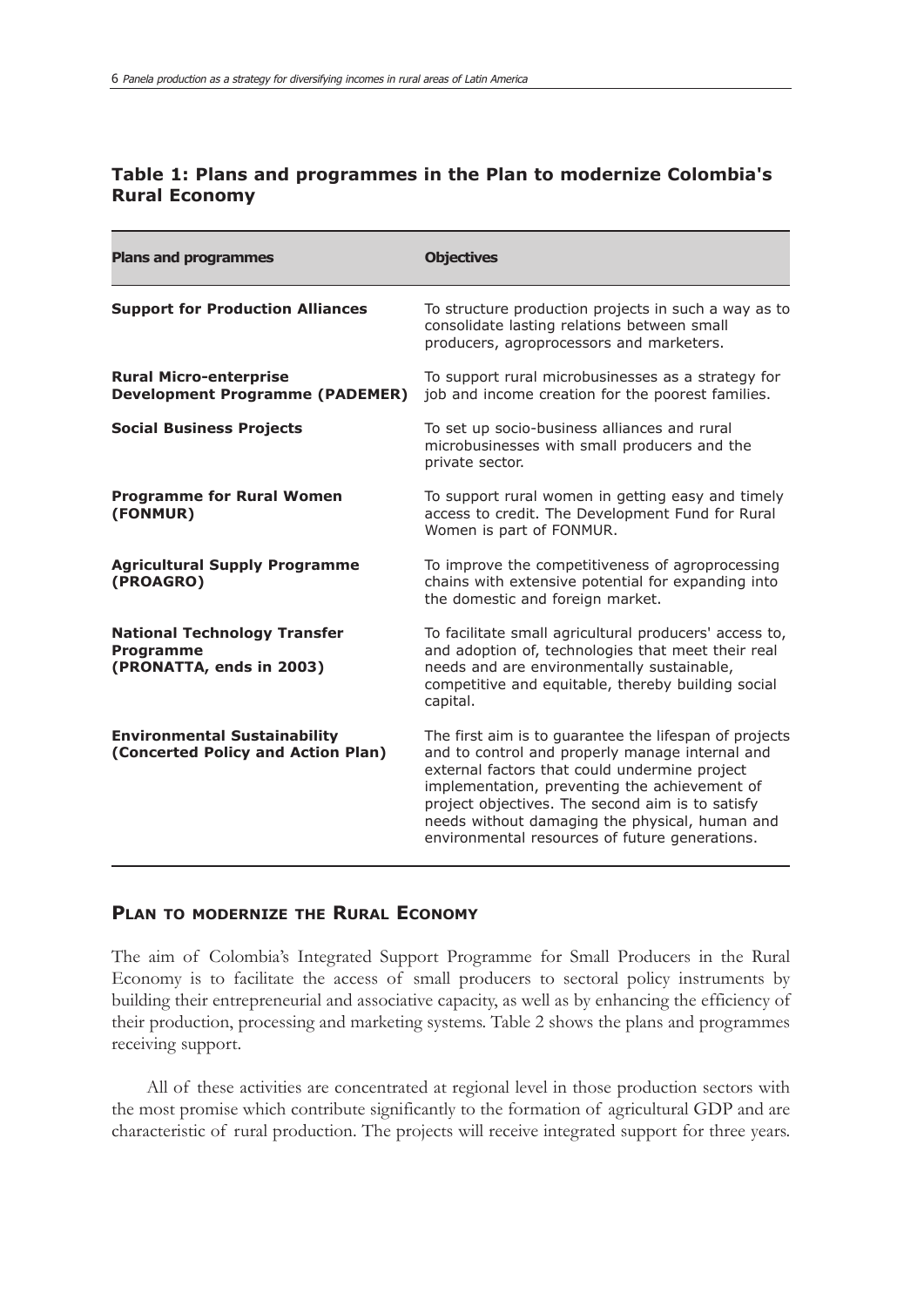| <b>Productos</b>                                                                                                                                                    | <b>Regiones</b>                                                                                                                                                                                                                                                                                                                                                                                                                                                                                                                                                                                                                                               |
|---------------------------------------------------------------------------------------------------------------------------------------------------------------------|---------------------------------------------------------------------------------------------------------------------------------------------------------------------------------------------------------------------------------------------------------------------------------------------------------------------------------------------------------------------------------------------------------------------------------------------------------------------------------------------------------------------------------------------------------------------------------------------------------------------------------------------------------------|
| <b>Banana</b><br><b>Sisal</b><br>Yam<br>Cassava<br>Sesame<br>Haricot bean<br>Tobacco<br>Barley and wheat<br>Sugarcane<br>Maize<br><b>Bolívar</b><br>Cocoa<br>Potato | Eje Cafetero, Meta, Urabá - Córdoba, Magdalena<br>Cauca, Santander, Nariño<br>Bolívar - Sucre - Magdalena<br>Costa Atlántica, Valle, Piedemonte Llanero, Tolima<br>Costa Atlántica<br>Valle del Sibundoy, Sur de Bolívar, Antioquía, Huila, Eje Cafetero<br>Montes de María (Bolívar and Sucre), Santander, Huila<br>Altiplano Cundiboyacense<br>Hoya del Río Suárez, Cundinamarca, Cauca - Nariño<br>Córdoba, Sucre, Tolima, Huila, Valle, Llanos, Cesar, Santander,<br>Santanderes, Cesar - Guajira - Magdalena, Huila - Tolima, Nariño<br>- Cauca, Viejo Caldas, Antioquia, Arauca, Orinoquía<br>Nariño, Boyacá - Cundinamarca, Antioquía, North Santander |
| <b>Fruit trees: Citrus fruits:</b><br>orange, mandarin orange,<br>lime and grapefruit                                                                               | Costa Atlántica                                                                                                                                                                                                                                                                                                                                                                                                                                                                                                                                                                                                                                               |
| <b>Deciduous trees: apple,</b><br>peach, plum and pear                                                                                                              | Eje Cafetero - Antioquía                                                                                                                                                                                                                                                                                                                                                                                                                                                                                                                                                                                                                                      |
| <b>Promising products:</b><br>night-blooming cereus,<br>granadilla, husk tomato,<br>grape, tree tomato and baby<br>banana                                           | Valle - Cauca - Nariño                                                                                                                                                                                                                                                                                                                                                                                                                                                                                                                                                                                                                                        |
| Agroprocessing: mango,<br>blackberry, guava,<br>passionfruit, lulo fruit,<br>banana passionfruit<br>and pineapple                                                   | Llanos<br>Boyacá - Cundinamarca                                                                                                                                                                                                                                                                                                                                                                                                                                                                                                                                                                                                                               |
| Fresh products: papaya,<br>avocado and melon                                                                                                                        | Santanderes                                                                                                                                                                                                                                                                                                                                                                                                                                                                                                                                                                                                                                                   |
| Hortalizas: Agroindustria:<br>tomate y ajo                                                                                                                          |                                                                                                                                                                                                                                                                                                                                                                                                                                                                                                                                                                                                                                                               |
| Fresh products: onion,<br>pea, carrot, green bean,<br>lettuce and cabbage                                                                                           | Tolima - Huila                                                                                                                                                                                                                                                                                                                                                                                                                                                                                                                                                                                                                                                |
| <b>Promising products:</b><br>asparagus, mushroom, pepper<br>and broccoli                                                                                           |                                                                                                                                                                                                                                                                                                                                                                                                                                                                                                                                                                                                                                                               |

### **Table 2: Products and regions included in the Plan to modernize Colombia's Rural Economy**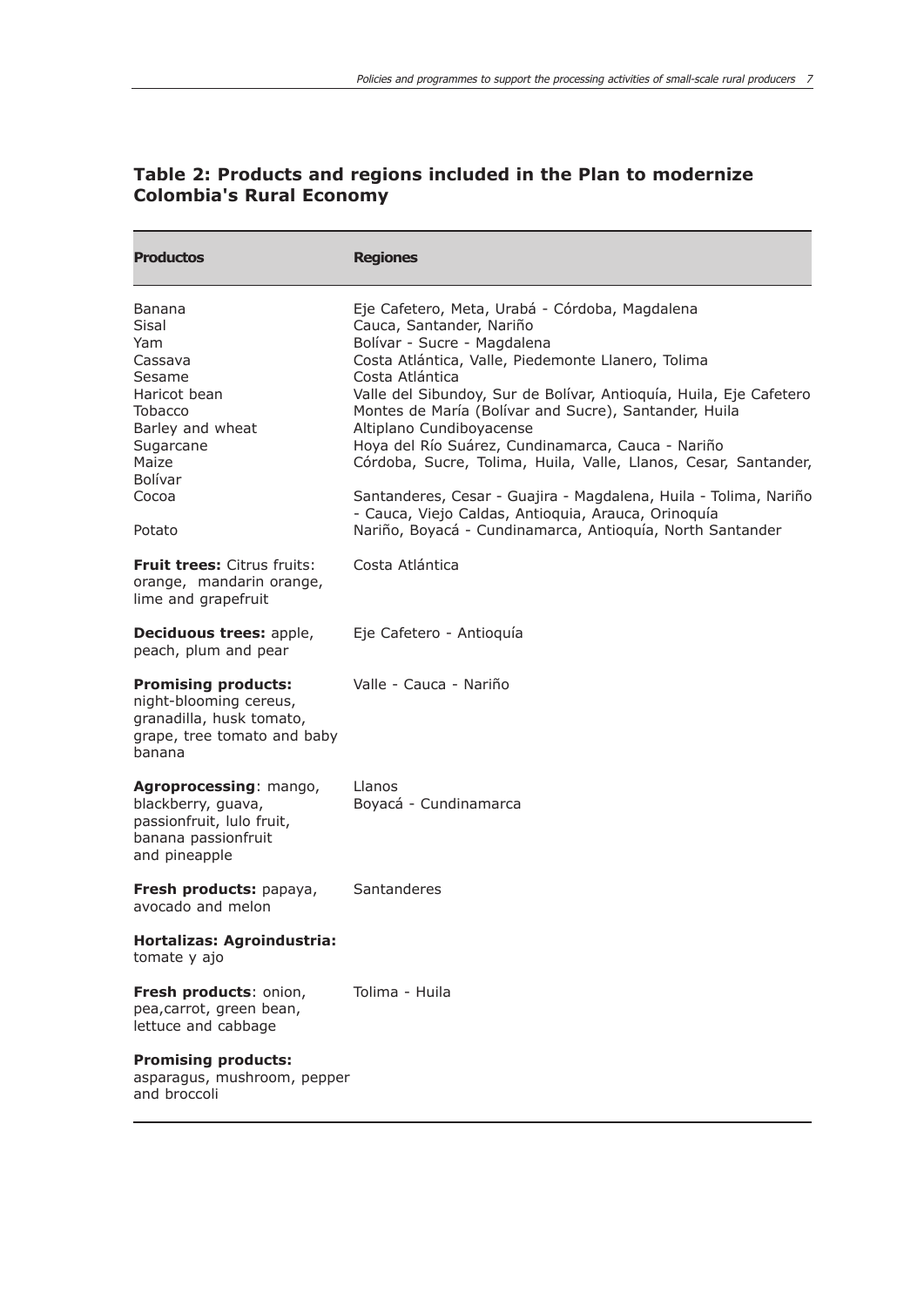Another programme to assist small- and medium-size producers is the Rural Financing Programme, which aims to increase individual and collective loans to Colombia's small- and medium-size producers. Table 3 lists the instruments and measures through which this funding is channelled.

| <b>AGRICULTURE POLICY</b><br><b>INSTRUMENTS</b>                       | OBJECTIVE                                                                                                                                                                                                                                                                                                                                           |
|-----------------------------------------------------------------------|-----------------------------------------------------------------------------------------------------------------------------------------------------------------------------------------------------------------------------------------------------------------------------------------------------------------------------------------------------|
| <b>Fund for financing the</b><br><b>Agricultural Sector (FINAGRO)</b> | To finance farming activities by channelling and<br>administering sufficient and timely resources. To<br>provide lines of credit for working capital. It finances<br>projects such as: construction work, purchase of<br>machinery, purchase of animals, establishing crops.<br>The beneficiaries are small-, medium- and large-scale<br>producers. |
| <b>Agricultural Guarantee Fund</b><br>(FAG)                           | To underwrite the rediscounted value of new credits<br>submitted to FINAGRO for producers who do not have<br>sufficient guarantees or whose guarantees are already<br>committed. It is aimed at small-, medium- and large-<br>scale producers.                                                                                                      |
| <b>Rural Capitalization Incentive</b><br>(ICR)                        | To provide a government cash grant to people who<br>implement new investment projects for capitalizing and<br>modernizing agricultural and fishery production. The<br>aim is to improve competitiveness, reduce risk and<br>guarantee sustainable agricultural production. It is<br>targeted at small-, medium- and large-scale<br>producers.       |

**Cuadro 3: Instrumentos de Politica Agropecuaria en Colombia**

The current Government's planned sectoral policy for the panela sector mainly comprises credit access programmes and a continuation of the Agricultural Recovery Programme (PRAN), whose objective is to restructure the agricultural loan portfolio and to rehabilitate producers to allow them access to new loans in a bid to keep them in farming.

Colombia's Integrated Support Programme for Small Producers in the Rural Economy includes actions and projects for sugarcane cultivation and panela production. It will also continue to co-finance technical assistance and scientific research programmes and the social restructuring and development programme.

The Sectoral Competitiveness Agreement for the sugarcane and panela chain was concluded in 2002, focusing on markets, the coordination of public investment, technological development, credit, environmental development, training and information for the various operators in the production chain.

Also in 2002, the regional competitiveness agreement for panela was signed in Nariño and some of the principal activities have been to: organize and train producers, transfer technology,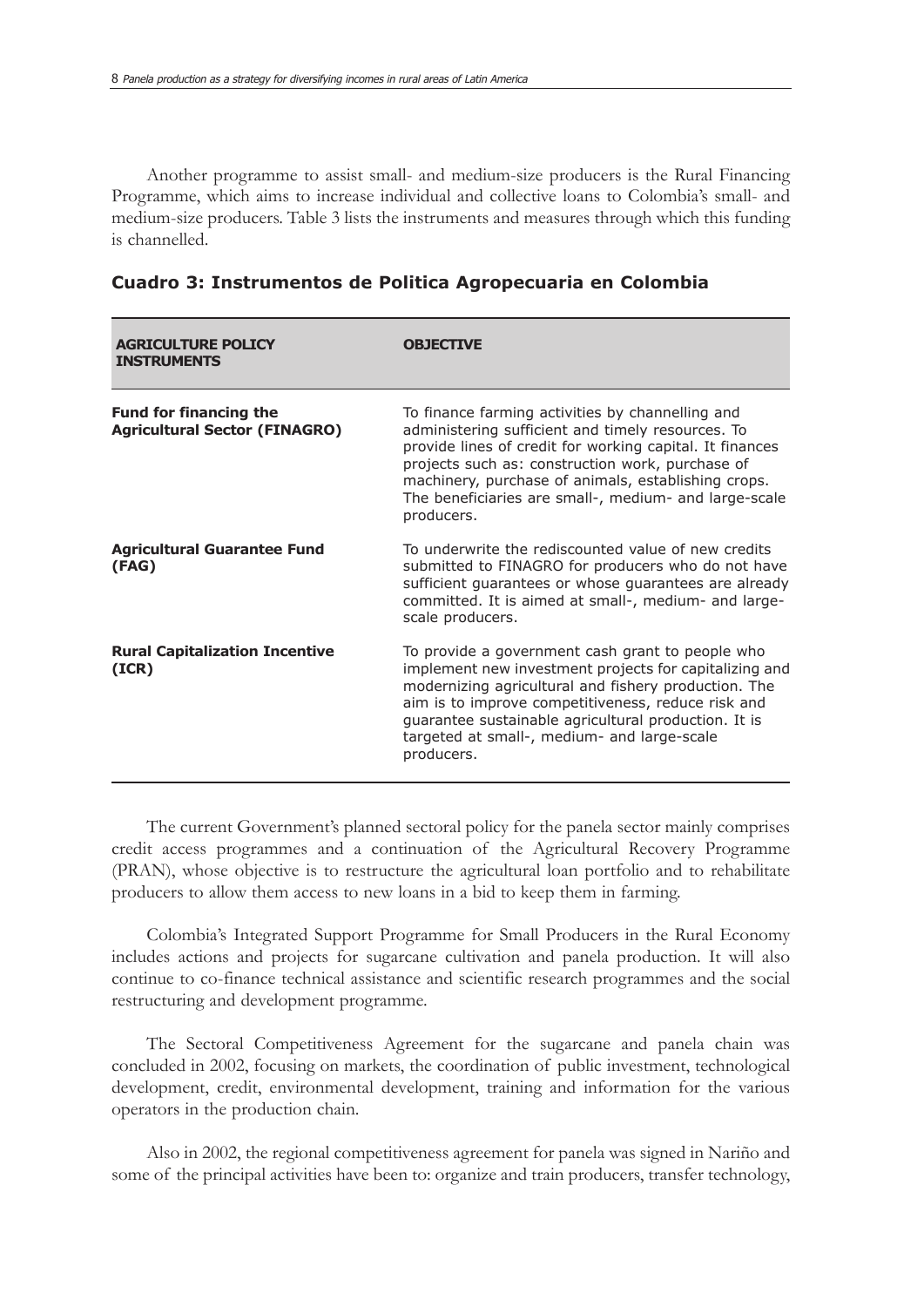provide technical assistance with growing sugarcane, processing and marketing panela, improve producers' service infrastructure and upgrade rural housing.

In western Cundinamarca and Hoya del Río Suárez, which are the leading panela-producing regions, consultations are under way for concluding a sectoral competitiveness agreement.

Again in 2002, resources totalling US\$ 2 billion were earmarked for setting up six centres for producer services, for technology research and transfer, for pest management, for training to improve panela quality, for improving processing and for upgrading rural housing. Cofinancing was provided by the Panela Development Fund (Fondo de Fomento Panelero) and a number of institutions: Ministry for Economic Development, Inter-American Institute for Cooperation on Agriculture (IICA), the National Training Service (SENA), CORPOICA, the Agriculture and Livestock Institute (ICA) and the departmental Agriculture Secretariats.4 The Fund is managed by the National Panela Producers' Federation (FEDEPANELA).

#### **THE PANELA AGRO-INDUSTRY IN COLOMBIA**

Panela production is one of the most traditional rural agro-industries in Latin America and the Caribbean. In contrast to the sugar industry, panela is produced artisanally in small peasant farms using a high proportion of family labour, very few of which have introduced mechanized technologies or are highly capital-intensive (Rodríguez, 2001).

Virtually all the Latin American and Caribbean countries produce panela. The main panelaproducing countries are cited as: Colombia, Brazil, Mexico, Guatemala, Venezuela, Haiti, Peru, Ecuador, Honduras, El Salvador, Costa Rica, Nicaragua, Panama, Dominican Republic, Bolivia and Argentina. In 1998, panela production in Latin America was around 1.8 million tons per year, representing roughly 12.3 percent of world production (PRODAR, 1994).

Panela is known by different names in the various Latin American countries: *panela* (Colombia, Guatemala, Panama, Ecuador, Bolivia), *chancaca* (Peru, Chile), *rapadura* (Brazil, Argentina), *raspadura* (Dominican Republic, Ecuador), *papelón* (Venezuela), *piloncillo* (Mexico), *tapa dulce* (Costa Rica), *atado de dulce* (Nicaragua), *empalizado* (Bolivia).

The panela agro-industry is one of the principal economic activities in the Andes region of Colombia. It provides income for more than 70,000 farming families, who serve the significant domestic demand for a product that is rooted deep in Colombia's urban and rural consumer traditions. Some indicators of panela's importance in Colombia are as follows (Rodríguez, G. 2000):

- Colombia is the second world panela producer, after India, and accounts for around 10 percent of world production (13 million tons/year).
- It involves 350,000 people including producers, workers, traders and others.
- It generates the equivalent of 120,000 permanent jobs.

<sup>4</sup> Ministry of Agriculture, 2002, p. 79.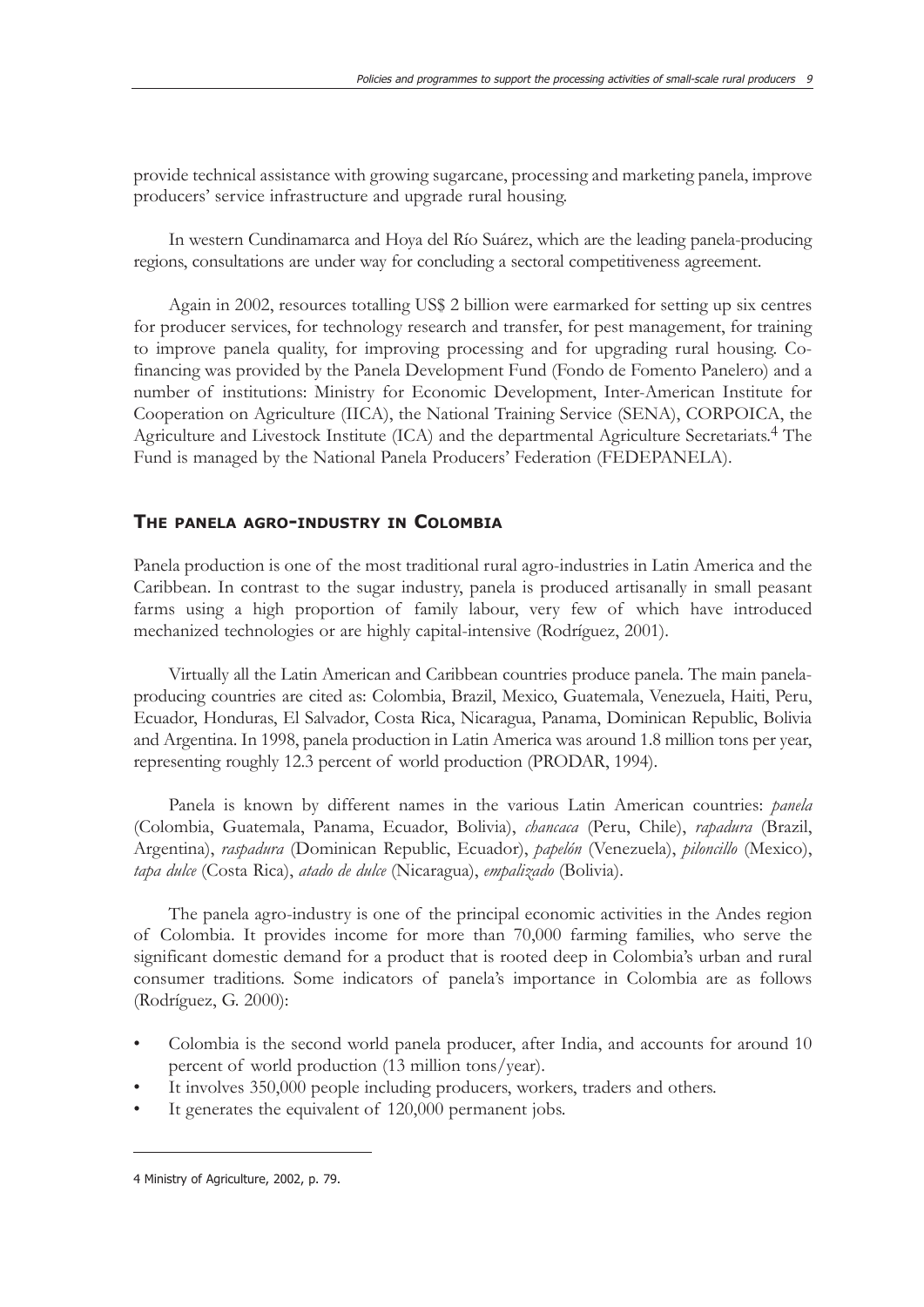- A total of 226,000 hectares are given over to growing sugarcane for panela.
- The panela processing infrastructure includes 20,000 *trapiches*.
- It accounts for a 6.7 percent share of agricultural GDP.
- It accounts for 2.18 percent of consumer food spending.
- Colombia has the largest per capita consumption of panela in the world, with around 32 kg/person/year.

Sugarcane is grown mainly in the Andes region on the slopes of the three mountain ranges that traverse the country, at an altitude of between 700 and 2,000 metres above sea level. Although sugarcane is grown under a wide variety of physiographic conditions in the different regions, it tends to be concentrated mainly on medium to high hillsides with a gradient of 10 percent to 40 percent (Hoya del Río Suárez, Cundinamarca, Nariño, Antioquia, Eje Cafetero and North Santander regions).

Panela production is dispersed widely throughout Colombia and is a common economic activity in virtually all departments of the country. The largest panela-producing departments are Boyacá, Santander, Cundinamarca, Antioquia, Huila and Nariño, where more than three quarters of domestic production is concentrated. The yields obtained per hectare vary widely, owing to the differing socio-economic and technological contexts in which panela is produced. The highest yields are in the Hoya del Río Suárez region (in the departments of Boyacá and Santander), where there has been the greatest technological development in both sugarcane cultivation and processing.

As mentioned earlier, Colombian panela is produced in a variety of regional contexts, each with its own specific technological and socio-economic conditions. For instance, in the Valle del Cauca and Risaralda regions there are some large-scale farms with production capacities exceeding 300 kg of panela per hour. On these farms, where panela production is eminently commercial, workers are hired continually, subject to the labour legislation in force. In such cases it is common for sugarcane plantations to be more than 50 hectares in size and to be owner-farmed. In other cases, *trapiche* owners buy batches of sugarcane from growers for processing into panela.

Medium-size farms predominate in the regions of Hoya del Río Suárez (Boyacá and Santander), Nariño and some municipalities of Antioquia, where panela production capacities vary from 100 to 300 kg/hour. Although such farms are integrated into the market on a commercial basis, in terms of recruiting workers, buying inputs and selling panela, some characteristics of the traditional economy remain, such as sharecropping.

In parts of western Cundinamarca, such as the provinces of Gualivá, Rionegro and Tequendama, as well as in most of the municipalities of Antioquia, Tolima, Huila and North Santander with a temperate climate, farms are small scale. In fact, small-scale farms can be considered as most representative of Colombia's panela agro-industry. In this case, panela is produced mainly within a rural economy context, with farms ranging in size from 5 to 20 hectares and in mechanically-powered *trapiches* with panela processing capacities of l50 to 100 kg per hour.

In this type of small production unit, hiring of *trapiches*, joint milling and sharecropping are common practices. Another characteristic feature of small farms is the intensive use of labour, especially family labour, and the hiring of temporary workers for milling tasks. There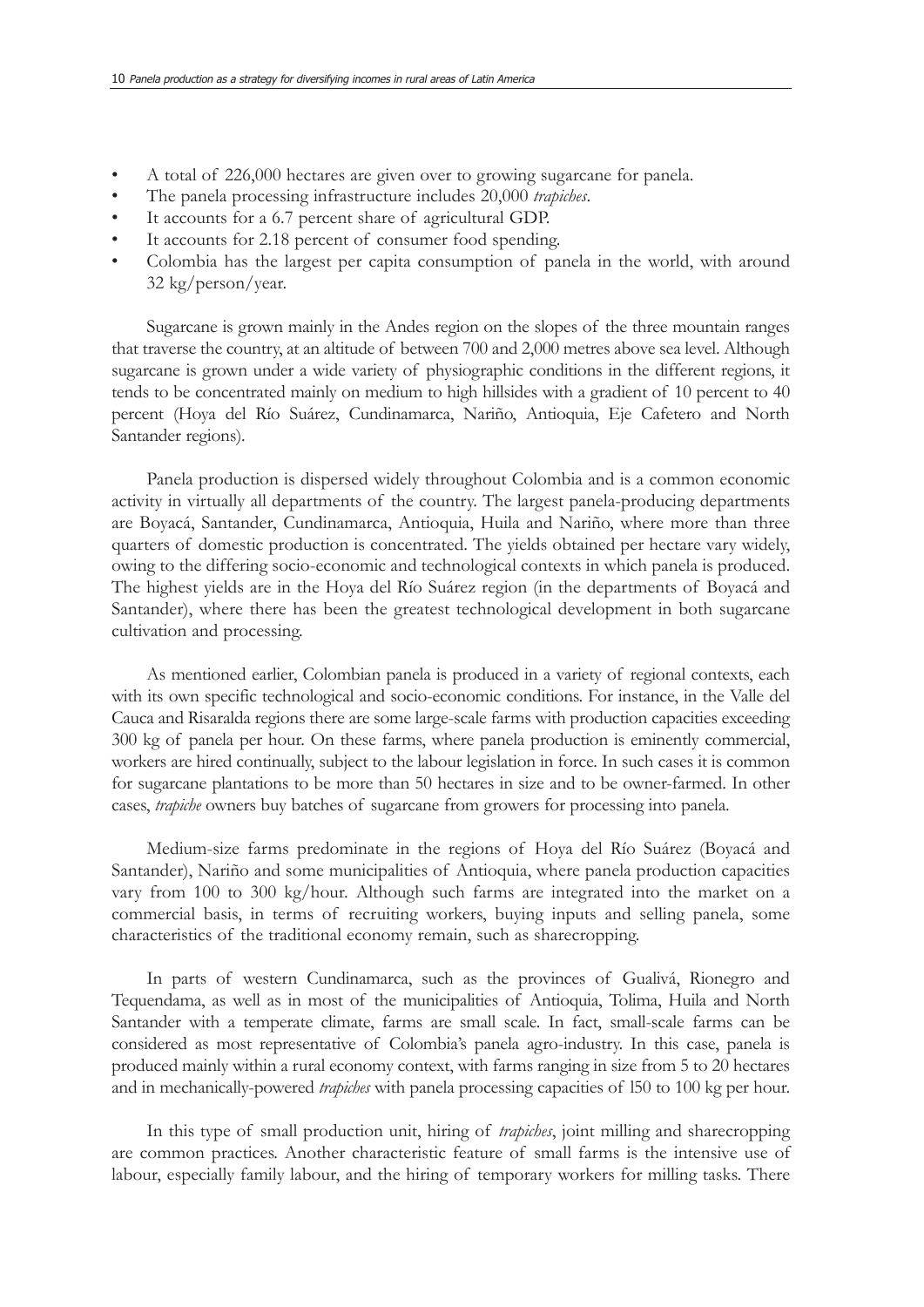has still been little introduction of technology into small-scale production. In fact the greatest technological change has been the introduction of motors to drive sugarcane mills.

Lastly, Colombia has many small producers of panela and syrup, who make their products in smallholdings or microholdings on farms of less than 5 hectares and who frequently process sugarcane jointly with neighbours who own *trapiches*, in mills powered by small motors or by animal traction with production capacities of less than 50 kg of panela per hour. In these cases, there is little labour market integration and most of the growing and processing tasks are done using family labour, as mentioned earlier.

#### **GENERAL CHARACTERISTICS OF COLOMBIA'S PANELA MARKET**

Almost all the panela produced in Colombia is sold on the domestic market for direct consumption. It is estimated that less than 1 percent of the panela produced is used as an input for industrial processes and around 0.4 percent is destined for export. For instance, in 2000 only 4,808 tons of panela were exported, mainly to countries where the majority of Colombian expatriates are concentrated, like Venezuela and the United States. Switzerland, Italy, France and the Netherlands also import small quantities. An important development in recent years has been registered imports of panela from Ecuador.

There are predominantly two types of panela distribution channel. The first is in the plains of Valle del Cauca and Risaralda, where producers dispatch panela directly to supermarkets or to local markets for sale to consumers. The second (and most common) distribution channel can be found in Colombia's other panela-producing regions, where small- and medium-size producers predominate, in which there is a longer distribution chain of intermediaries.

In this second type of channel, the commonest types of intermediary are the stockpiler, wholesaler and retailer. There are, of course, variants in this chain, with other intermediaries of varying size involved, and in some regions, producer cooperatives.

There are seasonal and cyclical variations in panela production and prices. Seasonal variations in production are usually associated with climatic and rainfall factors and with some economic factors stemming from competition for labour between panela production and other farming activities, which affects prices in the short term (see diagram 1). The normal trend is to plant sugarcane during the rainy months, which increases the supply of panela and reduces prices.

Moreover, as sugarcane is very often grown in the same areas as coffee, the number of panela millings is seen to decrease during the coffee harvest because workers switch to picking coffee, thereby reducing the supply of panela and increasing its price.

Cyclical variations in panela production and prices stem from climatic factors and from other eminently economic factors.

One of the most influential climatic factors is the Pacific phenomenon, which, at irregular intervals, causes very dry years with a low sugarcane production rate and high prices, or very rainy years with high production and low prices.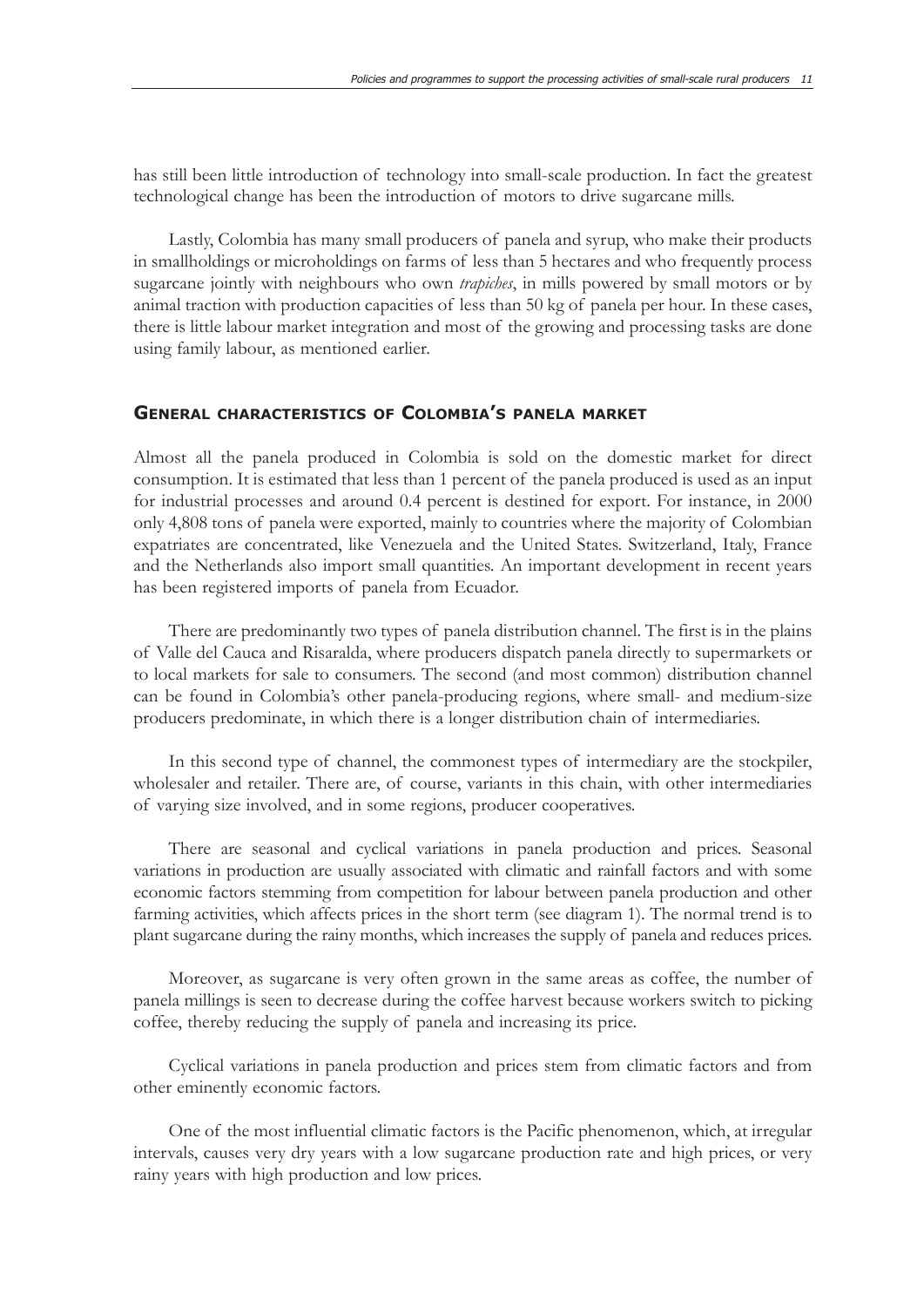

**Diagram 1: Seasonal wholesale price index for panela in Bogotá (1981-2002)**

The impact of economic factors is more complex to explain. First and foremost, panela and sugar are competing or substitute products in both production and consumption terms, as they come from the same plant species (*Saccharum officinarum*) and are both sweeteners in daily use. This means that the sugar supply trend and market have a direct impact on panela production and prices.

The structure of the sugar industry is capital-intensive, whereas that of panela is labourintensive. Sugar is produced using sophisticated technology, which makes it possible to obtain three times higher sugarcane and sugar yields than in the case of panela.

The sugar produced is largely for export and so sugar prices are influenced by world market conditions. Moreover, the world sugar market, particularly the United States, sets quotas for the various sugar exporting countries. So, whenever there is a reduction in the export quota or a drop in world sugar prices, Colombian producers are obliged to sell their sugar on the domestic market, causing the price to fall. As panela generally fetches higher prices, it again becomes attractive to divert sugarcane into panela production or to convert sugar into panela.

This leads to an oversupply of panela which depresses the panela price, with serious repercussions, especially on less efficient producers who, if the situation continues for a long time, are unable to compete on costs and are forced to exit the market. By contrast, when the inter-national sugar market improves, the sugarcane growers of the plains once again send their production to industrial sugar mills, reducing the supply of panela and raising panela prices once more.

When panela prices fall to unprofitable levels, it discourages farmers from planting new sugarcane fields and/or leads them to neglect to maintain sugarcane crops for panela, causing

Source: Corporación de Abastos de Bogotá (CORABASTOS) and Producer Price Index of Colombia's National Statistics Department (DANE), 1981-1998.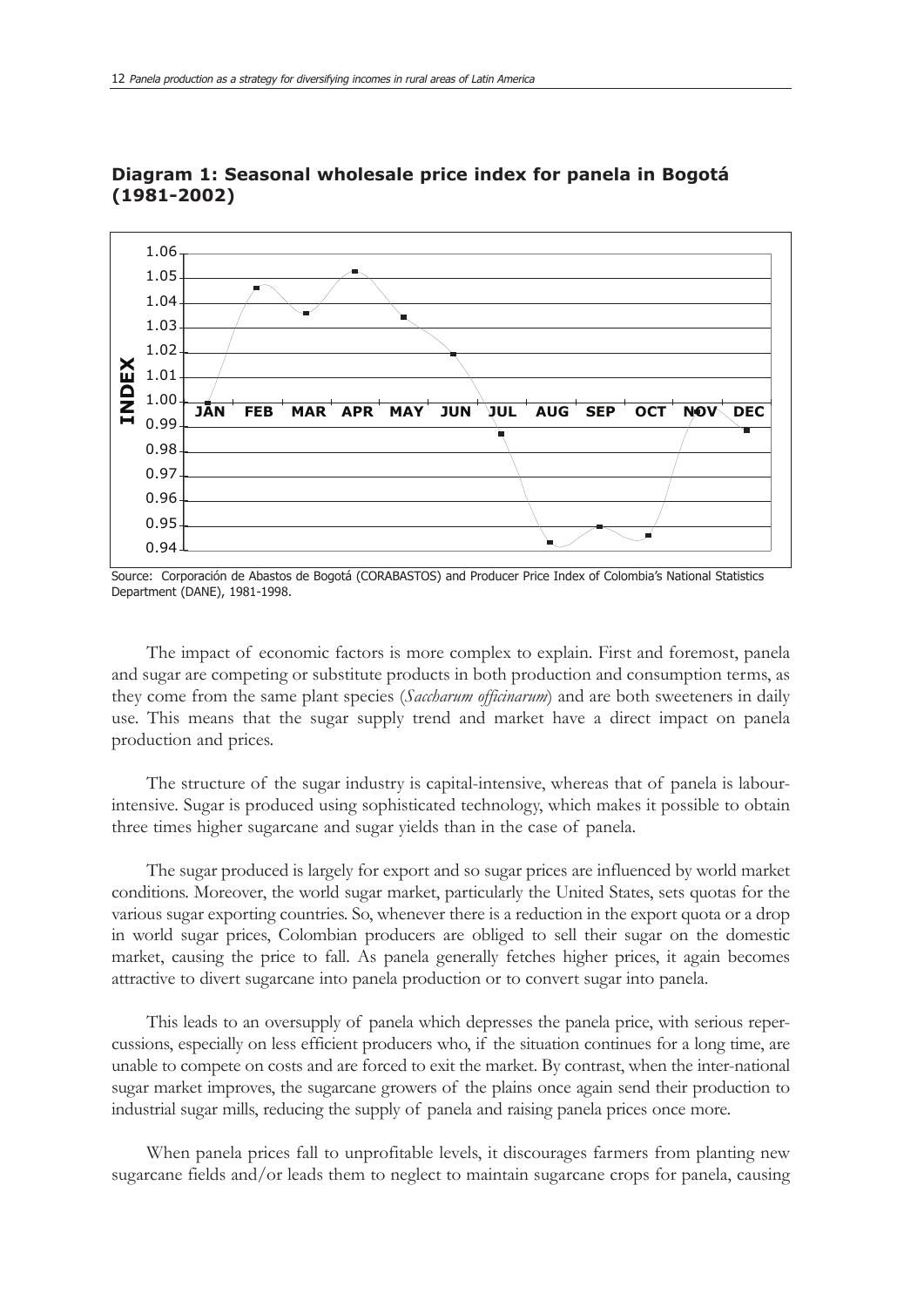a decline in yields and production. The supply of panela then falls to a level at which prices rise and it again becomes attractive to plant seed cane and maintain sugarcane fields properly, triggering a new production and price cycle. The duration of these alternating cycles is rather irregular as it is influenced by factors in both the sugar and panela markets (diagram 2).

The direct correlation between the price of sugar and the price of panela mean that official sugar policies and sugar price controls impact on panela production.

A long term retrospective analysis for the period from 1981 to 2002 revealed that panela prices have tended to fall in real terms, owing to an increase in supply coupled with only a slow increase in demand and a gradual change in consumer preferences.

In spite of market imperfections in the panela marketing structure, large-scale intermediaries play a useful role in regulating prices in the medium to long term, even though they may obtain windfall profits that have a short-term impact on price levels, because they achieve economies of scale by reducing the costs of panela storage and transportation.

Windfall profits for large-scale intermediaries distort the market and are directly related with the concentration of volumes sold. This concentration is not as marked in the case of panela, where an estimated 75 percent of panela production is bought by stockpilers, each purchasing less than 5 percent of total production. In addition, the total sales mark-up between the producer price and the consumer price has decreased steadily over the years, from 100 percent in 1960 to less than 30 percent in 1990. The latter mark-up is considered to be fairly small, in view of the product's perishability.





Source: CORABASTOS and Colombia's National Statistics Department (DANE), 1981-2002.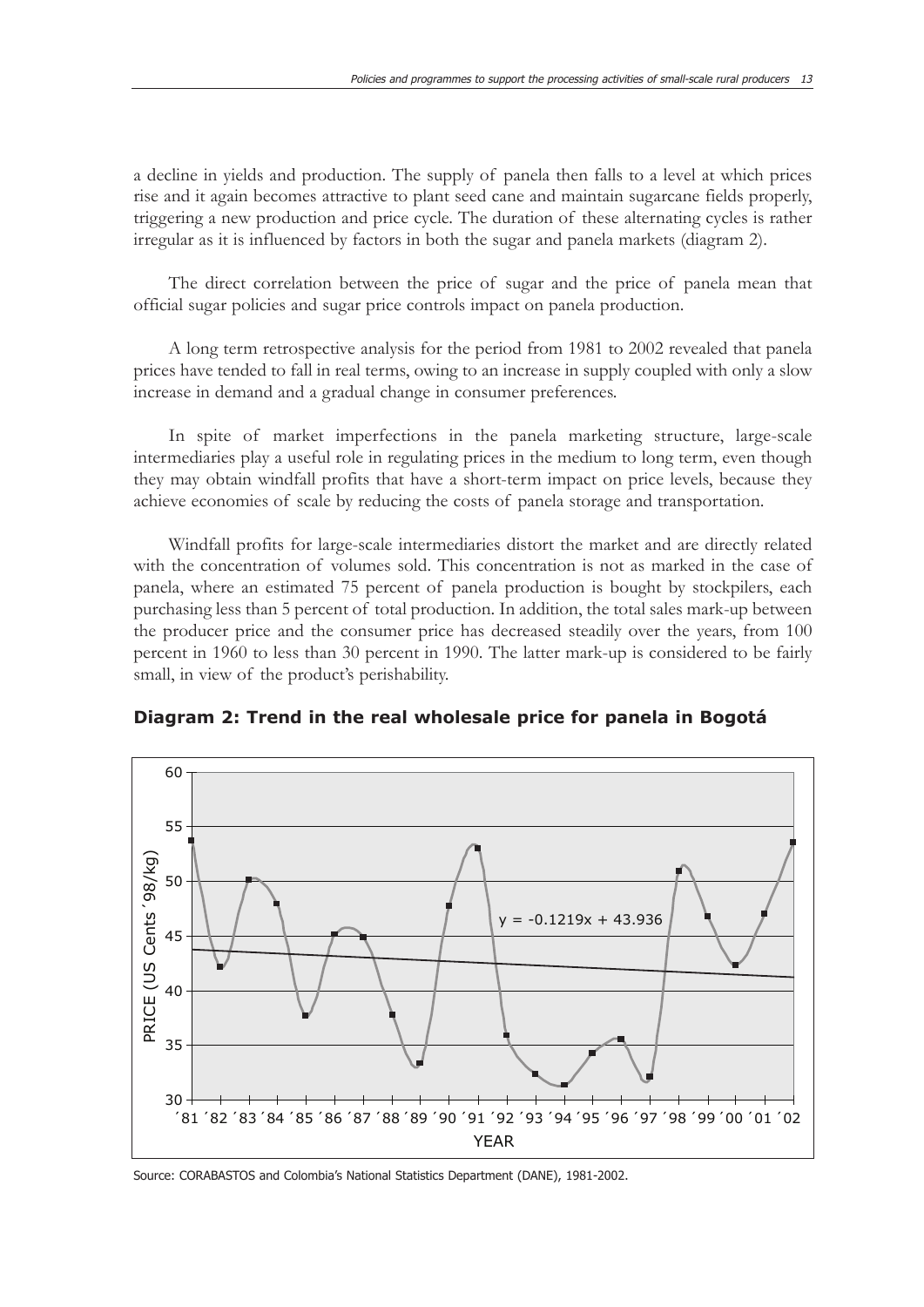#### **PANELA CONSUMPTION**

Panela serves two main purposes. The first is as a foodstuff whose special nutritional characteristics make it a staple food for Colombian people, meeting some of their dietary needs for carbohydrates, minerals and vitamins. The second is as an ingredient for sweetening other foodstuffs.

Concerning panela as a foodstuff, some of the closest substitute foods are milk, chocolate, coffee and so on. Indeed, the gradual urbanization that has taken place in Colombia and the so-called process of modernization have led many former panela consumers to switch their preferences to other manufactured goods.

Concerning panela as a sweetening agent, its direct substitute products are sugar and honey and its indirect substitute products are low-calorie artificial sugars, generically called dietary sweeteners. As a sweetening agent, sugar is the commonest substitute for panela and, as mentioned earlier, it is made from the same raw material: sugarcane. This point is worth examining in closer detail.

On the one hand, panela production and prices cycles, for both producer and consumer prices, follow the same trend as sugar cycles. So, when the price of sugar falls below that of panela, consumers may switch over to sugar to save on family spending. The substitution elasticity between sugar and panela has been calculated as -0.65, which is to say that a 1 percent reduction in the relative price of sugar (price of sugar/price of panela) causes a 0.65 percent reduction in the relative consumption of panela (consumption of panela/consumption of sugar).

On the other hand, the aforementioned process of urbanization and poor panela presentation and quality have led modern consumers to prefer sugar as a sweetening agent because it is easy to use and quick to dissolve and it also comes in standard packaging. By contrast, panela is not easy to use and the panela sold in the market has traditionally varied in quality. Even where panela is sold at a cheaper price than sugar, sugar is the preferred sweetening agent.

In economic terms, panela has been defined as one of the so-called wage goods because of the share of panela consumption in the family shopping basket and food spending of the lowest-income rural and urban workers. On a regional scale, the highest levels of panela consumption are found in Colombia's coffee-producing departments. Of the cities which Colombia's National Statistics Department (DANE) studies to build the consumer price index, Manizales, Pereira and Medellín are those where panela forms the largest share of the family shopping basket and food spending, in both the low-income and middle-income brackets (see table 4).

In economic terms, panela is also considered to be an inferior good, in that its consumption is falling while real consumer income levels are rising. There is an estimated -0.5 income elasticity of demand, meaning that a 1 percent increase in consumer income leads to a 0.5 percent drop in demand for panela.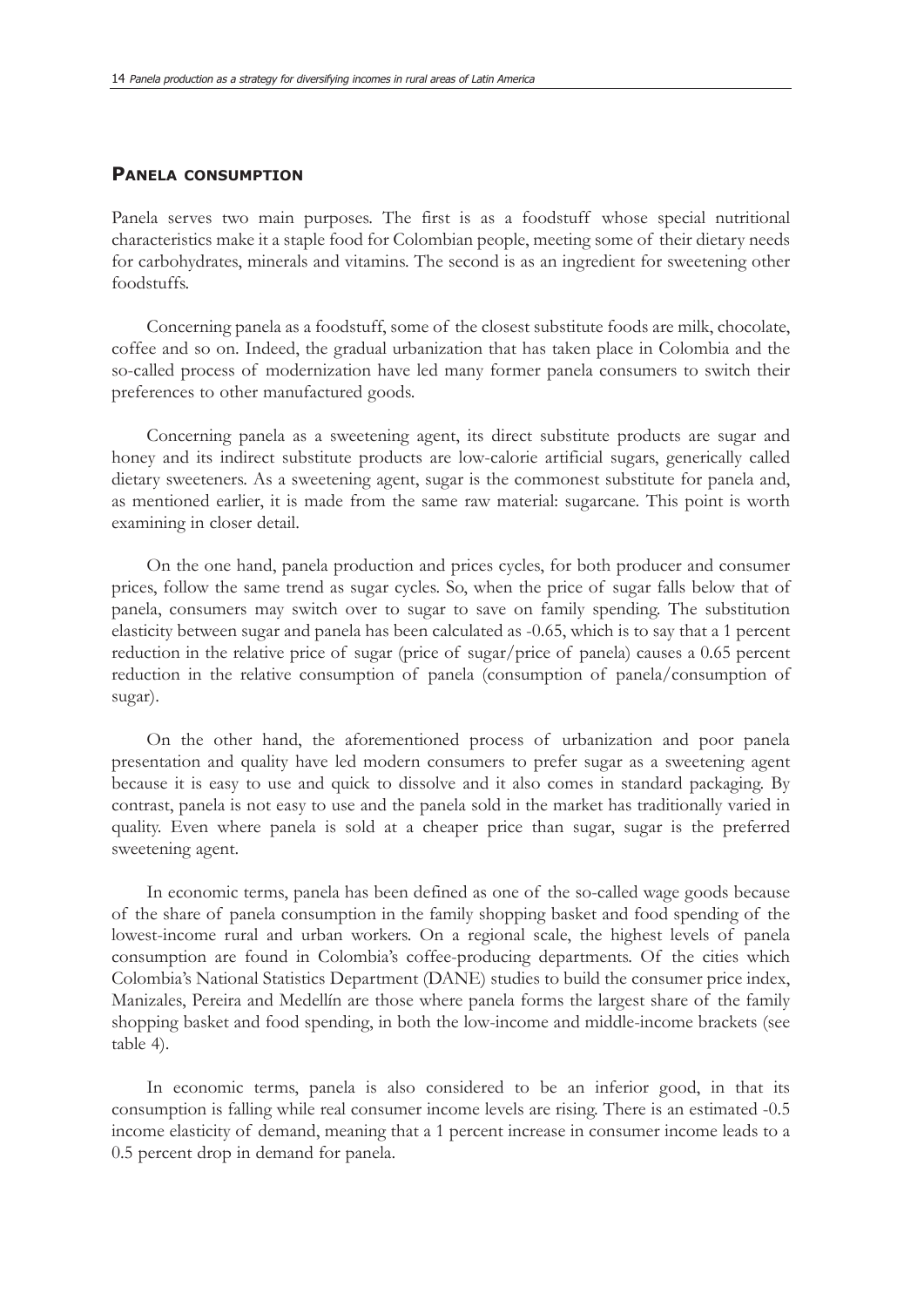| <b>CITY</b>        | Low income<br><b>bracket</b> | Percentage of the family shopping basket<br>Middle income<br><b>bracket</b> | <b>Total</b> | <b>bracket</b> | Percentage of food spending<br>Low income Middle income<br><b>bracket</b> | <b>Total</b> |
|--------------------|------------------------------|-----------------------------------------------------------------------------|--------------|----------------|---------------------------------------------------------------------------|--------------|
| Bogotá             | 0.59                         | 0.17                                                                        | 0.30         | 1.46           | 0.60                                                                      | 0.94         |
| Medellín           | 2.35                         | 0.75                                                                        | 1.31         | 5.60           | 2.44                                                                      | 3.78         |
| Cali               | 0.80                         | 0.30                                                                        | 0.47         | 1.85           | 0.98                                                                      | 1.33         |
| Barranquilla       | 0.31                         | 0.16                                                                        | 0.22         | 0.65           | 0.49                                                                      | 0.56         |
| <b>Bucaramanga</b> | 1.35                         | 0.41                                                                        | 0.73         | 3.04           | 1.37                                                                      | 2.11         |
| Manizales          | 4.02                         | 1.73                                                                        | 2.56         | 8.98           | 5.08                                                                      | 6.75         |
| Pasto              | 0.27                         | 0.15                                                                        | 0.19         | 0.58           | 0.42                                                                      | 0.48         |
| Pereira            | 3.16                         | 1.35                                                                        | 2.00         | 7.65           | 4.07                                                                      | 5.54         |
| Cúcuta             | 1.58                         | 0.58                                                                        | 0.94         | 3.66           | 1.87                                                                      | 2.65         |
| Montería           | 0.16                         | 0.15                                                                        | 0.15         | 0.34           | 0.47                                                                      | 0.41         |
| Neiva              | 0.58                         | 0.29                                                                        | 0.40         | 1.40           | 0.88                                                                      | 1.11         |
| Cartagena          | 0.21                         | 0.10                                                                        | 0.14         | 0.45           | 0.30                                                                      | 0.36         |
| Villavicencio      | 1.32                         | 0.56                                                                        | 0.86         | 3.08           | 1.67                                                                      | 2.30         |

### **Table 4: Panela consumption as a share of the family shopping basket and of food spending, by city and income bracket**

Indeed, according to socio-economic research by the Panela Research Centre of the Colombian Corporation for Agricultural Research (CIMPA) into the panela demand structure, panela consumption diminishes as household incomes rise, in both urban and rural areas. Table 5 shows the average per capita consumption of panela and sugar for six Colombian cities according to socio-economic stratum, and table 6 details the average per capita consumption of panela, sugarcane syrup and sugar in various panela-producing and non-panela-producing rural areas, according to the socio-economic strata in these areas.

### **Table 5: Per capita consumption of panela and sugar (kg/year) in six Colombian cities (Bogotá, Barranquilla, Bucaramanga, Cúcuta, Tunja and Sogamoso), according to socio-economic stratum**

| Socio-economic stratum | Panela | <b>Sugar</b> |  |
|------------------------|--------|--------------|--|
| Low                    | 20.92  | 18.44        |  |
| Medium                 | 17.30  | 21.40        |  |
| High                   | 13.64  | 34.91        |  |
| Weighted average       | 18.22  | 21.69        |  |

Source: Panela Research Centre of the Colombian Corporation for Agricultural Research (CIMPA), 1990.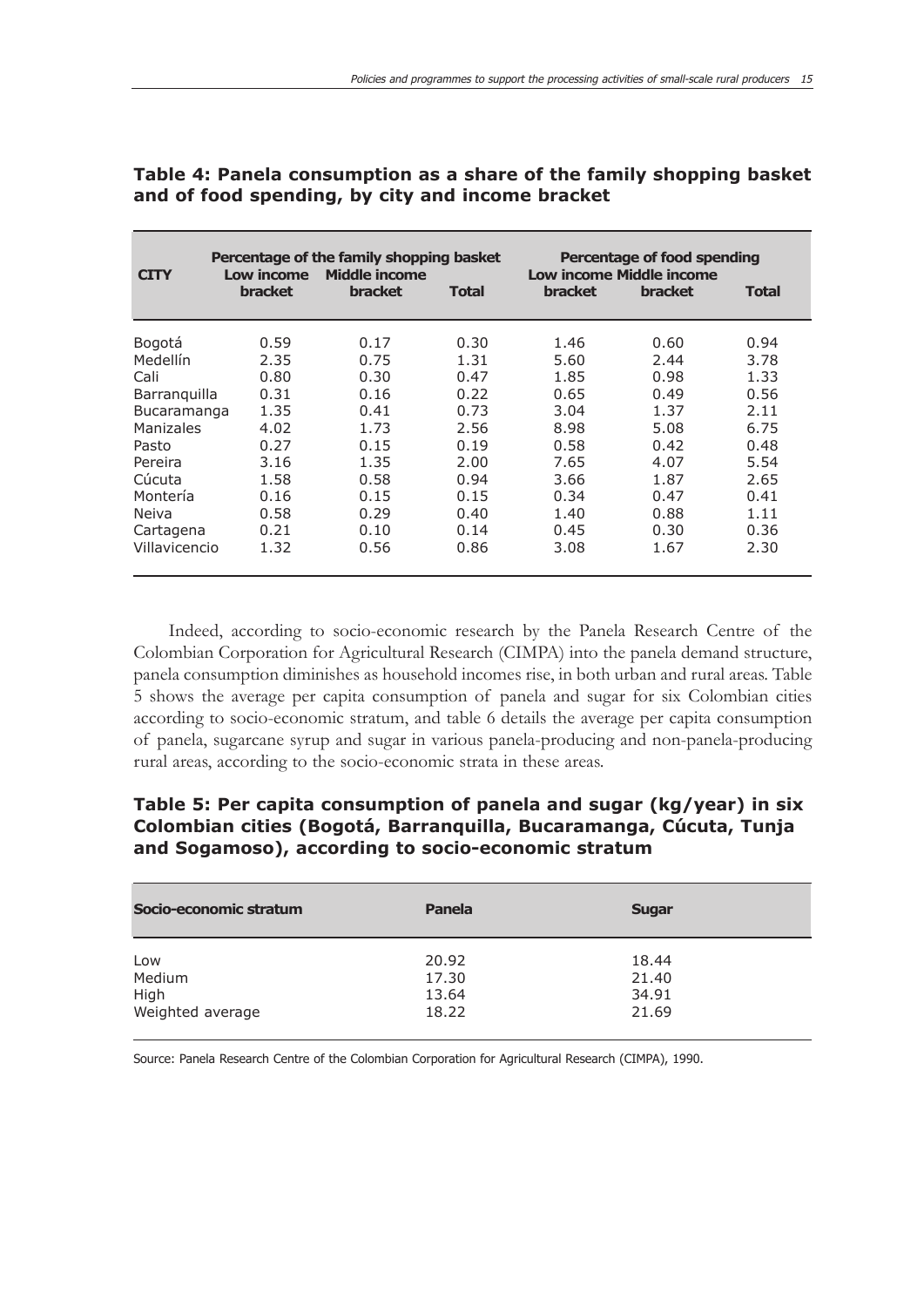# **Table 6: Per capita consumption of panela, syrup and sugar in 26 rural municipalities of Boyacá (1), Cundinamarca (2) and Santander (3), based on the existence of unsatisfied basic necessities (UBN)(4) (kg/person/year)**

| <b>Households</b> | Panela | <b>Syrup</b> | <b>Sugar</b> |
|-------------------|--------|--------------|--------------|
| With UBN          | 46.00  | 46.72        | 8.17         |
| Without UBN       | 38.36  | 9.80         | 14.36        |
| Weighted average  | 43.00  | 32.21        | 10.61        |

SOURCE: Panela Research Centre of the Colombian Corporation for Agricultural Research (CIMPA), 1991

(1) Chitaraque, Gámbita, Moniquirá, Santa Ana, San José de Pare, Toguí, Arcabuco, Cómbita, Santa Sofía, Saboyá, Ventaquemada and Villa de Leiva.

(2) Chocontá, Gachantivá, Sesquilé, Suesca, Sutatausa, Tausa and Toncancipá.

(3) Barbosa, Chipatá, Güepsa, Puente Nacional, San Benito, Suaita and Vélez.

(4) Classification of households by Colombia's National Statistics Department (DANE), based on the existence of unsatisfied basic necessities.

Tables 5 and 6 show that, in both urban and rural areas, the highest relative consumption of panela and a simultaneously lower relative consumption of sugar are in the lowest income strata.

There is also a marked difference between rural and urban areas in the levels of per capita consumption of panela and sugar. In rural areas, panela consumption tends to be much greater than in urban areas and, conversely, sugar consumption tends to be lower. Elsewhere, in rural areas there is a significant consumption of sugarcane syrup for making *guarapo*, a spirit traditionally consumed by farm workers.

Lastly, there is some concern in the sector over the increase in sugarcane crops in recent years, which could lead to serious imbalances in the sugar and panela market.

According to the Ministry of Agriculture and Rural Development<sup>5</sup> the increase in sugarcane crops, prompted by the belief that the production of alcohol fuel will require large additional quantities of sugarcane, could serve to undermine the economic conditions of sugar and panela producers. This concern stems from the following indicators:

The domestic production of sugar rose from 1,893,236 tons in 1992 to 2,522,637 tons in 2002, equivalent to 33.2 percent growth. This was due to an increase in the area under cultivation, which grew from 142,224 hectares in 1992 to 203,069 hectares in 2002, and to a marked improvement in productivity, which stood at 14.3 tons of sugar per hectare in 2002.

Meanwhile, domestic sales fell from 1,326,895 tons in 1992 to 1,204,017 tons in 2002, while exports rose from 515,264 tons (27.2 percent of production) to 1,127,229 tons (44.7 percent of production) in the same period. In 2003, sugarcane and sugar prices fell even lower

<sup>5</sup> Ministerio de Agricultura. Agronoticias, Septiembre 30 de 2003. Disponible www.minagricultura.gov.co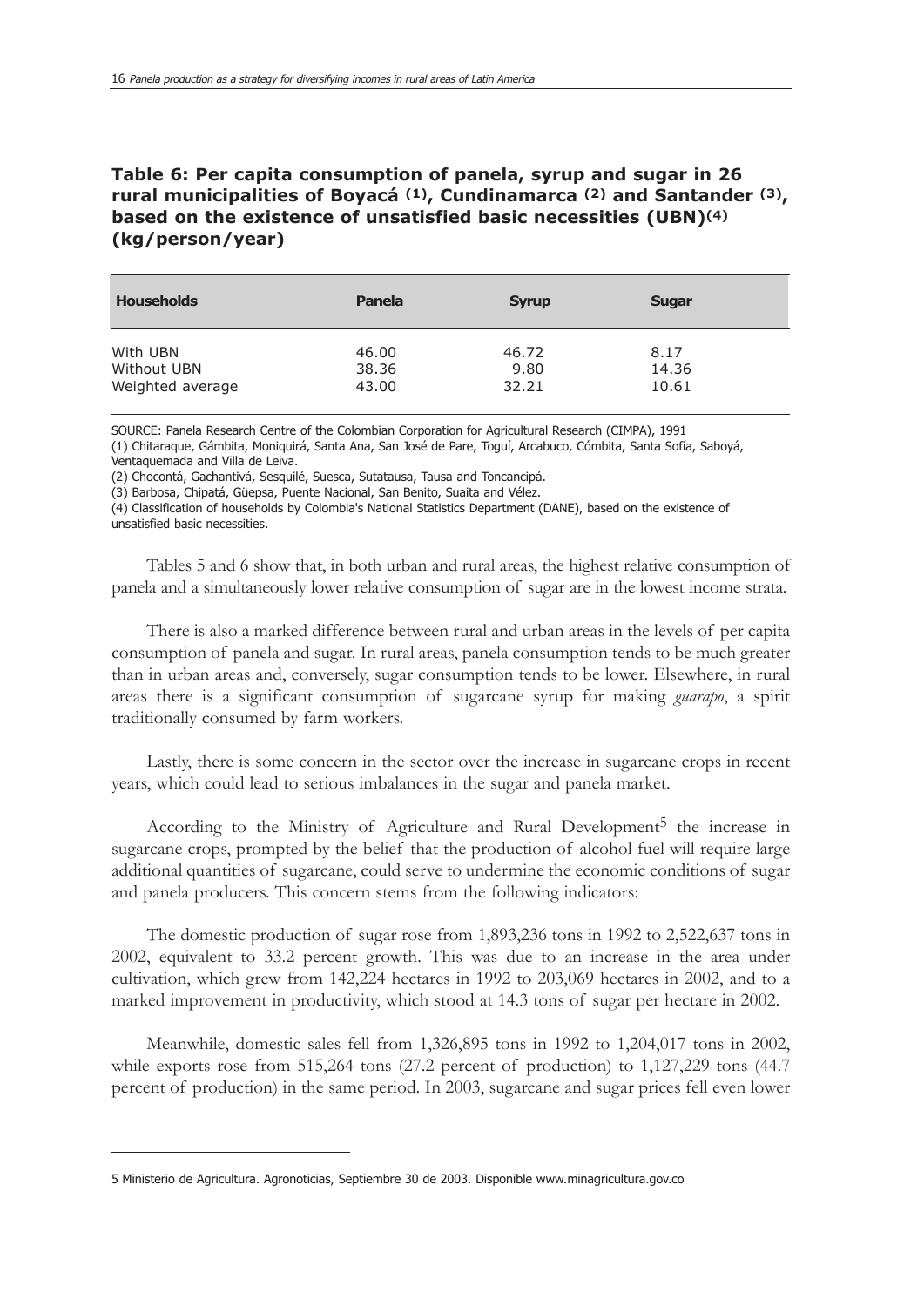than in 2002 as international prices continued to sink and the share of exports has reached around 60 percent of domestic production.

Export prices are much lower than domestic prices. The weighted average price of sugar fell from US\$ 0.40/kg in January 2001 to US\$ 0.25/kg in August 2003, which, in current prices, means a 20 percent reduction in the income of sugarcane growers and sugar manufacturers during the period. This poses a threat to the sustainability of sugarcane production for sugar and it is logical to assume that growing areas will shrink, with the ensuing loss of jobs.

In the case of panela, the area under sugarcane rose from 196,817 hectares in 1992 to 248,790 hectares in 2002, but the greatest increase was observed in 2000 and 2002, when the area under cane grew by 27,700 hectares.

Production rose from 1,175,648 tons in 1992 to 1,587,893 tons in 2002. This is an additional 400,000 tons, which is equivalent to a 35 percent increase. The highest rise occurred between 2000 and 2002, when 286,000 extra tons were produced. This was due to an increase in sugarcane-growing areas and in productivity, which rose by around 400 kg of panela per hectare during the period from 1992 to 2002. During the same period, the per capita supply of panela increased by around 19 percent.

Average producer prices for panela fell from US\$ 0.4/kg in the first semester of 2002 to US\$ 0.3/kg in the first semester of 2004. In July, the price fell as low as US\$ 0.25/kg, when the sector went through a sticky period.

Alcohol fuel has emerged as an alternative use for current sugarcane production, which will lead to a reduction in sugar exports and will cripple the supply of panela, creating better price terms for sugarcane growers and manufacturers.

From September 2005 onwards, estimated sugarcane requirements for alcohol are roughly 52,000 hectares of sugarcane, although a total of some 440,000 hectares have been planted in Colombia. This makes it advisable, in the short term, to diversify the use of existing sugarcane plantations. Colombia's Ministry of Agriculture and Rural Development will comply with its commitment under the Sectoral Competitiveness Agreement on Panela to refrain from promoting new plantings of sugarcane. The new crops that are being promoted, without defining projects to guarantee their competitive use for alcohol production after September 2005, will face very difficult market conditions as well as further undermining the conditions of existing farmers, manufacturers and panela-producers.

#### **GUATEMALA**

Agricultural production is Guatemala's most important economic activity, generating 25 percent of the country's gross domestic product (GDP), absorbing 52 percent of the economically active population (EAP) and generating 60 percent of foreign currency from exports.6

<sup>6</sup> Cifras con base a información del Banco de Guatemala.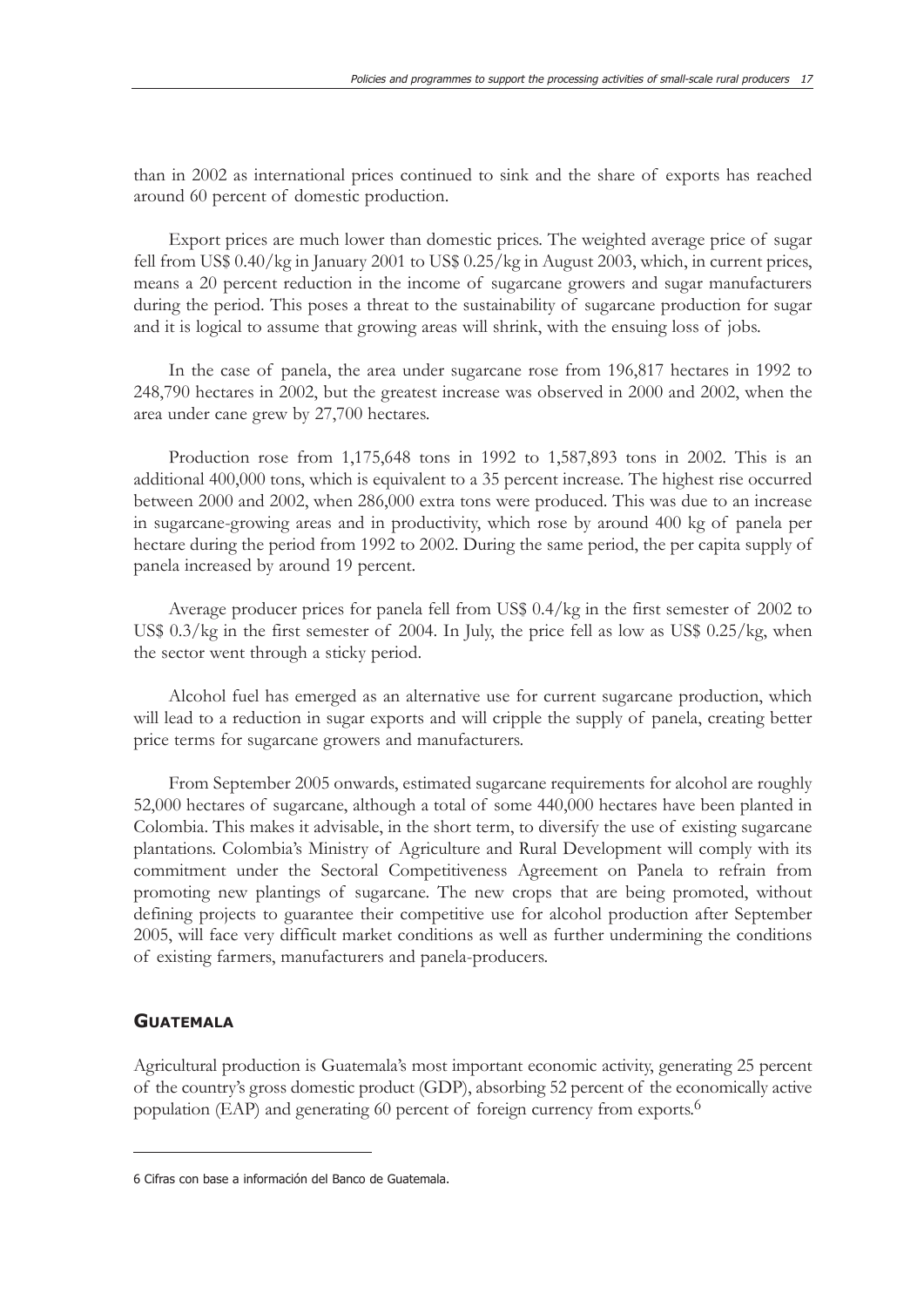Guatemala has an estimated total population of 10.7 million, of whom 67.3 percent live in rural areas where there are the highest levels of poverty and extreme poverty (75 percent and 60 percent respectively)<sup>7</sup>, as well as illiteracy, malnutrition and limited access to public services (e.g. medical care, drainage and drinking water). The majority of the rural population works in the farming sector.

In the past three decades, renewable natural resources have declined rapidly owing to the use of unsuitable technologies and of unsustainable production practices which prevent the attainment of acceptable competitiveness levels. It is estimated that around 90,000 hectares of natural forest are being destroyed every year and, in some areas of Guatemala, the rate of soil erosion is now as high as 1,100 tons/hectare/year.

Guatemala's Agricultural Policy for 2000-20048 focused on involving producers from the country's poorest areas in agricultural and rural development processes and in the development of competitive agricultural markets. Below is a summary of the principal plans and programmes in Guatemala's agricultural policy:

A meeting of panela producers was held in November 2003. This was organized by the Ministry of Agriculture's Technical Assistance Office, with the assistance of professional staff from the Santa Rosa Departmental Coordination Office.

The aim of the meeting was to inform panela producers about prospects and opportunities for panela and about technological developments in panela production. The meeting was attended by panela producers from the municipalities of Casillas, Nueva Santa Rosa and Santa Rosa de Lima, leading producers from the department of Santa Rosa and technical personnel from ADECOSAR, from the Rural Agro-industry Network (REDAR) and from the Technical Assistance Office and Departmental Coordination Office of Guatemala's Ministry of Agriculture, Livestock and Food (MAGA).

The main issues addressed at the meeting were the status of panela in Guatemala, prospects and opportunities, presented by René Arias, executive secretary of REDAR. There was also a video forum on granulated panela, a new type of presentation for a traditional Colombian mass consumer product. During Mr. Arias' presentation, meeting participants were offered the opportunity to taste granulated panela, made by a producer from the Chicamán municipality in the department of Quiché and the comparative advantages of the granulated form over the more traditional forms of panela were explained.

In addition, the Technical Assistance Coordinator of the Ministry of Agriculture, Livestock and Food was given material, documents and videos mainly on improving the quality of panela, syrup and guava paste (bocadillo) and on the production of granulated panela. This material was provided by CORPOICA professionals who went on a technical visit to Guatemala during the first week of October 2004.

<sup>7</sup> Según información de SEGEPLAN

<sup>8</sup> Ministerio de Agricultura, Ganadería y Alimentación – MAGA –.Disponible en www.maga.gov.gt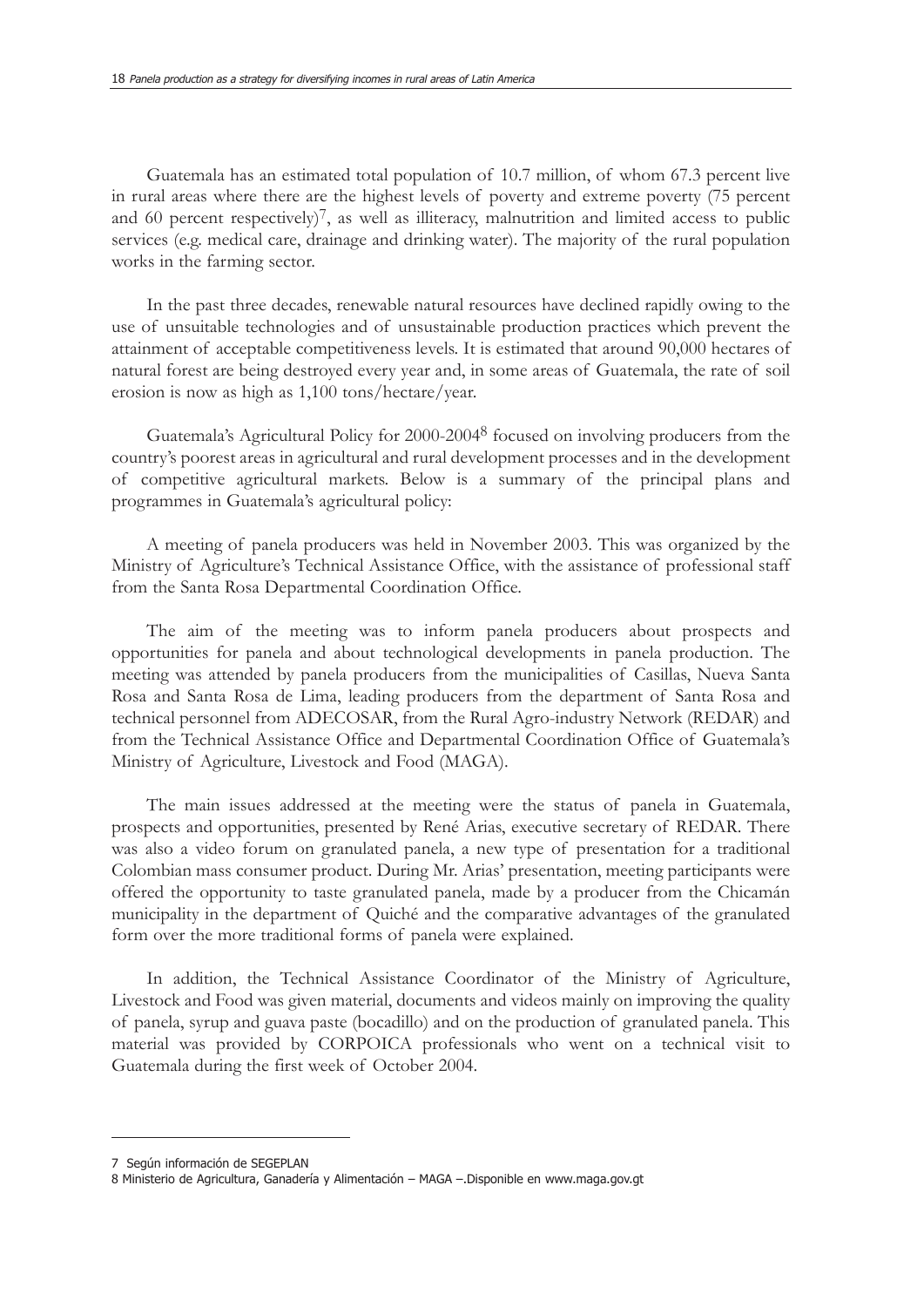| <b>Plans and programes Objective</b>                                |                                                                                                                                                                                                                                      | <b>Actions</b>                                                                                                                                                                                                                                                                                                                                                                                                                                                                                                                                                                            |
|---------------------------------------------------------------------|--------------------------------------------------------------------------------------------------------------------------------------------------------------------------------------------------------------------------------------|-------------------------------------------------------------------------------------------------------------------------------------------------------------------------------------------------------------------------------------------------------------------------------------------------------------------------------------------------------------------------------------------------------------------------------------------------------------------------------------------------------------------------------------------------------------------------------------------|
| <b>Nutritional food</b><br>security guarantee                       | Garantizar el abastecimiento<br>To guarantee that<br>Guatemalan people have<br>sustainable supplies of and<br>proper access to nutritional<br>basic foodstuffs                                                                       | Supporting the domestic production of<br>white maize, rice, yellow maize and haricot<br>beans via Guatemala's Basic Grains<br>Programme. Delivering food to<br>rural families, rural school children,<br>children in community day-care centres<br>and breastfeeding mothers in various<br>regions of Guatemala. The food-for-work<br>programme (Programa de Alimentos por<br>Trabajo) of the National Peace Fund<br>(FONAPAZ), run jointly with Guatemala's<br>Ministry of Agriculture, Livestock and Food<br>(MAGA), the Social Investment Fund (FIS)<br>and the Ministry of Education. |
| Human resource<br>training and<br>education                         | To reduce the problems of<br>unemployment and under-<br>employment among<br>Guatemala's rural population                                                                                                                             | The National Mass Training Programme to<br>Reduce Unemployment and Poverty<br>(PRONACAMPO) to provide people from<br>rural areas and city suburbs with mass<br>training in business and professional<br>organization.                                                                                                                                                                                                                                                                                                                                                                     |
| <b>Support for small</b><br>and medium<br>agricultural<br>producers | To improve the production<br>conditions of Guatemala's<br>small- and medium-size<br>agricultural producers                                                                                                                           | Delivering fertilizers, providing technical<br>training in the management of inputs and<br>agrochemicals, building mini-irrigation<br>systems, embankments, breakwaters,<br>dams and dykes.                                                                                                                                                                                                                                                                                                                                                                                               |
| <b>Marketing</b>                                                    | To reduce intermediation costs<br>between producers and final<br>consumers                                                                                                                                                           | Creation of the Agricultural Marketing<br>Institute (IMA). Consolidation and<br>implementation of the farmer marketing<br>project (Mercadeo del Agricultor).<br>Business support and training for<br>partnerships between agricultural<br>producers and traders in Guatemala.<br>Construction of collection, storage and<br>primary processing centres.                                                                                                                                                                                                                                   |
| <b>Promotion of the</b><br>fruit-growing<br>sector                  | To increase the area given<br>over to fruit growing                                                                                                                                                                                  | Via the Promotion of Fruit-Growing project<br>(Fomento a la Fruticultura), providing small<br>and medium fruit producers with technical<br>assistance, expanding the amount of<br>farmland currently given over to fruit<br>growing and creating new sources of<br>employment.                                                                                                                                                                                                                                                                                                            |
| <b>Access to finance</b>                                            | To support the granting of<br>credit to producers'<br>organizations by means of a<br>second-tier portfolio with<br>preferential rates, as well as<br>credit for the production of<br>basic grains and vegetables<br>in the same bank | Placing funds in the National Agricultural<br>Recovery and Modernization Fund<br>(FONAGRO). Granting rural credit via the<br>Zacapa-Chiquimula Development Project<br>(PROZACHI), the Rural Development<br>Project for Sierra de los Cuchumatanes<br>(PROCUCHU) and the Project for<br>through special trusts deposited Sustainable Rural Development in<br>Ecologically Fragile Zones of the Trifinio<br>Region (PRODERT)                                                                                                                                                                |

## **Table 7: Plans and programmes in Guatemala's Agricultural Policy, 2000-2004 period**

Source: Guatemala's Ministry of Agriculture, Livestock and Food (MAGA), 2004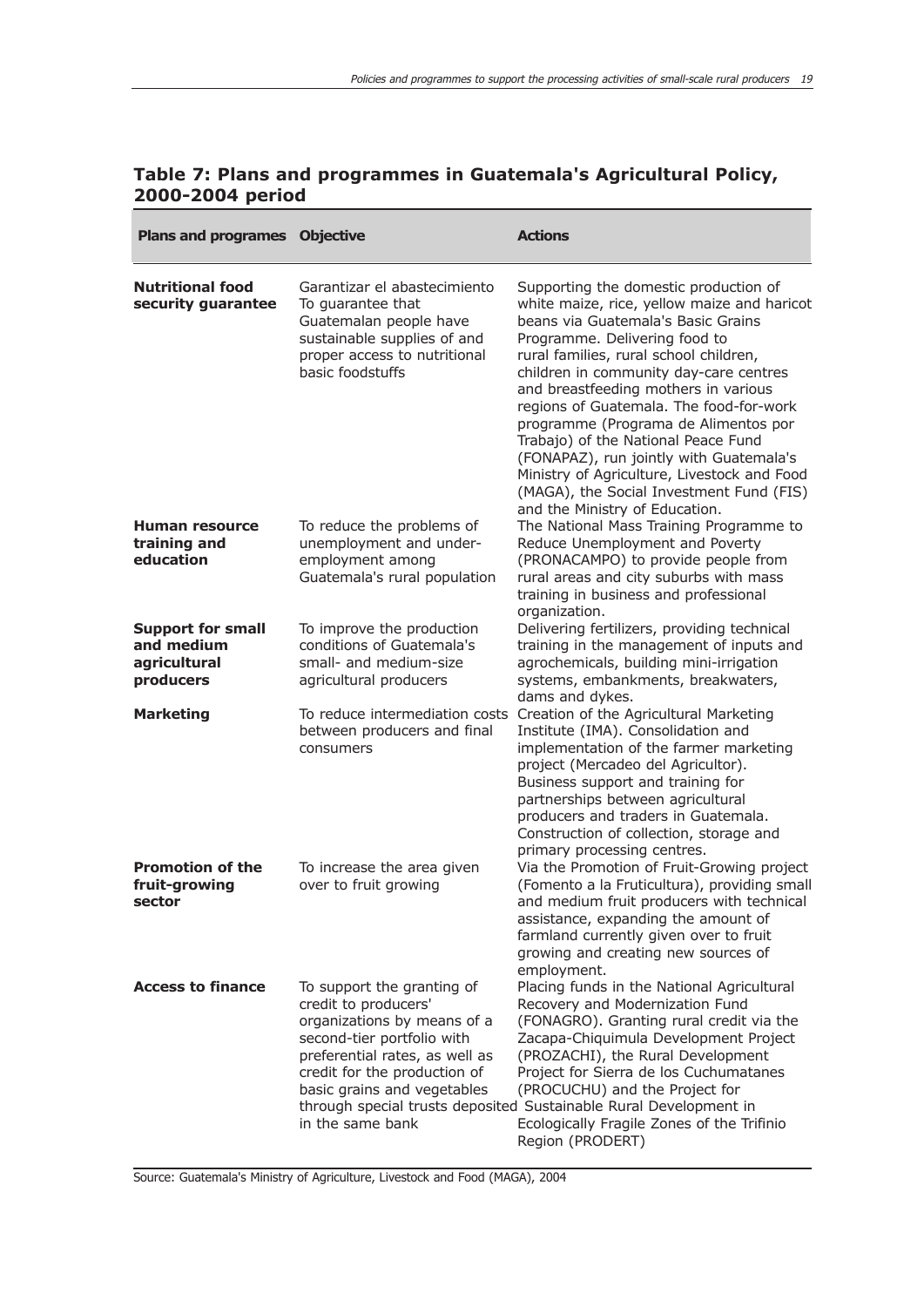Even though panela agroprocessing is a major economic activity for Guatemala's small producers, the Government's agricultural plan does not seem to show any further interest in improving the sector's productivity and competitiveness. There is currently no specific plan or programme to encourage and promote panela production, nor any policies to support producers in the panela sector.

#### **THE PANELA AGRO-INDUSTRY IN GUATEMALA**

Panela production in Guatemala is an age-old tradition which has continued despite scant government support and the extensive economic and technological development of the country's sugar industry. It is the main source of income and employment for many farming families, especially in the departments of Santa Rosa, Quiché, Baja Veraz, Chiqimula, Zacapa and Retalhuleu.

Panela is an essential ingredient in the production of sweets, confectionery and traditional Guatemalan dishes. However, its consumption diminished drastically throughout the twentieth century, among both the rural and urban populations, mainly because of rising production costs owing to the technology lag in the panela sector, the poor quality of panela, the change in eating patterns and the substitution of panela by white sugar.

The panela agro-industry is concentrated mainly in the department of Santa Rosa, which is home to 182 of Guatemala's 194 *trapiches* (93.8 percent), according to the 1990 industry directory *(directorio industrial)*. 9

Between 1982 and 1989, panela production fluctuated, with an average production volume of 197.3 tons between 1986 and 1988, when production increased steadily in Guatemala. The volume of panela production is equivalent to one third that of sugar (half of which is exported).

Another major consideration is local consumption, where the sugar/panela ratio is 1.5:1, that is to say, the volume of panela produced is equivalent to two thirds of the sugar produced for local consumption. These factors show that panela is an important economic activity in Guatemala.10

<sup>9</sup> Rene Arias B. 1991. Pp. 1.

<sup>10</sup> Rene Arias B. op. cit., p. 19.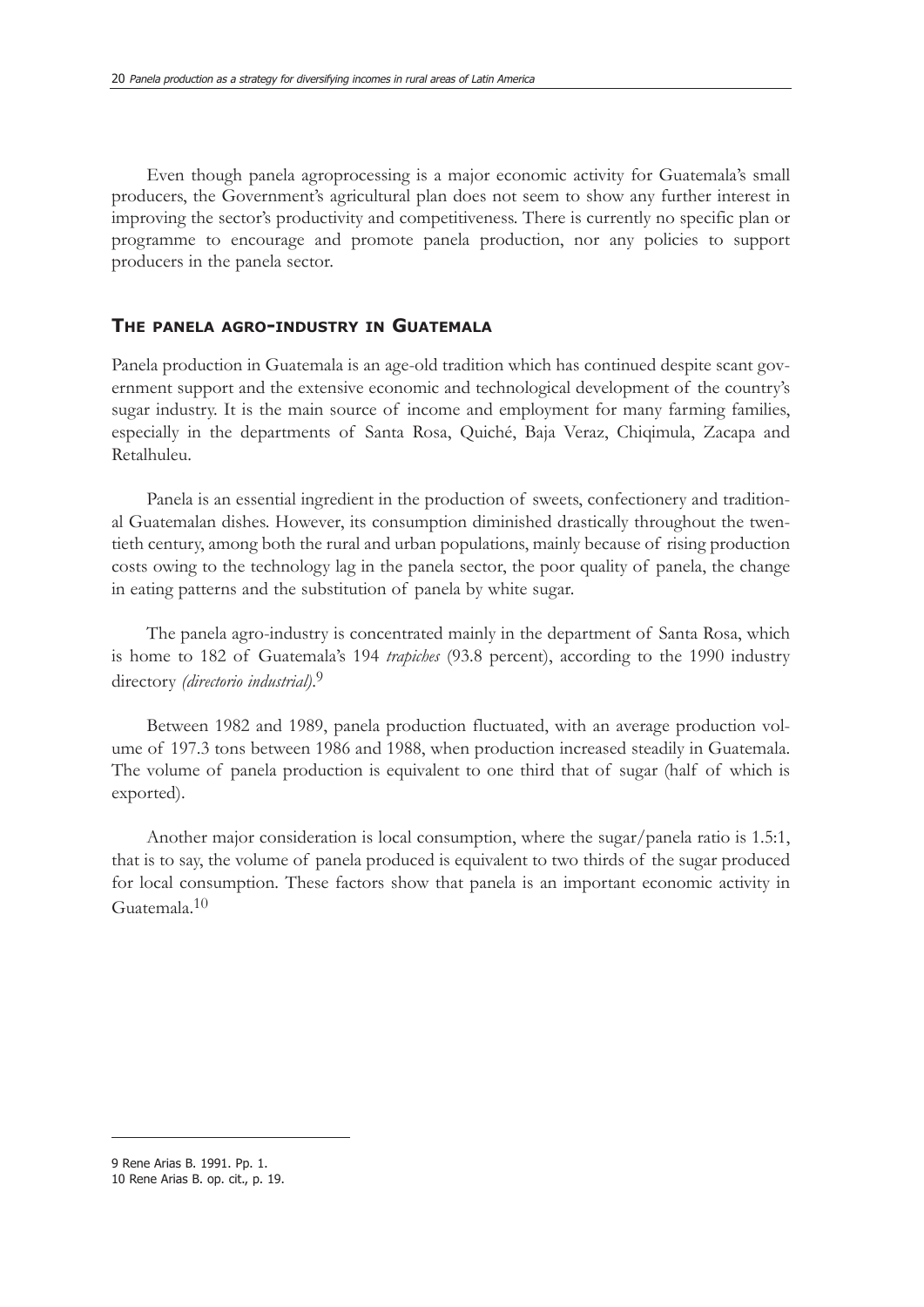| Year | Surface area | <b>Surface</b> | <b>Sugar</b> | <b>Panela</b> |
|------|--------------|----------------|--------------|---------------|
|      | (hectares)   | (tons)         | (tons)       | (tons)        |
| 1982 | 79,52        | 6 192,91       | 523,56       | 193,11        |
| 1983 | 69,94        | 5 450,28       | 523,65       | 169,91        |
| 1984 | 70,08        | 5 459,26       | 508,36       | 170,37        |
| 1985 | 72,95        | 5 492,01       | 525,85       | 171,39        |
| 1986 | 72,25        | 6 617,11       | 581,31       | 175,33        |
| 1987 | 81,19        | 6 324,00       | 614,24       | 197,42        |
| 1988 | 81,61        | 7 019,91       | 616,90       | 219,14        |
| 1989 | 92,44        | 6 908,60       | 720,00       | 215,63        |

#### **Table 8: Production of sugarcane, sugar and panela**

Source: Rene Arias, 1991.

As mentioned earlier, panela is produced in a rural economy context where most is sold to make alcohol and a tiny amount is for self-consumption, especially in the Quiché region. Panela producers take part in sugarcane cultivation and processing.

Production units tend to be low technology, with predominantly old, low-yield plantations, manual weed control practices, trapiches that are more than 20 years old and operated using motors powered by animal traction or diesel engines, the latter especially in the Santa Rosa region. Trapiches are built mainly from adobe, with an earthen floor and a galvanized metal roof, where iron boiling pans are used in furnaces and wood and rubber are used as fuel for the furnace.

Sugarcane is harvested manually. The whole crop is harvested in regions where there are industrial sugar mills, such as the department of Santa Rosa, but in the majority of Guatemala's panela-producing regions it is harvested selectively, that is to say, by selecting and cutting only the maturest stalks.

Guatemala's panela production system is characterized by four types of producer. First there are producers who own both sugarcane and a trapiche and who produce sugar and panela. The second type of producer owns a trapiche but buys in sugarcane to produce panela.

There are also producers who own sugarcane but who hire a trapiche to produce panela. And lastly there are producers who buy in sugarcane and hire a trapiche to make panela.

Panela is marketed via intermediaries, who are responsible for selling it on to distilleries or producers of artisanal spirit. Generally producers sell panela to a rural stockpiler, who in turn sells it to a wholesaler, after which the wholesaler sells it to a retailer, who finally sells it to the final consumer. In some cases, panela producers sell directly to a wholesaler and the latter transports the panela from the place of purchase to the end market.

Table 9 describes the main characteristics of panela production in two of Guatemala's leading panela-producing regions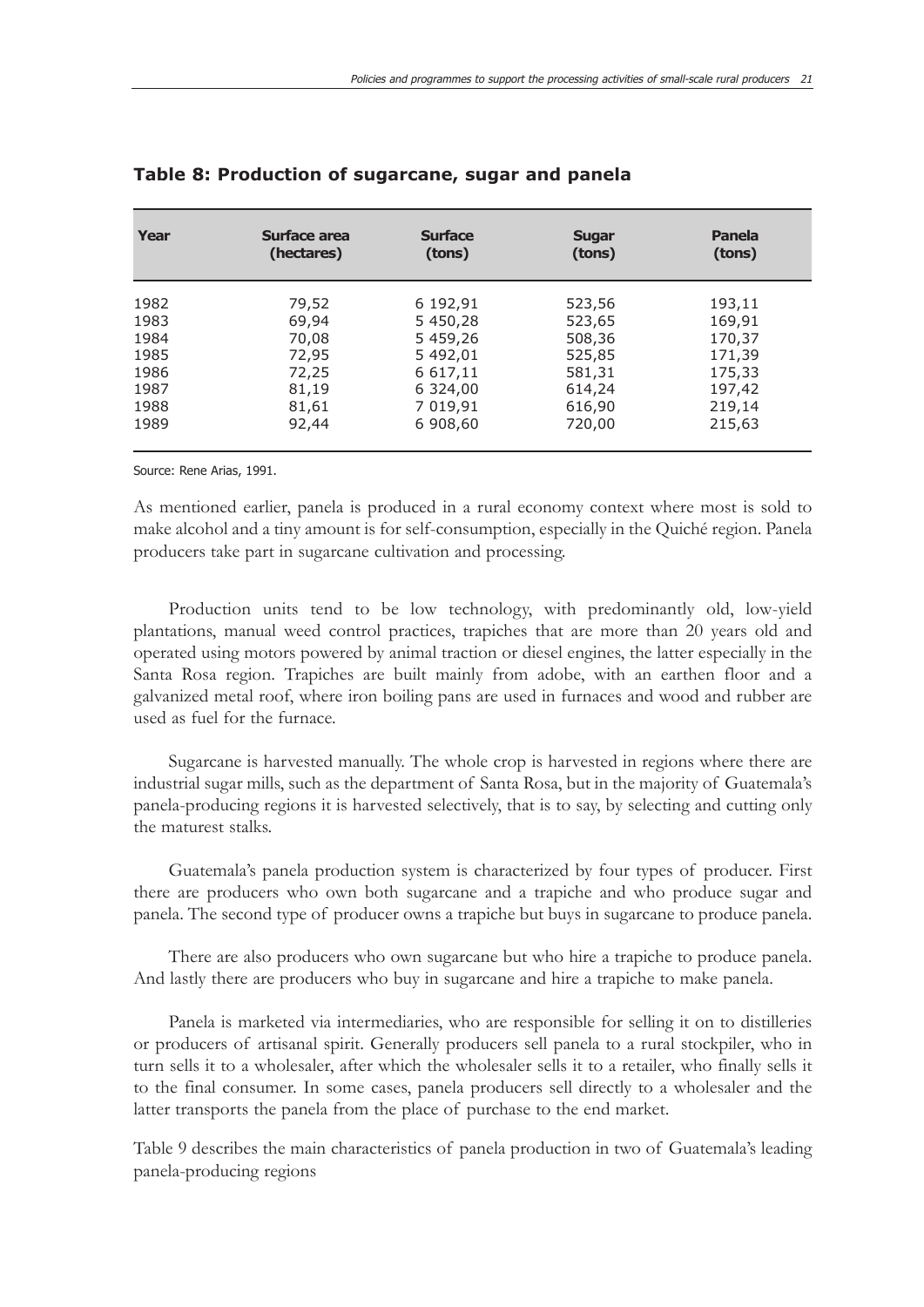# **Table 9: Panela agroprocessing in the departments of Santa Rosa and Quiché**

|                                  | <b>Departament</b>                                                                                                                                                                                                                                                                                                                                                                                                                                                                                                                                                                                                                       | <b>Departament of Quiché</b>                                                                                                                                                                                                                                                                                                                                                                                                                                                                                                                                                     |                                                                                                                                                                                                                                                                                                                                                                                                                                                                                                                                                     |  |  |
|----------------------------------|------------------------------------------------------------------------------------------------------------------------------------------------------------------------------------------------------------------------------------------------------------------------------------------------------------------------------------------------------------------------------------------------------------------------------------------------------------------------------------------------------------------------------------------------------------------------------------------------------------------------------------------|----------------------------------------------------------------------------------------------------------------------------------------------------------------------------------------------------------------------------------------------------------------------------------------------------------------------------------------------------------------------------------------------------------------------------------------------------------------------------------------------------------------------------------------------------------------------------------|-----------------------------------------------------------------------------------------------------------------------------------------------------------------------------------------------------------------------------------------------------------------------------------------------------------------------------------------------------------------------------------------------------------------------------------------------------------------------------------------------------------------------------------------------------|--|--|
|                                  | of Santa Rosa<br><b>Santa Rosa</b>                                                                                                                                                                                                                                                                                                                                                                                                                                                                                                                                                                                                       | <b>Chicaman</b>                                                                                                                                                                                                                                                                                                                                                                                                                                                                                                                                                                  | <b>Joyabaj</b>                                                                                                                                                                                                                                                                                                                                                                                                                                                                                                                                      |  |  |
| Socio-<br>economic<br>conditions | Farm size ranges from 3.2 to<br>9.6 hectares.<br>The predominant crops are<br>sugarcane, maize, coffee,<br>gama grass and pasture.<br>100% of the panela is sold<br>by men.<br>100% of food preparation<br>for the workers is done by<br>women.<br>Panela production is seasonal;<br>milling lasts for 5 months.<br>Average production of<br>panela: 64.8 tons of panela/<br>year. Average yield: 8.2 tons<br>of panela/hectare/year.<br>Total area under cultivation:<br>5.1 hectares/year.<br>Day's wage for fieldwork,<br>excluding food: US\$ 3.3.<br>Day's wage for milling: US\$<br>5.8.                                           | Farm size: 1 to 2 hectares of<br>sugarcane/woodland/fruit<br>trees/haricot beans/maize.<br>100% of the panela is sold<br>by men.<br>100% of food preparation<br>for the workers is done by<br>women.<br>Panela production is<br>seasonal; milling lasts for 4<br>months.<br>Average production of<br>panela: 12.96 tons of<br>panela/year.<br>Average yield: 6.4 tons of<br>panela/hectare/year.<br>Total area under cultivation:<br>2.01 hectares/year.<br>Day's wage for fieldwork and<br>milling: US\$ 3.25.                                                                  | The predominant crops are<br>sugarcane and maize.<br>Farmers carry out livestock<br>activities, especially cattle-<br>raising.<br>100% of the panela is sold<br>by men.<br>100% of food preparation<br>for the workers is done by<br>women.<br>Panela production is<br>seasonal; milling lasts for 5<br>months.<br>Average production of<br>panela: 16.2 tons of panela/<br>year. Average yield: 7.7 tons<br>of panela/hectare/year.<br>Total area under cultivation:<br>2,112 hectares/year.<br>Day's wage for fieldwork and<br>milling: US\$ 3.3. |  |  |
| <b>Technical</b><br>conditions   | Sugarcane crops managed<br>using modern technology:<br>replanting of ratoons,<br>selected seed cane, weed<br>control and the use of<br>chemical fertilizers.<br>Milling: Monday to Saturday;<br>hours of work from 07:00 to<br>16:00.<br>Production capacity: 60<br>kg/hour.<br>Trapiches: mainly horizontal<br>mills powered by a diesel<br>engine.<br>Furnace: set of four boiling<br>pans, in some cases flat<br>boiling pans. Boiling pans<br>made from iron.<br>Seven workers are employed<br>for milling.<br>Use of wood and rubber<br>tyres as fuel for the furnace.<br>An average of 24 tyres is<br>used for each milling batch. | Old plantations, with no<br>replanting.<br>Selective harvesting of<br>sugarcane.<br>No fertilization or weed<br>control is done.<br>Total no. of trapiches: 144<br>(117 with animal traction<br>and 26 with a diesel<br>engine).<br>Traditional technology.<br>Milling: Monday to Saturday;<br>hours of work from 03:00 to<br>14:00.<br>Production capacity: 12.2<br>kg/hour.<br>Five workers are employed<br>for milling.<br>Furnace: a single boiling pan<br>with no chimney.<br>Use of wood and rubber<br>tyres as fuel. An average of<br>12 tyres for each milling<br>batch. | Whole-crop harvesting of<br>sugarcane.<br>Fertilizers and manual weed<br>control.<br>Total no. of trapiches: 70<br>(67 with animal traction and<br>2 with a diesel engine).<br>Traditional technology.<br>Milling: Monday to Saturday;<br>hours of work from 03:00 to<br>23:00.<br>Production capacity: 16.9<br>kg/hour.<br>Five workers are employed<br>for milling.<br>Furnace: a single large<br>boiling pan with no chimney.<br>Use of wood as fuel.<br>Price for hiring a trapiche:<br>US\$ 9.7 per day.                                       |  |  |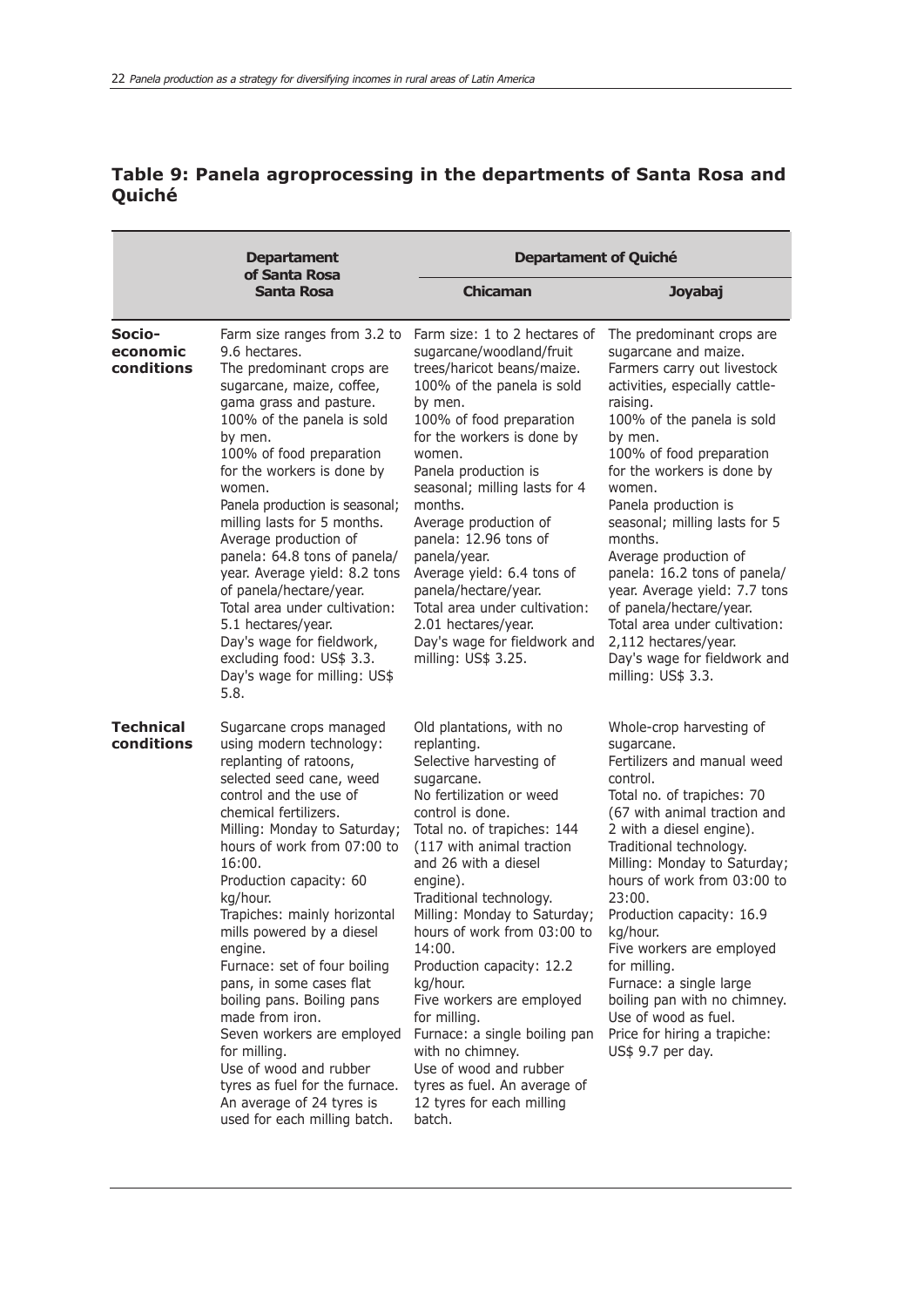|                  | <b>Departament</b><br>of Santa Rosa                                                                                                                                                         | Departament of Quiché                                                                                                                                                                                                                                  |                                                                                                                                                                                                                                              |  |
|------------------|---------------------------------------------------------------------------------------------------------------------------------------------------------------------------------------------|--------------------------------------------------------------------------------------------------------------------------------------------------------------------------------------------------------------------------------------------------------|----------------------------------------------------------------------------------------------------------------------------------------------------------------------------------------------------------------------------------------------|--|
|                  | Santa Rosa                                                                                                                                                                                  | Chicaman                                                                                                                                                                                                                                               | Joyabaj                                                                                                                                                                                                                                      |  |
| Waste            | Sugarcane tops are used as<br>seed cane.<br>Bagasse is used as fuel for<br>the furnace.                                                                                                     | Sugarcane tops are used in<br>animal feed.<br>Bagasse is used as fuel for<br>the furnace.                                                                                                                                                              | Silage for animal feed is<br>made from<br>sugarcane/maize.<br>Bagasse is used as fuel for<br>the furnace.                                                                                                                                    |  |
| <b>Marketing</b> | 100% of the panela is for<br>sale.<br>100% of producers sell to<br>intermediaries.<br>Panela is used for the<br>production of artisanal spirit.<br>Price of panela: US\$ 0.35<br>kg/panela. | Approximately 5% of the<br>panela is for self-<br>consumption.<br>95% is for sale.<br>100% of producers sell to<br>intermediaries or brokers.<br>Panela is used for the<br>production of artisanal spirit.<br>Price of panela: US\$ 0.29<br>kg/panela. | Approximately 10% of the<br>panela is for self-<br>consumption.<br>90% is for sale.<br>100% of producers sell to<br>intermediaries.<br>Panela is used for the<br>production of artisanal spirit.<br>Price of panela: US\$ 0.32<br>kg/panela. |  |
| <b>Problems</b>  | Lack of technical assistance.<br>Difficulty in obtaining credit.<br>Panela production has<br>declined owing to increased<br>control and legalization of<br>artisanal spirit production.     | Lack of technical assistance.<br>Difficulty in obtaining credit.<br>There is a panela producers'<br>cooperative with 45<br>members, which receives<br>support from REDAR.                                                                              | Lack of technical assistance.<br>Difficulty in obtaining credit.<br>Decline in the number of<br>operational trapiches owing<br>to the poor profitability of<br>panela production.                                                            |  |

As can be seen, Santa Rosa has the highest level of technological development. This region produces an average of 64.8 tons of panela/year, in contrast with Chicaman, which produces 12.9 tons of panela/year and Joyabaj, with 16.2 tons of panela/year. Furthermore, Santa Rosa produces 24.5 percent more panela hectare/year than Chicaman and 5.4 percent more than Joyabaj.

A comparative analysis of panela production costs in the three regions reveals that growing costs in Joyabaj and Chicaman represent 12.2 percent and 10.3 percent of total production costs respectively, both of which are lower than in Santa Rosa, where growing costs represent 27.8 percent. This is because in Santa Rosa growing activities involve planting new crops as well as maintaining existing crops, whereas in Joyabaj and Chicaman, growing activities involve only maintaining existing sugarcane crops. In the panela harvesting and transportation phase, costs in the three areas are very similar. However, in the processing phase, costs in the Santa Rosa region are the lowest because it makes more efficient use of labour and of other factors of production.

In general Santa Rosa shows the lowest production costs, which are 14.7 percent lower than in Joyabaj and 21.6 percent lower than in Chicaman. Differences in growing and processing costs indicate the critical points affecting the regional competitiveness of each of these areas. The processing phase is the most important factor in improving local and regional competitiveness because of its impact on production costs.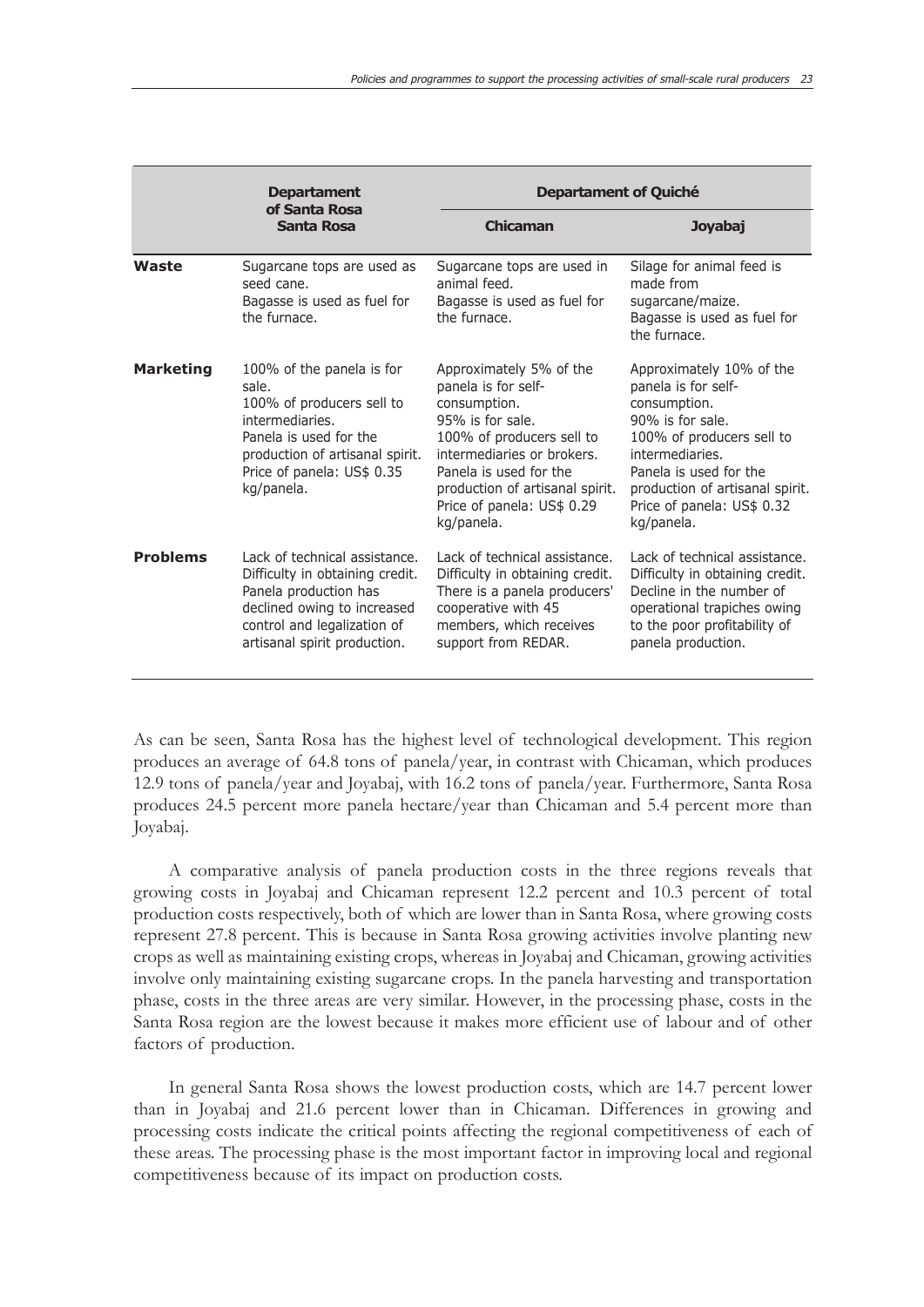An important point is that in the Chicaman area some factors of production are not remunerated, such as family labour, mainly during the processing phase where family labour represents more than 60 percent of labour used. This has helped to give the family production unit its continuance and sustainability.

| <b>Phases</b>                                                   | <b>Departament</b><br>of Santa Rosa |                                    | <b>Departament of Quiche</b>       |
|-----------------------------------------------------------------|-------------------------------------|------------------------------------|------------------------------------|
|                                                                 | Santa Rosa (US\$)                   | Joyabaj (US\$)                     | Chicaman (US\$)                    |
| Growing<br>Harvesting and transportation<br>Processing<br>Total | 61.13<br>42.09<br>116.30<br>219.51  | 31.27<br>57.72<br>168.35<br>257.34 | 28.86<br>48.10<br>202.98<br>279.94 |

| Table 10: Production cost structure in Santa Rosa, Joyabaj and |  |  |  |
|----------------------------------------------------------------|--|--|--|
| Chicaman (US\$/ton of panela), 2003                            |  |  |  |

Source: Data from this study

Santa Rosa shows the highest profits per ton of panela, with US\$ 131.1, followed by Joyabaj, with US\$ 67.3 per ton. Chicaman, with only US\$ 8.4 per ton, derives the least profits. The Santa Rosa region, where producers earn a net annual income of US\$ 8,497.6 and the annual production value is US\$ 22,722.1, shows the highest annual profits, compared with Joyabaj, with a net annual income of US\$ 10.91 and an annual production value of US\$ 5,259.7, and Chicaman, with a net annual income of US\$ 108.5 and an annual production value of US\$ 3,736.5.

In terms of labour productivity, expressed as person-hours per ton of panela, in the growing stage, the values in the Chicaman and Joyabaj regions were found to be very similar, with 77 and 71.1 person-hours per ton of panela respectively, compared with 89.6 person-hours/ton in Santa Rosa. However, as shown in table 11, in the harvesting and transportation stage, Chicaman is the least efficient region, with 118.5 person-hours/ton of panela. In the processing stage, Santa Rosa has the lowest man-hour requirement per ton of panela, with 50.8 percent less than Joyabaj and 52.3 percent less than Chicaman, showing a more efficient use of processing workers.

As regards the use of labour, Santa Rosa was estimated to require a total of 18,168 person-hours per year, followed by Joyabaj, with an average of 6,528 personhours/year, and lastly, by Chicaman, with 5,625.6 person-hours/year. This demonstrates the importance of panela production in the requirement and use of labour, both locally and regionally. An important point is that family labour is used in a large number of growing and milling activities, especially in the Chicaman area.

With regard to workers' wages, the average sugarcane fieldworker's wage is similar in all three regions, with an average US\$ 0.41 per man-hour, and in the production phase, Santa Rosa (with US\$ 0.67/man-hour) has the highest average wage for processing, compared with Joyabaj and Chicaman, with US\$ 0.41 /man-hour.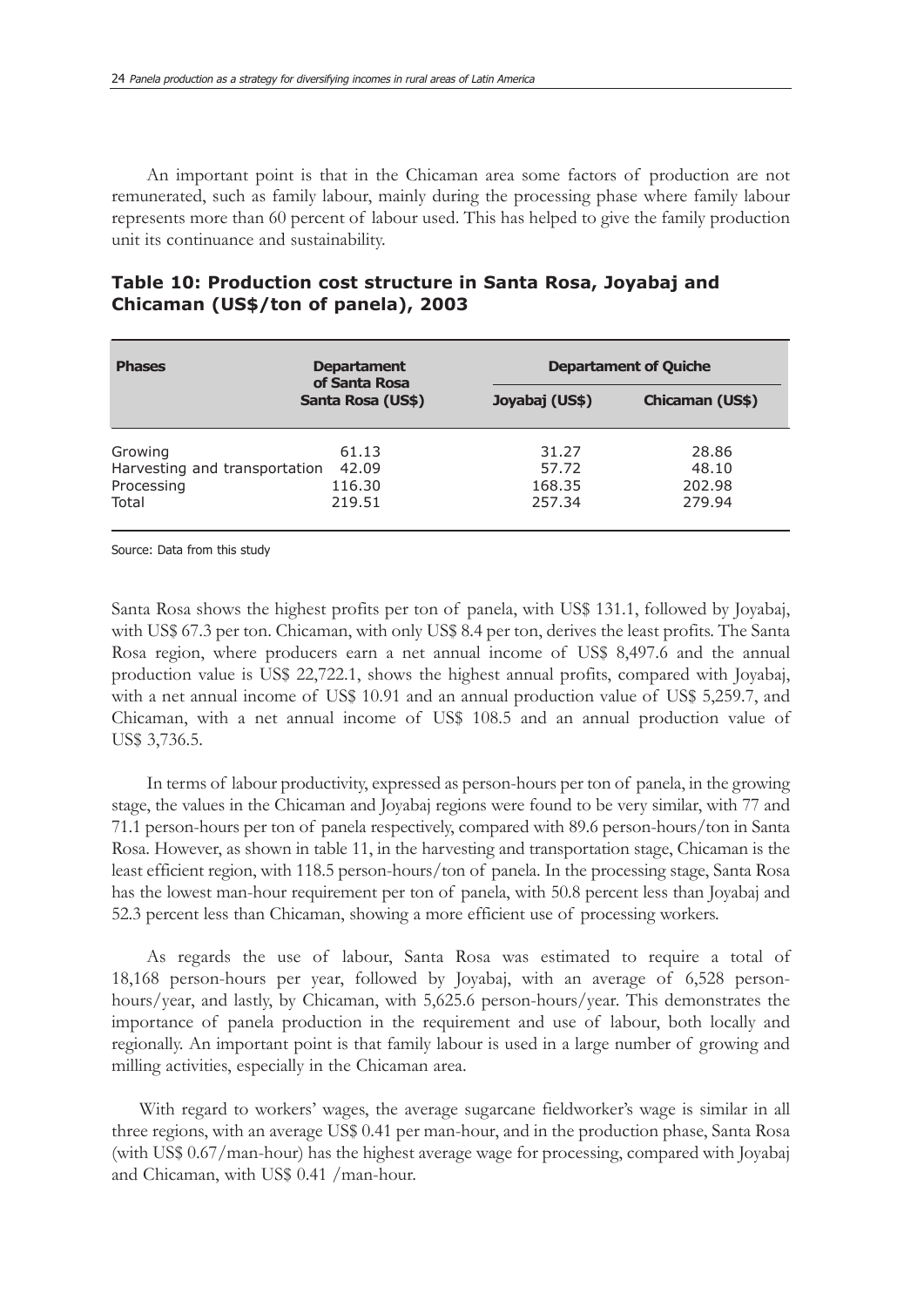| <b>Fases</b>                                                                                                                          | <b>Departament</b><br>of Santa Rosa |                                | <b>Departament of Quiche</b>    |  |
|---------------------------------------------------------------------------------------------------------------------------------------|-------------------------------------|--------------------------------|---------------------------------|--|
|                                                                                                                                       | Santa Rosa                          | <b>Joyabaj</b>                 | <b>Chicaman</b>                 |  |
| Use of labour for fieldwork<br>Use of labour for harvesting and transportation<br>Use of labour for processing<br>Total use of labour | 89.6<br>74.1<br>116.7<br>280.4      | 77.0<br>88.9<br>237.0<br>402.9 | 71.1<br>118.5<br>244.4<br>434.0 |  |

#### **Table 11: Use of labour (person-hours/ton of panela)**

Source: Data from this study

Panela production is seen to be important in the requirement and use of regional and local labour, ranging from an average of 18,000 to 5,000 person-hours/year. Producers' annual profits vary from US\$ 8,000, for the most technologically developed region, to US\$ 100 for the least developed one.

#### **BRAZIL**

In the past two years the Brazilian economy has showed positive, though modest, growth, with the most marked increase in the agribusiness sector. According to data from the Brazil's Agriculture and Livestock Confederation (CNA) and the Centre for Advanced Studies in Applied Economics of the University of Sao Paulo (CEPEA/USP), the gross domestic product of Brazil's agribusiness sector, which encompasses primary production as well as the processing, inputs and service industry, grew by 8.37 percent in 2002, rising from US\$ 133.62 billion to US\$ 144.82 billion. The indicators in a segmented analysis show that agricultural GDP rose by 10.2 percent in 2002, whereas livestock sector GDP grew by 4.3 percent. GDP from the agribusiness sector represented 32 percent of Brazil's GDP in 2002.11

In addition, agro-industry grew by 7.9 percent, higher than Brazil's industry average of 2.4 percent for the same period and the highest growth recorded since 1991. The 15.7 percent increase in agricultural inputs and tools was substantially higher than in 2001 (2.5 percent), reflecting the growth in both agricultural machinery and equipment (17.7 percent) and fertilizers (13.9 percent).

Brazil's 2003-2004 Crop and Livestock Farming Plan focuses its activities and programmes on the agribusiness sector as both a lever for Brazil's development and a means for promoting the social inclusion of rural sectors into the domestic and foreign market under competitive conditions. This is designed to create more jobs, to enhance the incomes of

<sup>11.</sup> Salomão João Antonio F. 2003, p. 15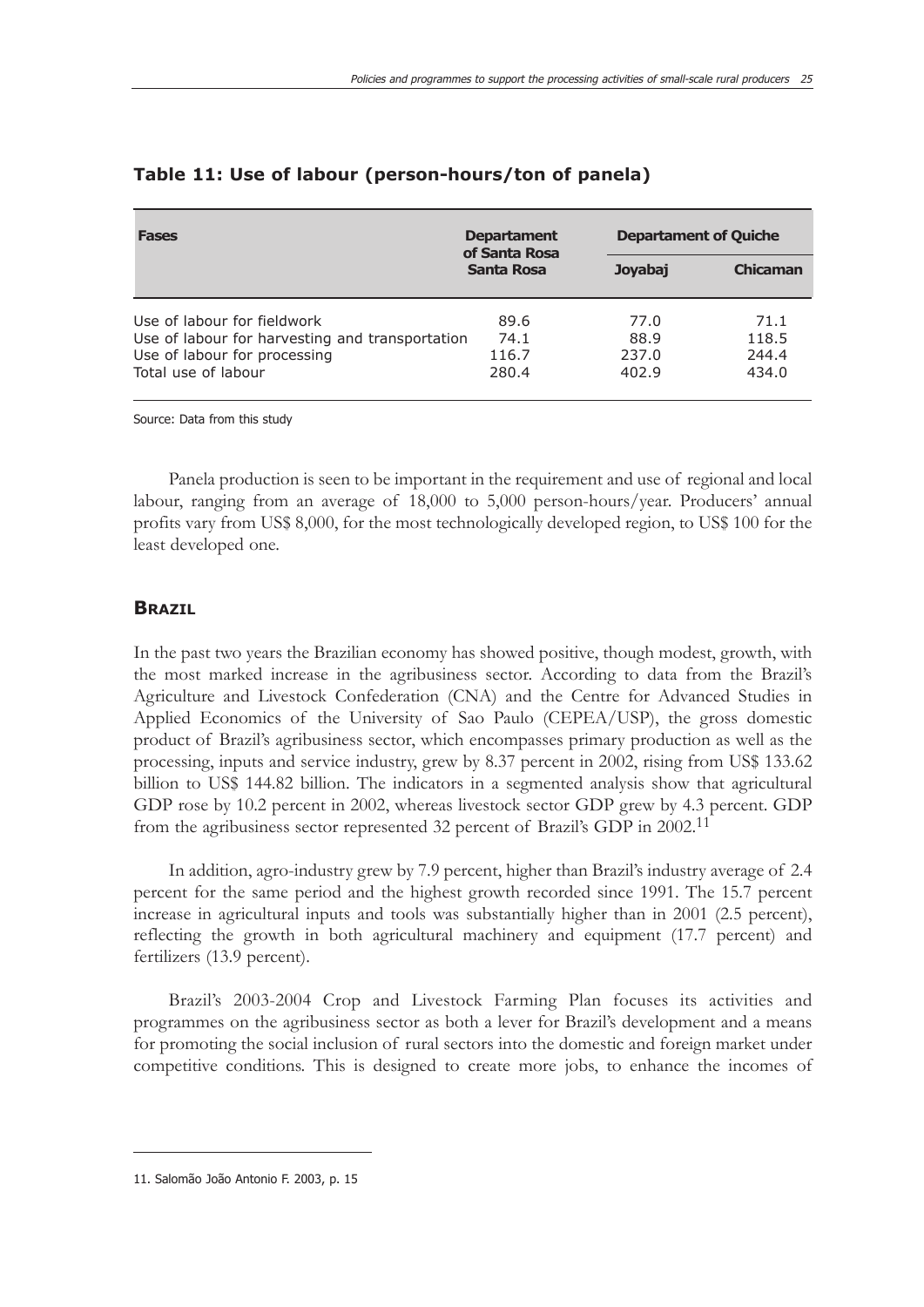agricultural producers and to expand and diversify Brazilian exports. The Plan also aims to promote food security in both rural and urban areas.

The main programmes and policy measures in Brazil's Farming Plan for fostering the development and competitiveness of RAI are summarized below:

Another recently consolidated programme is Brazil's National Programme for Agroindustrialization in Family Farming, which seeks to support family farmers in industrializing their agroprocessing activities and marketing their products, to add value to rural production and create revenues and job opportunities in the rural sector.

For the 2003-2006 period, the programme plans to cater directly for 77,000 families, to implement 7,700 agro-industries, to create 138,000 jobs and to raise the monthly income of each beneficiary family by US\$ 102.4, for which US\$ 394,19 million will be made available for rural credit and operating costs.12

## **THE PANELA (OR "RAPADURA") AGRO-INDUSTRY IN BRAZIL**

Brazil's rural producers have used agroprocessing as a strategy for improving their revenues. According to Graziano de Silva's study<sup>13</sup>, a clear social and economic change has occurred in Brazil's countryside in recent years, spearheaded by the expansion of non-farming activities like agroprocessing, craftwork and rural tourism. According to Graziano, approximately 4 million rural people work in non-agricultural activities. Other data show that four out of every ten adult workers in rural areas are paid to carry out non-agricultural activities.

According to the Brazilian Institute of Geography and Statistics (IBGE), the average income of a family working in traditional farming activities is US\$ 90.1 per month, whereas the income of families in non-agricultural activities is US\$ 185.32 per month.14

Brazil is Latin America's second biggest producer of panela (or "rapadura" as it is known in Brazil), where panela production is the main source of income for farming families, especially in north east Brazil.

Panela agroprocessing is a traditional activity in which families endeavour to diversify production with both livestock and crop production activities. Crops include sugarcane, haricot beans, maize, rice, coffee, cassava and fruit in general. Family livestock activities combine poultry, pig and cattle farming. Several of the outputs from these activities are processed in the same family unit: for instance, families process cassava into cassava flour, milk into cheese and sugarcane into panela.

<sup>12</sup> Boletín do DESER (Department of Rural Socioeconomic Studies) no. 132 of October 2003, p. 29.

<sup>13</sup> Novo Rural Brasileiro. Cited in the document by Durnedes Maestri, Maria Das Dores Perim Gomy 2003, p. 3.

<sup>14</sup> Durnedes M., et al.2003 op. cit., p. 3.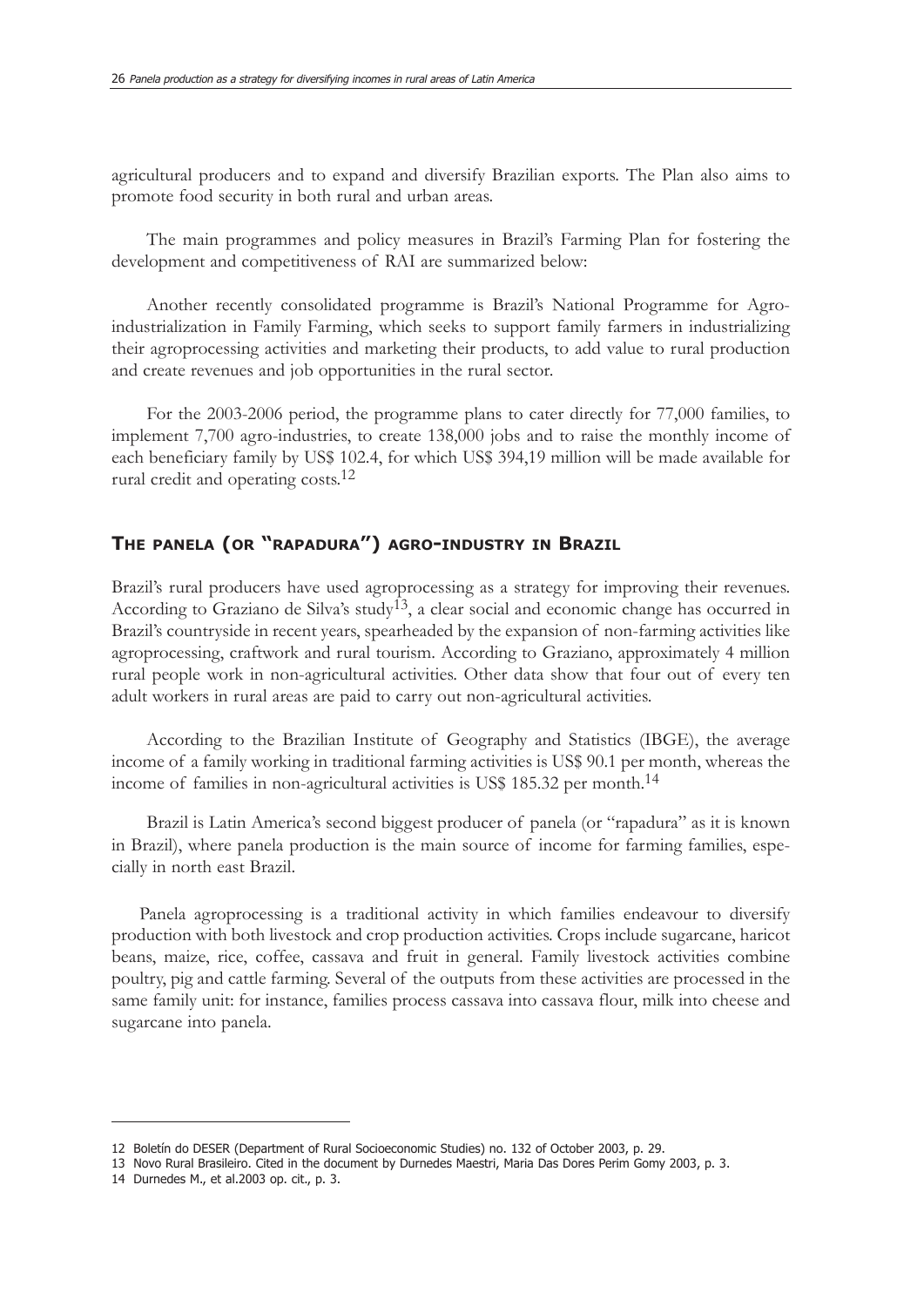| <b>Plans</b><br>and programmes                                                                                   | <b>Objectives</b>                                                                                                                                                                                                                        | <b>Actions</b>                                                                                                                                                                                                                                                                                                                                                                                                                                                                 |
|------------------------------------------------------------------------------------------------------------------|------------------------------------------------------------------------------------------------------------------------------------------------------------------------------------------------------------------------------------------|--------------------------------------------------------------------------------------------------------------------------------------------------------------------------------------------------------------------------------------------------------------------------------------------------------------------------------------------------------------------------------------------------------------------------------------------------------------------------------|
| Programme for the<br>capitalization of<br>rural producer<br>cooperatives                                         | To create a programme for the<br>capitalization of cooperatives in<br>order to integrate quota-shares                                                                                                                                    | Placement of funds for producer<br>cooperatives in Brazil's Economic and<br>Social Development Bank (BNDES).                                                                                                                                                                                                                                                                                                                                                                   |
| Access to finance                                                                                                | To consolidate a Special Line of<br>Credit (LEC) for marketing                                                                                                                                                                           | Creation of lines of credit for<br>marketing.                                                                                                                                                                                                                                                                                                                                                                                                                                  |
| <b>Investment</b><br>programmes:<br>Flower-growing                                                               | To renew the programme for<br>more than one year.                                                                                                                                                                                        | Maintenance of interest rates.                                                                                                                                                                                                                                                                                                                                                                                                                                                 |
| Fruit-growing                                                                                                    | To renew the programme for<br>more than one year and to<br>support the melon programme.                                                                                                                                                  | Maintenance of interest rates                                                                                                                                                                                                                                                                                                                                                                                                                                                  |
| Aquaculture                                                                                                      | To raise the funding limit to<br>US\$ 59,230.                                                                                                                                                                                            | Maintaining interest rates.                                                                                                                                                                                                                                                                                                                                                                                                                                                    |
| Cooperative<br>Development<br>Programme for<br>adding Value to<br>Agricultural<br>Production<br>(PRODECOOP)      | To increase the competitiveness<br>of the agro-industrial complex<br>of agricultural producer<br>cooperatives.<br>To gradually increase funding to<br>a target of US\$ 256 million per<br>year for infrastructure and<br>agroprocessing. | Modernization of its production and<br>marketing systems by means of<br>equalized funding.<br>Maintenance of interest rates.<br>Adaptation, jointly with BNDES, of<br>national standards on procedures for<br>financeable production chain items.                                                                                                                                                                                                                              |
| Dairy programme<br>(PROLEITE)                                                                                    | To create special lines of credit<br>for producers with yields of<br>more than 40 litres of milk/day<br>and who derive 80% of their<br>gross income from farming                                                                         | Implementation of a special line of<br>credit for dairy producers who meet<br>the specifications of the plan.                                                                                                                                                                                                                                                                                                                                                                  |
| <b>Proposal for the</b><br>creation of new<br>investment<br>programmes<br>Production<br>redeployment of<br>farms | To create a programme that<br>includes integrated lines of<br>credit for production<br>redeployment of farms                                                                                                                             | Establishment of the production<br>redeployment programme, under which<br>farms are upgraded to the<br>recommended scale and technology.<br>Programme for adapting environmental<br>standards.<br>Sponsoring the adjustment of the<br>investment programme for rural<br>properties to meet environmental<br>standards, with funding ranging from<br>the recovery of private nature reserves<br>to building dykes and waste processing<br>for rural producers and cooperatives. |
| Rural insurance                                                                                                  | To create a farm income<br>insurance scheme.                                                                                                                                                                                             | Stabilization of agricultural producer<br>incomes by boosting the Rural<br>Insurance Stability Fund with federal<br>government funding.                                                                                                                                                                                                                                                                                                                                        |

# **Table 12: Brazil's Crop and Livestock Farming Plan, 2003-2004**

Source: Agriculture and Livestock Confederation of Brazil (CNA), 2003.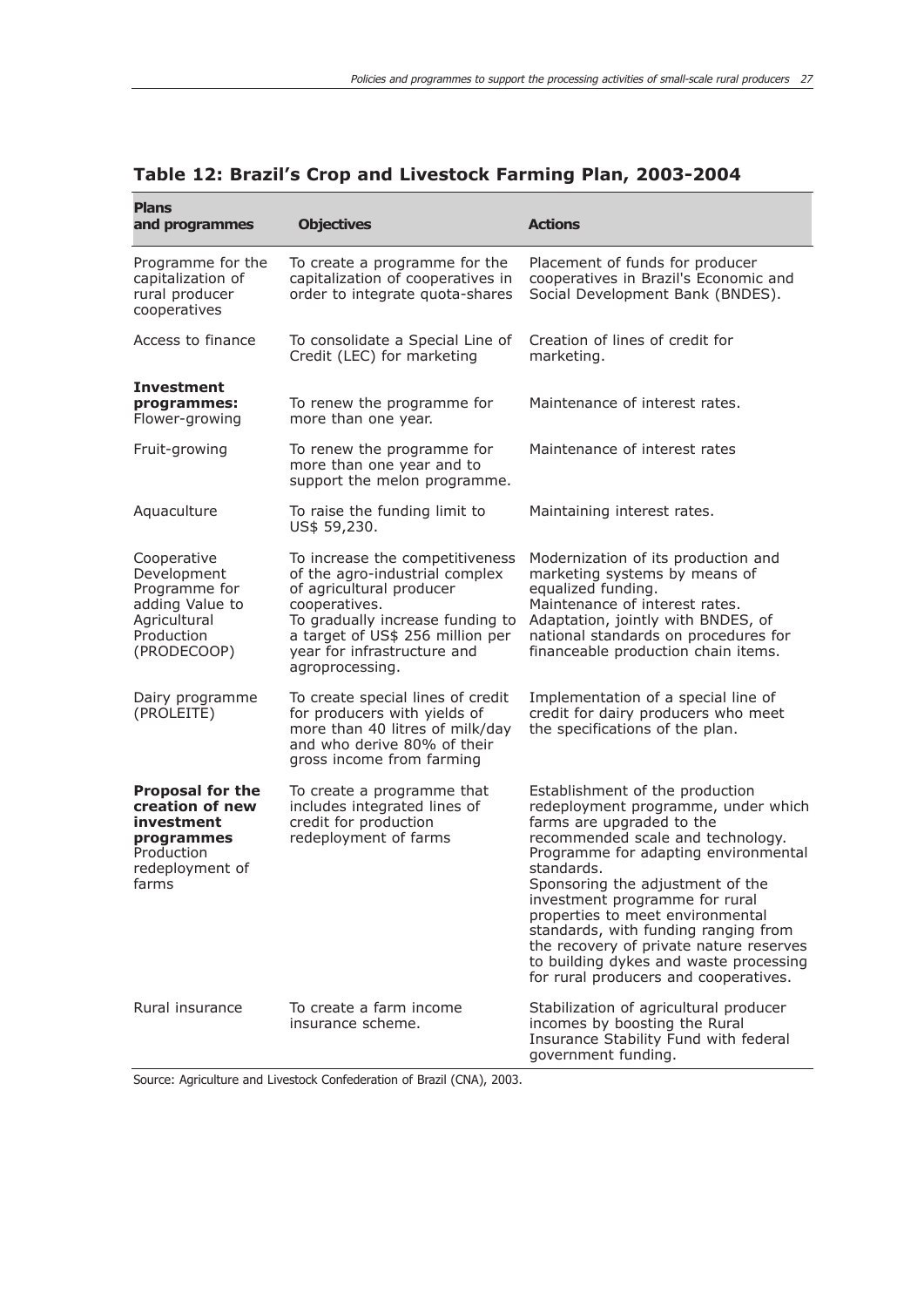On-farm tasks and activities are usually carried out by the various family members. On the farm, the proportion of female labour is very large, because women carry out domestic tasks and also share in the family's various production activities. In addition, women participate in off-farm activities, which generally make a major contribution to the family's income.<sup>15</sup>

Panela production is an activity restricted mainly to rural producers over the age of 50, which is why it is considered to be old people's work and so does not attract young people. Only 3 percent of producers are under 30 years of age.16 Panela producers have a very low level of education and 80 percent<sup>17</sup> have not completed the first year of schooling.

Another major characteristic of the panela production system is sharecropping. Sharecroppers are generally sugarcane producers with no *trapiche*. This form of production arises where producers have only a small quantity of sugarcane and need to employ both family labour and non-family labour, where there is a shortage of job opportunities, where producers wish to help a neighbour or relative to prevent them from losing their sugarcane crop, or where they need money. Another reason tends to be that *trapiche* owners hire out their *trapiche* to sharecroppers when they have no time to make panela themselves, to enable sharecroppers to produce their own panela.

One of the main problems facing sharecropper producers is lack of investment capital to build a *trapiche*. In cases where community *trapiches* have been set up, the lack of available labour makes production impossible.

Panela is a staple in the diet of panela production unit members, not only because using it as a sweetener avoids spending on sugar but also because surplus panela can be sold to produce income.

Most panela production units tend to be low technology. Sugarcane fields tend to be sited on undulating and sloping ground, where the use of rudimentary cultivation techniques, lack of awareness of proper fertilization techniques and lack of suitable seed cane have led to soil erosion and salinization. An estimated 47 percent of panela-producers produce 20 tons of sugarcane per hectare, with only 5 percent producing more than 50 tons/hectare.

In the panela production phase, sugarcane is transported to the *trapiche* on the back of mules and/or donkeys. Approximately 50 percent of producers use mules or donkeys, 30 percent use ox-drawn carts and only 20 percent use motor vehicles. The principal fuel used for the furnace is wood, followed by bagasse. The great majority of *trapiches* and industrial sugar mills have obsolete, unmaintained equipment and use unsuitable materials like iron and copper to make boiling pans. In addition, producers' lack of awareness of health standards has served to undermine panela quality.

<sup>15</sup> Moncão Geraldo Nobre and Dahlen Ulrika. 1993, p. 7.

<sup>16</sup> Agroindústria o Rapadura. Available at Internet:www.geocities.com 17 Idem.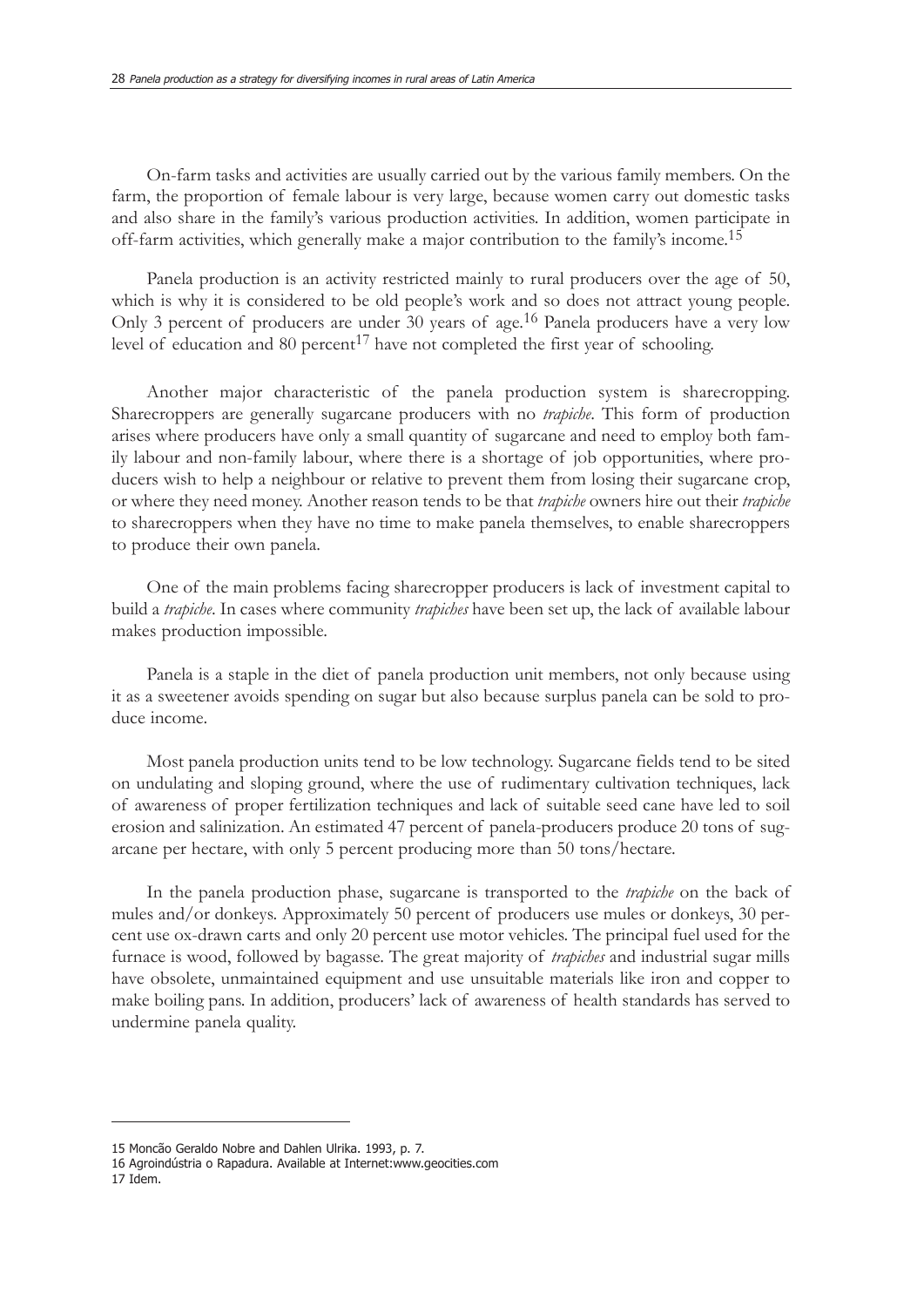According to a study by SEBRAE/PE and COOPAGEL  $(2002)^{18}$ , this situation has, to a large extent, arisen from the rapid technological change which took place in Brazil in the midtwentieth century, for which the industrial sugar mills of north east Brazil were not as prepared as those in the rest of the country. Changes were not assimilated quickly, leading to a technology lag and subsequent stagnation in Brazil's panela sector.

As regards marketing, the small scale of production, combined with producers' lack of knowledge of the current market and poor product quality, have led to low panela prices and to lack of opportunities for making differentiated products, for brand positioning or for expanding the domestic and foreign market.

| No. of<br>producers    | <b>Itapetim</b><br>29                                                                                                                                                                                                                                                                                                                                         | São José<br>do Egito<br>38                                                                                                                                                                                                                                                                                                               | Solidão<br>35                                                                                                                                                                                                           | <b>Santa</b><br><b>Teresinha</b><br>22                                                                                                                                                                                                                                              | <b>Tabita</b><br>28                                                                                                                                                                                                                                               |
|------------------------|---------------------------------------------------------------------------------------------------------------------------------------------------------------------------------------------------------------------------------------------------------------------------------------------------------------------------------------------------------------|------------------------------------------------------------------------------------------------------------------------------------------------------------------------------------------------------------------------------------------------------------------------------------------------------------------------------------------|-------------------------------------------------------------------------------------------------------------------------------------------------------------------------------------------------------------------------|-------------------------------------------------------------------------------------------------------------------------------------------------------------------------------------------------------------------------------------------------------------------------------------|-------------------------------------------------------------------------------------------------------------------------------------------------------------------------------------------------------------------------------------------------------------------|
| Economic<br>conditions | 37.9% of sugar<br>mills are<br>operational.<br>62.1% are non-<br>operational.<br>0-40 hectares:<br>37.9%<br>41-120 hectares:<br>31%<br>121-400 hectares:<br>6.9%<br>400 hectares: 3.4%<br>No reply: 20.8%<br>27.3% produce<br>panela.<br>18.2% produce<br>syrup.<br>4.5% produce<br>cachaça (sugarcane<br>spirit).<br>0.6% produce<br>alfenim sugar<br>candy. | 44.7% of sugar<br>mills are<br>operational.<br>55.2% are non-<br>operational.<br>0-40 hectares:<br>10.5%<br>41-120 hectares:<br>18.4%<br>121-400 hectares:<br>18.4.9%<br>400 hectares: 2.6%<br>No reply: 20.8%<br>4.2% produce<br>panela.<br>39% produce<br>syrup.<br>2.6% produce<br>alfenim sugar<br>candy.<br>45% produce<br>nothing. | 53.4% of sugar<br>mills are<br>operational.<br>45.7% are non-<br>operational.<br>0-40 hectares:<br>60%<br>41-120 hectares:<br>11.4%<br>No reply: 28.6%<br>100% produce<br>panela and syrup.                             | 47.8% of sugar<br>mills are<br>operational.<br>52.2% are non-<br>operational.<br>0-40 hectares:<br>42.9%<br>41-120 hectares:<br>38.1%<br>121-400 hectares:<br>9.5%<br>400 hectares: 4.8%<br>No reply: 4.8%<br>100% produce<br>granulated panela,<br>muscovado sugar<br>and cachaça. | 60.7% of sugar<br>mills are<br>operational.<br>35.7% are non-<br>operational.<br>3.6% are in the<br>start-up phase.<br>0-40 hectares:<br>53.6%<br>41-120 hectares:<br>32.1%<br>121-400 hectares:<br>7.14%<br>No reply: 7.14%<br>100% produce<br>panela and syrup. |
| Gender<br>relations    | 100% of the<br>sugarcane is grown<br>and processed by<br>men.<br>Women prepare<br>100% of the food<br>for family and<br>workers.<br>100% of the panela<br>is sold by men.                                                                                                                                                                                     | Sugarcane is grown<br>and processed 89%<br>by men and 11%<br>by women.<br>Women prepare<br>100% of alfenim<br>sugar candy and<br>food for the family<br>and workers.<br>76% of the panela<br>is sold by men and<br>24% by women.                                                                                                         | 90% of the<br>sugarcane is grown<br>and processed by<br>men and 10% by<br>women.<br>Women prepare<br>100% of alfenim<br>sugar candy and<br>food for the family<br>and workers.<br>100% of the panela<br>is sold by men. | 100% of the<br>sugarcane is grown<br>and processed by<br>men.<br>95% of alfenim<br>sugar candy is<br>prepared by<br>women.<br>Women prepare<br>100% of the food<br>for family and<br>workers.<br>100% of the panela<br>is sold by men.                                              | 100% of the<br>sugarcane is grown<br>and processed by<br>men.<br>Women prepare<br>100% of alfenim<br>sugar candy and<br>food for the family<br>and workers.<br>76% of the panela<br>is sold by men and<br>24% by women.                                           |

## **Table 13: Panela production in São José do Egito, Solidão, Santa Teresinha and Tabita**

18 SEBRAE/PE/COOPAGEL, 2002.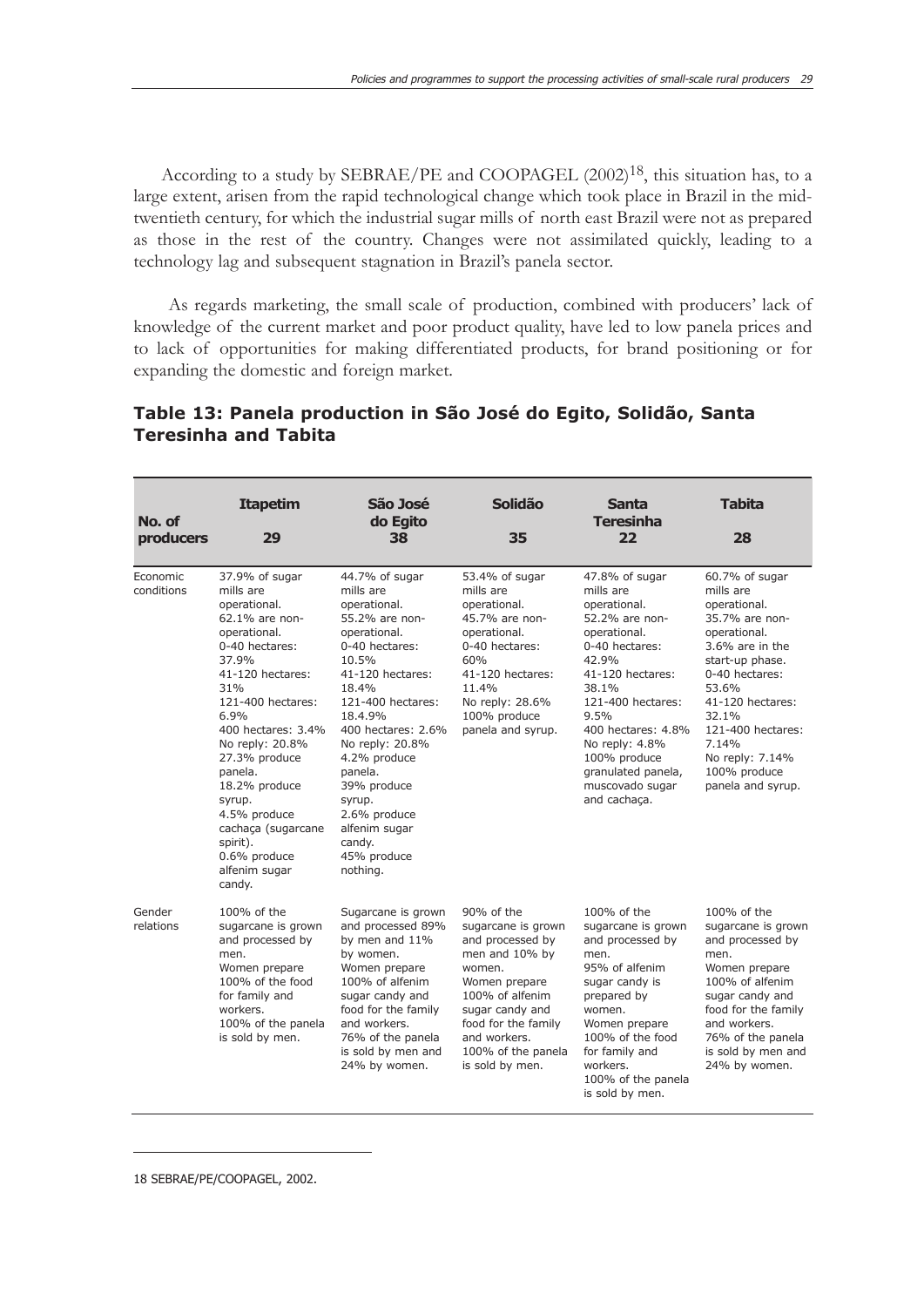| No. of<br>producers            | <b>Itapetim</b><br>29                                                                                                                                                                                                                                                                                                                                                                                                              | São José<br>do Egito<br>38                                                                                                                                                                                                                                                                                                                                                                                                                                      | Solidão<br>35                                                                                                                                                                                                                                                                                                                                                                                                                | Santa<br><b>Teresinha</b><br>22                                                                                                                                                                                                                                                                                                                                                                                                             | <b>Tabita</b><br>28                                                                                                                                                                                                                                                                                                                          |
|--------------------------------|------------------------------------------------------------------------------------------------------------------------------------------------------------------------------------------------------------------------------------------------------------------------------------------------------------------------------------------------------------------------------------------------------------------------------------|-----------------------------------------------------------------------------------------------------------------------------------------------------------------------------------------------------------------------------------------------------------------------------------------------------------------------------------------------------------------------------------------------------------------------------------------------------------------|------------------------------------------------------------------------------------------------------------------------------------------------------------------------------------------------------------------------------------------------------------------------------------------------------------------------------------------------------------------------------------------------------------------------------|---------------------------------------------------------------------------------------------------------------------------------------------------------------------------------------------------------------------------------------------------------------------------------------------------------------------------------------------------------------------------------------------------------------------------------------------|----------------------------------------------------------------------------------------------------------------------------------------------------------------------------------------------------------------------------------------------------------------------------------------------------------------------------------------------|
| <b>Technical</b><br>conditions | Electric motor:<br>22%<br>Diesel motor: 69%<br>Animal traction:<br>1.9%<br>100% have a sugar<br>mill.<br>0.3% use organic<br>fertilizers, soil<br>analysis and<br>selected seed cane.<br>0.7% use irrigation.<br>100% do not use<br>soil amendment,<br>chemical fertilizers<br>or chemical weed<br>control.<br>100% use bagasse<br>as fuel for the<br>furnace.                                                                     | Electric motor:<br>0.8%<br>Diesel motor: 54%<br>Animal traction:<br>33%<br>No reply 5%<br>100% have a sugar<br>mill.<br>100% do not use<br>soil amendment,<br>fertilizers or<br>chemical weed<br>control and do not<br>use selected seed<br>cane.<br>13% apply organic<br>compost.<br>5% use irrigation.<br>100% use wood as<br>fuel for the furnace.                                                                                                           | Diesel motor: 60%<br>Animal traction:<br>40%<br>89% have a sugar<br>mill.<br>100% do not use<br>soil amendment,<br>fertilizers or<br>chemical weed<br>control and do not<br>use selected seed<br>cane.<br>5.4% use irrigation.<br>2.7% use organic<br>fertilizer.<br>100% use wood<br>and bagasse as fuel<br>for the furnace.                                                                                                | Electric motor:<br>14%<br>Diesel motor: 73%<br>Animal traction:<br>14%<br>100% have a sugar<br>mill.<br>100% do not use<br>soil amendment.<br>fertilizers or<br>chemical weed<br>control and do not<br>use selected seed<br>cane.<br>14% use organic<br>fertilizer.<br>100% use bagasse<br>as a fuel for the<br>furnace                                                                                                                     | Electric motor:<br>17.8%<br>Diesel motor:<br>60.7%<br>Animal traction:<br>21.5%<br>89% have a sugar<br>mill.<br>100% do not use<br>soil amendment,<br>fertilizers or<br>chemical weed<br>control and do not<br>use selected seed<br>cane.<br>100% use wood<br>and bagasse as fuel<br>for the furnace.                                        |
| Waste                          | Vinasse: 60% use<br>it in animal feed.<br>Bagasse: 36% use<br>it as fuel for the<br>furnace and 47%<br>use it for animal<br>feed.<br>17% did not reply.                                                                                                                                                                                                                                                                            | Vinasse: 92% use<br>it in animal feed.<br>Bagasse: 97% use<br>it for animal feed,<br>24% use it as fuel<br>for the furnace and<br>$16\%$ use it as<br>organic compost.                                                                                                                                                                                                                                                                                          | Vinasse: 55.9% use<br>it in animal feed<br>and 38.2% throw it<br>away.<br>5.9% did not reply.<br>Bagasse: 40.6%<br>use it as fuel for<br>the furnace, 31.9%<br>use it as organic<br>compost and<br>27.5% use it for<br>animal feed                                                                                                                                                                                           | Vinasse: 90% use<br>it in animal feed.<br>Bagasse: 4.5% use<br>it as fuel for the<br>furnace, 36% use it<br>as organic compost<br>and 86% use it for<br>animal feed.                                                                                                                                                                                                                                                                        | Vinasse: 50%<br>throw it away and<br>29% use it in<br>animal feed.<br>21% did not reply.<br>Bagasse: 46% use<br>it as fuel for the<br>furnace, 17% use it<br>as organic compost<br>and 29% use it for<br>animal feed.                                                                                                                        |
| Marketing                      | 81% of panela<br>production is<br>marketed;<br>19% is for self-<br>consumption;<br>57% is sold in the<br>same municipality;<br>28.6% is sold in<br>other municipalities<br>in the same region;<br>14.4% is sold<br>outside the region;<br>54% is sold to<br>intermediaries;<br>32% is sold on the<br>open market;<br>14% is sold to<br>shops and<br>supermarkets.<br>100% of producers<br>use no stickers,<br>labels, or packaging | 39.5% of panela<br>production is<br>marketed;<br>34% is for self-<br>consumption;<br>26.5% did not<br>reply;<br>65% is sold in the<br>same municipality;<br>20% is sold in<br>other municipalities<br>in the same region;<br>15% is sold outside<br>the region;<br>45% is sold to<br>intermediaries;<br>40% is sold on the<br>open market;<br>15% is sold to<br>shops and<br>supermarkets.<br>100% of producers<br>use no stickers,<br>labels, or<br>packaging. | 78.6% of panela<br>production is<br>marketed;<br>18.6% is for self-<br>consumption;<br>2.8% is<br>warehoused;<br>57% is sold in the<br>same municipality;<br>28% is sold in<br>other municipalities<br>in the same region;<br>14.4% is sold<br>outside the region;<br>85% is sold to<br>intermediaries;<br>15% is sold to<br>shops and<br>supermarkets.<br>100% of producers<br>use no stickers,<br>labels, or<br>packaging. | 35% of panela<br>production is<br>marketed;<br>44% is for self-<br>consumption;<br>21% did not reply;<br>46% is sold in the<br>same municipality;<br>45% is sold in<br>other municipalities<br>in the same region;<br>$0.9\%$ is sold<br>outside the region;<br>4.5% is exported<br>abroad;<br>86% is sold to<br>intermediaries;<br>32% is sold on the<br>open market.<br>100% of producers<br>use no stickers,<br>labels, or<br>packaging. | 53.4% of panela<br>production is<br>marketed;<br>10.4% is for self-<br>consumption;<br>36.2% is<br>warehoused;<br>86% is sold in the<br>same municipality;<br>14% is sold outside<br>the region;<br>83% is sold to<br>intermediaries;<br>17% is sold on the<br>open market.<br>100% of producers<br>use no stickers,<br>labels, or packaging |

Source: SEBRAE/PE/COOPAGEL, 2002.

Brazil's leading panela-producing regions include Vale do Piancó, Itapetim, São José do Egito, Solidão, Santa Teresinha and Tabita. Like the rest of Brazil's panela-producing regions,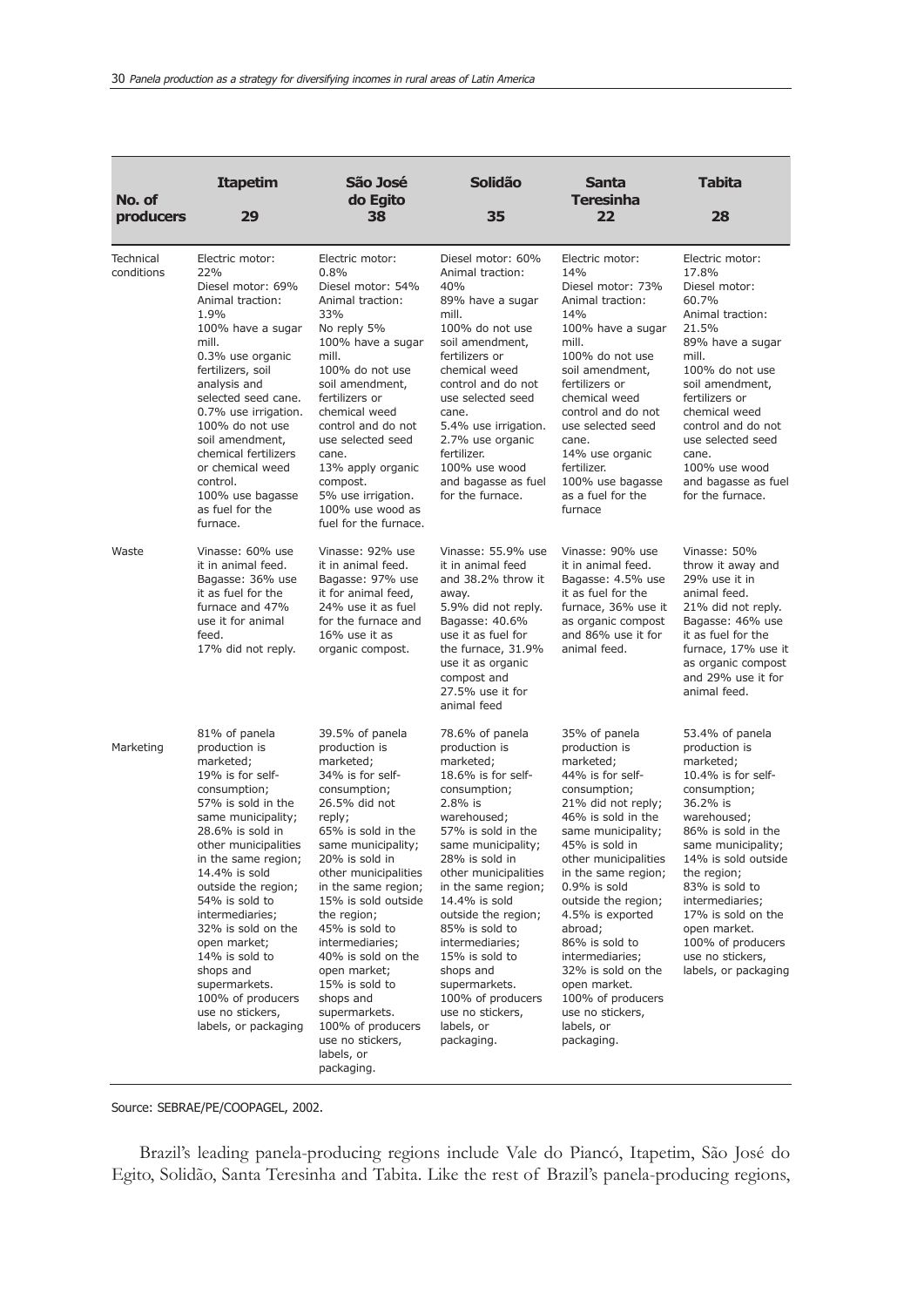these regions are characterized by a low level of technology and a high percentage of nonoperational trapiches, with the exception of Tabita, which has the largest number of operational trapiches, (around  $60.7$  percent)<sup>19</sup>, as shown in table 13.

The table shows that the Tabita region has the largest percentage of operational industrial sugar mills or *trapiches*, compared with Itapetim with 37.9 percent, São José do Egito with 44.7 percent, Solidão with 53.4 percent and Santa Teresinha with 47.8 percent. Virtually all the regions produce panela, syrup, *cachaça* spirit and *alfenim* sugar candy, with the exception of Tabita, where only syrup and panela are produced. There is low level technology throughout the region.

An analysis of panela production costs in the Vale do Pianco region in the state of Paraiba reveals that cultivation and production costs are very similar, with a 46 percent share for cultivation and 54 percent for processing. In general this region's production cost is much the same as that of Joyabaj in Guatemala.

## **Table 14: Production cost structure in Vale do Pianco, Brazil, 2003 (US\$/ton of panela)**

| <b>Phases</b> | State of Paraiba - Vale do Pianco (\$EE.UU.) |
|---------------|----------------------------------------------|
| Cultivation   | 126.6                                        |
| Processing    | 148.6                                        |
| Total         | 275.2                                        |

Source: SEBRAE, 2004.

Net profits per ton of panela were estimated to be US\$ 137.6 and net annual profits to be US\$ 1,734.4, with an annual production value of US\$ 5,203.24.

As regards labour productivity, the region's total use of labour (for the growing and processing phase combined) is 154.1 person-hours per ton of panela, which is much lower than that in the Santa Rosa and Quiché regions of Guatemala. Lastly, there was an estimated annual labour requirement of 1,941.4 person-hours.

#### **Table 15: Use of labour (person-hours/ton of panela)**

|                                                                                                                | Department of Pariba - Vale do Pianco |
|----------------------------------------------------------------------------------------------------------------|---------------------------------------|
| Use of labour for fieldwork<br>Use of labour for harvesting and transportation<br>Use of labour for processing | 140.2                                 |

Source: SEBRAE, 2004.

19 Ibid, p. 109.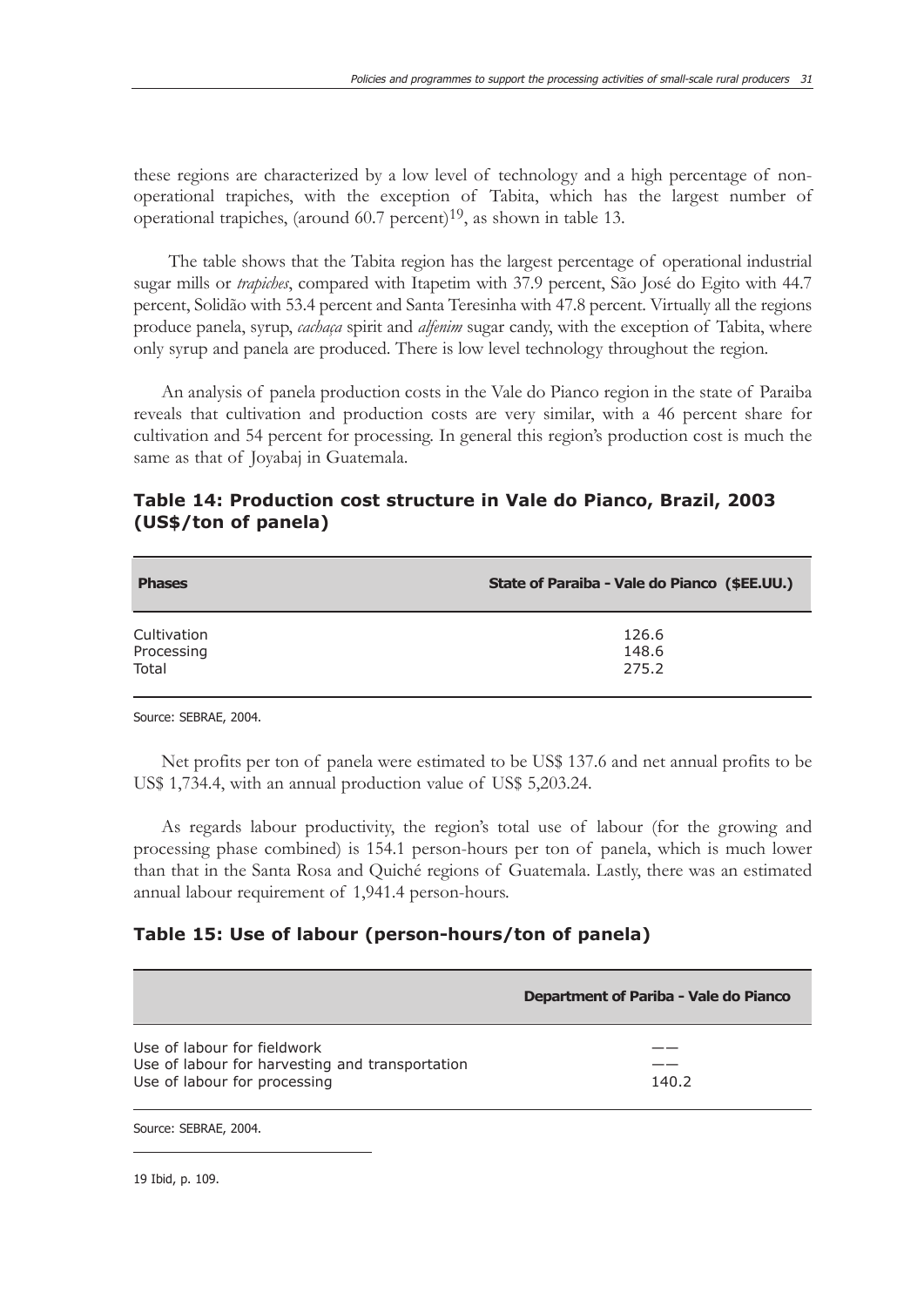The average processing worker's wage was estimated to be US\$ 0.58, very similar to that of the Santa Rosa, Joyabaj and Chicaman regions of Guatemala. However, there is not enough information available to estimate the average fieldworkers' wage and the wage for harvesting and transporting sugarcane.

Panela production in this region of Brazil is shown to be important because of its significant share in the requirement and use of regional and local labour. The value of production and producers' annual profits are also significant in this region.

Again according to the study by SEBRAE and COOPAGEL (2002), the factors constraining and promoting Brazil's panela sector can be summarized as follows:

### **Table 16: Factors constraining and promoting Brazil's panela sector**

| <b>INTERNAL FACTORS</b>                                                                                                                                                                                                                                                                                                                                                                                                                                                                                                                                                                                                                | <b>EXTERNAL FACTORS</b>                                                                                                                                                                                                                                                                                                                                                           |
|----------------------------------------------------------------------------------------------------------------------------------------------------------------------------------------------------------------------------------------------------------------------------------------------------------------------------------------------------------------------------------------------------------------------------------------------------------------------------------------------------------------------------------------------------------------------------------------------------------------------------------------|-----------------------------------------------------------------------------------------------------------------------------------------------------------------------------------------------------------------------------------------------------------------------------------------------------------------------------------------------------------------------------------|
| Poor condition of access routes.<br>Lack of capital for production.<br>High production costs<br>Small scale of production<br>Lack of market knowledge<br>Poor storage practices<br>Scant availability of raw material<br>Low technological level for cultivation and processing<br>Low maintenance level of sugar mills.<br>Low levels of product diversification and<br>differentiation<br>Contamination of reservoirs and water sources.<br>Lack of product information and promotion.<br>Poor producer organization<br>Lack of involvement of young people and<br>young producers<br>Lack of training<br>Lack of specialized labour | Unfavourable credit policies<br>Panela which is produced using sugar costs<br>less than conventional panela<br>Lack of price-support policies for panela<br>para la panela<br>Reduction in urban and rural consumption<br>of panela<br>Poor product quality and emergence of<br>substitute products<br>Lack of technological development policies<br>Lack of technical assistance |

#### **Factores limitantes**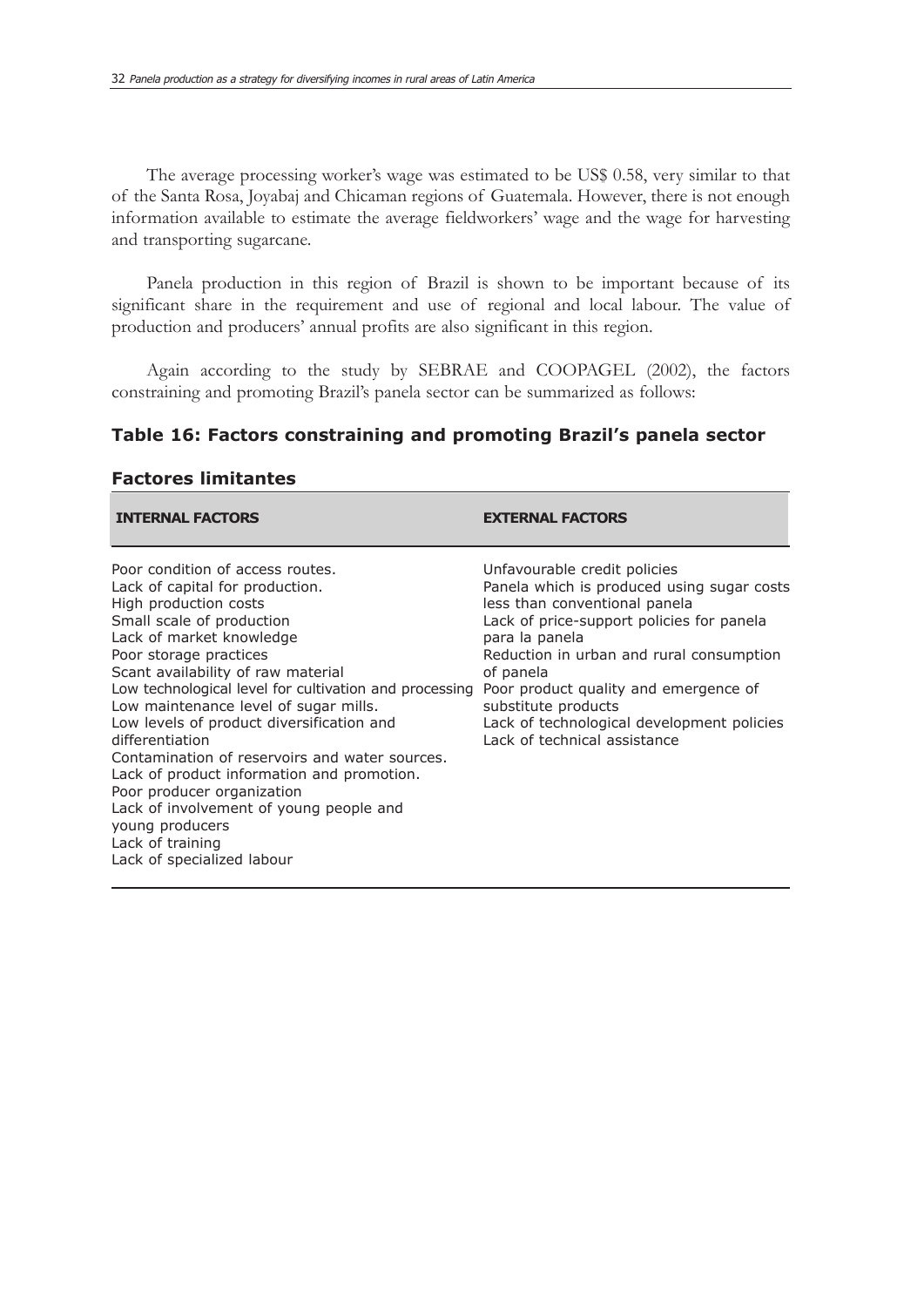#### **Promoting factors**

| <b>INTERNAL FACTORS</b>                                                                                                                                                                                                                                                                                                                                                                                  | <b>EXTERNAL FACTORS</b>                                                                                                                                                                                                                                                                                                                 |
|----------------------------------------------------------------------------------------------------------------------------------------------------------------------------------------------------------------------------------------------------------------------------------------------------------------------------------------------------------------------------------------------------------|-----------------------------------------------------------------------------------------------------------------------------------------------------------------------------------------------------------------------------------------------------------------------------------------------------------------------------------------|
| Sale of products in periods between harvests<br>Creation and consolidation of panela<br>producers' cooperatives<br>Consolidation of panela producers' organizations.<br>Abundant family labour<br><b>Experienced producers</b><br>Production of natural panela<br>Good rural electrical power supplies<br>Fertile soil<br>Supply of land to increase the area under<br>sugarcane<br>Good supply of water | Market opportunities.<br>Contract with Federal Governments<br>for school lunches<br>Support from town councils<br>Training opportunities (producer training<br>projects).<br>Existence of new technologies<br>Provision of good quality seed<br>cane by Brazil's<br>National Family Farming Programme<br>(PRONAF) - cost and investment |

In late 1999, a four-year regional agreement of intent was signed between the large public bank active in the north east Brazil, Banco do Nordeste do Brasil S.A. and the state of Bahía, which can be extended by mutual consent between the parties. The programmes and actions undertaken are targeted at micro and small rural producers, as well as at producer cooperatives and associations and at micro and small agroprocessors. The purpose of the agreement is to coordinate forms of association and to define the role of government bodies in achieving the objectives of the Incentive Programme for fully exploiting Sugarcane (PROCANA).

Capital was invested using Banco do Nordeste lines of credit targeted at micro- and smallholdings and at agroprocessors. Support was also provided and special lines of credit were created for costs and investment and for marketing products and by-products.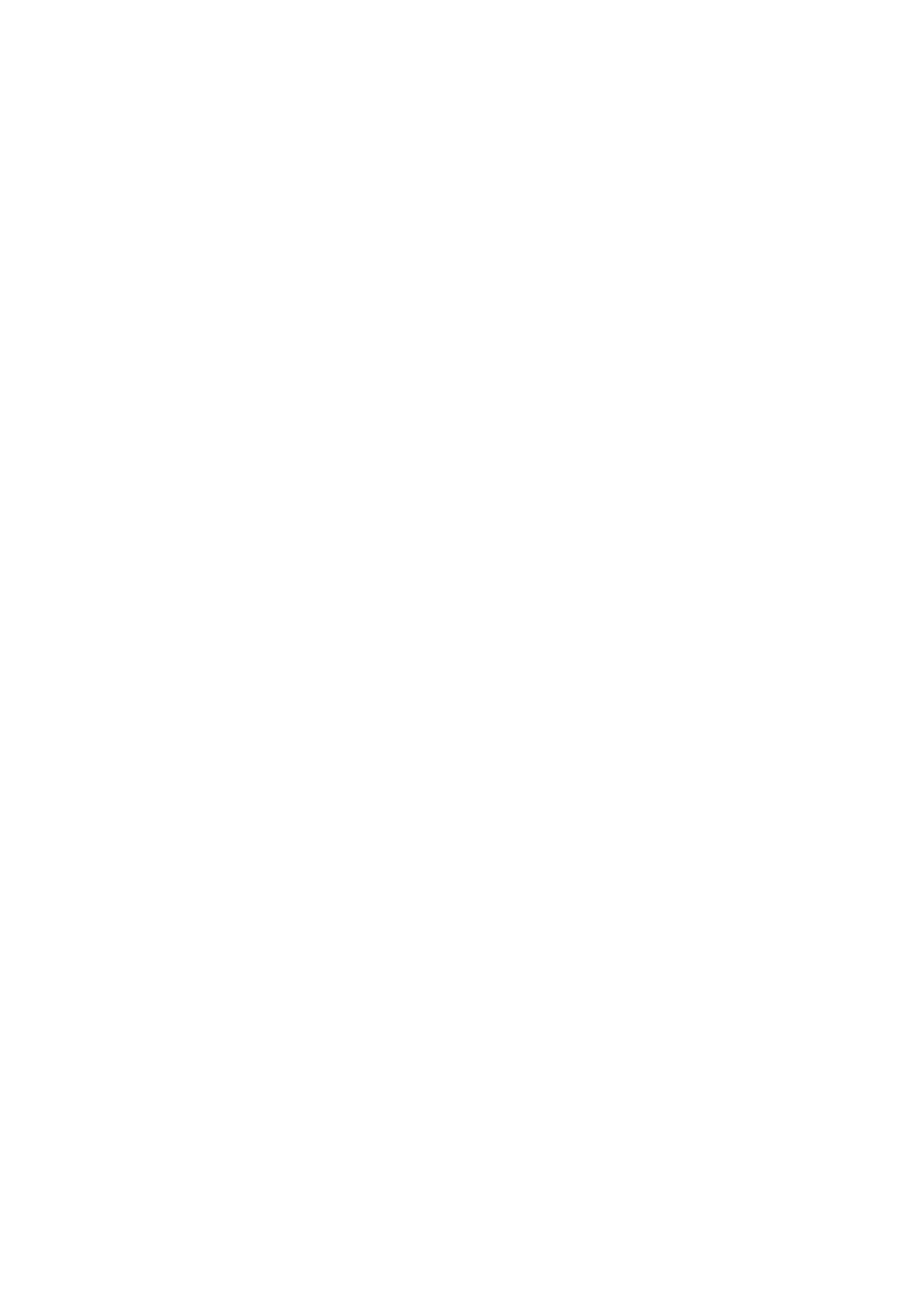# **2. Characteristics of panela production in the regions of Hoya del Río Suárez, Cundinamarca and Cauca**

Colombian panela is produced in a number of different regional contexts, each with their own specific technological and socio-economic conditions. This section describes the local conditions of production systems in the regions of Hoya del Río Suárez, situated in the departments of Santander and Boyacá; Gualivá in the western Cundinamarca department; and Santander de Quilichao in northern Cauca.

## **HOYA DEL RÍO SUÁREZ**

This region is located in the middle basin of the Suárez river, with altitudes ranging from 1,200 to 1,900 metres above sea level. It includes the municipalities of Santana, San José de Pare, Togüí, Chitaraque and Moniquirá, in the department of Boyacá, and the municipalities of Barbosa, Vélez, Chipatá, Puente Nacional, San Benito, Güepsa, Suaita and Oiba, in the department of Santander. The characteristic topography is mountainous, with slopes classed as medium to high. HRS has the highest level of agricultural technology use, with average sugarcane yields of 120 tons per hectare, and in some cases as much as 200 tons/hectare.

Most farming units are larger than 20 hectares in size, of which around 50 percent is given over to growing sugarcane.

Panela production in HRS is organized in accordance with regional development characteristics and with the integration of panela production into the domestic market.

Panela production in HRS is therefore a vertically-integrated production system which is fully integrated into the market, where the sugarcane growers themselves take care of processing the raw material into panela, as well as for selling it on local markets.

Production is organized mainly in one of three ways, each of which involves different production agents.

The first form of organization is where panela is produced by the owner of the land and capital, where the owner of the farm and *trapiche* is responsible for growing the sugarcane, processing it and selling the panela. The share of family labour is very small and, where children assist with farm activities, they are paid like any other worker.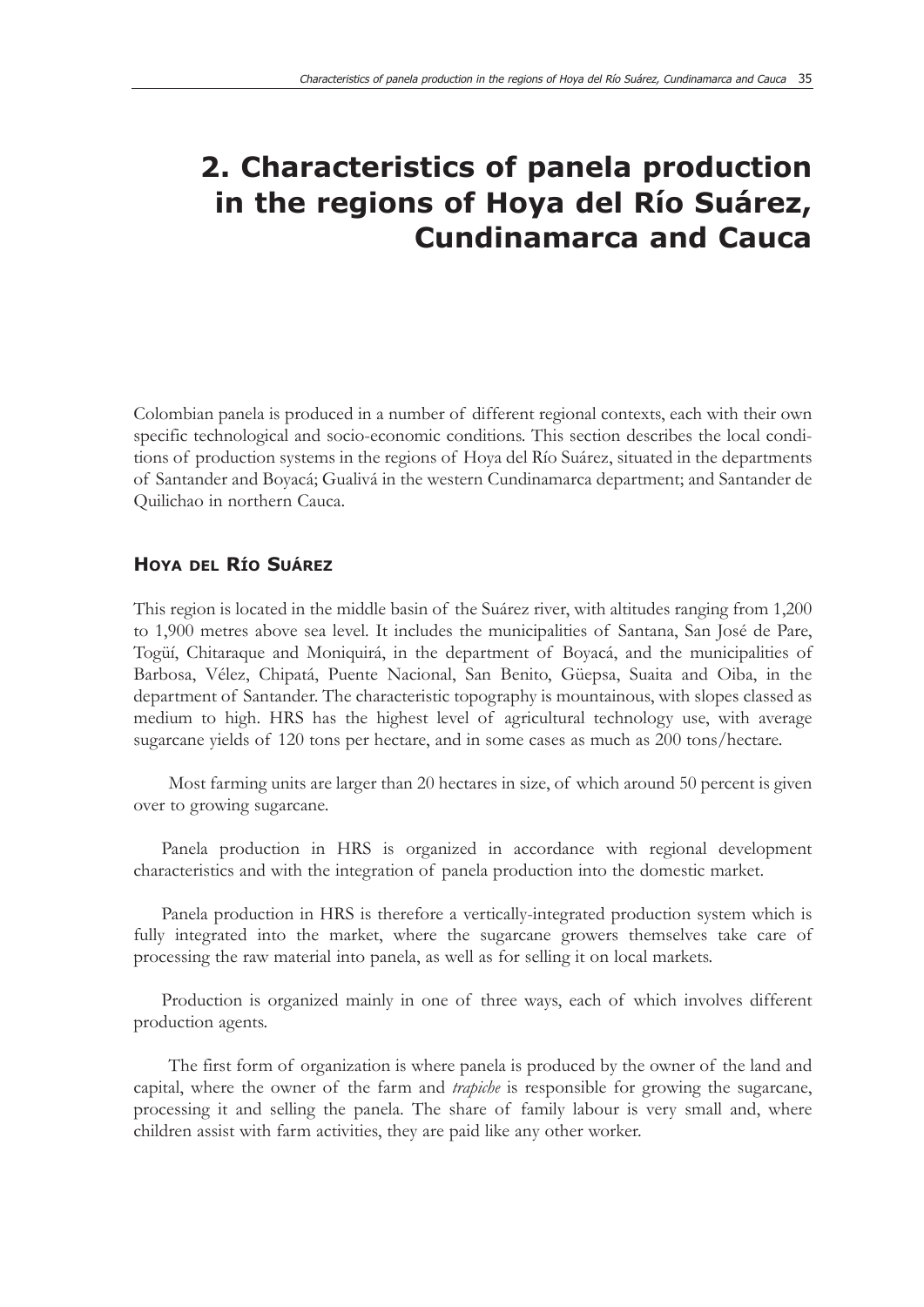The second form of organization is where panela is produced by sharecroppers who do not own land, have very little capital and contribute their own labour or hired labour. In this form of organization, the owner of the production unit establishes a verbal contract with the sharecropper for sharing the costs between the two parties. The sharecropper generally takes care of planting and maintaining the sugarcane fields and occasionally some of the milling work.

The farm owner undertakes to pay for the ground preparation work, to supply the fertilizers and agrochemicals for sugarcane cultivation and to transport the cane. The farm owner also pays the wages of most of the mill workers. After production is complete, panela, or its cash equivalent when sold on the market, is distributed equally between the sharecropper and the landowner.

The third form of organization is when *trapiches* are hired for the production of panela by sugarcane growers or sharecroppers who do not own a *trapiche* or whose sugarcane crops are far from their own *trapiche*. In this case, the owner charges rent for the *trapiche*, called "maquila". A price is set for each batch of panela produced, so the total rental amount depends on the total number of batches milled.

This makes the farm-*trapiche* unit an epicentre where all the production actors associated with the area's panela agro-industry congregate: owners of land and a *trapiche*, landowners, sharecroppers, field workers and mill workers.

All these operators are linked economically by virtue of a wage or hired service. However, another type of non-economic relationship operates within these units, such as allowing neighbours to collect the sugar-mill filter-cake (*cachaza*)<sup>20</sup> for animal feed and other byproducts, like bagasse, to use as fuel for domestic cookers.

As a result of using filter-cake to make by-products like molasses, new economic activities have started to emerge, such as the production of molasses, which is creating new jobs and better incomes for mill workers. At the same time, the use and exploitation of these byproducts has helped to expand opportunities for diversifying production unit activities, as well as for integrating rural women into work that they have not traditionally done, such as managing and administering animal production activities.

The final link in the panela chain is the market. Under the region's panela production system, panela is sold by rural stockpilers. Those responsible for selling panela are usually the owners of farms with a *trapiche* (or their managers) or sugarcane owners without a *trapiche*. Sharecroppers very seldom sell panela.

In HRS there are three main centres for marketing panela, which are well known because of the volume of panela which they market: Santana, Guepsa and Moniquirá. These trade

<sup>20</sup> Waste from the process of clarifying sugarcane juice, which is used as animal feed, although the recent trend for using this waste to make molasses has led to a lack of regulation of filter-cake or of measures for regulating the amount given to neighbours.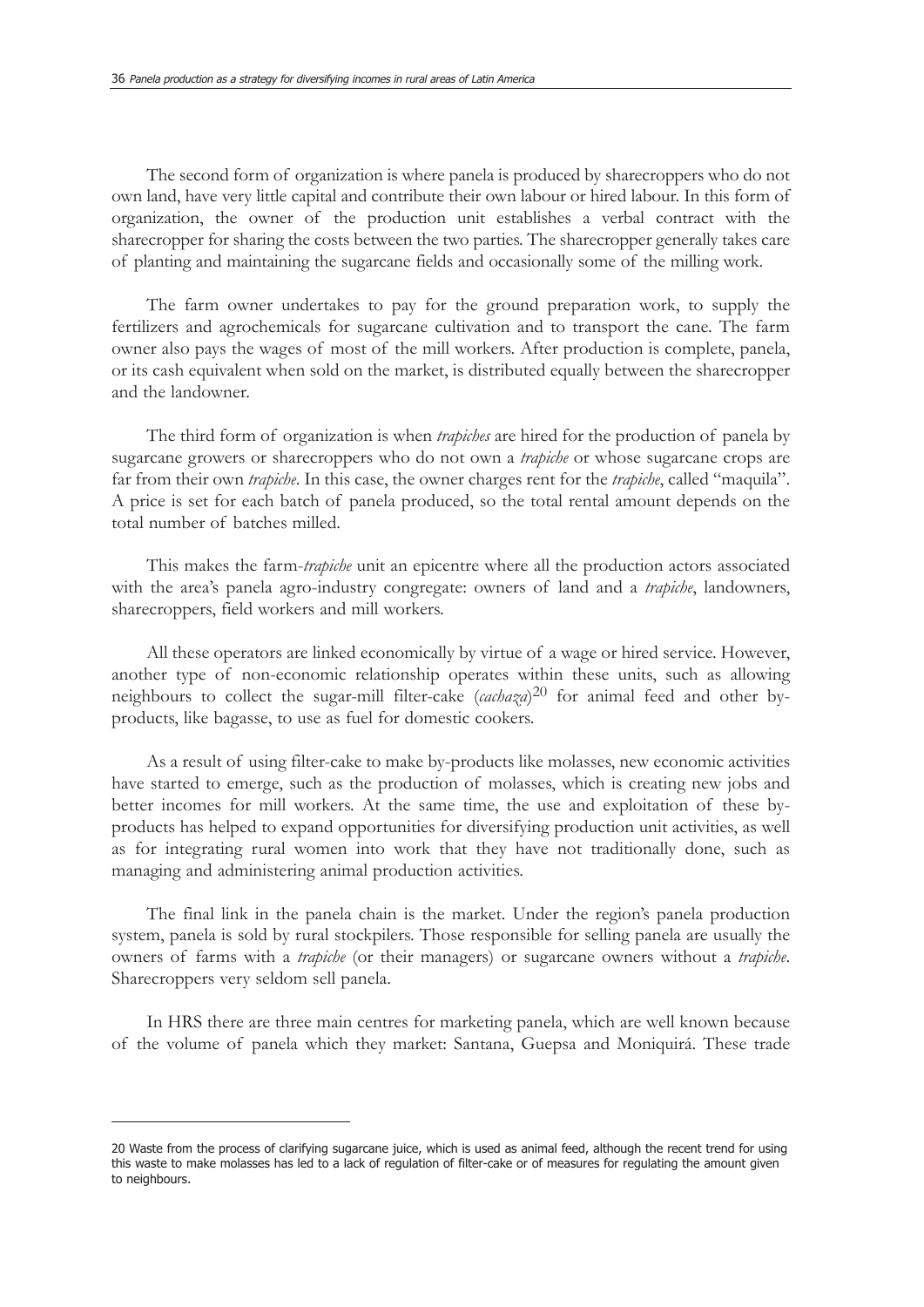centres all supply regional markets that are defined and differentiated mainly by the weight, size, colour and packaging of panela sold there.

At regional level, the panela market consists of a weekly market where rural producers and stockpilers meet to negotiate terms for buying and selling panela. Many producers attend these markets and a smaller number of stockpilers. The bargaining takes place in the town square without the need for all the panela sold having to be physically present, as it is delivered at the *trapiche* at a later date.

## **WESTERN CUNDINAMARCA**

Panela production in Cundinamarca is characterized by a heavy predominance of small sugarcane farms, which places it in a rural economy context, associated with the market.

Sugarcane cultivation is widespread in western Cundinamarca. The main panelaproducing regions are the provinces of Rionegro, Gualivá and Tequendama and, within these provinces, the chief panela-producing municipalities are Caparrapí, La Peña, Nocaima, Villeta, Quebradanegra, Útica, Quipile, Guaduas, Nimaima, Vergara, La Mesa, El Peñón and Sasaima. The predominant topography is of steeply sloping highlands.

Sugarcane plantations in Cundinamarca vary widely in size, with an average of 8 hectares per farm. The low level of agricultural technology is a general feature of Cundinamarca's panela-producing regions, where most crops are more than 20 years old, with low replanting rates, low levels of fertilizer and herbicide use and selective harvesting of sugarcane, which consists of harvesting only fully mature stalks. For the farmer, this production system does not require much cultivation work, which is generally confined to manual weed control and harvesting of sugarcane.

This system of selective harvesting, repeated two or three times per year in each field, has been found to encourage the panela granulation process, because the selection of only the maturest stalks raises sucrose levels. This characteristic of the regional system for managing sugarcane cultivation and harvesting is an asset for producers embarking on granulated panela production.

The sugarcane production environment in Cundinamarca is suitable for targeting organic markets, since the low use of fertilizers and agrochemicals means that the majority of farms meet the requirements of certification bodies like Corporation Colombia International.

Panela production in this region is characterized by the direct involvement of mainly producers and their families in panela growing, production and selling.

There are basically two forms of production in Cundinamarca. The first and most common form is where the owner of the farm-*trapiche* unit is directly involved in panela cultivation, processing and sale and in running the production unit. In this case, family labour makes a major contribution, especially in units where the children have not moved away, where they assist with the various farm activities. Family labour is usually unpaid.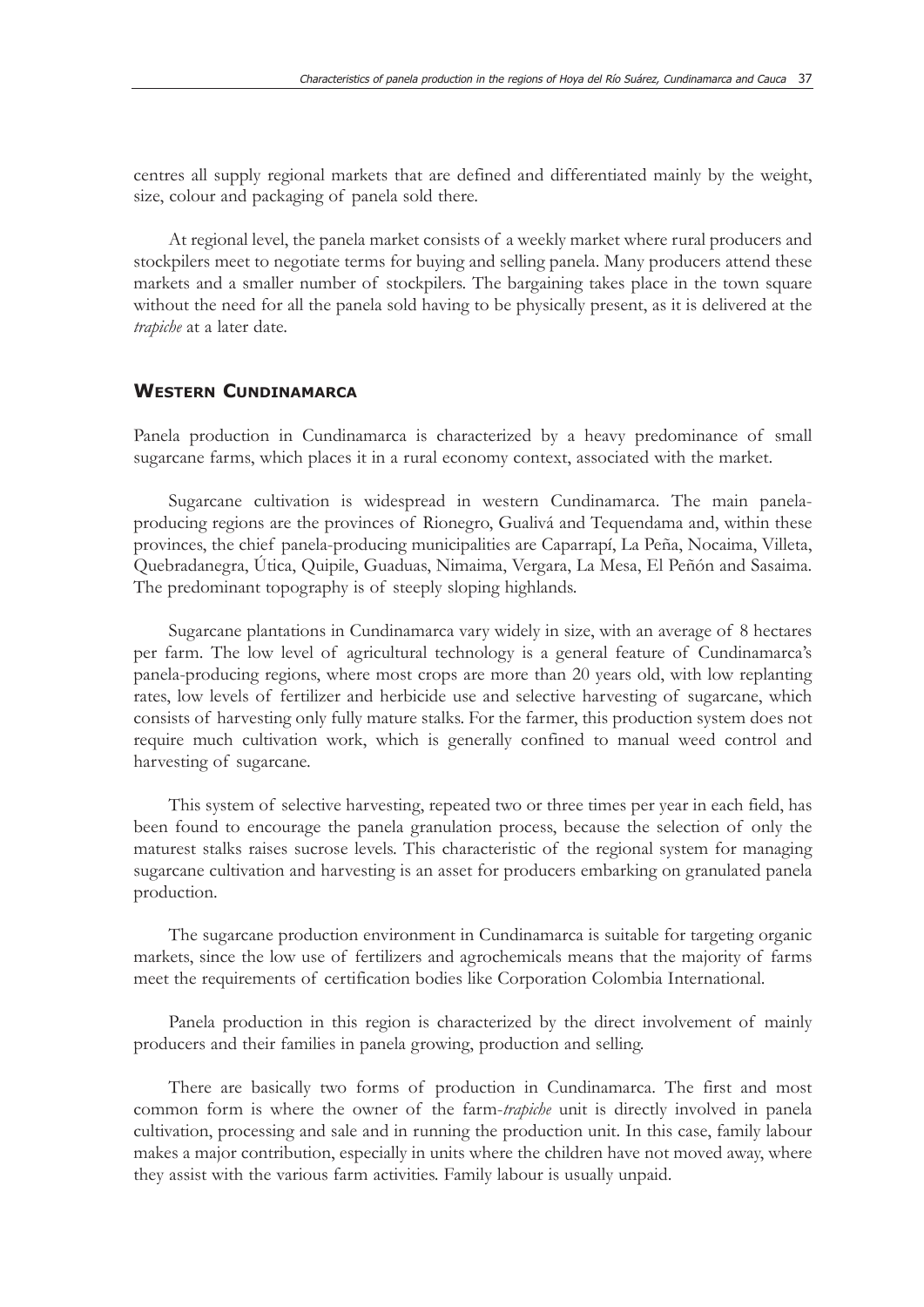A second form of production is where sugarcane producers without a *trapiche* take their sugarcane to farm-*trapiche* units to produce panela either jointly with the *trapiche* owner<sup>21</sup> or by hiring the equipment.

Under this form of sharecropping (*compañía*), the sugarcane owner takes care of cutting the sugarcane while the *trapiche* owner collects it, transports it and processes it into panela. The profit is shared equally between the two parties, that is to say, they divide the total number of batches milled into two equal parts. The panela is sold in one of two ways: either jointly with the *trapiche* owner or each producer sells it separately, depending on the arrangement they have come to.

An important point is that, owing to the labour shortage, some producers have resorted to labour recruitment strategies specific to the region, especially for more labour-intensive tasks. The first form is contract labour, based on a verbal agreement. Where a contractor is used for harvesting sugarcane, the contractor agrees to find, pay and feed the workers and to carry out the other harvest-related activities. To calculate payment for this labour, a price is set for each batch of panela produced, so the total amount paid for the harvest depends on the total number of batches produced in the mill.

The second form of labour recruitment, called "ministra", is where the price of harvesting the sugarcane includes feeding and paying the workers and transporting the sugarcane. Transportation is generally by mule and therefore the payment is for the freightage22 with its respective mule driver. The contractor is responsible for taking the sugarcane from the field where it is cut as far as the *trapiche*.

Despite the fact that women help in running the family unit and in some farm production activities, in both units with a *trapiche* as well as those without one, women do have no major share in decision-making, in running the production unit, or in the profits from the production process, as they are viewed as unpaid family helpers who make no representative contribution to the family income.

This could be described as a dual production system based on domestic and paid work, where greater importance is given to work done by the head of the family unit and by male children, who are considered to be the main family income providers, and to women's work when it supplements men's activities.

With regard to marketing, the main regional market is in Villeta, where producers from the entire region go to sell their panela to rural stockpilers. Most of the panela bought in Villeta is then sold on the Bogotá market.

Panela sellers tend to be farm owners with a *trapiche* or sugarcane owners without a *trapiche*. Women very seldom sell panela and, when they do, it is usually because they are widows or their husband is sick.

<sup>21</sup> Producers who use this sharecropping system of milling are called compañideros.

<sup>22</sup> Freightage is the payment made for hiring the mules.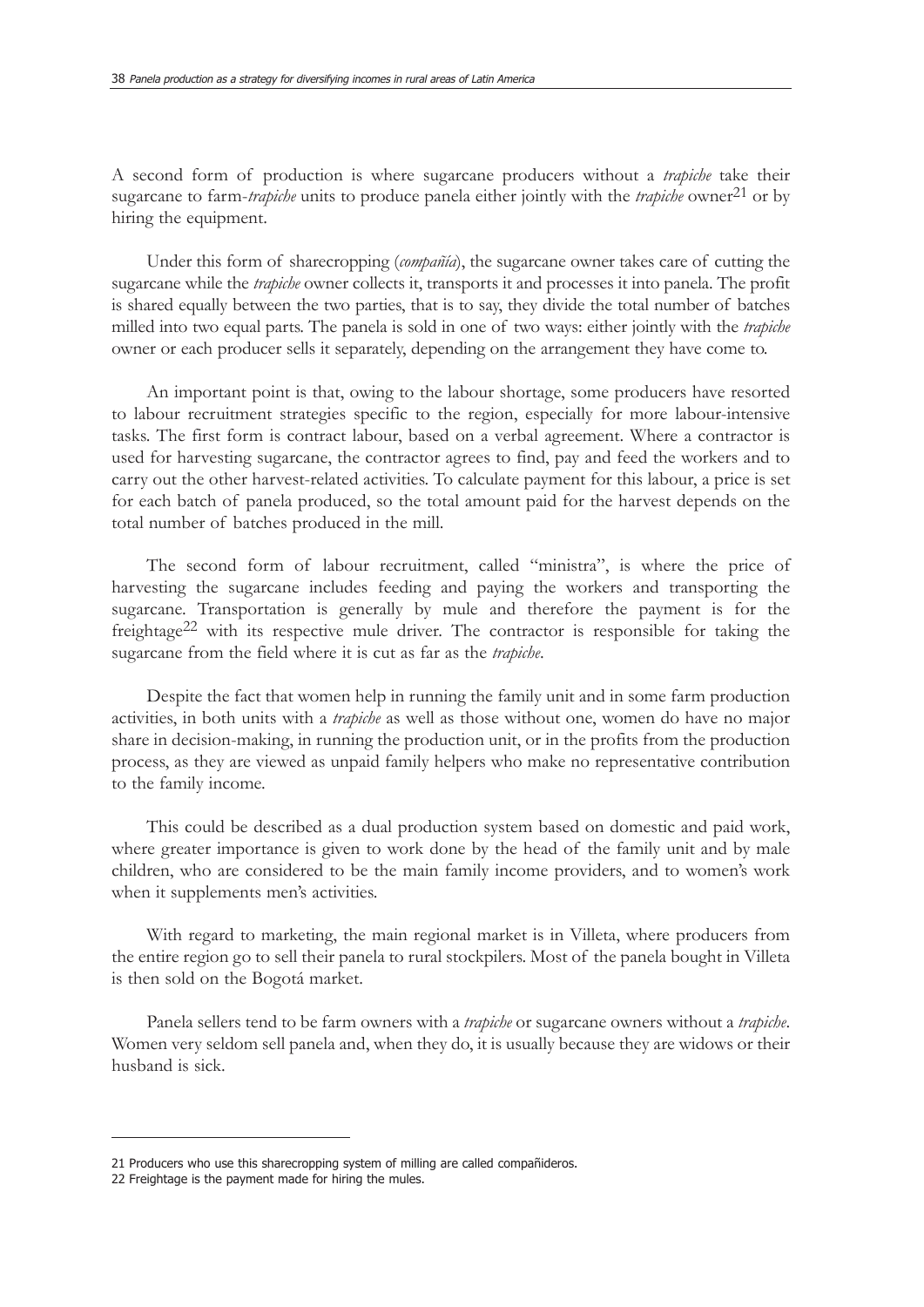#### **CAUCA**

In the panela-producing region of Cauca department, most farms are less than 5 hectares in size, that is to say, they are smallholdings where *trapiche* owners process sugarcane jointly with neighbours and where mills are powered by small motors or by animal traction, with production capacities of less than 50 kg/hour. Roughly 14,000 hectares have been planted with sugarcane, with an average yield of 50 tons/hectare, from which 4.5 to 5 tons/panela are produced.23

Seventeen or so municipalities are involved in panela production, with the highestproducing municipalities located in northern Cauca. They include Santander de Quilichao, Suárez and Caldoso, with a production of approximately 4,000 tons of panela per year.

The region's sugarcane cultivation is characterized by low-level technology. Just as in Cundinamarca, most of the plantations in this region are more than 20 years old, with low rates of replanting, low levels of fertilizer and herbicide use and selective harvesting of sugarcane, which consists of harvesting only fully mature stalks. For the farmer, this production system does not require much fieldwork, which is generally confined to manual weed control and harvesting of sugarcane.

As with sugarcane cultivation, sugarcane milling and processing technology is low level, with 75 percent of *trapiches* extracting low juice yields. The average extraction rate is about 46 percent, which means that every 100 kilos of crushed sugarcane yields 46 kilos of juice and 54 kilos of bagasse. This shows that a huge amount of juice is being lost in the bagasse as a result of poorly calibrated rollers and rollers in poor condition requiring regrooving.

Panela tends to be of poor quality, since virtually no *trapiches* have storage tanks or precleaning methods and no beating and moulding rooms. The juice is collected in plastic or metal drums (diesel oil drum) and transferred with buckets into the first boiling pan. Then the process of filtering, clarification, evaporation and concentration begins. The resulting syrup is collected in a wooden trough for beating. After that, it is transferred to a counter for moulding and, when cold, it is packed and placed in store rooms (Tunía Development Corporation, CORPOTUNIA, 2000). Most panela is produced artisanally, using low levels of technology.

Family labour plays a major role in panela cultivation and production. According to CORPOTUNIA, the share of family labour is 75 percent and that of hired labour, 25 percent.

The social players involved in the system include producers who own both sugarcane and a *trapiche* and producers who own only sugarcane. As in Cundinamarca and HRS, producers who own both sugarcane and a *trapiche* are involved in the entire process of growing sugarcane and in producing and selling the panela.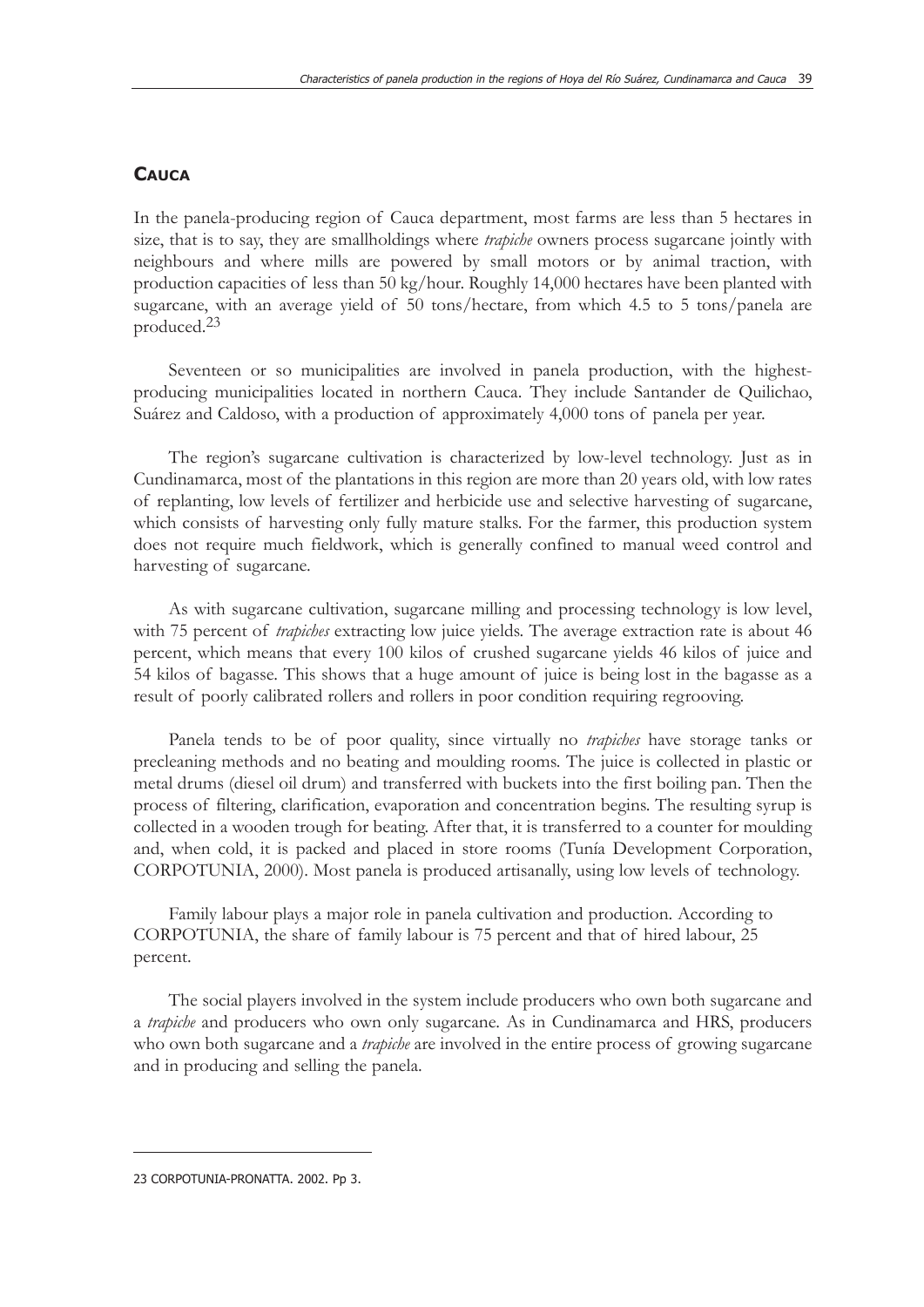Sugarcane owners without a *trapiche* tend to have two types of relationship with a *trapiche* owner. Either they hire the *trapiche* and pay their rent in panela, or they form a sharecropping relationship with the *trapiche* owner. Under the sharecropping system, the sugarcane grower is responsible for cutting and collecting the sugarcane, while the *trapiche* owner pays the milling costs. In some cases, the sugarcane grower also provides the labour.

In Cauca, as in the other regions, families use panela production as an alternative for increasing their revenues and this has contributed to local and regional development, in addition to generating specific and specialized knowledge on the sugarcane cultivation and panela production processes. These have become specific assets and resources of Cauca's panela-producing areas, as demonstrated by the following accounts:

"*In any case, coffee has always been the main product in the area…but panela became an alternative during periods when there is no coffee harvest or when there is a coffee crisis, in addition to other products such as haricot beans, green beans, tomatoes and livestock."*

*"…He had lost his drugstore and was on the point of losing his house when he decided to return to Caloteño to work in his brother's* trapiche *which used to belong to the family. After a while he bought the* trapiche *from his brother and got his other brothers in to help. He saved his house and now his brothers have built their own houses with the money they have earned from the* trapiche*".*24

There are two types of marketing channel for panela. The first is when panela producers sell panela directly in the marketplace, to shops or supermarkets or to a rural stockpiler who takes care of distributing and selling it in nearby municipalities and cities.

The second type of marketing channel is when the producer is a member of a panelaproducers' association and sells the product directly to the association, as with the Association of Panela Producers of Santander de Quilichao, which buys panela directly from its members and takes charge of distributing and selling it mainly in Cali and cities in the Eje Cafetero region, such as Manizales, Pereira and Armenia.

In Cauca, different panela presentations are produced, including panela in round or square blocks, granulated panela and *panelin*, the weights of which vary from 250 grams to one kilogram.

Lastly, following a natural disaster in the region in 1994 - the Río Páez avalanche - which cost many lives and wreaked serious material and economic damage on the region, poverty increased in the disaster area. Given the seriousness of the situation and the conditions of the population, in the same year the Colombian Government promulgated Law 218 (known as the Páez Act), which seeks to promote economic revival in the disaster area by granting incentives for overcoming the crisis and fostering entrepreneurship.

<sup>24</sup> Gonzáles Carolina. 2003, p. 20.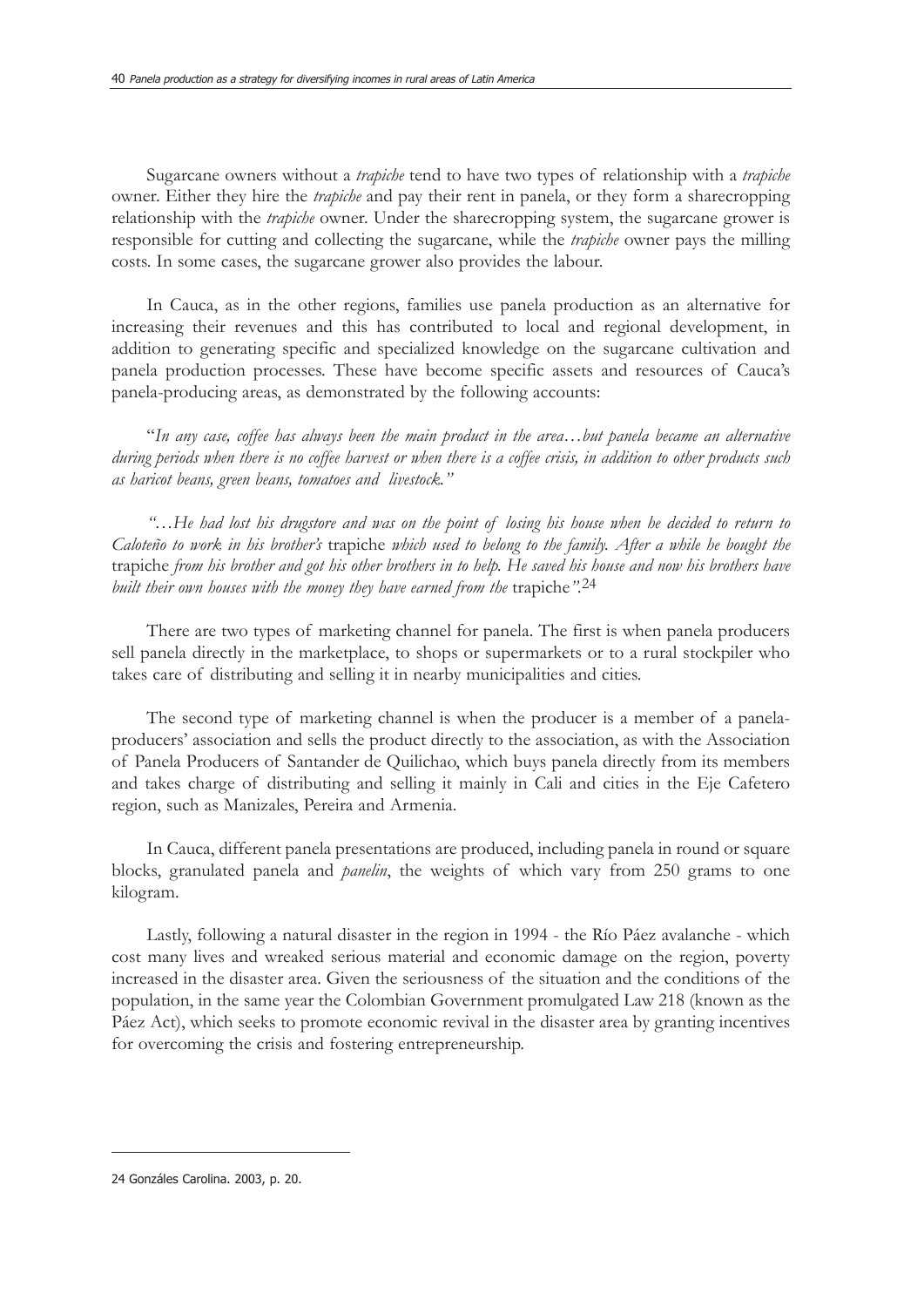Based on a 10-year income tax exemption, exemption from value added tax (VAT) and tariffs on imported raw materials, plus tax deductions or allowances for investors who buy new shares or holdings in the company set up under the Páez Act, the aim was to boost the economy of the affected municipalities and areas, some of which are panela-producers.

Under the Páez Act, the industrial sugar mill Ingenio Panelero del Cauca was set up in Padilla Cauca, although it has not yet been put into operation because of opposition from panela producers and producer's associations. This initiative has now been totally suspended, largely because the chief promoters and partners in the sugar mill own several industrial sugar mills, the financing corporation Corporación Financiera del Valle and a number of insurance companies. What is more, there is no certainty that when this company comes into operation it will not quickly displace small panela producing units and ruin many panela producers and families and cause unemployment (as the present labour-intensive system creates jobs). This will increase poverty in many of Colombia's panela-producing areas.

Table 17 summarizes the main characteristics of panela production in the three Colombian regions under study.

| <b>Practices and organization</b>          | Hoya del Río Suárez Cundinamarca |                                    | Cauca                          |
|--------------------------------------------|----------------------------------|------------------------------------|--------------------------------|
| Field design                               | Row planting                     | Row planting/<br>spaced drilling   | Spaced drilling                |
| Crop replanting                            | Yes                              | No.                                | No                             |
| Fertilization                              | Chemical                         | Organic                            | Organic                        |
| Weed control                               | Chemical and manual Manual       |                                    | Manual                         |
| Harvesting system                          | Whole crop                       | Selective                          | Selective                      |
| Cleaning of sugarcane                      | No.                              | Yes.                               | Yes                            |
| Juice extraction                           | Mills with a diesel/             | Mills with a                       | Mills with a                   |
|                                            | electric engine                  | diesel engine                      | diesel<br>motor/Chatanogas     |
| Juice clarification agent                  | <b>Balsa</b>                     | Guazuma                            | Grandcousin/balsa              |
| Greasing agent in the<br>concentrating pan | Vegetable lard/<br>castor oil    | Grease/lard/oil                    | Laurel wax                     |
| Duration of milling                        | Continuously<br>for 6 days       | Discontinuously<br>for two 14-hour | Discontinuously<br>for one day |
|                                            |                                  | days                               | lasting 14 - 18 hours          |
| Number of milling operatives               | 11 to 12                         | $5$ to 6                           | $3$ to $4$                     |
| Work specialization                        | Specialized                      | Fairly specialized                 | Not specialized                |
| Type of labour                             | Hired labour                     | Hired and<br>family labour         | Family and hired<br>labour     |
| Form of payment                            | Piecework basis                  | Piecework basis/<br>daily wage     | Piecework basis<br>/daily wage |

## **Table 17: Main characteristics of panela production in Hoya del Río Suárez, western Cundinamarca and Cauca**

Source: Data from this study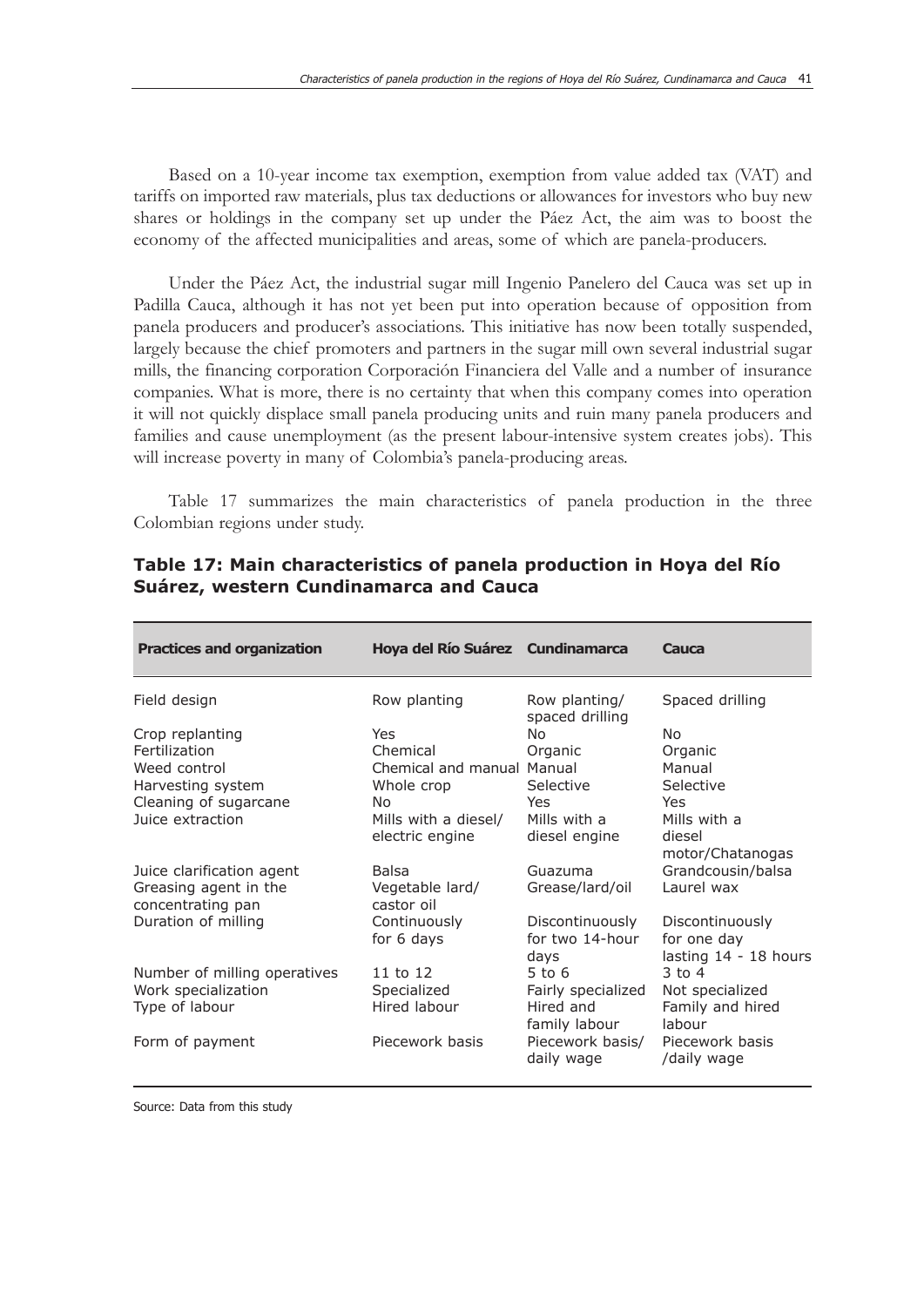#### **INSTITUTIONAL SUPPORT FOR PANELA PRODUCTION**

In 1985, the Colombian and Dutch Governments concluded a cooperation agreement for enhancing Colombia's panela agro-industry. The aim of the agreement was to help improve the living conditions of panela producers by creating, adapting and disseminating technologies suited to the agro-ecological and socio-economic conditions of Colombia's panela-producing regions.

Under the agreement, CORPOICA-CIMPA conducted research activities between 1985 and 1998 which generated estimated profits of US\$ 63.1 million, with a 76 percent return on investment.25 An estimated 45 percent of these profits went to the producers. The producers who adopted the greatest amount of technology were estimated to have cut their costs by the equivalent of 37 percent and increased their total profits by 110 percent compared with producers who did not adopt any technology.

As a result of CORPOICA research via the National Agro-industrial Processes Programme and CIMPA, coupled with the efforts of private producers, new types of panela presentation have been successfully positioned in the market in recent years. They include granulated panela, panela tablets, *panelines* and liquid panela. At the same time, research is being conducted into the use of panela as a raw material for other industrial processes, to make products like guava paste, confectionery, bakery products and carbonated beverages. Recently CORPOICA has engaged in joint research with hospitals and the medical profession into the use of panela for healing human and animal wounds. The aim of these technological research projects is basically to recover domestic demand for direct and industrial panela consumption and these projects are turning into a key element for capturing international panela markets.

In Cauca in 2002, the Tunía Development Corporation (CORPOTUNIA), with the support of Colombia's National Technology Transfer Programme (PRONATTA) implemented a project for the integrated improvement of the panela agroprocessing chain, with small producers from the municipalities of Santander de Quilichao, Suárez and Caldoso in the north of Cauca department. The aim was to increase the income-generation capacity of Cauca's panela producers by adapting to local conditions the cultivation and furnace technologies developed by CORPOICA-CIMPA.

Some of the main results included the formation of rural agro-industry research groups (GIAR) made up of producers from the main panela-producing areas in the municipalities of Santander de Quilichao, Suárez and Caldoso, as well as the distribution of technical booklets on panela.

<sup>25</sup> CORPOICA-CIAT. 1999.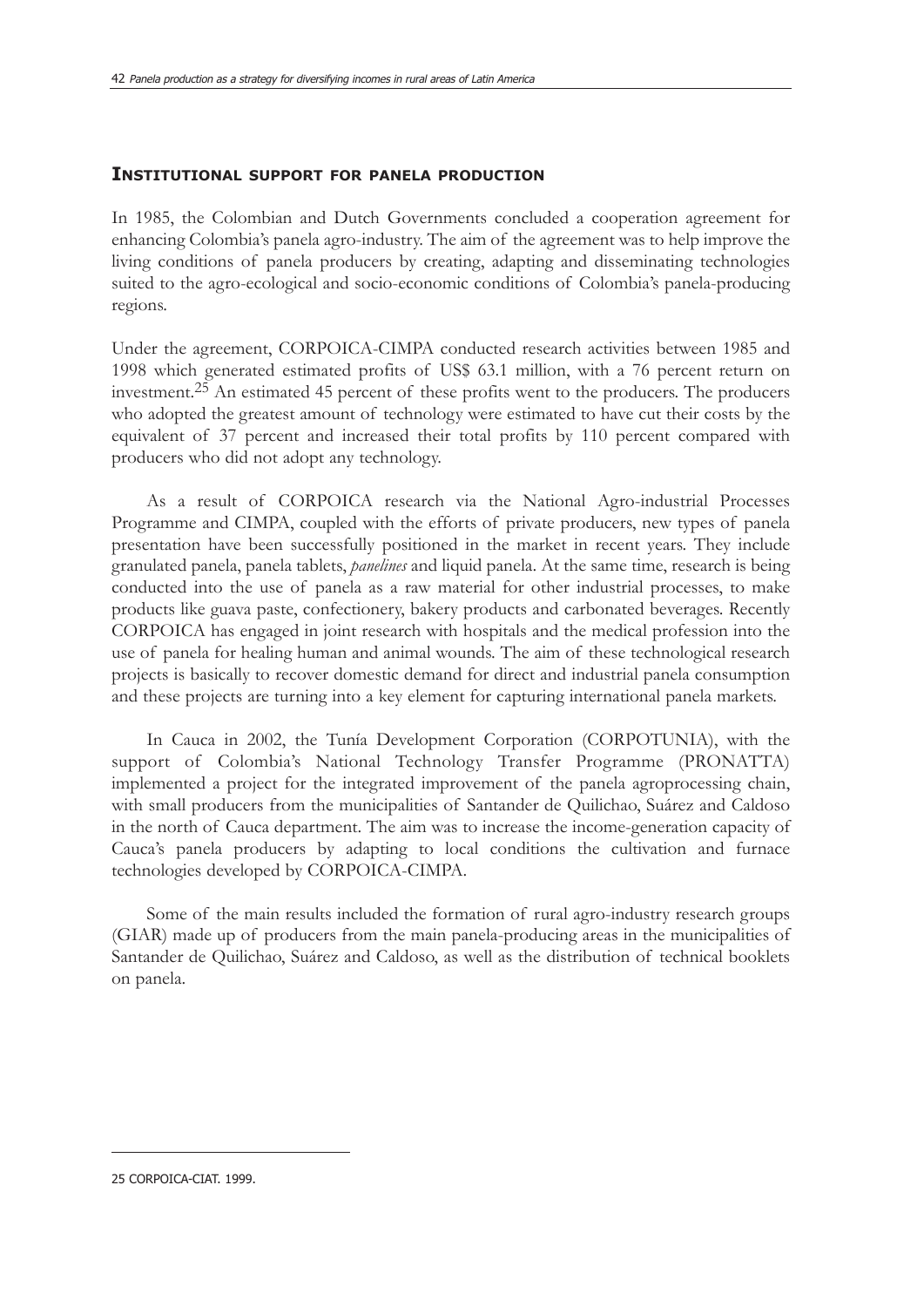# **3. Impact of rural processing activities on the welfare of rural economies: the case of the panela agro-industry**

As part of the research to assess panela production as a strategy for diversifying incomes in rural areas of Latin America, three regions of Colombia were selected as representative of the country's panela agro-industry (Cundinamarca, Cauca and Hoya del Río Suárez). The aim was to measure the impact of panela-based production strategies on:

- Income and job creation.
- Types and patterns of family production assets and their link with the various livelihood strategies.
- Resource productivity.
- Fears and motivations for adopting panela-based production systems.
- Natural resource conservation.
- Local, regional, national and international markets.

This study seeks to examine and assess how the dynamic of Colombia's panela production system impacts on the income structure of the family unit, the strategies for marketing and product diversification and the production unit's capacity to cope with and survive times of crisis in sugarcane cultivation.

It is important to analyse the contribution of panela production to building production units' sustainability and ability to remain in operation, as well as to creating family and paid employment, incomes, knowledge and specific assets in order to establish the extent to which sugarcane cultivation and panela processing activities influence the dynamic of local production systems and poverty reduction strategies.

Lastly, potential factors must be identified for improving the competitiveness and strategic positioning of panela in local, regional and national markets, as well as for implementing clean technologies, in order to be able to identify and establish a plan and strategic lines of action to strengthen and modernize the panela agro-industry in Colombia, Latin America and the Caribbean.

A total of 30 surveys were carried out for this study: ten in Hoya del Río Suárez; ten in Cundinamarca and ten in Cauca. The aim was to ascertain the production structure of family units, the contribution to family incomes and assets from panela production and other complementary activities, cost structures, marketing and diversification strategies, resilience and the ability to adapt to adverse production and market situations. The surveys also examined producers' business prospects and projections for their production unit.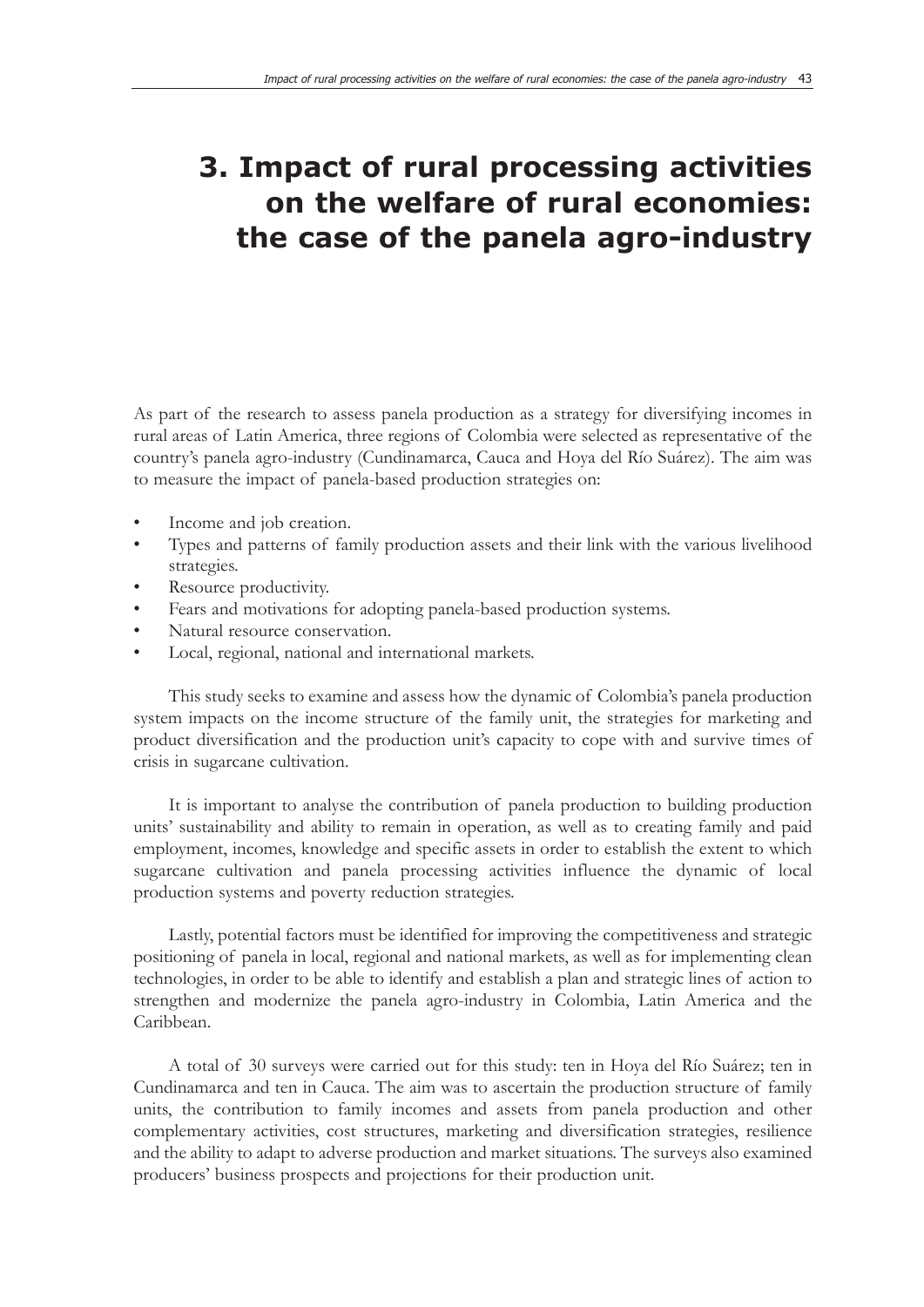Meetings and interviews were held with regional experts in order to identify the strengths, opportunities, weaknesses and threats to panela production at local and regional levels, panela positioning criteria, enhancing competitiveness in the domestic market and integration into the world market under favourable long-term conditions.

## **COMPARATIVE ANALYSIS OF THE THREE REGIONS UNDER STUDY: CUNDINAMARCA, CAUCA AND HRS**

In the three regions under study, as well as in many of Colombia's other panela-producing regions, the consolidation of their specialization in panela production was the result of a boom and subsequent crisis in crops that had hitherto played a major role of Colombia's economy: tobacco, cotton and coffee.

In Hoya del Río Suárez, the tobacco and cotton crisis of the late nineteenth and early twentieth century led to these traditional crops that were specific to the region being displaced by more agro-industrial and commercial activities like sugarcane and coffee growing.

In regions like Cundinamarca and Cauca, the coffee crisis in the mid-twentieth century led these regions to specialize more in sugarcane cultivation, switching from producing syrups to producing panela. Sugarcane became the leading crop, although producers continued to grow coffee and other secondary crops.

"*He was born in the 1950s in the Tambo district in the municipality of Suárez (Cauca)…. Although coffee was grown in this region, the man said that later diseases such as leaf rust started to occur in coffee crops, which forced him to switch from picking coffee to cutting sugarcane. Also, during that period sugarcane cultivation was beginning to be promoted in the districts because of municipal policies"26.*

This led panela to become the foremost production item at regional, local and productionunit levels, turning it into a lynchpin of development and a key economic alternative for family units in these regions.

The tradition and production specialization of panela producers and their families in the three regions under study are result of the length of time they have been growing sugarcane, the amount of land devoted to sugarcane cultivation and the diversification and combination of production activities to complement the main crop - in this case sugarcane. In HRS, panela producers have devoted an average 31.9 years to panela production, followed by 30.5 years in Cundinamarca and 19.9 years in Cauca.

In terms of the surface area devoted to growing sugarcane, in HRS, the average farm size is 55.2 hectares, of which 68 percent is given over to growing sugarcane; in Cundinamarca sugarcane makes up 58.3 percent of the total, with an average farm size of 15 hectares; and in Cauca 54 percent is devoted to sugarcane, with an average farm size of 9 hectares. The region with the least production diversification is HRS, with only 40 percent of all producers carrying out more than two production activities, unlike Cundinamarca and Cauca, where the figure is 60 percent and 90 percent respectively.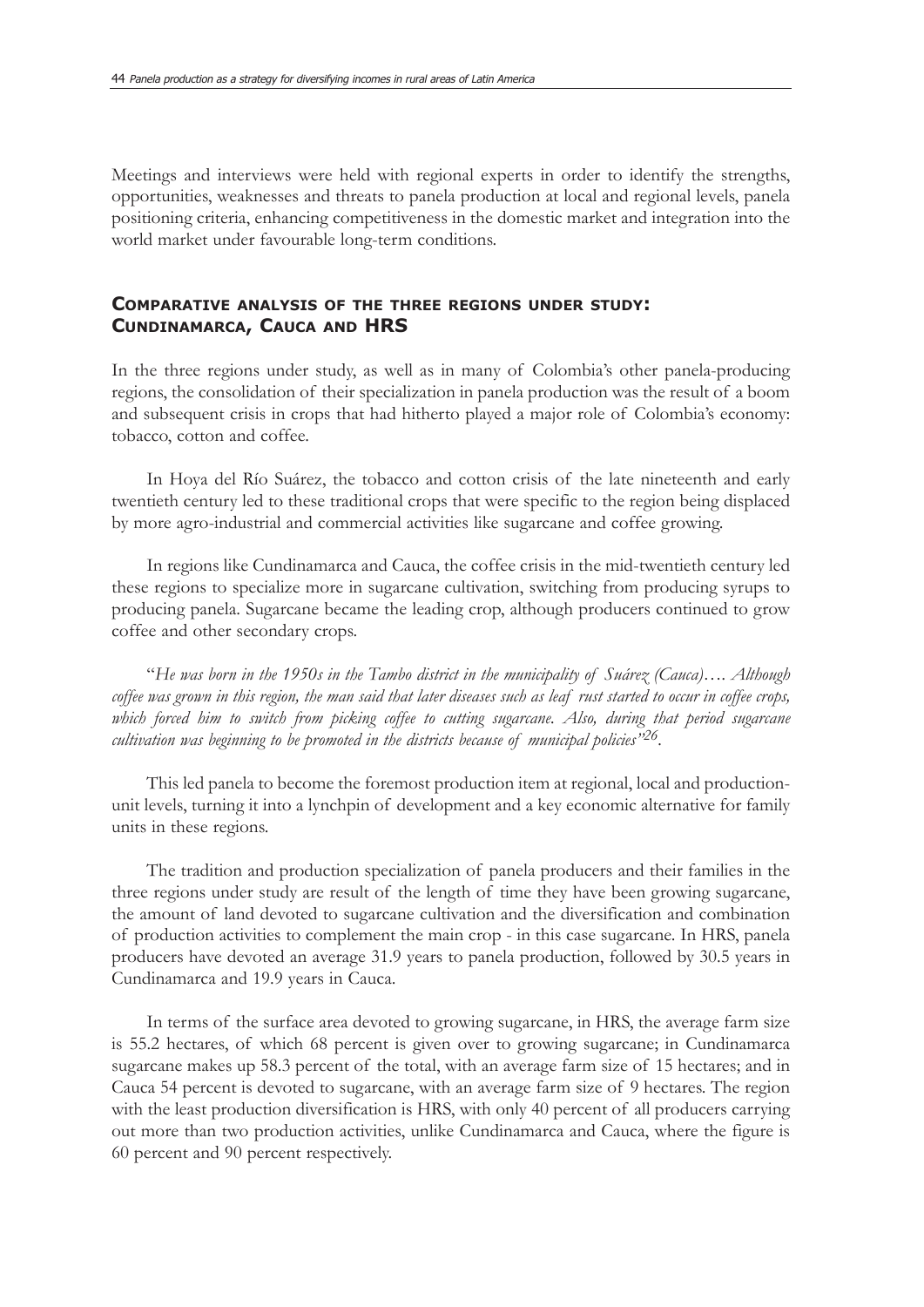| <b>Production activity</b>                   | HRS $(\%)$ | Cundinamarca (%) | Cauca $(\% )$ |
|----------------------------------------------|------------|------------------|---------------|
| Sugarcane/citrus fruits                      | 40         |                  |               |
| Sugarcane/livestock                          |            | 20               | 10            |
| Sugarcane/coffee                             |            | 10               |               |
| Sugarcane/forest                             | 20         | 10               |               |
| Sugarcane/livestock/citrus fruits            | 20         |                  | 10            |
| Sugarcane/livestock/coffee                   | 20         |                  | 10            |
| Sugarcane/coffee-cocoa/banana/               |            |                  |               |
| subsistence crops/forest                     |            |                  | 20            |
| Sugarcane/maize/forest fallow                |            | 10               |               |
| Sugarcane/cassava/subsistence crops          |            |                  | 10            |
| Sugarcane/pineapple/tomato/subsistence crops |            |                  | 10            |
| Sugarcane/livestock/subsistence crops/forest |            | 30               | 30            |
| Sugarcane/livestock/subsistence crops/coffee |            | 20               |               |
| Total                                        | 100        | 100              | 100           |

## **Table 18: Production activities carried out in the panela production units of Hoya del Río Suárez, Cundinamarca and Cauca**

Source: Data from this study

As table 18 shows, livestock and coffee-production activities in the three regions are more important production alternatives in the panela production system because they are generally complementary to sugarcane cultivation. However, at present, owing to the crisis in the coffee sector caused by domestic and international coffee prices, producers are starting to replace coffeegrowing with other more profitable and complementary activities, particularly cattle-raising.

According to one producer: "*… people already know about sugarcane and you know that, even if the price is bad, you still can get by, but you can't make a living from panela alone and livestock needs less labour and leaves a bit of money over..."*. Another producer says: *"... I was fed up with coffee before that, but with prices in this state I started pulling it up bit by bit and bringing in livestock. The price of livestock doesn't go up and down as much. The bit of coffee I have left is for the home and for selling."*

Panela production also makes a major contribution to the family income. This can rise to almost 80 percent but, owing to the low panela prices in the past year, its share has diminished significantly, as one producer from Cundinamarca describes: *"More than a year ago, I managed to sell panela at US\$ 85,000 per batch but now I'm selling it at US\$ 75,000 and I've even been forced to sell it as low as US\$ 60,000. Now the return I get from panela is only enough to plant sugarcane and maintain the family*". In this case, the secondary activity has come to play a crucial role in the family's livelihood strategy and the survival of the production unit.

In all three regions, panela production contributes more than 50 percent of the family income. In Cauca, sugarcane cultivation and processing represents 73 percent of the family income, followed by HRS, with 60.5 percent and Cundinamarca, with 58.2 percent. As already mentioned, complementary production activities make up a large proportion of the remainder. For instance, the second most important production activity contributes 24.8 percent of family incomes in Cundinamarca, 18.5 percent in Cauca and 11.7 percent in Hoya del Río Suárez.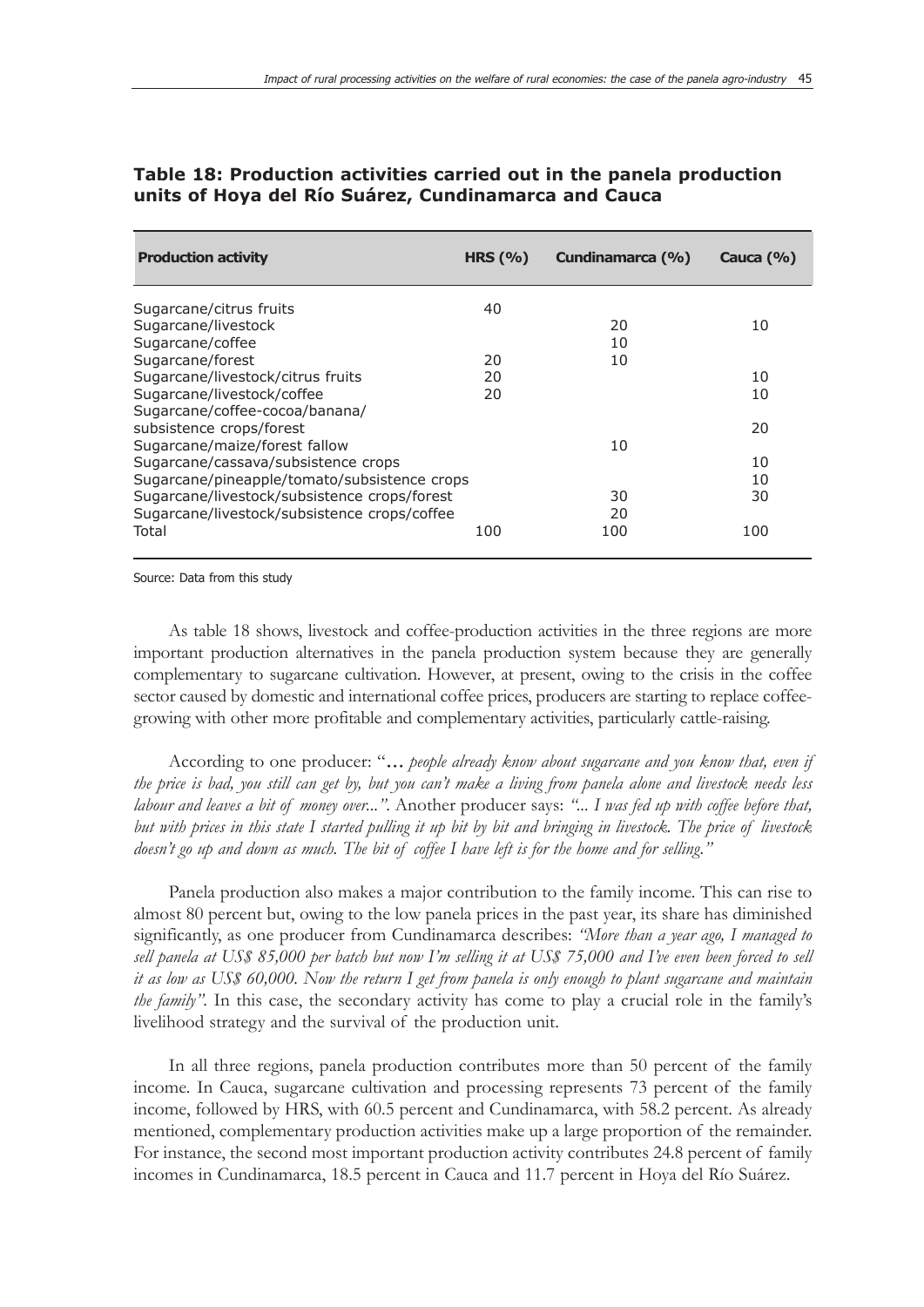In the case of Hoya del Río Suárez, producers tend to carry out or invest in non-farming activities mainly in periods of high prices and in periods of crisis in panela production, nonfarming activities turn into one of the main sources of income. The opposite occurs in Cundinamarca and Cauca, where producers tend to invest and rely more on farming activities.

Job creation is another important aspect in sustaining panela-producing families and others involved in panela production. In Cauca, four people out of an average family unit of six persons work in sugarcane cultivation and processing, meaning that it occupies approximately 66.7 percent of family members. The same happens in Cundinamarca, where an average of three people out of a family of five work in sugarcane cultivation and processing, or approximately 60 percent of its members. This contrasts with HRS, where the share of family labour is comparatively low: of an average five-person family, only one or two work in panela production, that is to say, between 20 percent and 40 percent.

As regards hired labour, in proportion to the scale of production in each region, the contribution of hired labour to job creation is similar. In HRS, the region with the largest-scale production, the average number of contract workers is 35, in Cundinamarca it is 12 and in Cauca, eight.

Lastly, solidarity and exchange networks are important in incorporating technology, maintaining production infrastructure, producing new types of product presentation and finding new markets, especially in Cundinamarca and Cauca.

In Cauca, for example, producers tend to maintain and adapt their milling equipment and infrastructure in line with their neighbours' practices and recommendations. They also form reciprocal farm labour groups or community gatherings to help with harvesting sugarcane or tidying up plots and jointly hire transport for inputs. According to the producers' own accounts, these practices facilitate their access to resources and give them new ideas for panela presentation and for getting into new markets.

In conclusion, non-monetary exchange networks and relationships are seen to be significant social and cultural factors that determine the continuance and sustainability of panela production units in times of crisis, especially in regions of small producers. Both sectoral and national policies should therefore place greater emphasis on strengthening these networks and the local and regional social fabric.

#### **ANALYSIS OF COSTS AND REGIONAL COMPETITIVENESS**

Production parameters like land productivity, measured mainly in terms of the amount of panela produced per hectare/month and labour and production costs, are important for analysing the regional competitiveness of panela production. Table 19 presents the consolidated analysis of production parameters in the three Colombian panela-producing regions.

<sup>26</sup> Gonzáles C. , 2003. Op. Cit. Pp 19.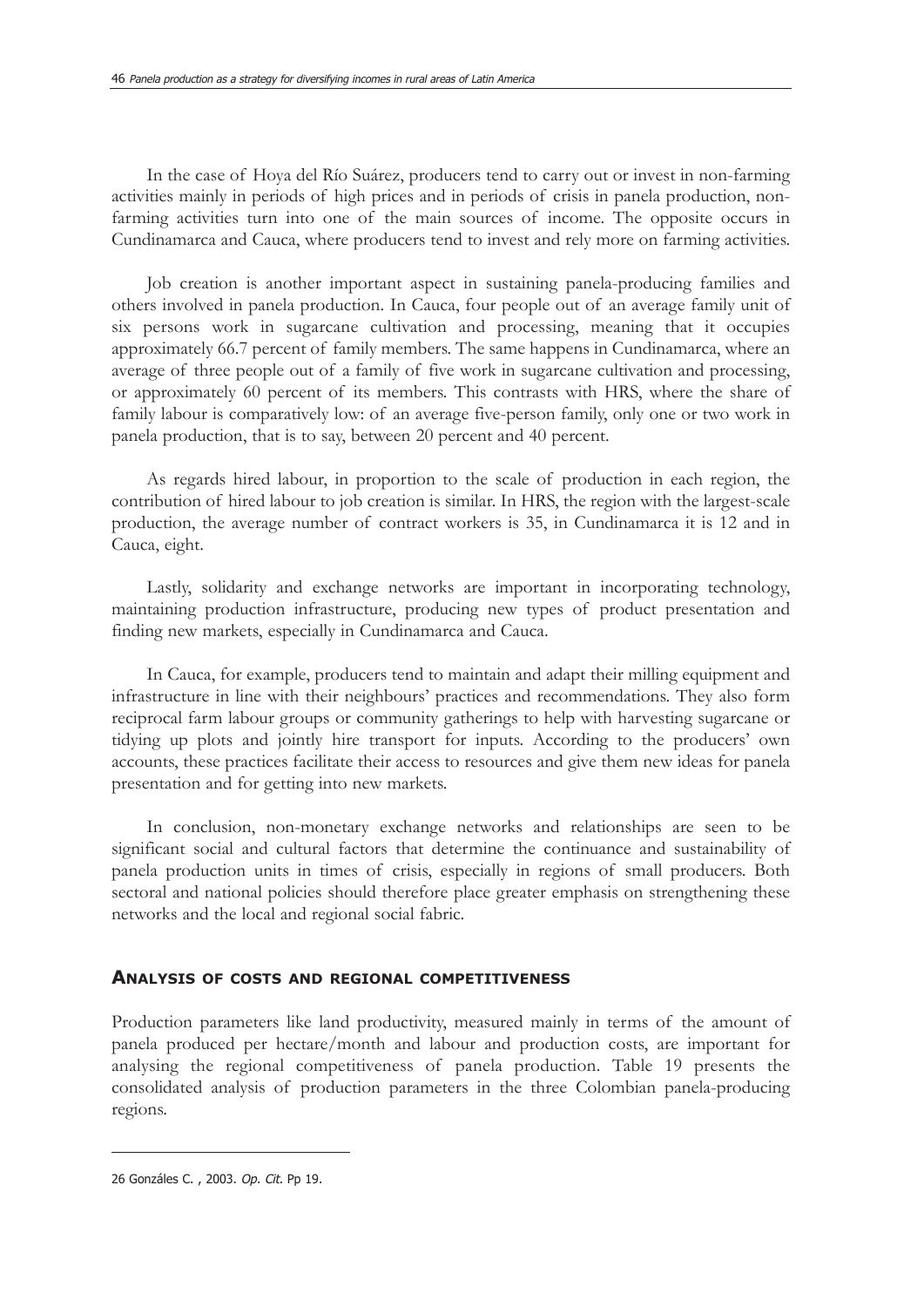| <b>Parameter</b>                            | Cundinamarca Hoya Río Suárez |         | Cauca  |
|---------------------------------------------|------------------------------|---------|--------|
| Sugarcane harvest period (months)           | 12                           | 17      | 15     |
| Sugarcane yield (kg/hectare)                | 69,756                       | 127,892 | 70 000 |
| Sugarcane brix (%)                          | 19.2                         | 18.3    | 19.0   |
| Juice extraction (%)                        | 54.2                         | 60.4    | 46.0   |
| Processing of sugarcane into panela (%)     | 10.9                         | 11.6    | 8.0    |
| Panela yield (kg/hectare)                   | 7,600                        | 14,800  | 5 600  |
| Land productivity (kg panela/hectare/month) | 633                          | 871     | 373    |
| Labour productivity (kg panela/worker/hour) | 5.4                          | 5.5     | 3.2    |

| Table 19: Panela production parameters in the three Colombian |  |  |  |
|---------------------------------------------------------------|--|--|--|
| regions                                                       |  |  |  |

Source: Data from this study

Given the selective harvesting characteristics in the Cundinamarca and Cauca regions, the harvest period is 12 months, during which time each field is selectively harvested two or three times. In Hoya del Río Suárez, where the whole crop is harvested simultaneously, the harvest period coincides with the sugarcane growing season, which is 17 months on average. Hoya del Río Suárez has the highest sugarcane yield per hectare harvested, with average values of around 130 tons/hectare. The concentration of soluble solids (brix degrees) is comparatively higher in Cundinamarca and Cauca because only the maturest stalks are harvested.

Juice extraction in mills is significantly higher in Hoya del Río Suárez, where there has been more intensive adoption of recommendations for the proper adjustment of rollers and where, in some instances, there are sets of two mills or mills with five rollers. Hoya del Río Suárez also has the highest average rate of processing sugarcane into panela, which depends directly on the sugarcane brix and on juice extraction. Hoya del Río Suárez presents the highest values for panela yields per hectare, which is a result of sugarcane yields and the industrial yield (processing of sugarcane into panela). This is because of the region's greater technological development in both panela cultivation and processing, as a result of CIMPA research and technology transfer activities in the region over the past 15 years.

Based on the above data, land productivity was calculated in terms of the quantity of panela produced per hectare per month. Hoya del Río Suárez turns out to have 57.2 percent higher productivity than Cauca and 27.3 percent higher than Cundinamarca.

As regards labour productivity, expressed in terms of the average quantity of panela produced per man-hour, table 20 shows that Hoya del Río Suárez has the lowest labour force requirement per ton of panela produced. This is because the use of fertilizers increases the yield per hectare and the use of herbicides reduces the need for manual weed control. HRS also has a lower labour force requirement for harvesting, as the yield per cutter is greater using the whole-crop harvesting method than it is with selective harvesting of cane stalks. However, labour force requirements in the sugarcane transportation phases are lower in Cundinamarca and Cauca because the distances between the harvested field and the *trapiche* are shorter in these two regions. In the processing phase, Hoya del Río Suárez once again has a lower labour force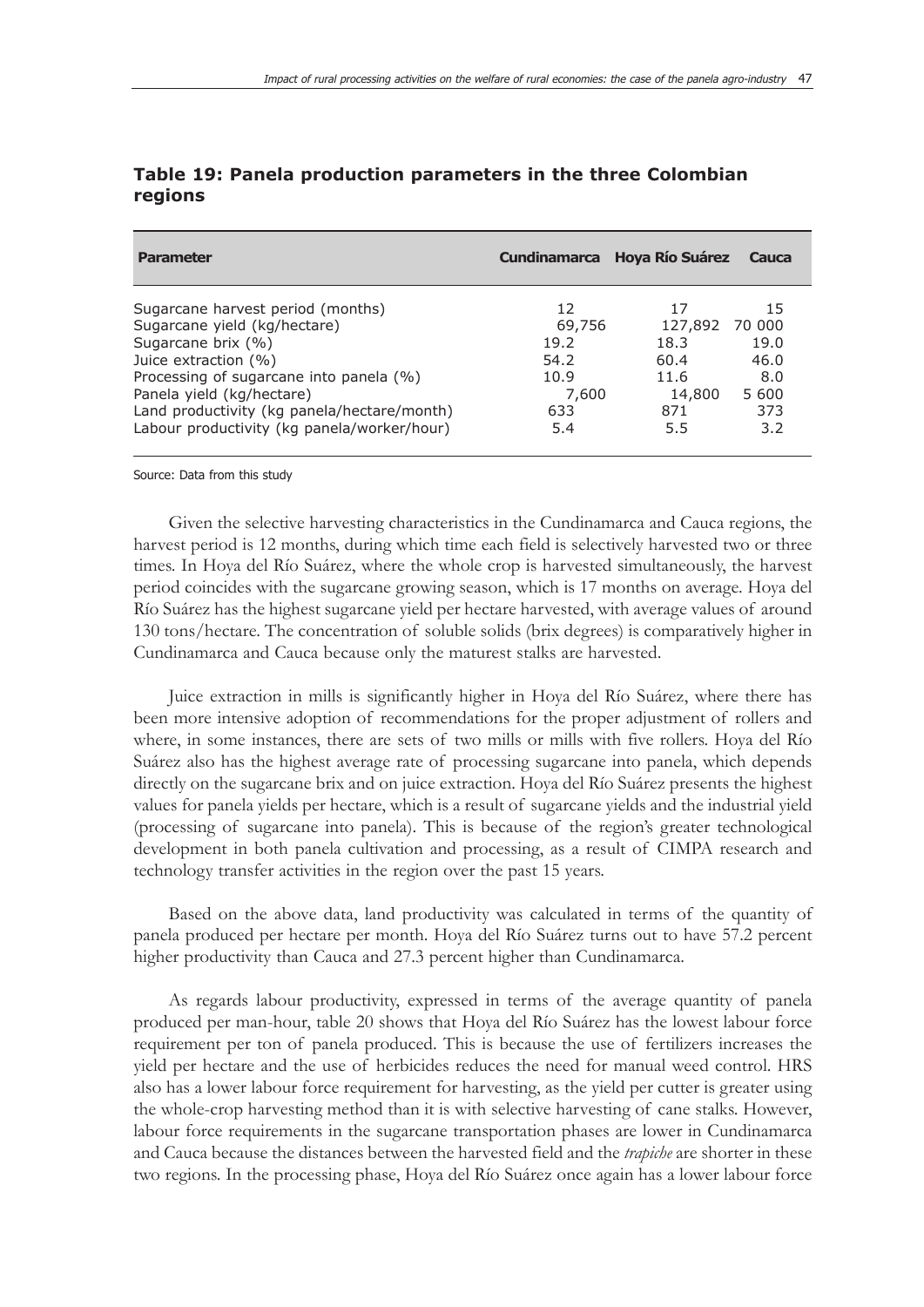requirement than Cundinamarca and Cauca, with the latter making the greatest use of processing labour. This shows that Hoya del Río Suárez makes more efficient use of milling workers (five to six workers in Cundinamarca and Cauca, compared with 11 to 14 in Hoya del Río Suárez).

With regard to annual labour force requirements, Cundinamarca and Cauca have a lower labour force requirement (8,215.1 and 7,530.3 person-hours/year respectively) than Hoya del Río Suárez (48,302.8 person-hours/year), demonstrating the importance of HRS in the requirement and use of the local and regional labour force.

| <b>Phase</b>                  | <b>Cundinamarca</b> | <b>Hoya Río Suárez</b> | Cauca |
|-------------------------------|---------------------|------------------------|-------|
| Sugarcane cultivation         | 35.4                | 58.1                   | 50.5  |
| Harvesting and transportation | 77.0                | 47.9                   | 64.0  |
| Processing                    | 67.6                | 76.6                   | 112.0 |
| Total                         | 180.0               | 182.6                  | 226.5 |

### **Table 20: Labour force requirements (person-hours/ton of panela)**

Source: Data from this study

To analyse the cost structure, the costs of producing one ton of panela were calculated for each production phase. Table 21 compares production costs in the three regions.

|  |  | Table 21: Panela production costs (US\$/ton of panela) |  |  |  |  |
|--|--|--------------------------------------------------------|--|--|--|--|
|--|--|--------------------------------------------------------|--|--|--|--|

| <b>Phase</b>                  | <b>Cundinamarca</b> | <b>Hoya Río Suárez</b> | Cauca |  |
|-------------------------------|---------------------|------------------------|-------|--|
| Sugarcane cultivation         | 42.0                | 41.5                   | 59.2  |  |
| Harvesting and transportation | 61.8                | 44.1                   | 42.6  |  |
| Processing                    | 99.5                | 101.1                  | 117.1 |  |
| Total                         | 203.3               | 186.7                  | 218.9 |  |

Source: Data from this study

The table shows Cundinamarca to be the region with the lowest production costs because, unlike HRS, the region benefits from a number of unpaid factors of production (particularly family labour). This makes panela production costs in Cundinamarca 8.2 percent lower than in HRS and 14.7 percent lower than in Cauca.

As regards profits per ton of panela, Cundinamarca with US\$ 74.3 and Cauca with US\$ 70.8 per ton of panela have higher net profits than HRS, owing mainly to the fact that panela from Cundinamarca and Cauca fetches a higher price in local and regional markets, in recognition of the special quality attributes of panela from these two regions.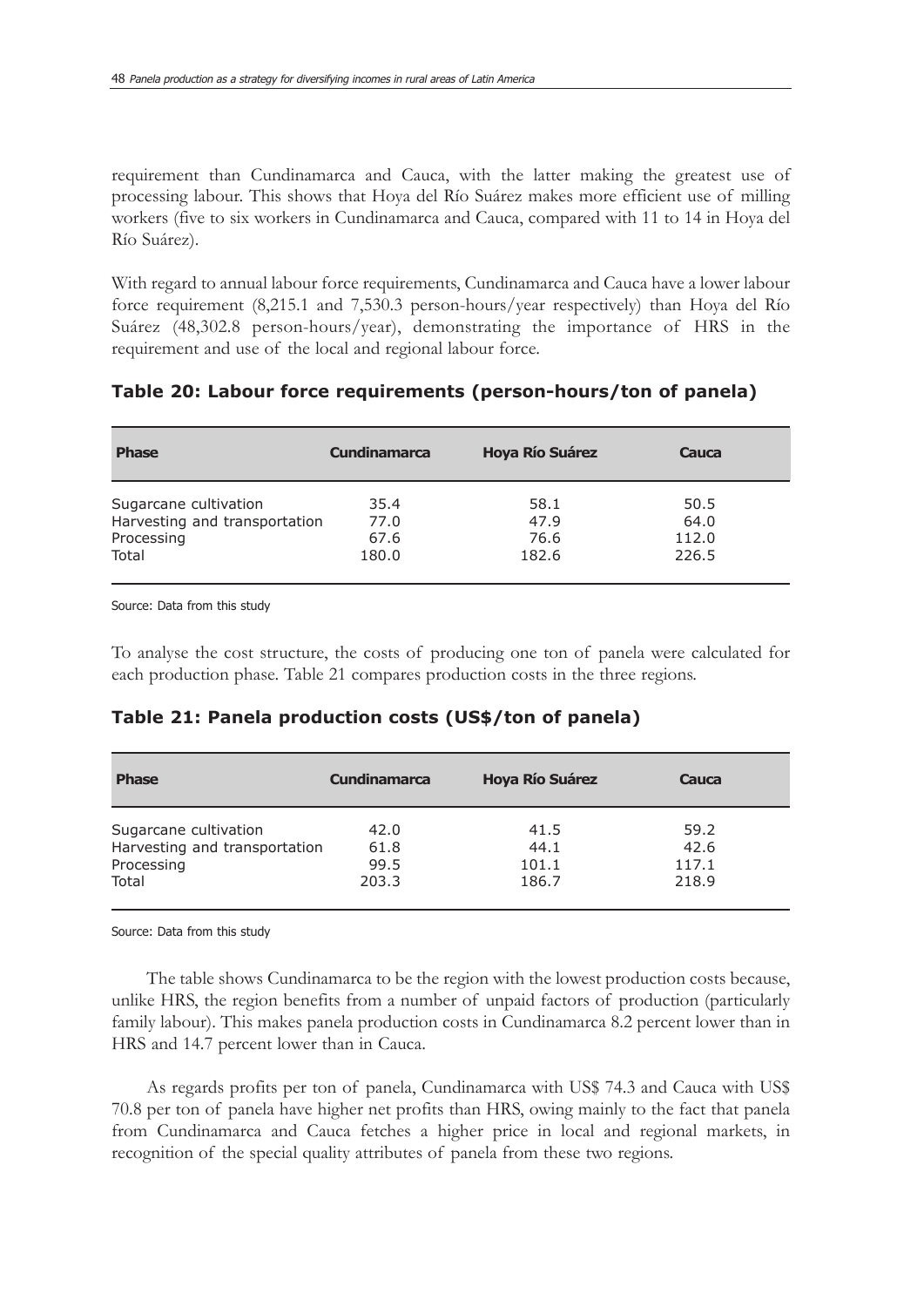As regards producers' annual profits, HRS is the region with the highest annual earnings (US\$ 13.884.4) and an annual production value of US\$ 68,454.2, followed by Cundinamarca, with annual earnings of US\$ 3,343.8 and an annual production value of US\$ 11,743.2 and lastly Cauca, with annual earnings of US\$ 2,354.5 and an annual production value of US\$ 9,634.2.

As regards workers' wages, Cundinamarca and HRS are the areas with the highest wages for farm labour, with US\$ 0.67 and US\$ 0.62 per man-hour respectively, whilst Cauca has the lowest wage, with US\$ 0.45 per man-hour. Cundinamarca and HRS also pay the highest wages for processing workers, with US\$ 0.67 per man-hour in HRS and US\$ 0.64 per man-hour in Cundinamarca, as compared with 0.52 US\$/man-hour in Cauca.

It can be concluded that panela production in Colombia, as in Guatemala and Brazil, is an important activity in the requirement and use of family and hired labour, as well as in the family, local and regional economic dynamic.

## **STRENGTHS AND WEAKNESSES OF THE PANELA AGRO-INDUSTRY IN HRS, CUNDINAMARCA AND CAUCA**

Meetings were held with producers and technicians in each region to identify the strengths, weaknesses, opportunities and threats to panela production. These are shown in tables 22, 23 and 24 respectively.

## **Table 22: Analysis of the strengths, opportunities, weaknesses and threats to the rural panela agro-industry in HRS**

| <b>Strengths</b>                                                                                                                                                                                                                                                                                                                                                                                                                                                                                                                                                                                                                                                                                             | <b>Weaknesses</b>                                                                                                                                                                                                                                                                                                                                                                                                                                                                                                                                                                                                                                                             |
|--------------------------------------------------------------------------------------------------------------------------------------------------------------------------------------------------------------------------------------------------------------------------------------------------------------------------------------------------------------------------------------------------------------------------------------------------------------------------------------------------------------------------------------------------------------------------------------------------------------------------------------------------------------------------------------------------------------|-------------------------------------------------------------------------------------------------------------------------------------------------------------------------------------------------------------------------------------------------------------------------------------------------------------------------------------------------------------------------------------------------------------------------------------------------------------------------------------------------------------------------------------------------------------------------------------------------------------------------------------------------------------------------------|
| The social and economic importance of RAI<br>for the region.<br>Panela production and consumption are part<br>of the region's cultural identity.<br>The wide range of adapted sugarcane varieties,<br>offering better yields, a shorter growing season<br>and better phytosanitary characteristics.<br>Multiple possibilities for the economic<br>exploitation of sugarcane.<br>Continual production of sugarcane<br>and panela throughout the year.<br>A rich technological baggage amassed<br>on the basis of traditional know-how<br>and institutional research (CIMPA-CORPOICA).<br>Existence of local services for building<br>furnaces, maintaining equipment and so on.<br>Large scale of production. | Lack of coordination between panela-<br>producing<br>local agrifood systems in regulating production<br>and marketing activities.<br>Production of panela of non-standard size.<br>The marked individualism of producers<br>and their wariness of forming associative<br>schemes.<br>Panela is sold without brand marks, labels<br>of origin or quality logos.<br>The use of bleaching and colouring agents<br>banned for panela production.<br>Environmental damage caused by energy-<br>inefficient furnaces and poor waste<br>management.<br>Lack of linkages and coordination<br>between institutional support activities.<br>Reduction in the size and weight of panela. |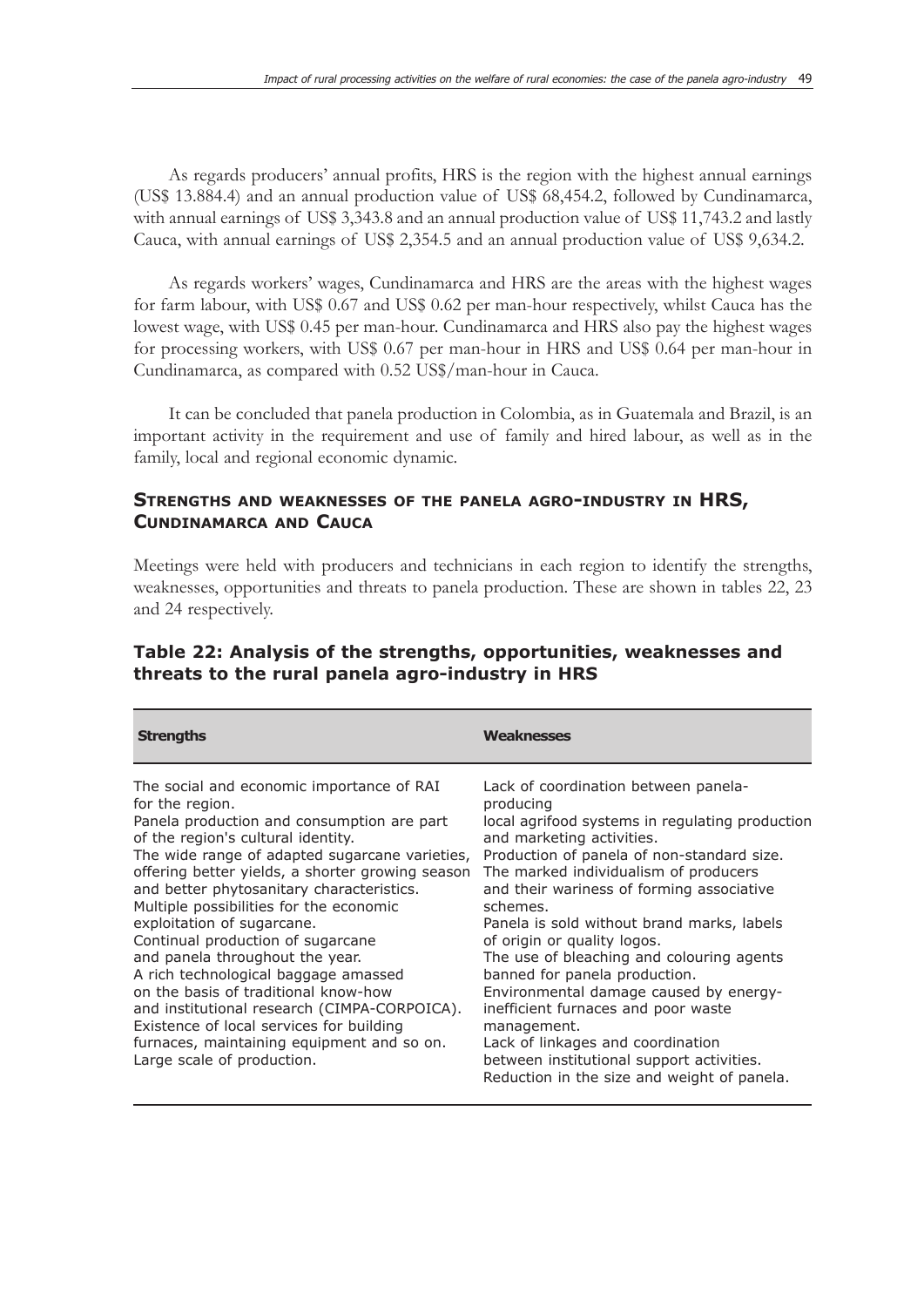| <b>Opportunities</b>                                                                                                                                                                                                                                                                                                                                                                                                                                                                                                                                                                                                                                                                                                                                                | Threats                                                                                                                                                                                                                                                                                                                                                                                                                                                                          |
|---------------------------------------------------------------------------------------------------------------------------------------------------------------------------------------------------------------------------------------------------------------------------------------------------------------------------------------------------------------------------------------------------------------------------------------------------------------------------------------------------------------------------------------------------------------------------------------------------------------------------------------------------------------------------------------------------------------------------------------------------------------------|----------------------------------------------------------------------------------------------------------------------------------------------------------------------------------------------------------------------------------------------------------------------------------------------------------------------------------------------------------------------------------------------------------------------------------------------------------------------------------|
| Strengthening panela producers' associations<br>at regional and national level.<br>Forming and consolidating regional business<br>partnerships.<br>Modernizing production by means of research,<br>technology transfer and credit programmes.<br>Diversifying sugarcane uses (animal feed,<br>alcohol, sucrochemicals).<br>Promoting the use of panela as an input<br>for industrial processes (foodstuffs,<br>pharmaceuticals, cosmetics, etc)<br>Expanding the domestic market with<br>programmes to promote panela consumption<br>and improve panela quality and presentation.<br>Opening up international markets by<br>promoting organic panela.<br>Developing certification systems (for quality,<br>organic labels, agri-environmental labels<br>and so on). | Large-scale panela production by the sugar<br>sector or powerful economic groups.<br>Entry onto the domestic market of cheaper<br>panela from neighbouring countries.<br>Widespread reduction in the consumption<br>of sweetening agents.<br>Competition from low-calorie artificial<br>sweeteners.<br>Emergence of pests and diseases such as<br>the leaf-cutting ant and the moth borer.<br>Constant price rises in inputs for sugarcane<br>cultivation and panela production. |

# **Table 23: Analysis of the strengths, opportunities, weaknesses and threats to the rural panela agro-industry in Cundinamarca**

| <b>Strengths</b>                                   | <b>Weaknesses</b>                          |
|----------------------------------------------------|--------------------------------------------|
| The social and economic importance                 | The marked individualism of producers      |
| of RAI for the region.                             | and their wariness of forming associative  |
| Production of a product with a good size           | schemes.                                   |
| and weight.                                        | Lack of coordination and consultation      |
| Panela production and consumption are part         | between panela producers.                  |
| of the region's cultural identity.                 | Panela is sold without brand marks, labels |
| The conservationist character of sugarcane         | of origin or quality logos.                |
| cultivation.                                       | The use of bleaching and colouring agents  |
| Multiple possibilities for the economic            | banned for the production of panela        |
| exploitation of sugarcane.                         | Environmental damage caused by energy-     |
| Continual production of sugarcane and              | inefficient furnaces and poor waste        |
| panela throughout the year.                        | management.                                |
| A rich technological baggage amassed               | Lack of linkages and coordination          |
| on the basis of traditional know-how and           | between institutional support activities.  |
| institutional research (CIMPA-CORPOICA).           | Poor product quality containing sludge,    |
| Existence of local services for building furnaces, | bagacillo and insects.                     |
| maintaining equipment and so on.                   | Poor investment capacity.                  |
| Existence of certified rural enterprises, like the | Small-scale production.                    |
| Hunzahua company, which export organic panela.     | Producers' association with no sense of    |
| 100% natural product.                              | comradeship or commitment.                 |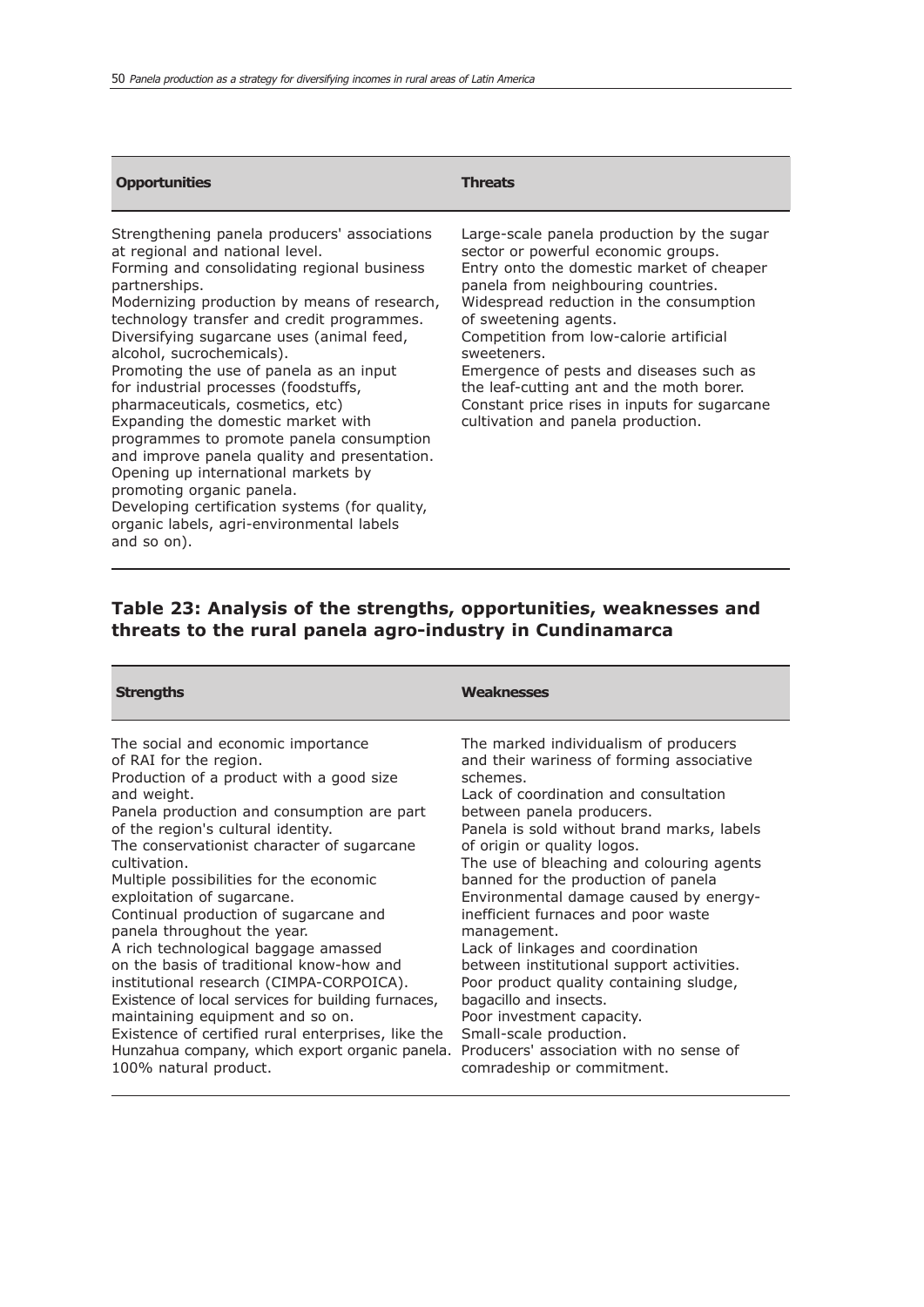| <b>Opportunities</b>                                                                                                                                                                                                                                                                                                                                                                                                                                                                                                                                                                                                                                                               | Threats                                                                                                                                                                                                                                                                                                                                                                 |
|------------------------------------------------------------------------------------------------------------------------------------------------------------------------------------------------------------------------------------------------------------------------------------------------------------------------------------------------------------------------------------------------------------------------------------------------------------------------------------------------------------------------------------------------------------------------------------------------------------------------------------------------------------------------------------|-------------------------------------------------------------------------------------------------------------------------------------------------------------------------------------------------------------------------------------------------------------------------------------------------------------------------------------------------------------------------|
| Forming and consolidating regional business<br>partnerships.<br>Modernizing production by means of research,<br>technology transfer and credit programmes.<br>Diversifying sugarcane uses (animal feed,<br>alcohol, sucrochemicals).<br>Promoting the use of panela as an input for<br>industrial processes (foodstuffs,<br>pharmaceuticals, cosmetics, etc.).<br>Expanding the domestic market with<br>programmes to promote panela consumption<br>and improve panela quality and presentation.<br>Opening up international markets by<br>promoting organic panela.<br>Developing certification systems (for quality,<br>organic labels, agri-environmental labels<br>and so on). | Large-scale panela production by the<br>sugar sector or powerful economic<br>groups.<br>Entry onto the domestic market of<br>cheaper panela from neighbouring<br>countries.<br>Widespread reduction in the consumption<br>of sweetening agents.<br>Fall in the price of sugar.<br>Constant price rises in inputs for<br>sugarcane cultivation and panela<br>production. |

## **Table 24: Analysis of the strengths, opportunities, weaknesses and threats to the rural panela agro-industry in Cauca**

.

| <b>Strengths</b>                                                                                                                                                                                                                                                                                                                                                                                                                                                                                                                                                                                                                                                                | <b>Weaknesses</b>                                                                                                                                                                                                                                                                                                                                                                                                                                                                                                                                                   |
|---------------------------------------------------------------------------------------------------------------------------------------------------------------------------------------------------------------------------------------------------------------------------------------------------------------------------------------------------------------------------------------------------------------------------------------------------------------------------------------------------------------------------------------------------------------------------------------------------------------------------------------------------------------------------------|---------------------------------------------------------------------------------------------------------------------------------------------------------------------------------------------------------------------------------------------------------------------------------------------------------------------------------------------------------------------------------------------------------------------------------------------------------------------------------------------------------------------------------------------------------------------|
| The social and economic importance of<br>RAI for the region.<br>Production of a natural product with a good<br>size and weight.<br>Panela production and consumption are part<br>of the region's cultural identity.<br>The conservationist character of sugarcane<br>cultivation.<br>Multiple possibilities for the economic<br>exploitation of sugarcane.<br>Continual production of sugarcane and panela<br>throughout the year.<br>Existence of jointly validated local technologies<br>and research into panela markets.<br>Existence of local services for building<br>furnaces, maintaining equipment and so on.<br>Coordination and good relations between<br>producers. | The marked individualism of producers<br>and their wariness of forming associative<br>schemes.<br>Panela is sold without brand marks, labels<br>of origin or quality logos.<br>Environmental damage caused by energy-<br>inefficient furnaces and poor waste<br>management.<br>Poor product quality containing sludge,<br>bagacillo and insects.<br>Poor investment capacity.<br>Small-scale production.<br>Lack of linkages and coordination between<br>institutional support activities.<br>Producers' association with no sense of<br>comradeship or commitment. |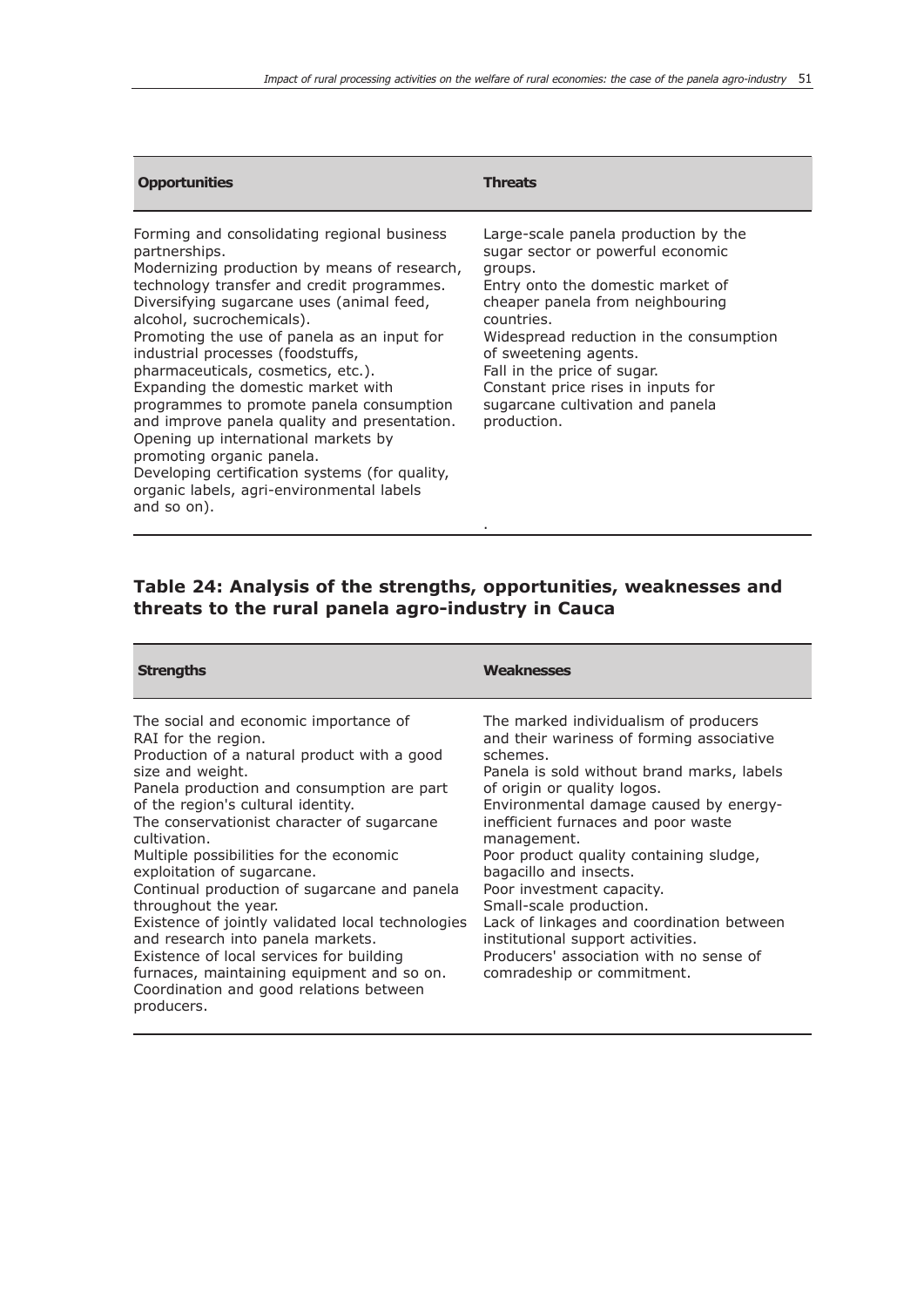| <b>Oportunidades</b>                                                                                                                                                                                                                                                                                                                                                                                                                                                                                                                                                                                                                                                                                                                                                                                                                                                                             | <b>Amenazas</b>                                                                                                                                                                                                                                                                                                                                                                                                                                     |
|--------------------------------------------------------------------------------------------------------------------------------------------------------------------------------------------------------------------------------------------------------------------------------------------------------------------------------------------------------------------------------------------------------------------------------------------------------------------------------------------------------------------------------------------------------------------------------------------------------------------------------------------------------------------------------------------------------------------------------------------------------------------------------------------------------------------------------------------------------------------------------------------------|-----------------------------------------------------------------------------------------------------------------------------------------------------------------------------------------------------------------------------------------------------------------------------------------------------------------------------------------------------------------------------------------------------------------------------------------------------|
| Existing markets in Valle del Cauca with<br>better prices, in addition to other potential<br>markets.<br>Large local markets with stable prices.<br>Participating in fairs and shows to present<br>panela.<br>Forming and consolidating regional business<br>partnerships.<br>Modernizing production by means of research,<br>technology transfer and credit programmes.<br>Diversifying sugarcane uses (animal feed,<br>alcohol, sucrochemicals).<br>Promoting the use of panela as an input for<br>industrial processes (foodstuffs, pharmaceuticals,<br>cosmetics, etc.).<br>Expanding the domestic market with<br>programmes to promote panela consumption<br>and improve panela quality and presentation.<br>Opening up international markets by promoting<br>organic panela.<br>Developing certification systems (for quality,<br>organic labels, agri-environmental labels and<br>so on). | Construction and entry into operation of<br>the Padilla industrial sugar mill.<br>Large-scale panela production by the sugar<br>sector or powerful economic groups.<br>Entry onto the domestic market of cheaper<br>panela from neighbouring countries.<br>Widespread reduction in the consumption<br>of sweetening agents.<br>Fall in the price of sugar.<br>Constant price rises in inputs for<br>sugarcane cultivation and panela<br>production. |

#### **IMPORTANCE AND IMPACT OF PANELA PRODUCTION ON THE CONTINUANCE AND SUSTAINABILITY OF FAMILY PRODUCTION UNITS**

The sustainability of panela production units in the three regions under study depends not only related on its contribution to the creation not only of income and of family and paid jobs, but also of social solidarity and exchange networks, which are a real cushioning and support factor in times of crisis. In Cauca, practices such as "mingas" (traditional gatherings of an entire community to work on a task) and "convites" (gatherings for reciprocal farm labour) help to reduce labour costs, allowing production units to compete and remain in the market even during periods of low prices.

Another important factor is producer strategies for adapting to the conditions and resources in their environment. The reasons why producers opt for sugarcane as their main crop and diversified production systems are other factors that help to explain their success and continuance in the market. The two main activities of production units are sugarcane/livestock or sugarcane/coffee. For 46 percent of producers, sugarcane with livestock is the main farm activity, 20 percent farm sugarcane with coffee, 10 percent farm sugarcane alone and the remaining 24 percent farm sugarcane with citrus fruits or maize or forest.

For 53.3 percent of producers, panela production is a family tradition which, together with the region's agro-ecological conditions and labour specialization, create a climate conductive to panela production. For 43.3 percent of producers, panela production is a profitable and job-creating activity, which is important as a means of maintaining public order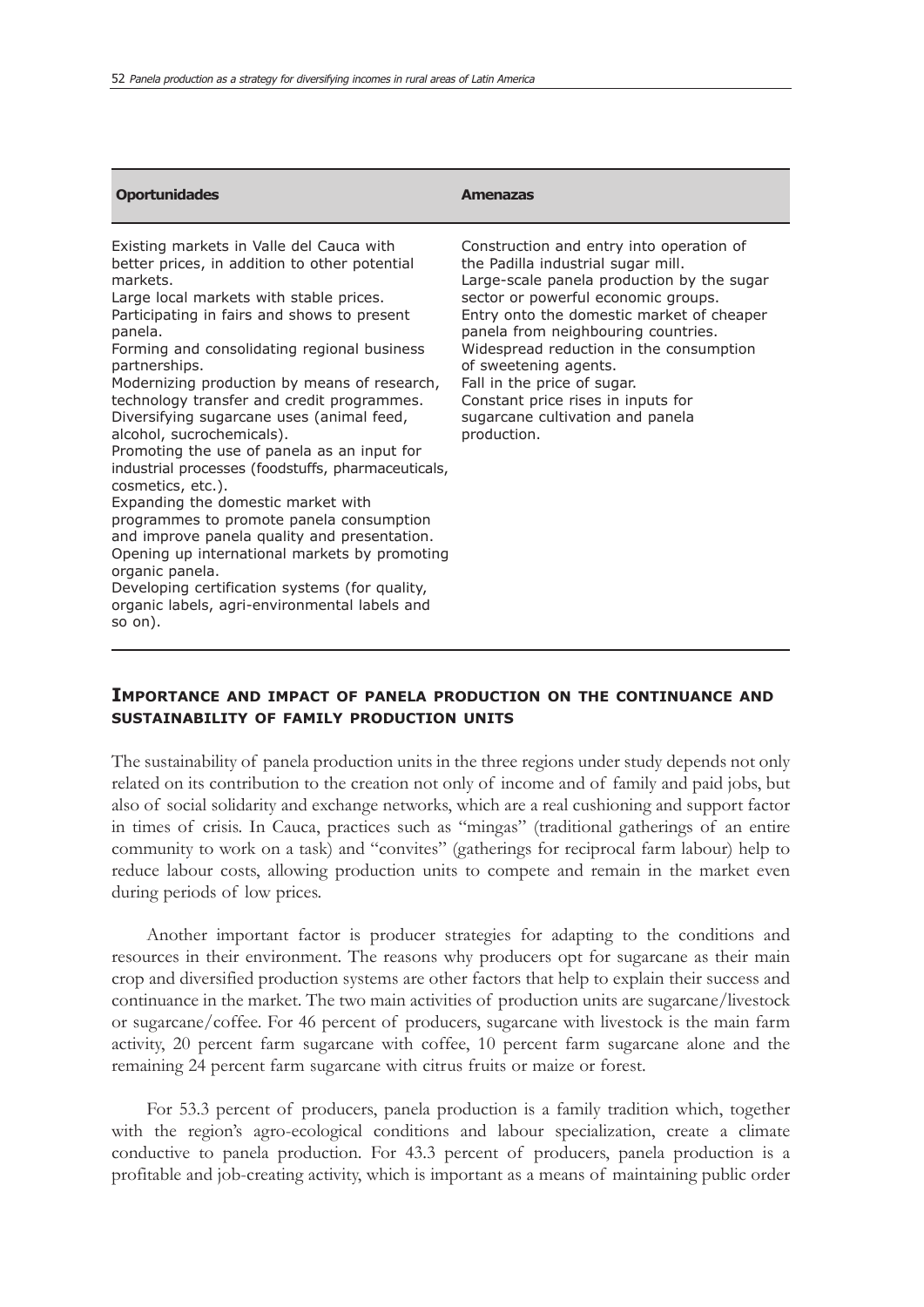in the region. As a result of the coffee crisis, 3.3 percent of producers switched to producing panela because it was their second most important activity after coffee and offered better prices and market opportunities.

As regards producers' reasons for engaging in another production activity, 74 percent of the 27 producers who carry out more than one production activity do so because they do not wish to rely totally on growing sugarcane, as one producer from HRS explains: *"You can't have only one thing. It's better to diversify and sugarcane gives a lot of added value to livestock, so the two become complementary: sugarcane provides feed for livestock and livestock provides fertilizer for sugarcane"*. Of the remaining producers, 15 percent carry out another production activity to complement sugarcane cultivation because the price is more stable and the remaining 11.1 percent do so because it allows them to combine sugarcane with other crops, especially subsistence crops.

As regards the investment of earnings, in periods of low prices, profits are spent mainly on sustaining the family and the farm, as mentioned earlier. Thus, 46.7 percent of producers spend their profits in sustaining crops, on the *trapiche*, the farm, the family, children's education and family savings; 16.7 percent spend their profits on sustaining the family, the farm and buying livestock and the remaining 36.5 percent spend their profits mainly on sustenance, as well as on home improvements, increasing the sugarcane-growing area, buying equipment, reimbursing loans and purchasing vehicles.

During the boom period of high prices, profits are spent mainly on production assets for capitalization purposes, such as: replanting and/or increasing the sugarcane-growing area, improving the *trapiche*, purchasing equipment and machinery, buying livestock and on commercial activities such as supermarkets, restaurants and so on. During the sharpest price peaks, producers invest in commercial activities that enable them to consolidate a highly flexible method of production organization, which allows them to change their production lines as a livelihood and sustainability strategy during times of crisis in sugarcane growing.

Women play a major role in allocating profits, especially capital assets. Even though the head of household is in principle responsible for distributing profits, from the sidelines women have a decisive influence on the investment of profits, as one producer describes: *"... you know that very often the man says that he's the boss, while dipping his hand in his pocket, because it's the woman who says what to do. Women are the ones who tell you that you have to buy such and such, or that such and such is running out…You might consult her to see whether she thinks it would be a good idea to invest money in livestock or not…."*

Concerning the strategies and capacity of rural panela-producing families to cope with adverse production and market situations, an important consideration is the solidarity and reciprocal exchange network on which farming families rely when faced with economic problems, as these non-monetary elements can be crucial in the continuance and sustainability of the poorest households.

In the case of panela, relationships of kinship, neighbourliness and non-monetary exchange are fundamental to the movement of labour, land and capital and are a key element in family livelihoods and in local and regional economic and social stability. A clear example of this type of relationship is sharecropping in the region of Hoya del Río Suárez, where labour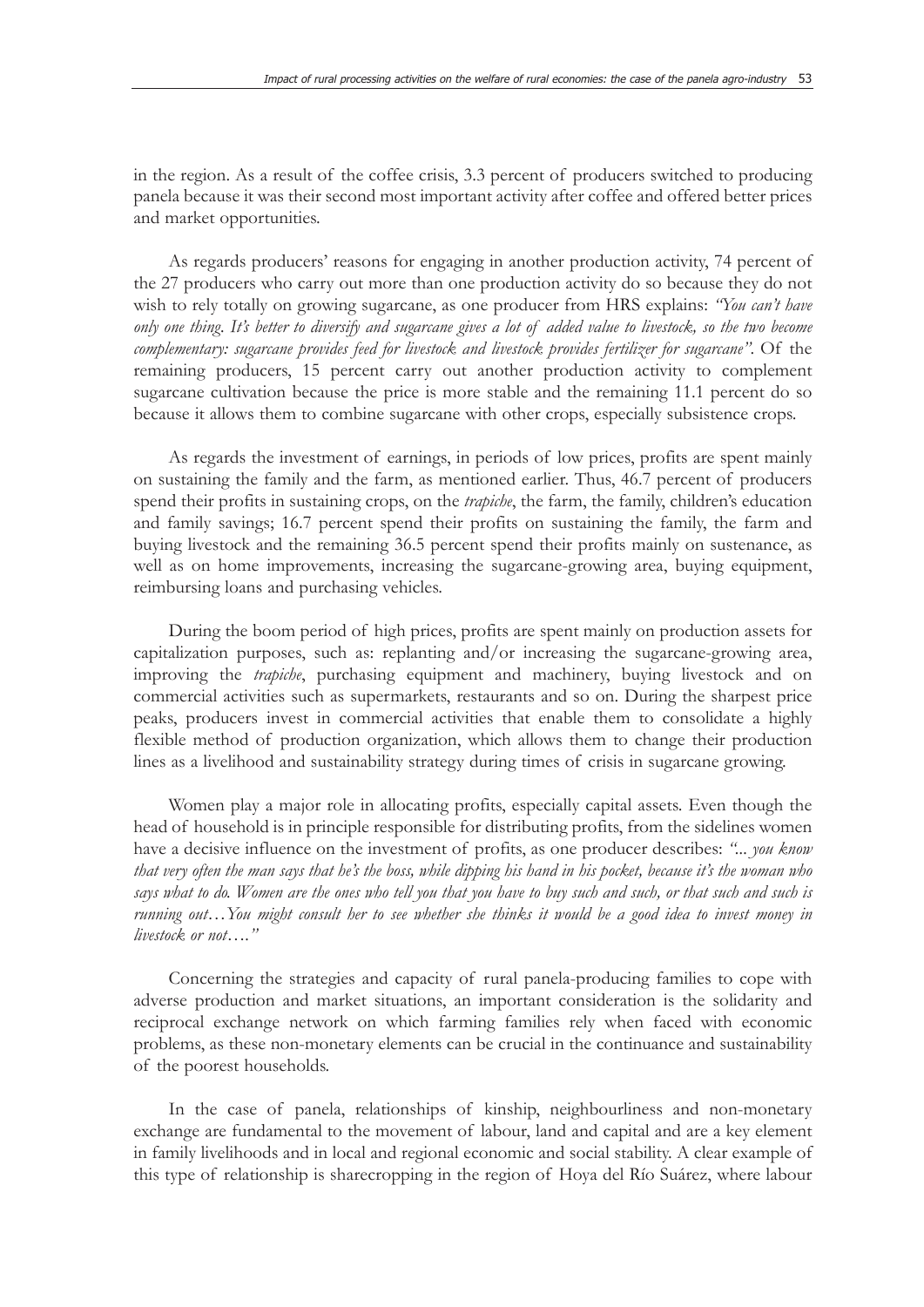is scarce. Landowners use sharecropping agreements to secure the labour of sharecroppers and their families and, in turn, the latter gain access to land and capital.

In the case of Cundinamarca and Cauca, practices like joint milling, paying for the hire of a *trapiche* with panela, assistance and solidarity in loaning equipment or tools when a neighbour suffers damage to *trapiche* equipment, or credits and loans from suppliers to producers with cash-flow problems, sometimes because milled panela has not been paid for in full, show the importance of networks and relationships like these in the rural panela production economy.

Another strategy associated with such solidarity and exchange networks among panela production units is to form associations of rural producers and associations of rural producers and agricultural investors to minimize risk by exchanging land, capital and labour. Good examples include: the Panela Producers' Association of Santander de Quilichao in Cauca; MERPANELA panela marketing company and the associative worker enterprise, Empresa de Trabajo Asociativo San Isidro, in Cundinamarca; and the Associative Business Management Models (MEGA) of producers in Hoya del Río Suárez. Most of these have been consolidated to increase producers' bargaining power with intermediaries and to develop systematic programmes for training human resources and improving technology, with the aim of introducing more sustainable and competitive technologies.

The distinctive nature of the areas where panela is produced is another important factor in the continuance and sustainability of panela production units. The existence of specific assets such as: know-how; the region's panela production tradition; social relations; the institutional network and collective action represent a series of advantages which, in times of crisis, allow producers to develop effective livelihood options and strategies. For instance, in Cauca, the know-how and panela production tradition of a municipality like Santander de Quilichao makes it possible to get specialized labour easily which, in turn, has led to the production of good quality panela, positioning it in local and nearby regional markets and differentiating it from adulterated panela made by panela counterfeiters (*derretideros*).

Another consideration is producer business strategies in the production and marketing sphere, that is to say, what producers do when faced with a production drop or a delay in payment for panela. For instance, when they lose a batch of panela<sup>27</sup>, 60 percent of producers melt it back down again and add it little by little to other batches; 26.7 percent prefer to use it as animal feed; 6.7 percent produce the panela anyway and sell it at the highest price they can get; and the remaining 6.7 percent throw the batch of panela out. In general producers seek to minimize the impact of such setbacks on their revenues.

Faced with damage that could delay milling work for more than two days, 40 percent of producers replied that they would stop milling while the damage was repaired, 23.3 percent would stop milling and would continue milling in a neighbour's *trapiche*, 16.7 percent would ask a neighbour to lend them the damaged part and would try to repair the damage, 16.7 percent would stop milling and leave it until the following week and the remaining 3.3 percent would

<sup>27</sup> Panela is produced in batches (puntos) or stocks, which are called cochadas or rayas depending on the region.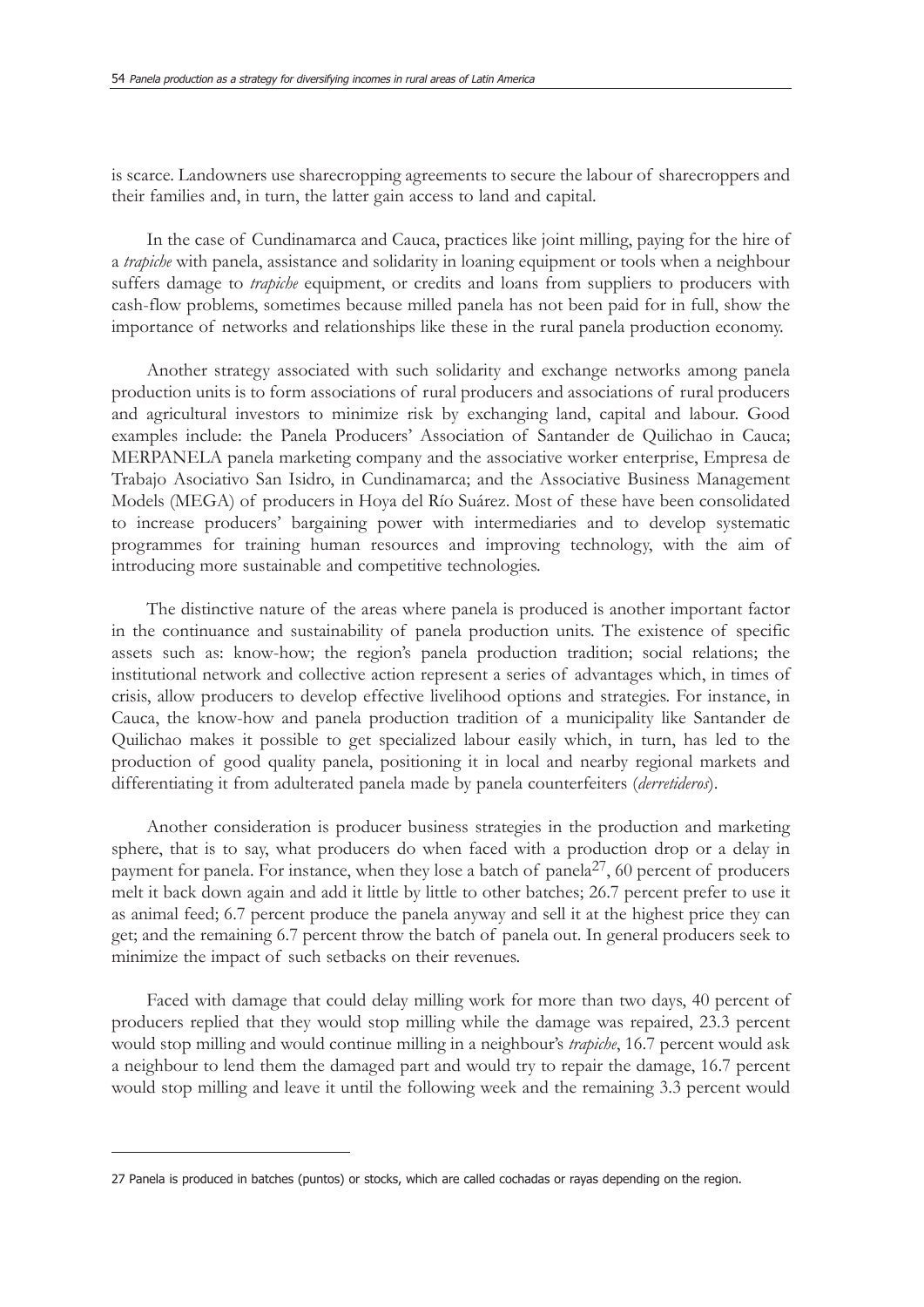stop milling and would leave the sugarcane as syrup, because a delay for repairing the damage would reduce panela quality.

Producers tend to maintain their equipment and facilities frequently to avoid situations like this and many, mainly in HRS, offer their workers incentives by giving them extra panela for leaving the workplace, equipment and tools clean.

In cases where there is a delay in full payment for production, 70 percent of producers resort to asking for a cash loan, usually from a relative or friend, or credit from suppliers and wait until the intermediary finishes paying for the panela. Another 16.7 percent of producers choose to stop selling to that particular trader, with some saying that they usually have one buyer to whom they almost always sell; and the remaining 13.3 percent say they would never have this problem because they do not usually sell to a single buyer. As one producer from HRS states: *"My marketing system is to work with three customers to whom I have been selling for eight years..."* According to another producer: *"Selling to only one buyer would allow them to mess you around and you shouldn't let that happen. What's more, you mustn't rely on a single market. It's better to have several alternatives"*.

It is important to clarify that buyers do not generally pay cash for the full production amount; they make a down payment to allow the producer to pay the workers and to purchase the necessary inputs for the next milling session. The balance is usually paid fifteen days after the panela is sold. This causes great anxiety to producers on account of the risk they are running: as panela is bought and sold in the informal market, there is no legal instrument or mechanism that binds the intermediary to pay the producer and, in many cases, intermediaries do not pay and the producer suffers the loss.

In situations where the price of panela fails to offset production costs for a period of two months or more, producers resort to a number of different strategies. Many producers (56.7 percent) would choose to stop producing panela until the price rises again and would use their savings and income from other activities to sustain them during the crisis period; 13.3 percent would continue to mill but would reduce production costs to a minimum; 13.3 percent would seek alternative markets where panela fetches higher prices; 10 percent would seek alternative uses for their sugarcane, such as animal feed; and the remaining 6.6 percent would ask for a loan and would minimize production costs.

Factors like unstable prices, coupled with a lack of political power and empowerment, have contributed to giving panela producers and their families the collective and individual impression of being outcasts and misfortunates, which is manifested as an individual attitude of compassion and a family attitude of scepticism.

This is shown by the accounts of a number of producers: *"... we panela-producers are very much on our own. Here there's nobody to help us. We're getting poorer all the time and there's no government aid for us panela-producers. These panela prices are awful and the Government doesn't do a thing about it..."; "…you try to carve out a better future for your children that has nothing to do with farming"*; *"...you want your children to have a good life and to be professionals and farming is not a good option for that"*; *"if you have children and you want them to live well and to find a good job, you have to get them to study to achieve something better, something that brings in a higher return than panela..."*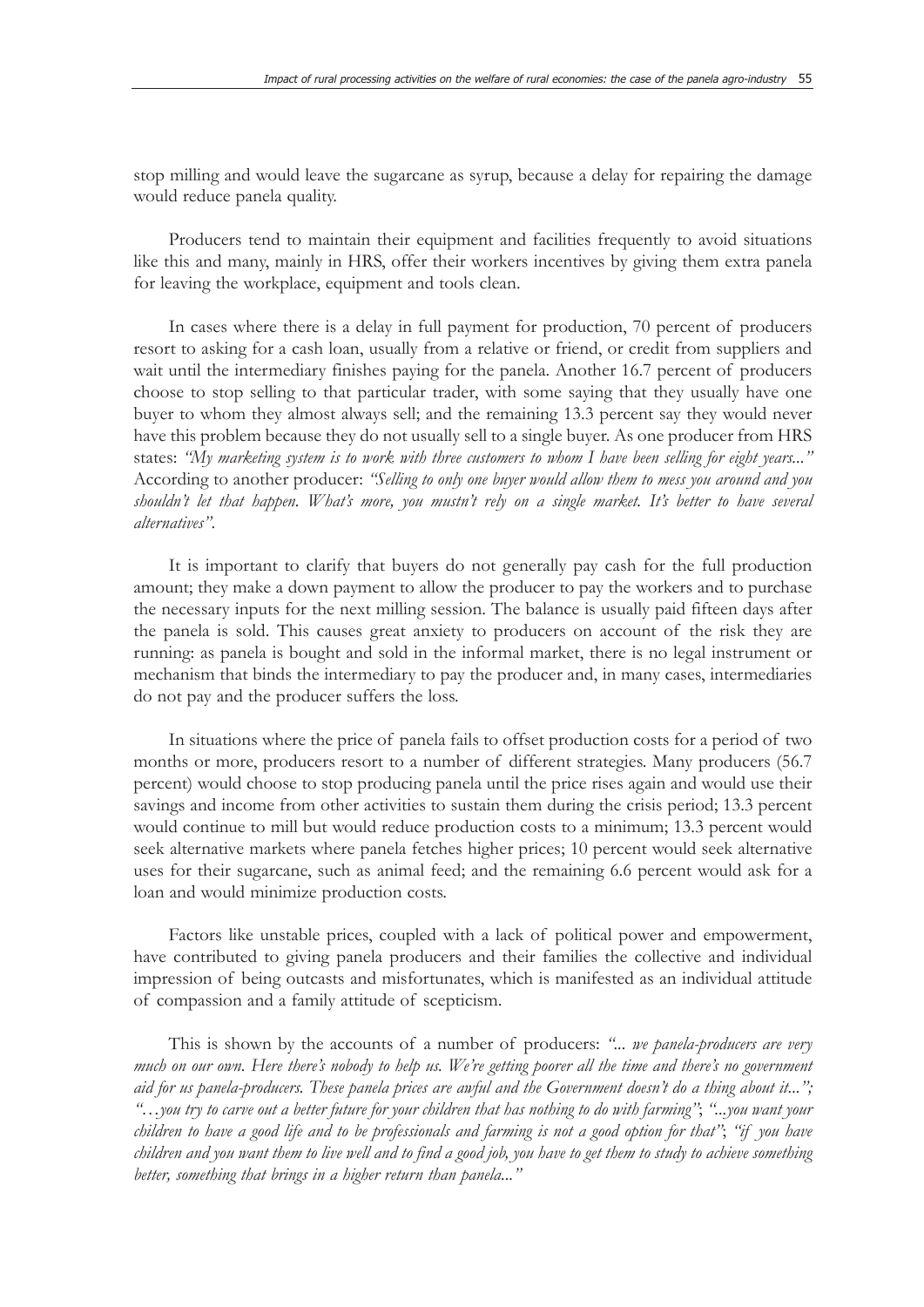Lastly, some of the factors that cause producers the greatest uncertainty and make them reluctant to incorporate technology include: a lack of soft loans or loans for buying inputs, especially for small producers; fluctuating panela prices and a lack of panela cooperatives or marketing firms that offer producers better guarantees and would regulate the price of panela at local and regional levels.

Our general conclusion is that the adaptability and stability of panela production is due in great measure to way in which the production system is organized and to solidarity networks which give panela producers certain advantages, such as:

- Access to land, labour and capital resources.
- A combination of marketing activities, using a production system that is highly adaptable to market changes.
- The significant contribution of self-consumption to household incomes and flexibility to increase the share of self-consumption in times of crisis.
- Associations among rural producers and between rural producers and agricultural investors for exchanging land, capital and labour and for minimizing risk.

#### **CONCLUSIONS OF THE CHAPTER**

As mentioned earlier, panela production units form a vertically integrated system in which producers are involved in all phases of panela cultivation, production and sale. This has enabled producers to take a wider view of the market and of the commercially most profitable activities, as shown by the organization of their production system. The system is based on a combined set of marketing activities, which makes their production lines highly adaptable to market changes, a feature that has provided panela producers with greater adaptability and stability at times of crisis than other rural producers like coffee-growers. Indeed, this raises the important question of whether a vertically integrated panela agro-industry would not actually be more effective in developing livelihood strategies than horizontal or primary-production type processing activities.

The contribution of panela production to the dynamic of the economy and of family, local and regional employment, coupled with the net annual profits for producers, are crucial in explaining the continuance and importance of this subproduction sector for the sustainability of family units and for the local and regional economy in the panela-producing regions of Guatemala, Brazil and Colombia. Regions like Santa Rosa in Guatemala, Valle do Pianco in Brazil and Hoya del Río Suárez in Colombia are a clear example of this.

Santa Rosa in Guatemala has an average annual labour force requirement of 18,168 personhours, an annual production total of 64.8 tons of panela and a net annual income of US\$ 8,497.6. Valle do Pianco in Brazil has an annual labour force requirement of 1,941.4 personhours, an annual production total of 12.6 tons of panela and net annual earnings for producers of US\$ 1,734.4. And lastly, Hoya del Río Suárez in Colombia has an average annual labour force requirement of 48,302.8 person-hours, an annual production total of 268.3 tons of panela and a net annual income of US\$ 13,884.4. All these figures show the importance and contribution of panela production to the dynamic of the family, local and regional economy.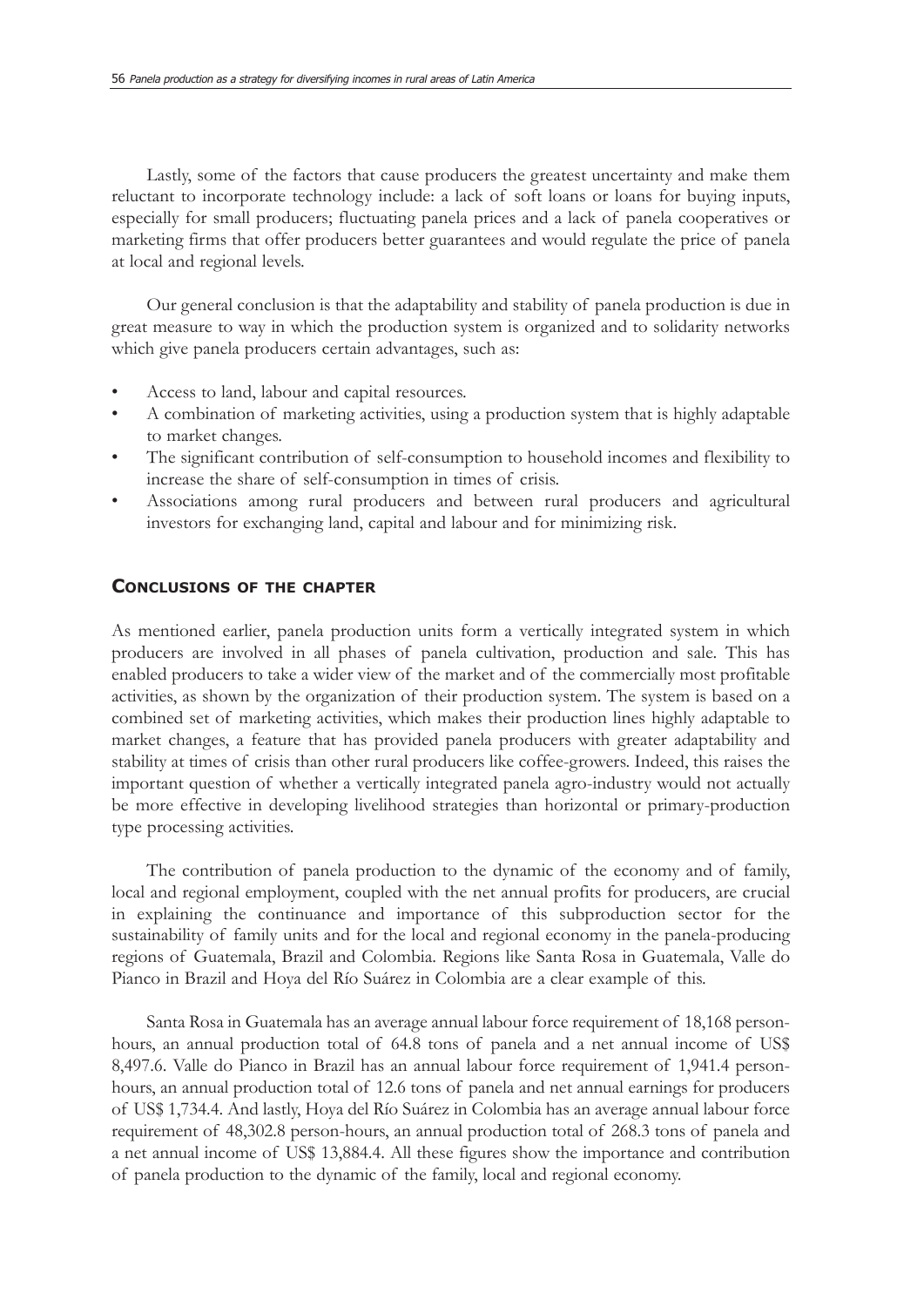The panela agro-industry serves multiple functions at local, regional and national level: as a creator of jobs, income, added value, food security, social stability, environmental services and local and regional identity, amongst other things. All this shows that its contribution and role are not confined to the economic sphere alone but encompass the social, cultural and environmental spheres as well, confirming the multifunctional nature of panela production in the three countries under study.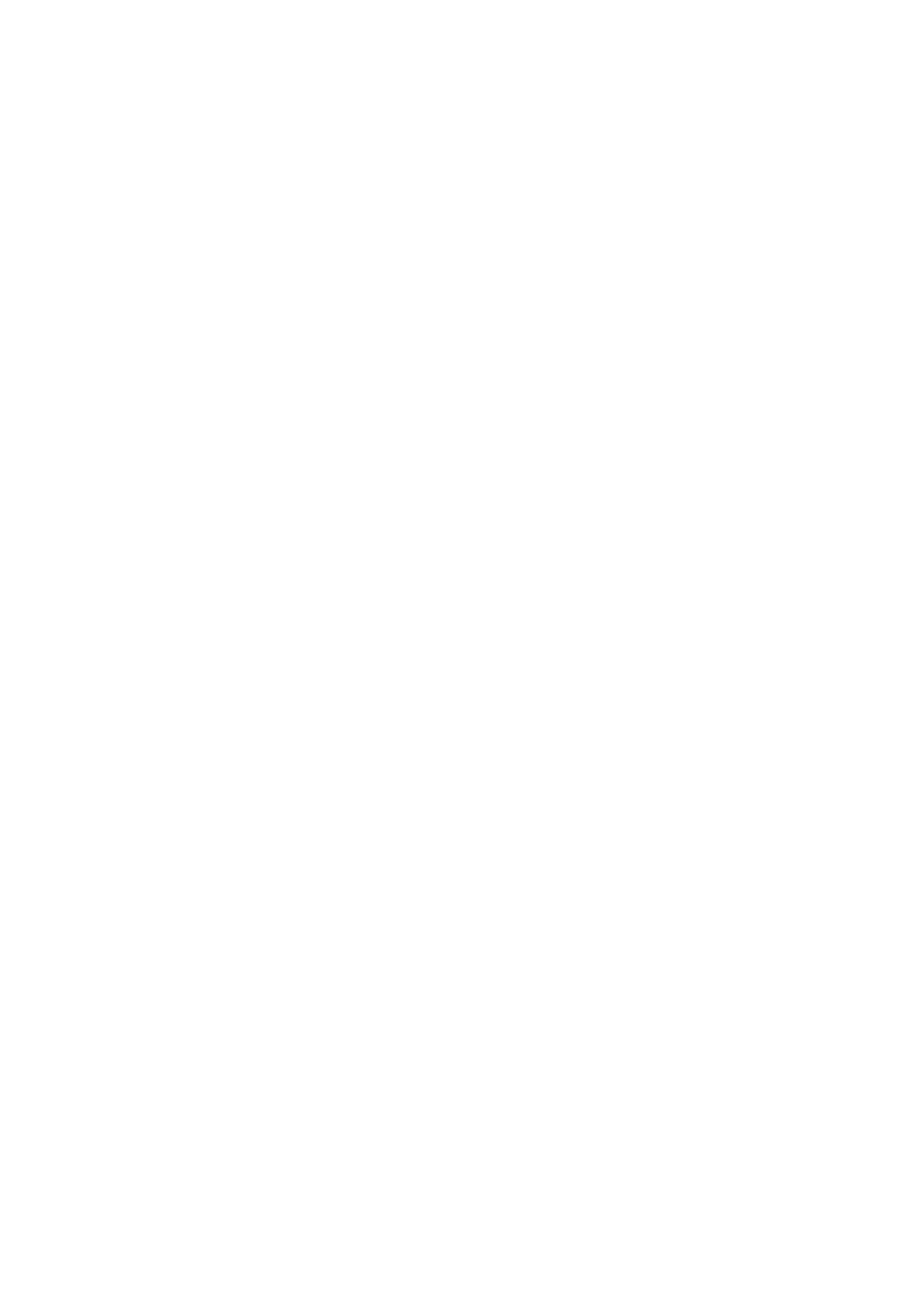# **4. Identifying the problems and designing strategies and lines of action to strengthen and modernize Colombia's panela agro-industry**

Three regional workshops were held with producers and technicians in the regions of Hoya del Río Suárez, western Cundinamarca and northern Cauca in order to identify the problems with panela production in the region and to establish priority lines of action for resolving these problems.

Between 10 and 15 people were invited to each meeting, using a participative methodology for identifying and prioritizing problems proposed by COLCIENCIAS.<sup>28</sup>

Using this methodology, the first step was to hold a brainstorming session on the main problems facing the panela agro-industry at regional level. Next, the problems were grouped into categories: technical, market-related, organizational and social problems. Based on comparing each of the problems with the other problems in a Vester matrix, an order or hierarchy of priorities was established, distinguishing active problems (which cause other problems) from passive problems (which are generally caused by other problems).

This led to identifying the priority problems in each region that must be tackled first in order to help resolve the other problems. The results of these workshops formed the basis of a proposed Action Plan to help strengthen and modernize Colombia's panela agro-industry.

This section describes the main results of the regional workshops on identifying and prioritizing problems, based on which strategic guidelines are proposed for designing an Action Plan.

## **PROBLEMS IN HOYA DEL RÍO SUÁREZ**

Two workshops were held on the Hoya del Río Suárez region: one in the city of Bucaramanga and the other in the Panela Research Centre of the Colombian Corporation for Agricultural Research (CIMPA) in Barbosa, Santander. The workshops were attended by panela producers from Boyacá and Santander, represented by ASOBOYSAN and FEDEPANELA, the Agriculture Secretariat of Santander, CORPOBOYACÁ and CORPOICA-CIMPA.

<sup>28</sup> Duarte, Oscar, 2003.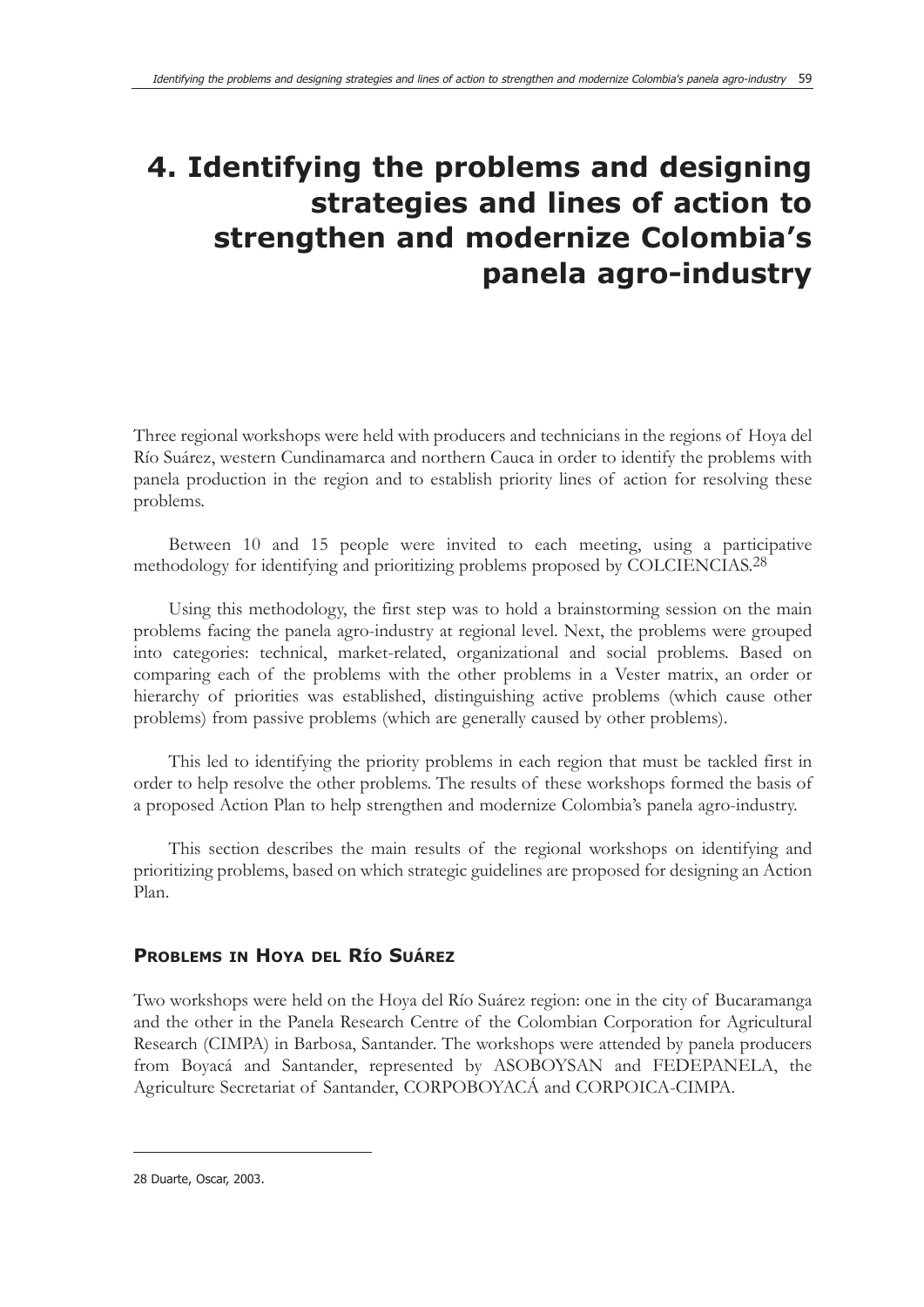The key problems in the Hoya del Río Suárez region include: the poor competitiveness of small *trapiches*; poor quality panela; environmental damage from the consumption of wood and rubber in panela furnaces and restrictions on expanding the panela market.

The following problems were prioritized:

## **Technical problems**

Consumption of wood and rubber owing to low furnace efficiency Producers lack knowledge about technology Lack of knowledge about managing varieties Lack of knowledge about managing organic fertilizer Lack of awareness of new furnace models High transportation costs for sugarcane Inefficient management of sugarcane at the *trapiche* Poor hygiene in *trapiches* Poor panela quality (impurities, additives) Diminishing weight of panela Poor diversity in sugarcane species grown; food dependency Little technological development in organic production Poor juice extraction

## **Market-related problems**

- Demands on producers from supermarkets The market revolves around intermediaries Restricted and static marketing of panela Marketing unsuitable for new presentations
- Price instability
- Inadequate industrialization for new panela uses and presentations
- Small *trapiches* are uncompetitive in getting workers

## **Organizational problems**

- Poor trade organization and business development
- Unreliable statistics on the panela sector
- Producers are limited in carrying out research
- Lack of production programmes for granulated panela
- No associative culture exists
- Poor institutional management
- Poor linkage of the panela chain with other production chains

## **PROBLEMS IN CUNDINAMARCA**

For the region of western Cundinamarca, a workshop was held in the CORPOICA Animal Health Research Centre (CEISA) in Bogotá. Twelve people attended, including producers and technicians from FEDEPANELA, SENA, MERPANELA, the Agriculture Secretariat of Cundinamarca, ICA and CORPOICA.

A brainstorming session on the panela agroprocessing chain in Cundinamarca identified the main problems affecting panela production. The two key problems identified were low productivity and poor panela quality, which have led to a gradual decline in the market, in turn reducing incomes and ultimately worsening welfare conditions in the panela-producing regions of Cundinamarca department.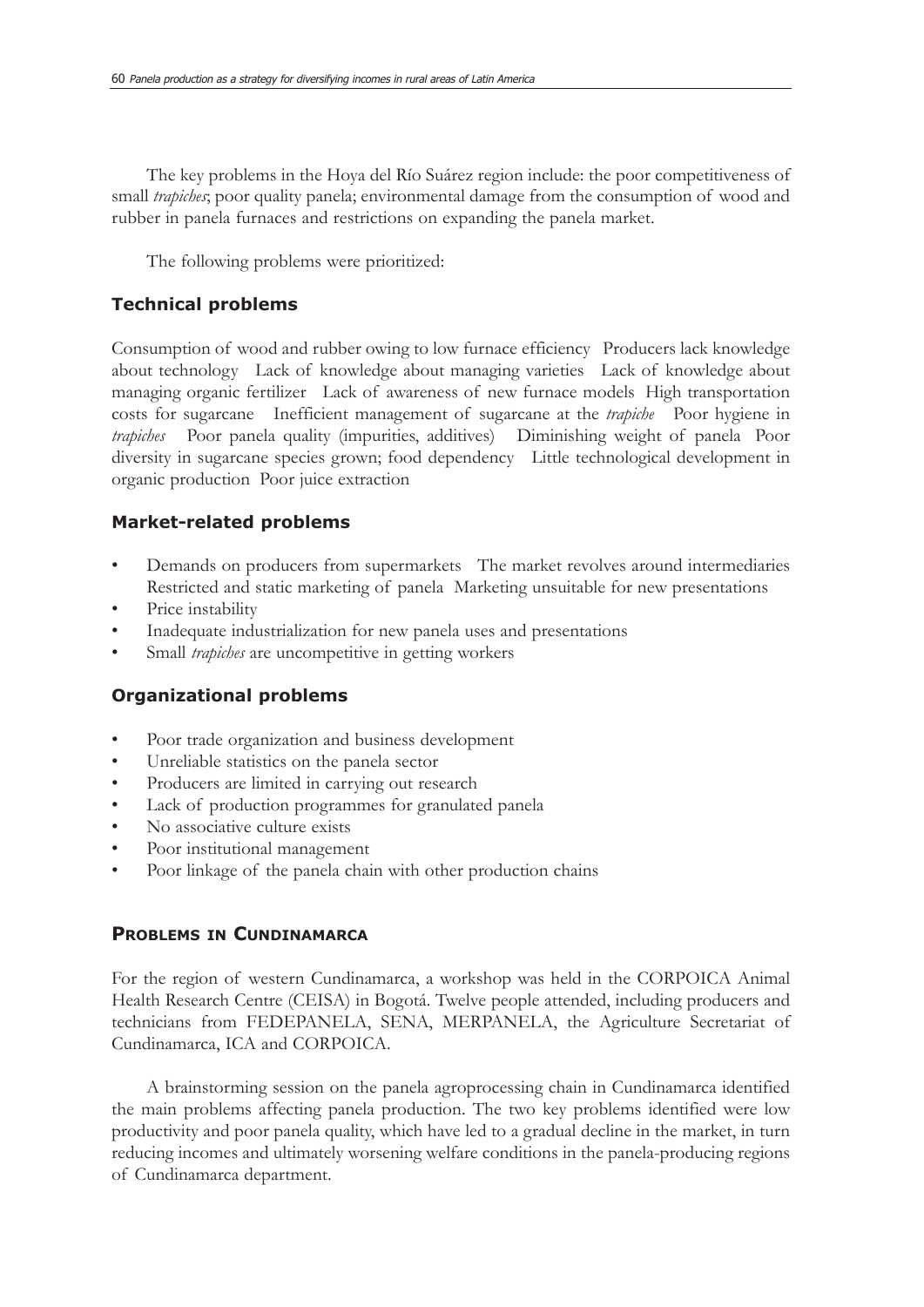## **Technical problems**

- Producers and operatives have low-level technology training
- Poor infrastructure and hygiene in *trapiches*
- Inefficient furnaces are causing environmental damage (deforestation and atmospheric pollution)
- Lack of awareness of the most appropriate sugarcane varieties and their proper agronomic management
- Imbalance between the area under cultivation, engine power, mill capacity and furnace capacity
- Producers lack information about available technologies and market options
- Lack of knowledge of the most appropriate harvesting system
- Wastage of by-products and other species in the production system
- Low juice extraction at the mill
- Use of harmful additives as a result of poor processing management
- Impact of pests and diseases on sugarcane (chiefly the moth borer and sugarcane smut)
- High harvesting and transportation costs for sugarcane

### **Market-related problems**

- Production and marketing of adulterated panela, made with sugar
- Small-scale production is uncompetitive
- Low selling prices for panela
- Rules on weights and measures are not applied
- Depressed panela market

## **Organizational problems**

- Lack of business training
- Poor linkages between institutional activities
- There is no follow-up to the introduction of technology
- The municipal technical assistance service is inadequate

## **PROBLEMS IN CAUCA**

Field research and a meeting with producers were conducted in the municipality of Santander de Quilichao in northern Cauca. The technicians consulted were from CORPOTUNIA and CIAT, two organizations that support the region's panela agro-industry. A point of note is the establishment of the Association of Panela Producers and Marketers of Santander de Quilichao in the municipality, comprising 54 members.

The following problems were identified:

## **Technical problems**

- Low sugarcane yields
- Lack of awareness of appropriate varieties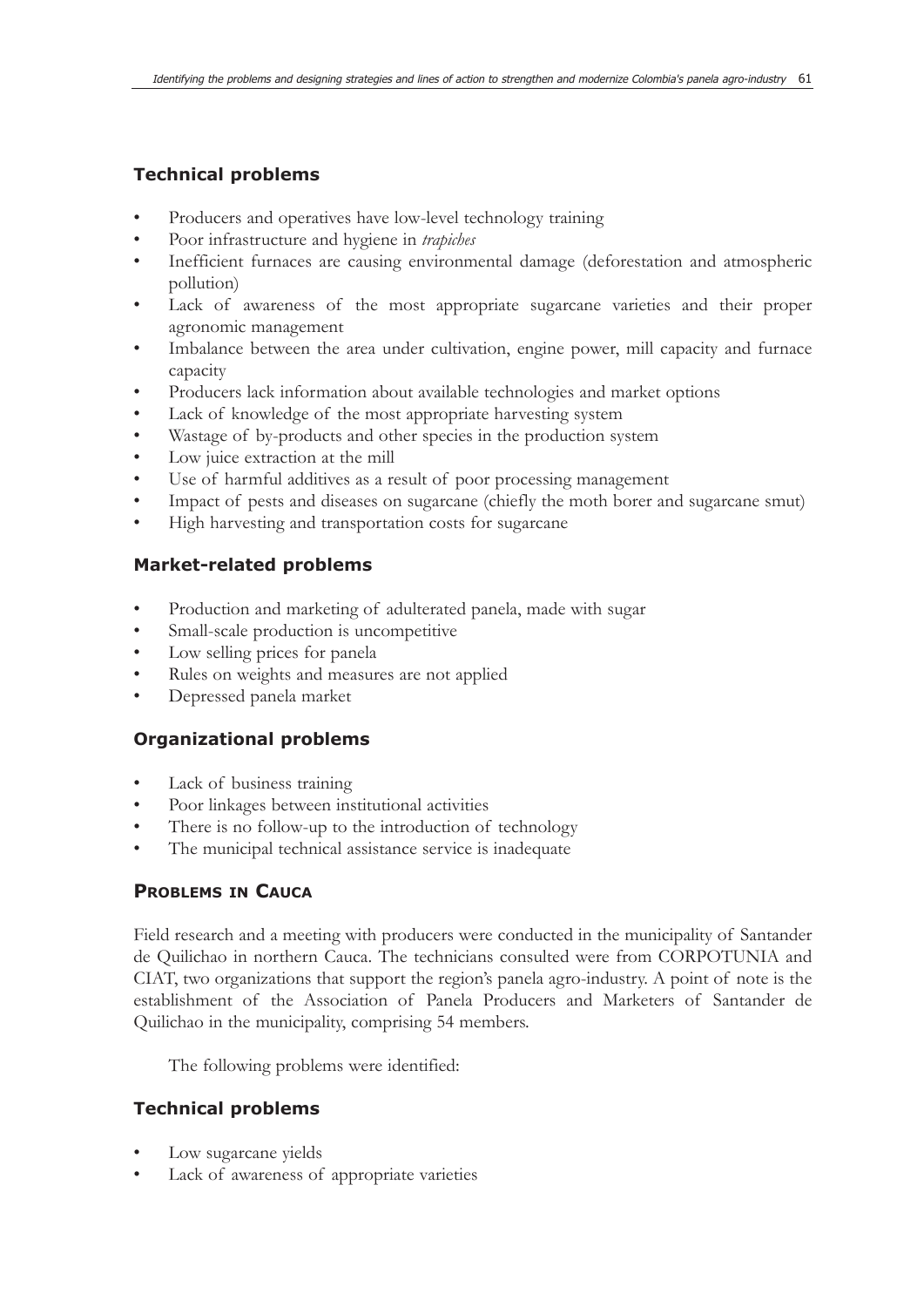- Inappropriate growing practices
- Inappropriate processing infrastructure
- High production costs
- Detrimental environmental impact owing to the use of wood
- Poor capacity of local operatives

#### **Market-related problems**

- Scant development of new panela presentations
- Poor brand positioning
- Price instability
- Non-standardized product

#### **Organizational problems**

- Even though there is a municipal association of panela-producers, its members have little sense of comradeship
- Poor communication between leaders and members
- Insufficient working capital
- Low generational replacement
- The association's goals are unclear

### **IDENTIFICATION OF STRATEGIC LINES OF ACTION FOR STRENGTHENING AND MODERNIZING COLOMBIA'S PANELA AGRO-INDUSTRY**

Diagram 3 shows a flow chart outlining the problems of the panela agro-industry, based on the results of the regional workshops. An analysis of this diagram makes it easier to identify the causative problems to be tackled and to propose strategic lines of action for resolving them.

Below is a description of each causal problem, together with strategic lines of action for helping to resolve each problem.

The bottom row of boxes in the diagram shows the basic causal problems: insufficient training of producers and operatives in technological aspects of sugarcane cultivation and processing; lack of information on technologies and markets and poor processing infrastructure and equipment.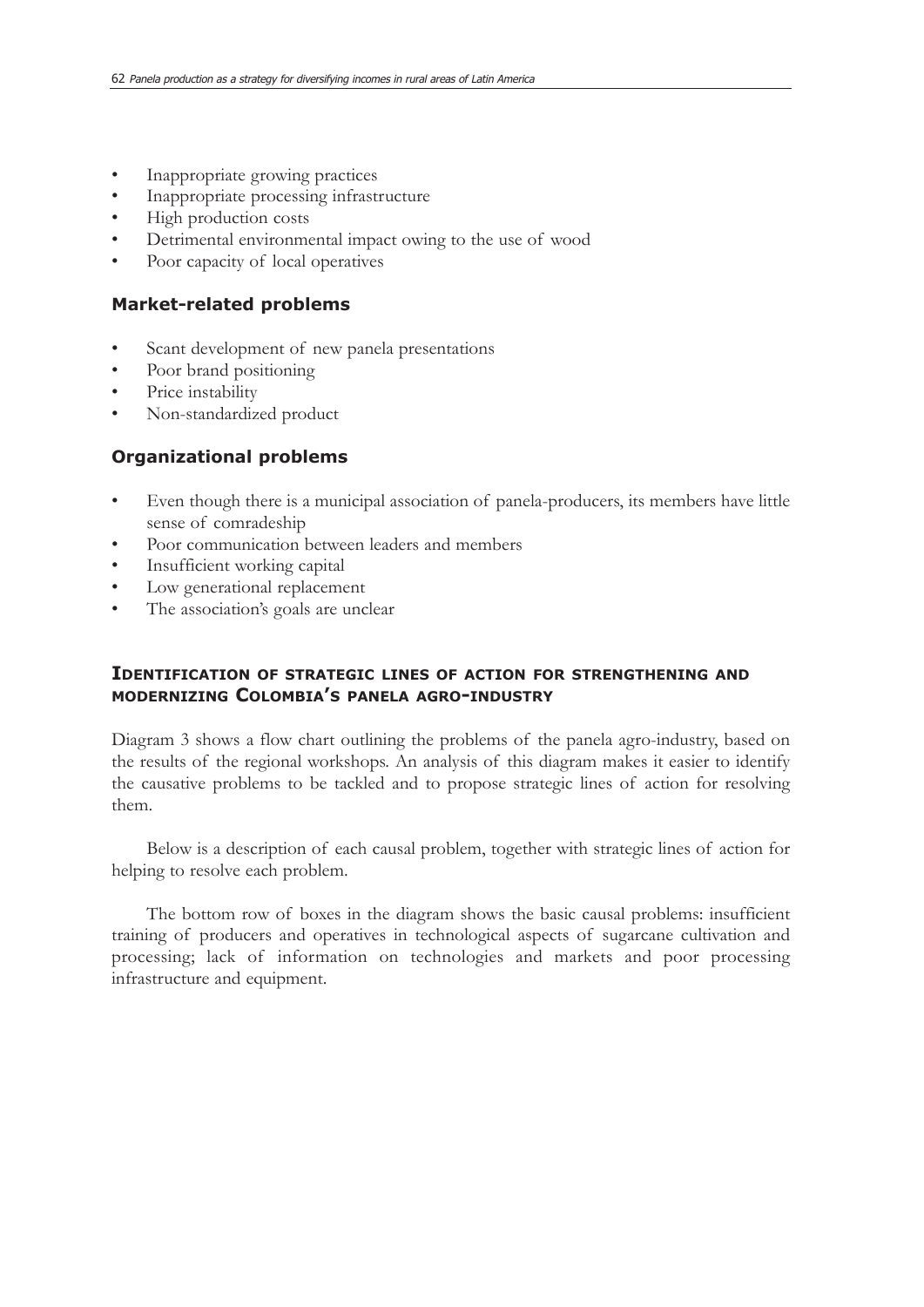

**Diagram 3: Flow chart of problems in Colombia's panela agroindustry**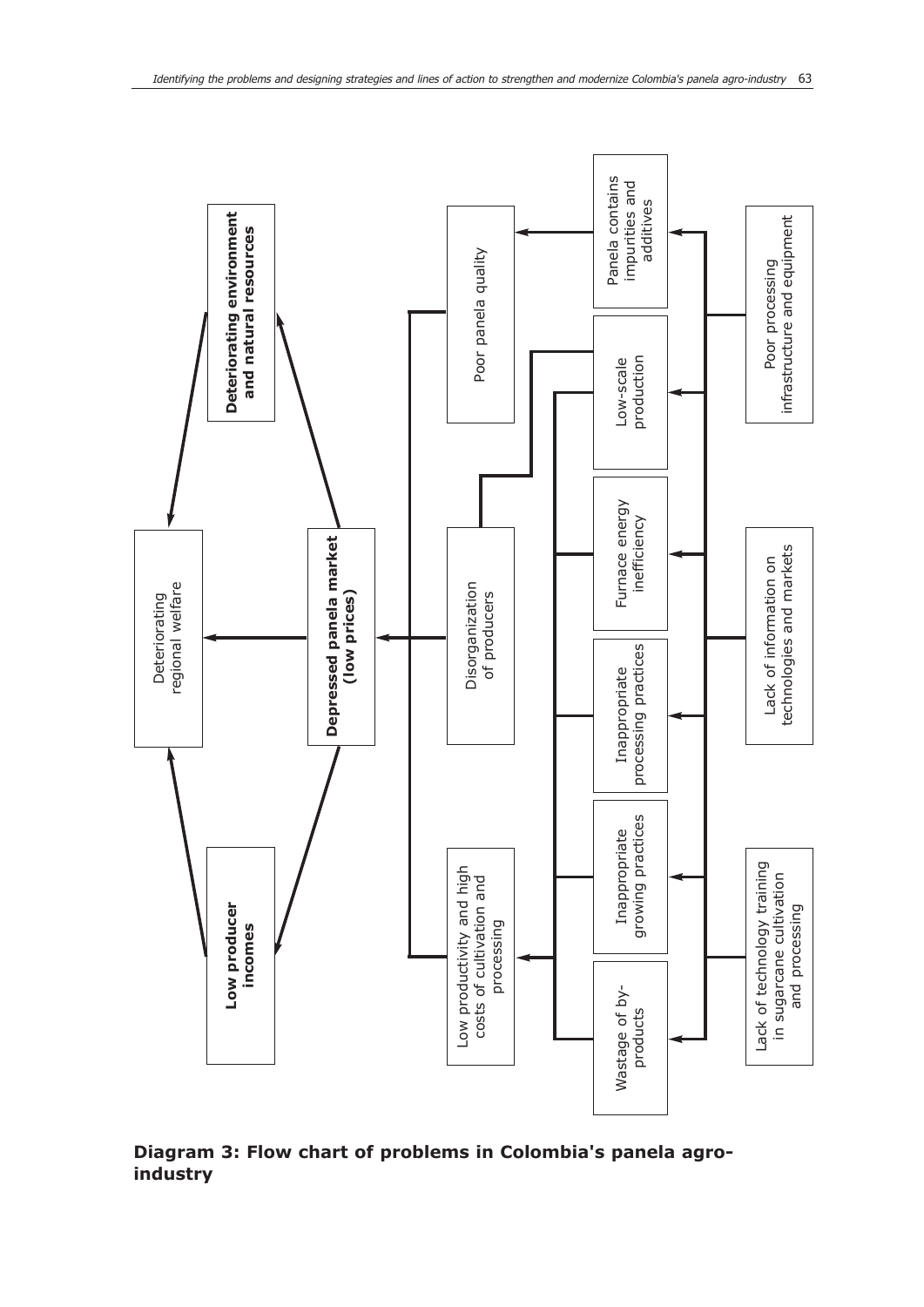#### **PANELA TECHNOLOGY TRANSFER PROGRAMME**

Insufficient training of producers and operatives in technological aspects of sugarcane cultivation and processing is a problem that was mentioned at all the regional workshops and it has the heaviest impact in western Cundinamarca and northern Cauca. As mentioned earlier in this study, the research conducted by CORPOICA-CIMPA and other institutions in Colombia has led to the development of appropriate technology for improving the cultivation, processing and economic exploitation of sugarcane and of by-products from panela processing. Great progress has been achieved in the adoption of technology, especially in the region of Hoya del Río Suárez, where an intensive programme of technology creation and dissemination was conducted between 1986 and 1994 via CIMPA, with financial support from the Dutch Government.

In the western Cundinamarca region, CORPOICA has been conducting technology adaptation and transfer projects since 1995 with funding from ICA, the Dutch Government, PRONATTA and Cundinamarca's Agriculture Secretariat. In Cauca, ad hoc projects for improving production have been carried out via a number of organizations, including CORPOTUNIA-CIAT in northern Cauca and the Smurfitt-Cartón Colombia Foundation and COIMPRACAUCA in west central Cauca, with advice from CORPOICA and funding from PADEMER. However, due to the ad hoc nature of most of these projects, the large number of producers to be catered to, the dispersed nature of panela production and, basically, to insufficient finance, a great number of production units still need improvements, with technology geared to the specific agro-ecological and socio-economic conditions and potential of Colombia's main panela-producing regions.

Any high-impact Action Plan should therefore include a **Panela Technology Transfer Programme** covering Colombia's main panela-producing regions, with an integrated production-system approach to sugarcane that involves not only processing it into panela but also diversifying sugarcane into other value-creating activities, such as using sugarcane and sugarcane cultivation and milling by-products in livestock production programmes. This would have the effect of: generating additional revenues and jobs within the family production unit and in the region; reducing the environmental impact caused by poor management of processing waste and improving the nutritional quality of people's diets in panela-producing regions. The Panela Technology Transfer Programme should be geared to the specific regional conditions and should use participative methodologies to encourage more producers to adopt and "appropriate" technology.

#### **PANELA INFORMATION SYSTEM**

Inadequate information on technology and markets is a problem linked closely with the above problem. There lack mechanisms for producers to acquire a steady flow of reliable information on available technology and the conditions of the panela market, to make their production decision-making more efficient.

To help resolve this problem, a **Panela Information System** should be implemented on an information medium suited to the cultural and educational characteristics of the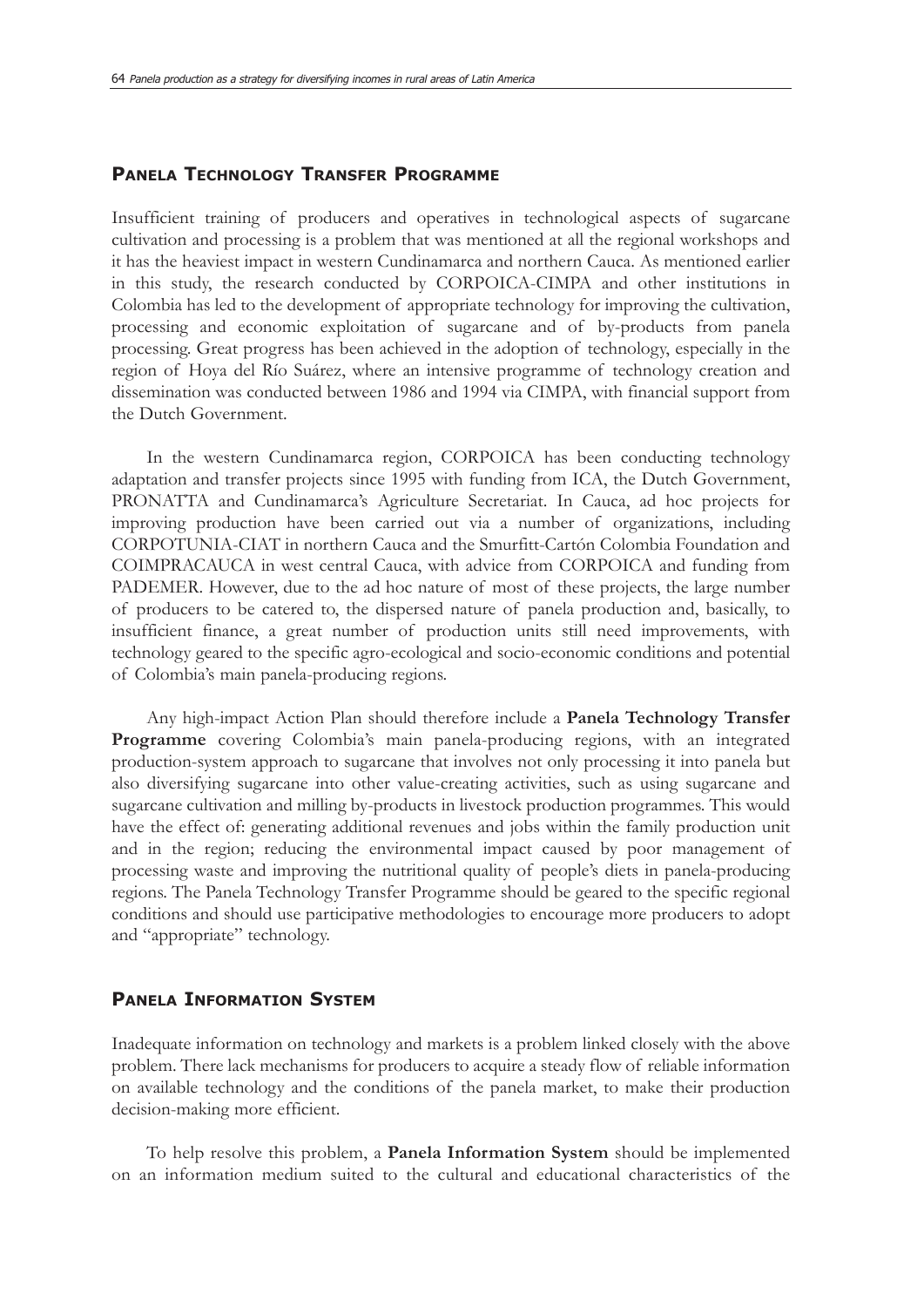majority of panela producers. This would keep them abreast of available technologies, their characteristics and benefits, costs and implementation possibilities. In addition, market information should be provided on such matters as: legislation on panela production and marketing; desirable product characteristics; the various presentation possibilities; marketing opportunities; standard volumes and prices and opportunities for access to new domestic and international markets.

To ensure that the information is effective, it is proposed to produce and publish simple periodic bulletins containing clear, easily-understood messages. These bulletins could contain information about technologies validated by CORPOICA-CIMPA and other research organizations, as well as panela data from the information system on agricultural sector prices and markets (SIPSA), which is currently run by Corporation Colombia International (CCI). This information could be distributed to producers via FEDEPANELA service centres, research centres and local offices of CORPOICA and other regional organizations that support panela-producers. The information could also be supplied in electronic form for distribution among technicians and others with Internet access.

#### **FINANCING PROGRAMME FOR MODERNIZING THE PANELA AGRO-INDUSTRY**

In all three regions under study, there was manifestly a problem with poor infrastructure in *trapiches* and a lack of processing equipment and tools suited to what should be a food factory that meets health and hygiene requirements, implements good manufacturing practices and provides a safe workplace for *trapiche* operatives. In addition, problems are reported with low sugarcane juice extraction, stemming from the poor condition and operation of mills and with poorly-designed energy-inefficient furnaces necessitating the consumption of wood and rubber from used tyres, with the resulting environmental impact of deforestation and the emission of heat, carbon monoxide, carbon dioxide and other polluting gases into the atmosphere.

To facilitate the adoption of technology and the modernization of panela production infrastructure and equipment, adequate and timely credits must be provided to producers interested in incorporating new technologies, together with technical and financial assistance. A **Financing Programme for modernizing the Panela Agro-industry** could be set up for the purpose. In addition, funding should be provided for diversifying sugarcane production, such as animal production based on feed from sugarcane and by-products from sugarcane cultivation and processing, or the production of organic fertilizers from bagasse and animal manure. Furthermore, these diversification activities, which complement panela production, help to: enhance incomes and jobs for small producers; improve the nutrition of families and the region and reduce environmental problems arising from poor management of processing waste.

The credits for the technological modernization of farms and *trapiches* could be channelled through FINAGRO and other funds like PADEMER and FOMIPYME which specialize in supporting micro-, small and medium-size rural enterprises, with the backing of the Agricultural Guarantee Fund (FAG).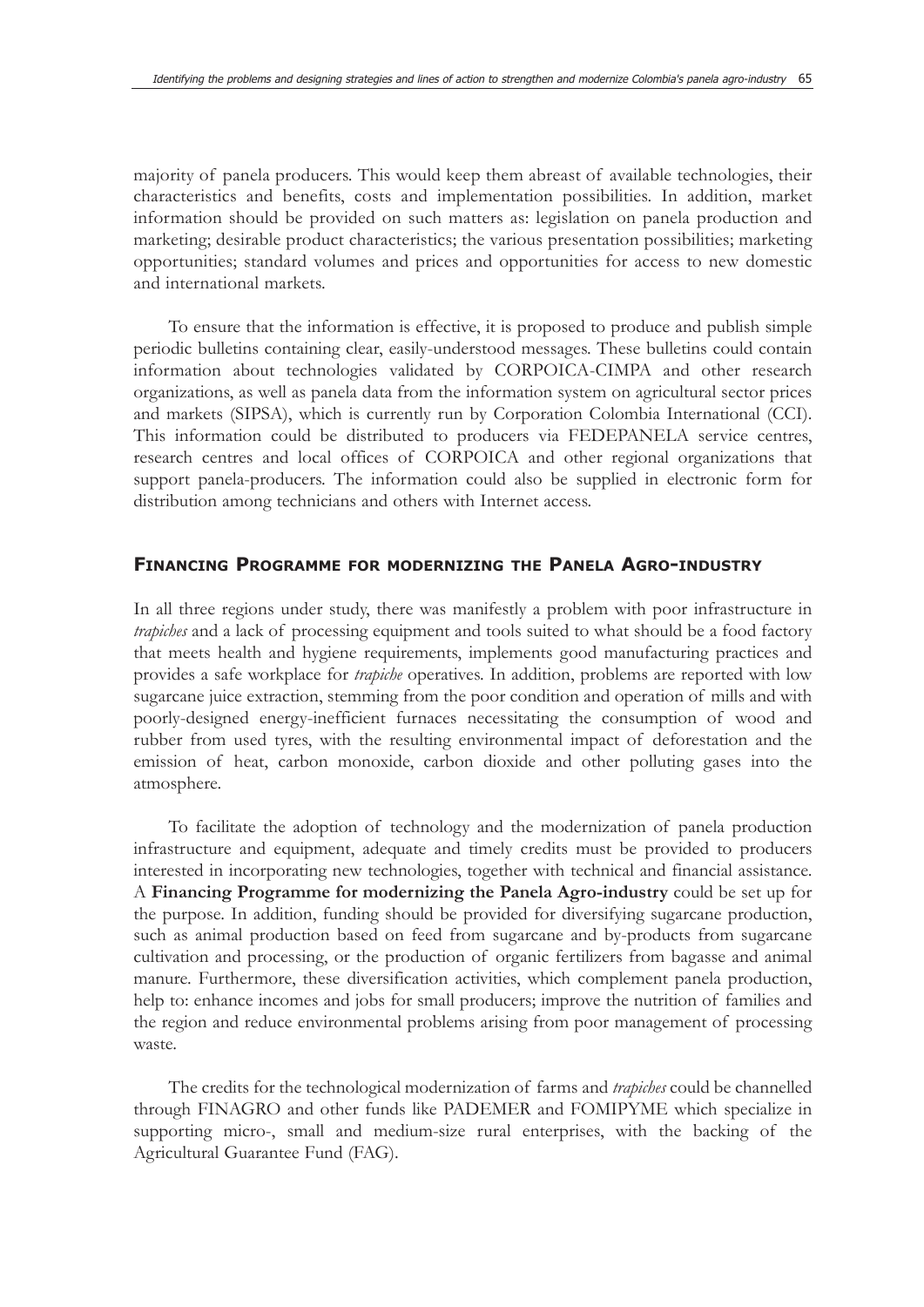#### **RESEARCH PROGRAMME FOR IMPROVING SUGARCANE CULTIVATION**

A set of problems were identified with agronomic practices in sugarcane cultivation, which tend to lead to low harvest yields, poor quality sugarcane for panela production, high farming costs and environmental damage.

The problems most commonly cited are: lack of awareness of appropriate sugarcane varieties for producing good panela which are suited to the various regional environments and lack of knowledge about the agronomic management of propagating stock, the treatment of seed cane, planting distances and systems, fertilizers and soil amendment, methods for controlling insect pests, diseases and weeds, the most appropriate harvesting periods and systems and ratoon management.

This set of problems warrants the implementation of a **Research Programme for improving Sugarcane Cultivation** in which technology recommendations would be adapted to the agro-ecological conditions of the various regions, emphasizing the testing and selection of the best sugarcane varieties for producing conventional panela, granulated panela and animal fodder. The research programme would also develop a set of good farming practices that involve organic fertilization systems; organic pest and disease control; cultural and mechanical weed control; assessment and recommendations for managing whole-crop and selective harvesting systems; the definition of optimum harvesting times and the introduction of other plant species associated with the system; the production of plants to serve as natural clarifying agents for use in panela production, such as balsa, guazuma and grandcousin (*Triumfetta lappula L.*); the production of plants to serve as greasing agents, such as castor or laurel; and the production of plants with a high protein content to supplement a livestock feed system based on sugarcane and sugarcane by-products.

To achieve this, a multidisciplinary team of researchers should be set up, including specialists in plant breeding, biotechnology, ecophysiology, entomology, plant pathology, agroforestry and integrated crop management, who would stage regional trials, with the direct involvement of producers, regional technicians and students. This Programme could make use of CORPOICA-CIMPA scientific research and links with CENICAÑA and universities in the regions.

### **RESEARCH PROGRAMME FOR IMPROVING SUGARCANE PROCESSING AND PROGRAMME FOR DIVERSIFYING PANELA PRODUCTION**

A set of problems were identified in the sugarcane processing and panela production process that lead to poor processing efficiency, poor processing of sugarcane into panela, poor product quality, high production costs and environmental damage.

The commonest problems are high costs for transporting and handling sugarcane; low juice extraction levels due to the poor condition and inappropriate selection and operation of mills; poor cleanliness and clarification of cane juice, owing to the presence of impurities, which in turn leads to the use of additives and bleaching and colouring agents not desirable for panela production; energy losses and the use of fuels to supplement bagasse because of poor combustion and heat transfer in furnaces; poorly-textured panela owing to sucrose inversion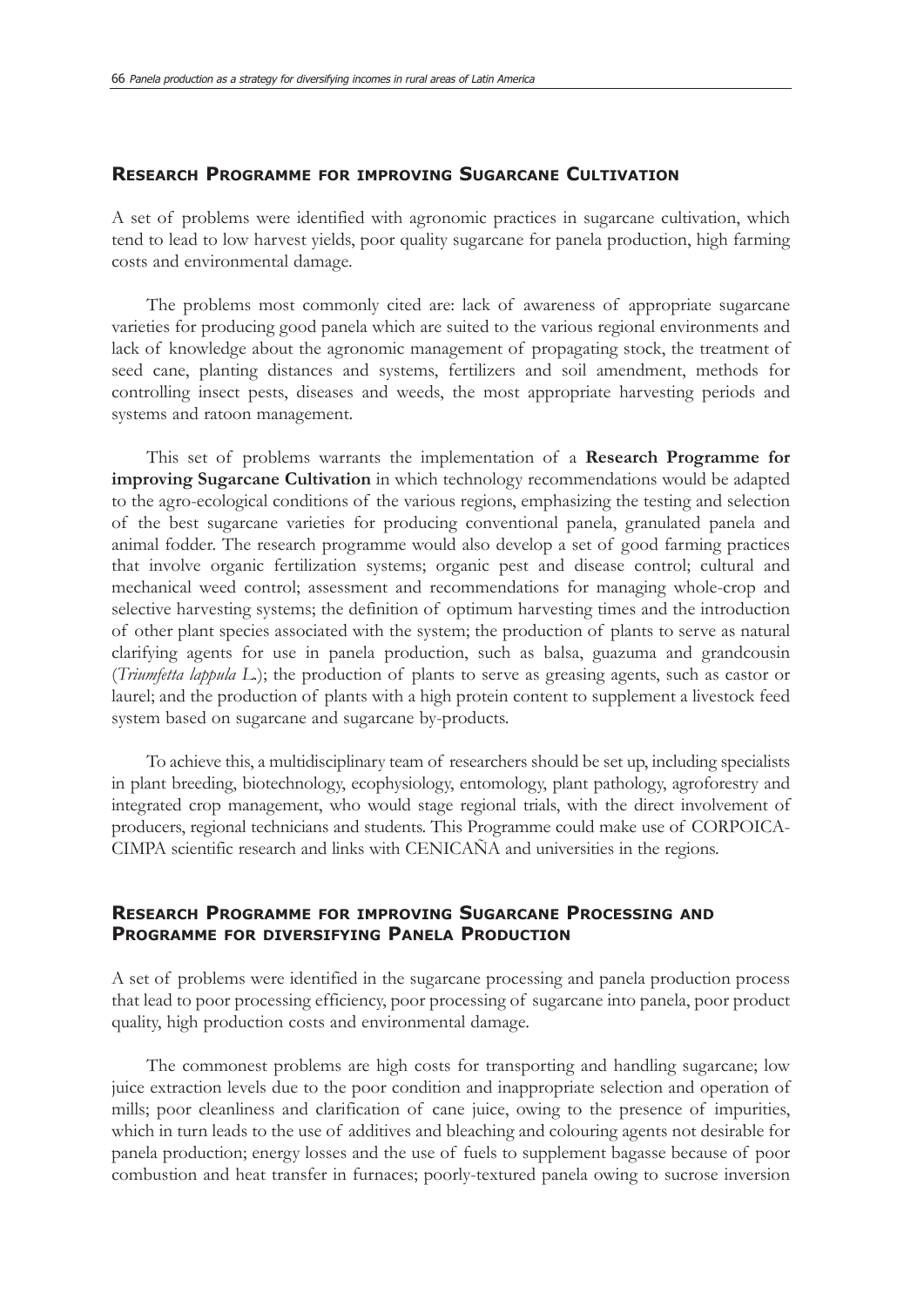in reducing sugars, caused by juices being left too long in the furnace; microbial contamination and the presence of impurities in panela stemming from poor hygiene conditions in panela processing, packaging and storage and occupational accidents caused by a lack of industrial safety measures in *trapiches*.

To help to resolve this set of problems, it is recommended to set up a **Research Programme for improving Sugarcane Processing**, which would develop and adapt appropriate technologies for varying scales of production, with the emphasis on: the design of processing plants, equipment and tools; the design and implementation of environmentallyfriendly furnaces; the establishment of a set of recommendations for good manufacturing processes; clean production and the development of new alternatives for presenting and using panela and panela processing by-products.

The research team could comprise agricultural, mechanical, chemical, food and industrial designers from CORPOICA-CIMPA, in alliance with universities and other research centres. The tests must be conducted with the involvement of producers and regional technicians.

This could usefully be viewed less as a problem and more as an opportunity for diversifying the sugarcane production system, by exploiting sugarcane and the by-products from growing it, such as sugarcane tops and foliage, as well as by-products from the panela production process, including filter-cake, bagasse, bagacillo and ash, for livestock production programmes, for the production of organic fertilizers for sugarcane and other crops, or for other processes, such as making cardboard or handmade paper from bagasse, making yeast from filter-cake or cultivating mushrooms using bagasse and bagacillo as a growing medium.

To exploit this opportunity, a **Programme for diversifying Panela Production** could be set up, focusing on the development of systems for the production of pig, cattle, poultry and other animal species of regional interest, based on a diet of sugarcane and sugarcane by-products, with protein sources produced on sugarcane farms themselves as complementary feed.

Just as with the two previous programmes, the research team must be multidisciplinary and could include animal health technicians, veterinarians, nutritionists, biologists and engineers. Regional tests could be carried out, with the direct involvement of producers, technicians and interested students, to develop and adapt the recommendations on the use of materials and on managing animal species and to conduct trials on using them for other production purposes, as mentioned above. To achieve this, CORPOICA-CIMPA could form alliances with Colombia's Centre for Research on Sustainable Agricultural Production Systems (CIPAV) and with universities.

### **PROGRAMME FOR REDUCING CARBON EMISSIONS IN THE PANELA AGRO-INDUSTRY AND INCENTIVE PROGRAMME FOR THE ADOPTION OF CLEAN TECHNOLOGIES**

This problem was prioritized in all three regions and has had the heaviest impact in Cauca and Cundinamarca. Energy-inefficient sugarcane furnaces lead to energy losses during combustion and heat transfer, which in turn prompt the use of fuels, such as wood, coal and rubber from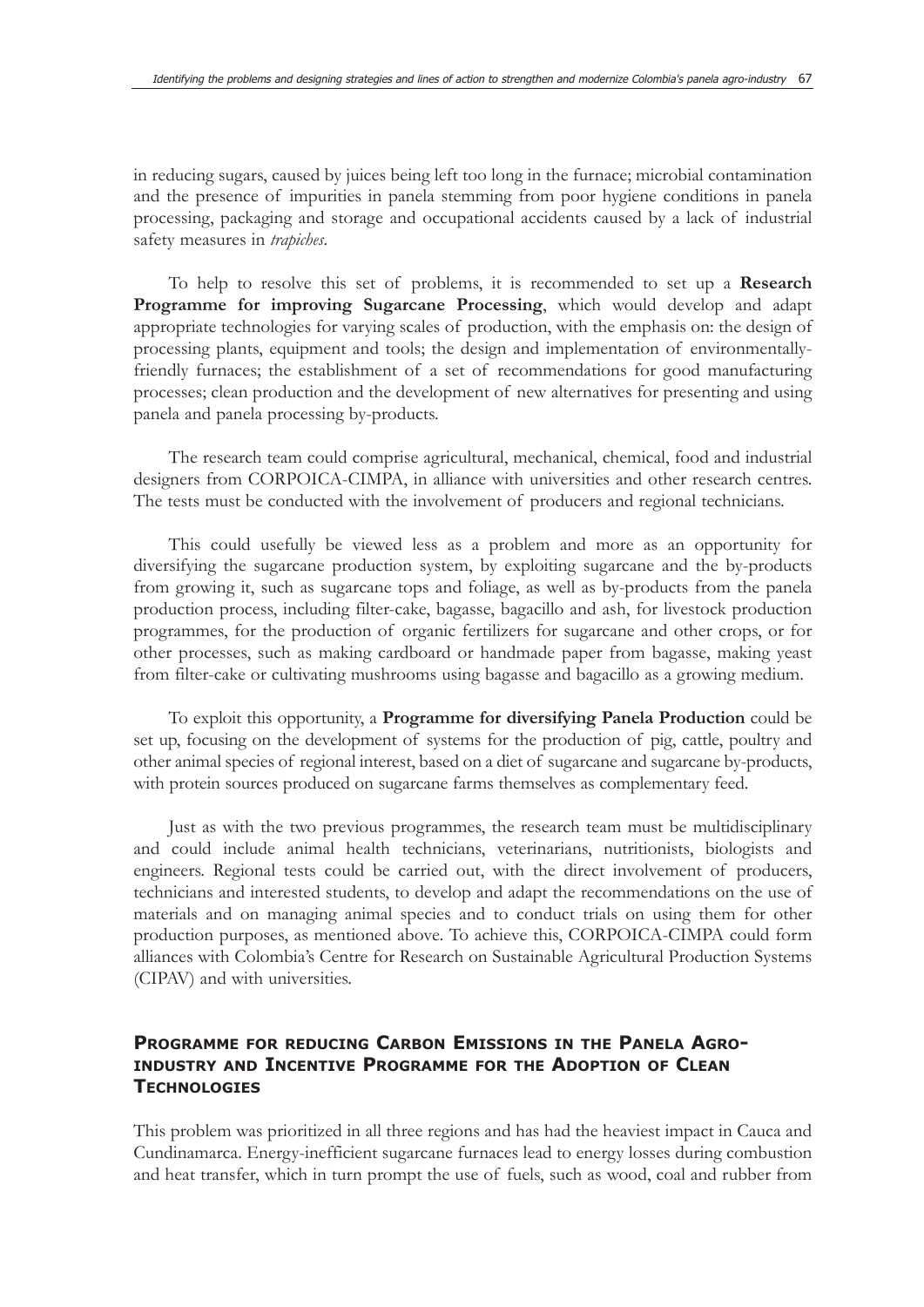used tyres, to supplement bagasse. Furnace energy inefficiency causes deforestation as trees are felled for fuel, as well as the emission of heat, carbon monoxide, carbon dioxide and nitrogenous and sulphurous gases that pollute the atmosphere and contribute to the greenhouse effect.

Panela production in Colombia is estimated to consume 1 million tons of wood and to emit 5.8 million MW of heat and 511,000 tons of carbon into the atmosphere every year. (García, 2003).

The efficient furnace designs developed by CORPOICA-CIMPA provide technological alternatives for reducing wood consumption by more than 80 percent and eliminating the consumption of used tyres. In addition, the new furnace models can reduce carbon and heat emissions into the atmosphere by more than 60 percent for each unit of panela produced. The widespread adoption of efficient furnace technology would contribute enormously to reducing environmental damage.

It is therefore proposed to establish a **Programme for reducing Carbon Emissions in the Panela Agro-industry**, aimed at reducing the environmental impact of panela production via the mass dissemination of efficient furnace technology. This programme should be accompanied by an **Incentive Programme for the Adoption of Clean Technologies,** under which credits would be granted for installing energy-efficient furnaces, building and adapting safe and hygienic *trapiches* and incorporating good farming practices (GFP) and good manufacturing practices (GMP).

It would be justifiable to charge preferential interest rates for this purpose, notably as social recognition for environmental services in reducing carbon emissions into the atmosphere for each unit of panela produced, for conserving forest resources and for contributing to social stability by creating new jobs and incomes in rural areas.

#### **SOCIO-BUSINESS MANAGEMENT PROGRAMME**

Small scale production and producer disorganization are problems stemming from highly fragmented panela production. In Colombia, there are more than 20,000 panela producers, most of whom are small scale and, because they approach the market as individuals, have little influence in determining panela prices and find it very hard to compete.

According to FEDEPANELA (2001), there are structural problems that cannot be resolved solely by redistributing land ownership. Instead, an alternative for recreating smallholdings needs to be found. If sectors like sugarcane are to be developed, smallholdings must be of a minimum capacity and size to generate revenues and must be grouped with other medium or small units to create wealth. This means that, while in some Colombian regions and types of production, work is required to deconcentrate land ownership, in panela-producing regions it is necessary to devise ways to concentrate land ownership by producer cooperation and other means, in precisely the areas where smallholdings undermine productivity. This is linked with equity and social justice, which are political and social issues of such great magnitude that they require government measures for the whole farming sector.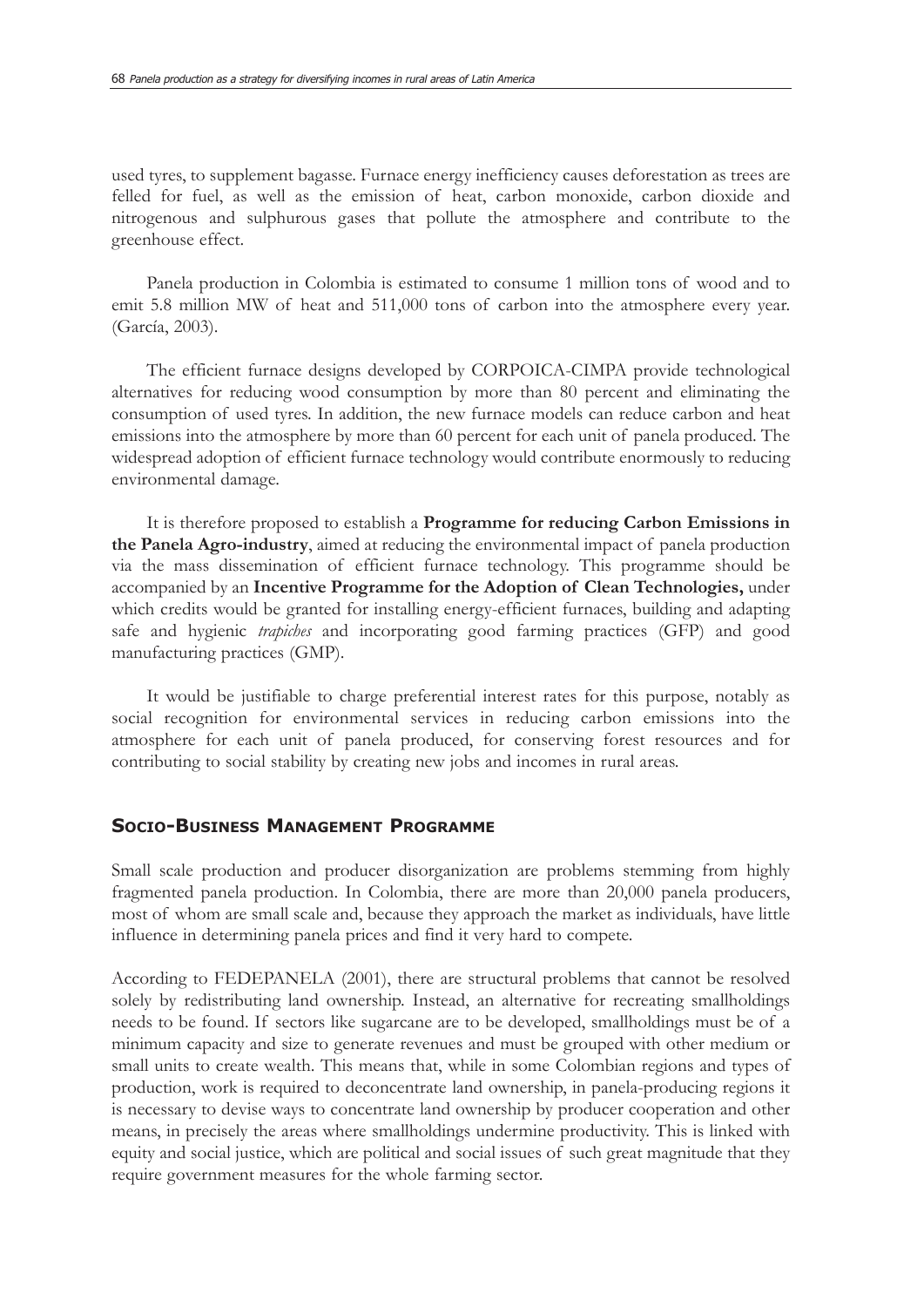Another structural issue that has received very little attention is how to strengthen medium-sized farms. As they are the sole focus of development in any democratic and wealthcreating system, medium-sized farms need to be strengthened and provided with the necessary incentives. The entrepreneurial capacity does exist.

Accordingly, it is proposed to establish a **Socio-Business Management Programme** for consolidating the private panela agroprocessing sector by creating business organizations and extending and promoting panela producers' associations via FEDEPANELA.

This programme could include the provision of socio-business training to workers in the panela agro-industry, with the direct participation of SENA and FEDEPANELA and support for the development and consolidation of successful Associative Business Management Models (MEGA), with technical and business support and assistance from SENA and CORPOICA in grouping together small producers for production and marketing activities. The Financing and Incentive Funds should promote support for associative initiatives.

Furthermore, a **Competitiveness Programme for the panela agro-industry** should be implemented via FEDEPANELA and the Ministry of Agriculture, to work on designing and implementing strategies for consolidating trade organizations, establishing Regional Competitiveness Agreements in the panela production chain and strengthening the competitiveness observatory of the panela agroprocessing chain.

#### **PROGRAMME TO PROMOTE THE PANELA MARKET**

Problems in the panela market stem from endogenous factors arising from the way in which the panela production chain is structured at national level, as well as from exogenous factors relating to Colombia's economic performance. According to FEDEPANELA (2001), marketing has become one of the worst bottlenecks in the panela chain. The lack of an integrated domestic market, fragmented and insecure regional markets, high intermediation costs and a lack of producer organizations or forms of cooperation for addressing these problems, have turned them into structural problems. Some of the pressing matters that the chain needs to address include: poor panela quality; increasing irregularities like the illicit production of adulterated panela; packaging and advertising problems and the role of large supermarkets.

The markets for various sugarcane products need to be explored with a view to increasing demand, promoting sugarcane as a raw material and diversifying panela production. It is particularly important to study prospects for making alcohol fuel from sugarcane juice, as well as the technical and economic feasibility of using syrups and panela in the food industry (for instance by forming alliances with the guava paste and confectionery industries), in the beverages industry (soft drinks, aromatic and alcoholic beverages), or in the pharmaceutical and cosmetic industries.

To this end, it is proposed to establish a **Programme to promote the Panela Market**, which would: implement measures for the sustained improvement of panela quality, presentation, packaging and distribution to the consumer; foster product segmentation and brand positioning and instigate campaigns to promote panela consumption.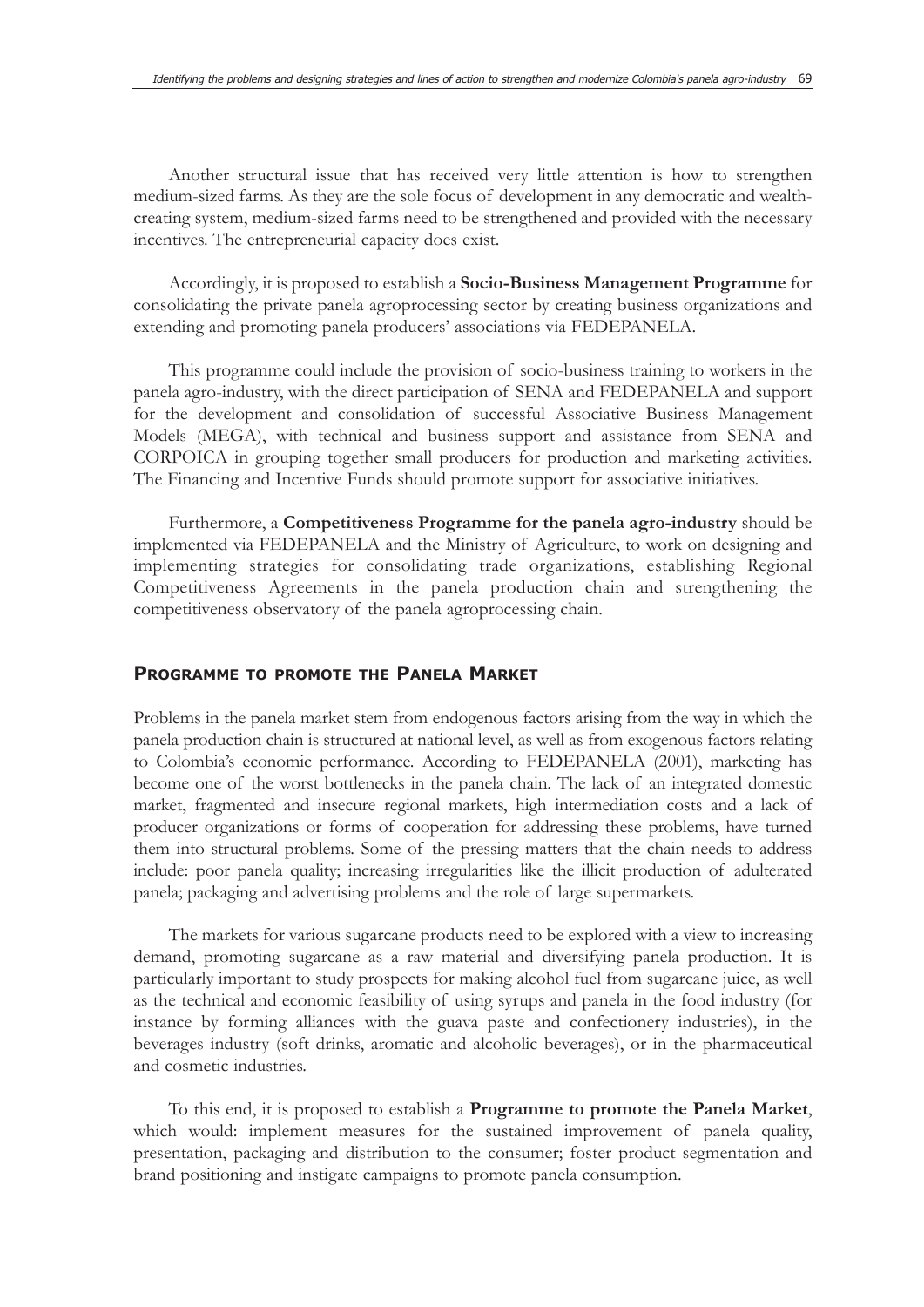The Market Programme will need to design and implement strategies for promoting panela in the domestic market; to design and implement strategies for promoting panela in international markets and to conduct prospective studies of markets for sugarcane products and by-products. The programme should be led by FEDEPANELA, in partnership with regional marketing firms and with the support of organizations like Corporation Colombia International for market intelligence and CORPOICA for advice on technology.

#### **SCOPE AND IMPLEMENTATION OF THE ACTION PLAN**

The implementation of the Action Plan and the proposed programmes is expected to help to raise the social and economic level of rural people involved in Colombia's panela agroprocessing chain. In particular, it should strengthen and modernize Colombia's panela agroprocessing chain, by means of coordinated actions to organize producers, to develop and transfer technology and to manage and promote markets, with the involvement of panelaproducers' associations and of governmental and non-governmental organizations.

To implement the proposed Action Plan, inter-institutional consultation is needed to develop each of the programmes, to calculate their budgets and to seek national and international funding for them.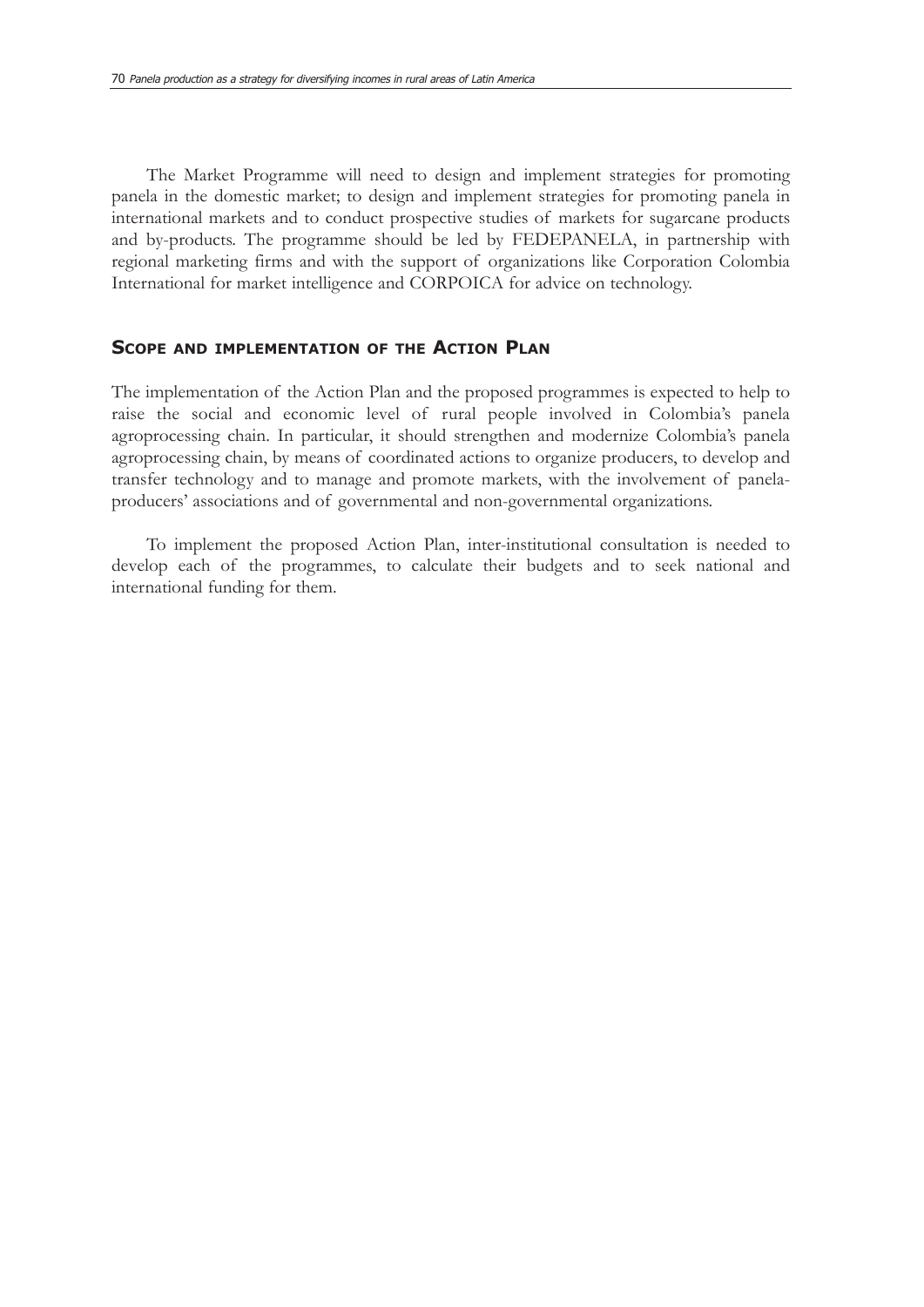## **Bibliography**

- Arias, B Rene. 1991. *Caracterización de la agroindustria de la panela en Guatemala*. Guatemala, CUNSUR/USAC, (copy).
- *Boletín do Dese. 2003.* Número 132, October 2003. Brazil, p. 29.
- Centro de Estudios Avanzados en la Economía Aplicada de la Universidad de Sao Paulo (CEPEA/USP). 2003. *Boletín Informativo 2003*. Sao Paulo, Brazil, CEPEA /USP.
- Centro de Investigación sobre Panela (CIMPA). 1990. *Consumo per capita de panela y azúcar en seis ciudades colombianas, según estratos socioeconómicos*. Informe de trabajo. Barbosa, Santander, Colombia, CIMPA.
- Centro de Investigación sobre Panela (CIMPA). 1991. *Consumo per capita de panela, miel y azúcar en 26 municipios rurales de Boyacá, Cundinamarca y Santander*. Informe de trabajo. Barbosa, Santander. Colombia, CIMPA.
- Colletis, G. & Pecqueur, B. 1995. «Le rôle des politiques technologiques locales dans la création de ressources spécifiques et d'avantages dynamiques de localisation», in Rallet, A. et Torre, A. *Economie industrielle et économie spatiale*, (eds), Paris, France, Economica.
- Confederación de la Agricultura y Ganadería de Brazil (CNA). 2003. *PIB da Agropecuária e do Agronegócio*. Brazil, (copy).
- Corporación Colombiana de Investigación Agropecuaria (CORPOICA) 2001. *Informe anual del Programa Nacional de Maquinaria Agrícola y Postcosecha*. Centro de Investigación Tibaitatá. Bogotá, Colombia, CORPOICA.
- Corporación Colombiana de Investigación Agropecuaria y Centro de Investigaciones en Agricultura Tropical (CORPOICA-CIAT). 1999. *Aprendiendo del pasado para proyectarnos hacia el futuro: adopción e impacto de la tecnología de panela en la Hoya del Río Suárez y Cundinamarca. Informe de proyecto.* Centro de Investigación Tibaitatá, Bogotá, Colombia, CORPOICA,
- Corporación para el Desarrollo de Tunía-Programa Nacional de Transferencia de Tecnología (CORPOTUNIA-PRONATTA). 2002. *La investigación participativa para el mejoramiento de la agroindustria panelera del norte del Cauca.* Cartilla Técnica. Popayán, Colombia, CORPOTUNIA, p. 3.
- Denis, Requier-Desjardins. 1999. *Agro-Industria Rural y Sistemas Agroalimentarios Localizados: ¿Cuáles Puestas?* Ponencia en el *X Aniversario de PRODAR*, November 1999. Quito, Ecuador.
- Departamento Colombiano Nacional de Estadísticas (DANE). 1989. *Participación del gasto en alimentos dentro de la canasta familiar. Listado del Indice de Precios al Consumidor.* Bogotá, Colombia, DANE.
- Duarte, Oscar. 2003. *Identificación y jerarquización de problemas*. Programa Nacional de Ciencia y Tecnología Agropecuarias. Bogotá, Colombia, COLCIENCIAS.
- Federación Nacional de Productores de Panela (FEDEPANELA). 2001. *Informe anual.* FEDEPANELA, Bogotá, Colombia.
- García, Hugo. 2003. *La panela granulada. Manual Técnico*. CORPOICA, Centro de Investigación Tibaitatá, Bogotá, Colombia.
- González, Carolina. 2003. *Sistemas Agroalimentarios Localizados de Trapiches paneleros en Santander de*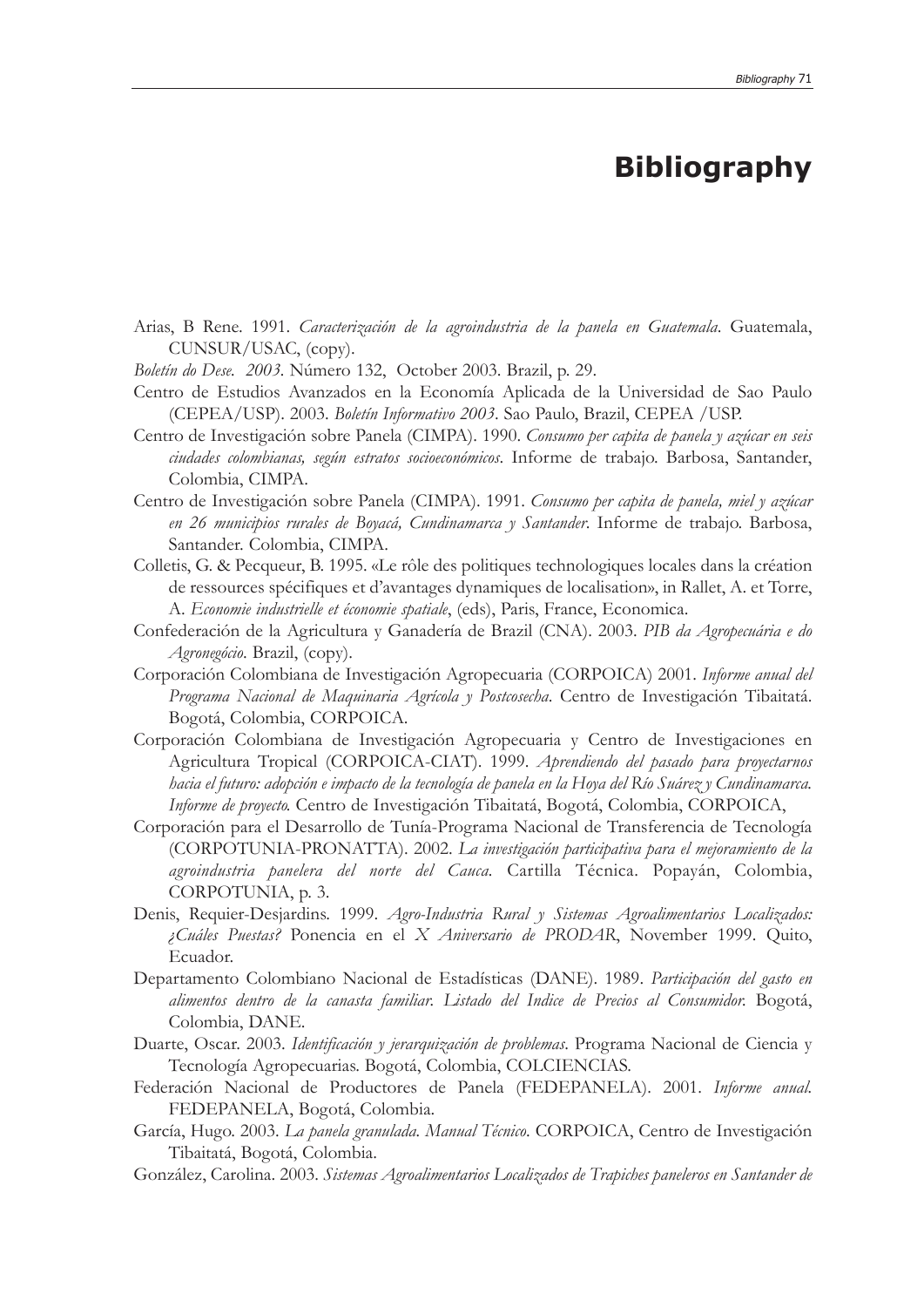*Quilichao*. CORPOTUNIA, CIAT, PRODAR, IICA. Informe de proyecto. Cali, Colombia. P. 20, (copy).

- Maestri, Durnedes., Maria Das Dores & Perim Gomy. 2003. *Planejamento Estratégico da Agricultura para o Estado do Espírito Santo. Area temática atividades não agrícolas*. SEAG/INCAPER, Brazil. p. 3.
- Ministerio de Agricultura y Desarrollo Rural. 2002. Informe al Congreso 1998-2002. Reactivación y Modernización con Visión de Futuro. Bogotá, Colombia. p. 79.
- Moncão, Nobre Geraldo & Ulrika, Dahlen. 1993. *Para Fazer o Engenho Cantar: um estudo sobre a produção e comercialização da rapadura na região de Montes Claros*. Brazil, p. 7, (copy).
- Programa de Desarrollo de la Agroindustria Rural (PRODAR). 1994. La Agroindustria rural en América Latina y El Caribe. El caso de los países andinos. *Serie de Estudios de Agroindustria Rural No. 5*. IICA-Centro Regional Andino-CREA. Bogotá, Colombia.
- Rodríguez, Gonzalo & Gottret, María. 2001. *Evaluación de la adopción y el impacto de la tecnología en la agroindustria panelera colombiana*. In: Memorias de la Primera Conferencia Regional de Desarrollo Rural Sostenible. Fundación CIARA, Caracas, Venezuela.
- Rodríguez, Gonzalo. 2000. *La Panela en Colombia frente al nuevo milenio: Un análisis de la cadena agroindustrial.* In: Manual de caña de azúcar para la producción de panela. CORPOICA-FEDEPANELA. Bucaramanga, Colombia.
- Salomão, João Antonio F. 2003. O Moderfrota e a política de Modernização da Agricultura Brasileira. *Revista de Política Agrícola* – Ano XI N° 04 – Out–Nov–Dez – 2002 e Ano XII N° 01 – Jan – Fev – Mar – 2003. p. 15. Brazil.
- Servicio Brasilero de Apoyo a las Micro y Pequeñas Empresas Cooperativa de Profesionales en Actividades Generales 2002. *Diagnóstico participativo cadeia produtiva dos derivados da canade-açúcar*. SEBRAE/PE /COOPAGEL, Sertão do Pajeú, Brazil.
- United Nations Economic Commission for Latin America and the Caribbean (ECLAC). 2003. Latin America and the Caribbean in the World Economy. United Nations. Santiago, Chile. ECLAC, p. 95.

#### **Web-based information consulted:**

www.geocities.com Agroindústria o Rapadura

www.minagricultura.gov.co Ministry of Agriculture. *Agronoticias*, 30 September 2003. www.maga.gov.gt Ministry of Agriculture, Livestock and Food (MAGA). *Política Agropecuaria*. Guatemala. 2003.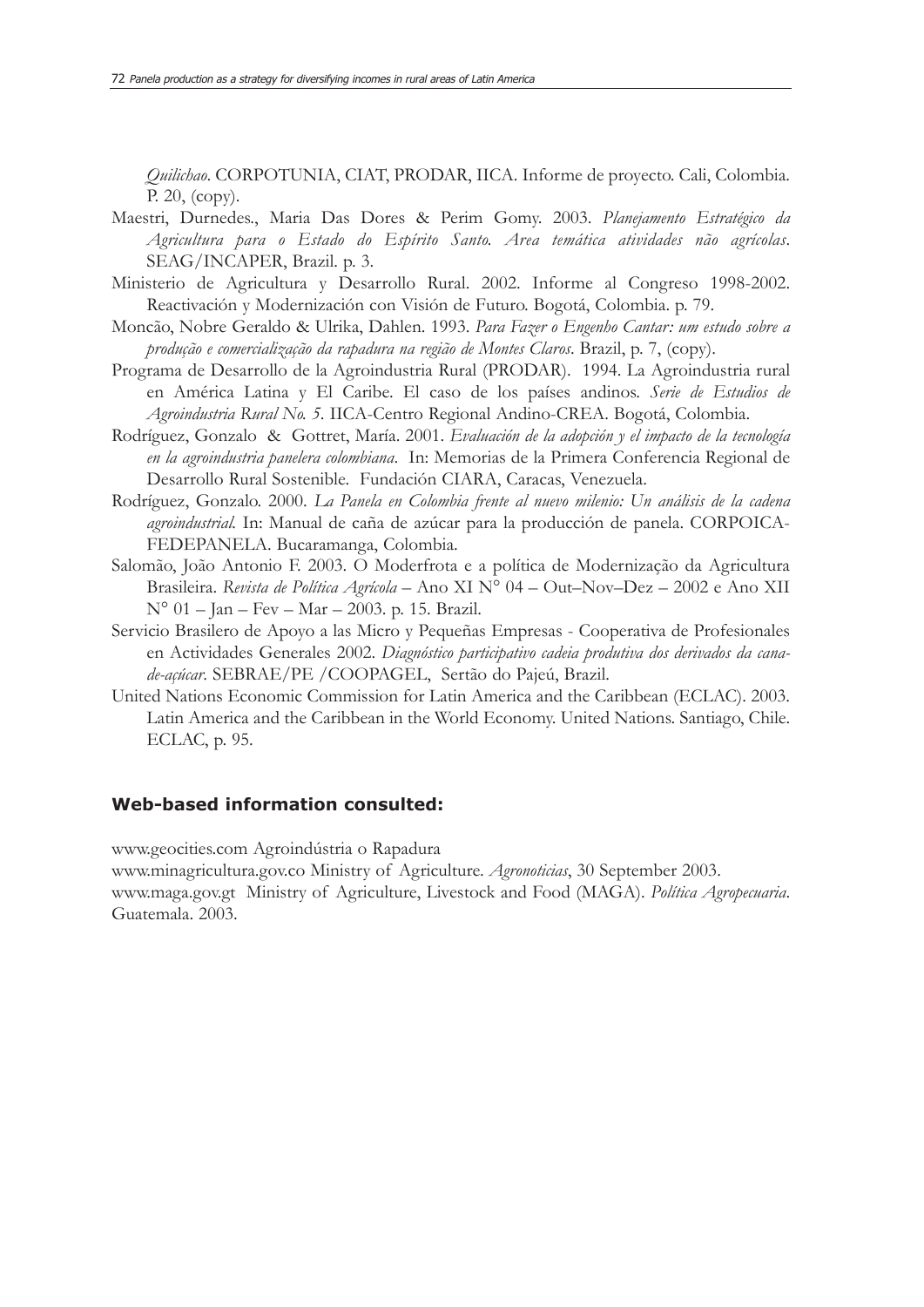|                                                                                                              |                     | <b>COLOMBIA</b>    |                    |                     | <b>GUATEMALA</b>              |                    | <b>BRASIL</b>             |
|--------------------------------------------------------------------------------------------------------------|---------------------|--------------------|--------------------|---------------------|-------------------------------|--------------------|---------------------------|
| CONCEPT                                                                                                      | HRS                 | CUNDINAMARCA       | CAUCA              | <b>SANTA</b>        | <b>JOYABAJ</b><br><b>ROSA</b> | CHICAMAN           | <b>VALLE DO</b><br>PIANCO |
| AREA UNDER CULTIVATION (hectares of sugarcane/year)<br>PRODUCTION CHARACTERISTICS                            | 26.3                | 8.4                | 7.4                | 7.7                 | 2.1                           | 2.0                | 2.8                       |
| AGRICULTURAL YIELD (tons of panela/hectare/year)                                                             | 10.2                | 5.4                | 4.5                | 8.5                 | 7.7                           | 6.4                | 4.5                       |
| ANNUAL PRODUCTION (tons of panela/year)                                                                      | 268.3               | 45.0               | 33.3               | 64.8                | 16.2                          | 13.0               | 12.6                      |
| TRAPICHE PRODUCTION CAPACITY (kg/hour)                                                                       | 88.7                | 78.1               | 25.0               | 60.0                | 16.9                          | 12.3               | 43.8                      |
| ANNUAL MILLING TIME (milling hours/year)                                                                     | 3,024               | 576                | 1,330              | 1,080               | 960                           | 1,056              | 288                       |
| COST AND INCOME STRUCTURE PER TON OF PANELA<br>TOTAL GROWING COST (US\$/ton of panela)                       | 42.04               | 41.45              | 59.24              | 61.13               | 31.27                         | 28.86              | 126.64                    |
| of panela)<br>HARVESTING AND TRANSPORTATION COST (US\$/ton                                                   | 61.82               | 44.09              | 42.64              | 42.09               | 57.72                         | 48.10              | N.A.                      |
| roTAL PRODUCTION COST (US\$/ton of panela)                                                                   | 99.55               | 101.11             | 117.06             | 116.30              | 168.35                        | 202.98             | 148.66                    |
| TOTAL COST (US\$/ton of panela)                                                                              | 203.41              | 186.65             | 218.94             | 219.51              | 257.34                        | 279.94             | 275.30                    |
| SALE PRICE (US\$/ton of panela)                                                                              | 255.16              | 260.96             | 289.75             | 350.65              | 324.68                        | 288.31             | 412.96                    |
| PROFITS (US\$/ton of panela)                                                                                 | 51.75               | 74.31              | 70.81              | 131.14              | 67.34                         | 8.37               | 137.65                    |
| COST/BENEFIT RATIO                                                                                           | 25.4%               | 39.8%              | 32.3%              | 59.7%               | 26.2%                         | 3.0%               | 50.0%                     |
| PRODUCTION VALUE PER SURFACE AREA UNIT (US\$/tons of panela/hectare/year)<br>PRODUCTION VALUE AND NET INCOME | 2,602.68            |                    | 1,298.08           | 2,970.00            | 2,490.26                      | 1,845.19           | 1,845.91                  |
| ANNUAL NET INCOME PER SURFACE AREA UNIT (US\$/tons of panela/hectare/year)                                   | 527.90              | 399.10<br>1,401.61 | 317.22             | 1.110.72            | 516.50                        | 53.56              | 615.30                    |
| ANNUAL PRODUCTION VALUE (US\$/year)                                                                          | 68,454.20           | 11,743.17          | 9,634.19           | 22,722.08           | 5,259.74                      | 3,736.52           | 5203.24                   |
| ANNUAL NET INCOME (US\$/year)                                                                                | 13,884.42           | 3,343.79           | 2,354.34           | 8,497.60            | 1,090.91                      | 108.47             | 1,734.41                  |
| Hours/hectare                                                                                                | 481.333             | 312,000            | 282.667            | 89.571              |                               |                    |                           |
| Hours of Harvest and transport of cane per milling                                                           | 984                 | 180                | $\overline{a}$     |                     |                               |                    |                           |
| Hours per milling                                                                                            | 2,136<br>1,152      | 288                | $\approx$          |                     |                               |                    |                           |
| LABOUR EMPLOYMENT PARAMETERS                                                                                 |                     |                    |                    |                     |                               |                    |                           |
| USE OF FIELD LABOUR (man-hours/ton of panela)                                                                | 35.4                | 58.1               | 50.5               | 89.6                | 77.0                          | 71.1               | Ν.Α.                      |
| USE OF HARVESTING AND TRANSPORTATION LABOUR (man-hours/ton of panela)                                        | 77.0                | 47.9               | 64.0               | 74.1                | 88.9                          | 118.5              |                           |
| USE OF PROCESSING LABOUR (man-hours/ton of panela)                                                           | 67.6                | 76.6               | 112.0<br>226.5     | 116.7               | 237.0                         | 244.4              | 140.2                     |
| TOTAL USE OF LABOUR (man-hours/ton of panela)                                                                | 180.0               | 182.6              |                    | 280.4               | 403.0                         | 434.1              | 154.1                     |
| ANNUAL USE OF LABOUR PER SURFACE AREA UNIT (man-hours/hectare/year)                                          | 1,836.507           | 980.518            | 1,014.613          | 2,374.737           | 3,090.726                     | 2,778.074          | 688.738                   |
| AVERAGE FIELDWORKER'S WAGE (US\$/man-hour)<br>ANNUAL USE OF LABOUR (man-hours/year)                          | 0.621<br>48,302.831 | 8,215.102<br>0.673 | 0.450<br>7,530.333 | 18,168.000<br>0.406 | 6,528.000<br>0.406            | 5,625.600<br>0.406 | 1,941.408<br>N.A.         |
| -hour)<br>AVERAGE PROCESSING WORKER'S WAGE (US\$/man                                                         | $\prec$             | 0.640              | 0.519              | 0.668               | 0.406                         | 0.406              | 0.579                     |
|                                                                                                              |                     |                    |                    |                     |                               |                    |                           |

# **Annex 1: Production costs in Brazil, Colombia and Guatemala**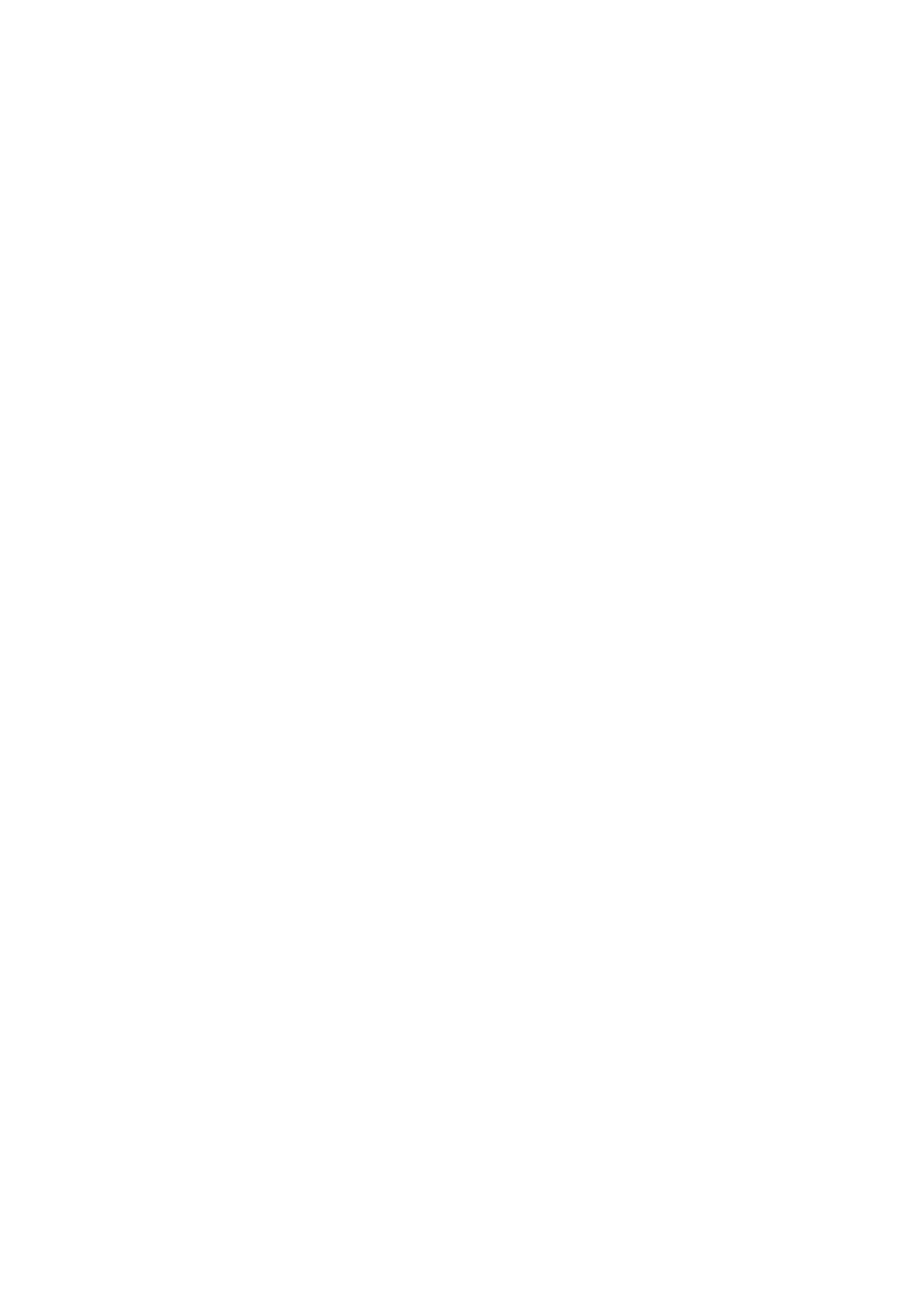## **Annex 2 Study methodology**

The study was divided into three phases:

In the first phase, secondary information was compiled and analysed on policies and programmes to support the processing activities of small-scale rural producers and panela production activities. For this, contacts were established with Guatemala's Ministry of Agriculture, Livestock and Food (MAGA) and its Rural Agro-industry Network (REDAR), with SEBRAE-Pernambuco in Brazil and with a number of financing, research, technical assistance, marketing and rural agro-industry development organizations in Colombia.

The second phase was field work, which involved meetings with producers and technicians and interviews with producers in farms and *trapiches*. In Guatemala, a visit was made to the panela-producing regions of Santa Rosa, Chicamán and Joyabaj, with the support of MAGA and REDAR officials. Meetings were held with producers in the three regions to gather information on the production characteristics of each region and presentations were made on the technological development achieved by CORPOICA-CIMPA, with the distribution of publications and a video. In Brazil, a visit was made to the regions of Paraíba, Pernambuco and Ceará, where a number of *trapiches* were inspected and information was gathered on the production structure of Valle do Pianco.

In Colombia, three regions were selected as representative of the panela agro-industry: Hoya del Río Suárez, western Cundinamarca and northern Cauca. In each region, 10 interviews were held in *trapiches* to ascertain the production structure of the family unit and the ways in which panela production units diversify and adapt to an adverse environment. In addition, three meetings were held with regional experts to define the strengths, opportunities, weaknesses and threats to panela production at regional level and to identify priority lines of action for resolving problems in the panela sector.

In the third phase, the information gathered during the previous phases was consolidated and meetings were held with experts from CORPOICA, Colombia's Ministry of Agriculture, the Departmental Secretariats for Agriculture, the Panela Producers' Federation and representatives of other organizations, to define the guidelines for an Action Plan to strengthen and modernize Colombia's panela agro-industry.